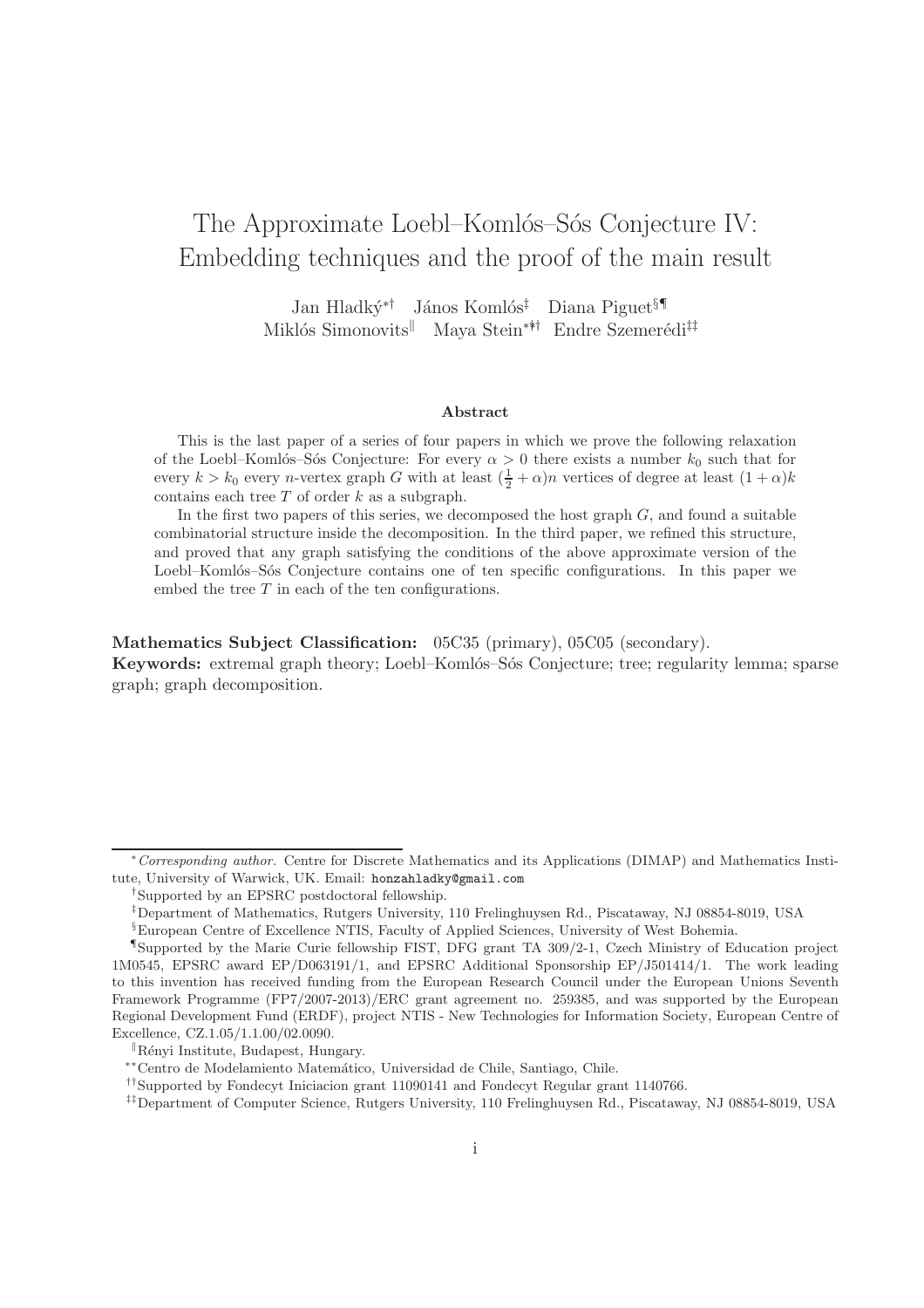| Contents         |                                                                                                                                                                                                                                                                                                                                                                                                                                                                                        |                                                                                  |  |  |  |
|------------------|----------------------------------------------------------------------------------------------------------------------------------------------------------------------------------------------------------------------------------------------------------------------------------------------------------------------------------------------------------------------------------------------------------------------------------------------------------------------------------------|----------------------------------------------------------------------------------|--|--|--|
| 1                | Introduction                                                                                                                                                                                                                                                                                                                                                                                                                                                                           |                                                                                  |  |  |  |
| $\boldsymbol{2}$ | Notation and preliminaries<br>2.1<br>General notation $\ldots \ldots \ldots \ldots \ldots \ldots \ldots \ldots \ldots \ldots \ldots \ldots \ldots$<br>2.2<br>2.3                                                                                                                                                                                                                                                                                                                       | $\mathbf{1}$<br>$\mathbf{1}$<br>$\overline{2}$<br>$\overline{2}$                 |  |  |  |
| 3                | $\boldsymbol{3}$<br><b>Trees</b>                                                                                                                                                                                                                                                                                                                                                                                                                                                       |                                                                                  |  |  |  |
| 4                | Necessary facts and notation from $[HKP^+a, HKP^+b, HKP^+c]$<br>4.1<br>4.2<br><b>Shadows</b>                                                                                                                                                                                                                                                                                                                                                                                           | $\overline{7}$<br>$\overline{7}$<br>9                                            |  |  |  |
| 5                | Configurations<br>5.1<br>The ten configurations $\dots \dots \dots \dots \dots \dots \dots \dots \dots \dots \dots \dots \dots \dots$<br>5.2                                                                                                                                                                                                                                                                                                                                           | 9<br>-9<br>13                                                                    |  |  |  |
| 6                | <b>Embedding trees</b><br>Overview of the embedding procedures<br>6.1<br>Embedding overview for Configurations $(\diamond 2)$ - $(\diamond 5)$<br>6.1.1<br>Embedding overview for Configurations $(\infty 6)-(\infty 7)$<br>6.1.2<br>6.1.3<br>6.1.4<br>6.1.5<br>6.2<br>The role of random splitting $\ldots \ldots \ldots \ldots \ldots \ldots \ldots \ldots \ldots \ldots \ldots$<br>6.3<br>6.4<br>6.5<br>6.5.1<br>6.5.2<br>Embedding in Configurations $(\& 6)$ - $(\& 10)$<br>6.5.3 | 17<br>17<br>17<br>18<br>20<br>21<br>22<br>23<br>23<br>24<br>30<br>30<br>30<br>40 |  |  |  |
| 7                | Proof of Theorem 1.2                                                                                                                                                                                                                                                                                                                                                                                                                                                                   | 60                                                                               |  |  |  |
| 8                | Theorem 1.2 algorithmically                                                                                                                                                                                                                                                                                                                                                                                                                                                            | 63                                                                               |  |  |  |
| 9                | Acknowledgments<br>63                                                                                                                                                                                                                                                                                                                                                                                                                                                                  |                                                                                  |  |  |  |
|                  | Symbol index<br>65                                                                                                                                                                                                                                                                                                                                                                                                                                                                     |                                                                                  |  |  |  |
|                  | General index                                                                                                                                                                                                                                                                                                                                                                                                                                                                          |                                                                                  |  |  |  |
|                  | Bibliography<br>67                                                                                                                                                                                                                                                                                                                                                                                                                                                                     |                                                                                  |  |  |  |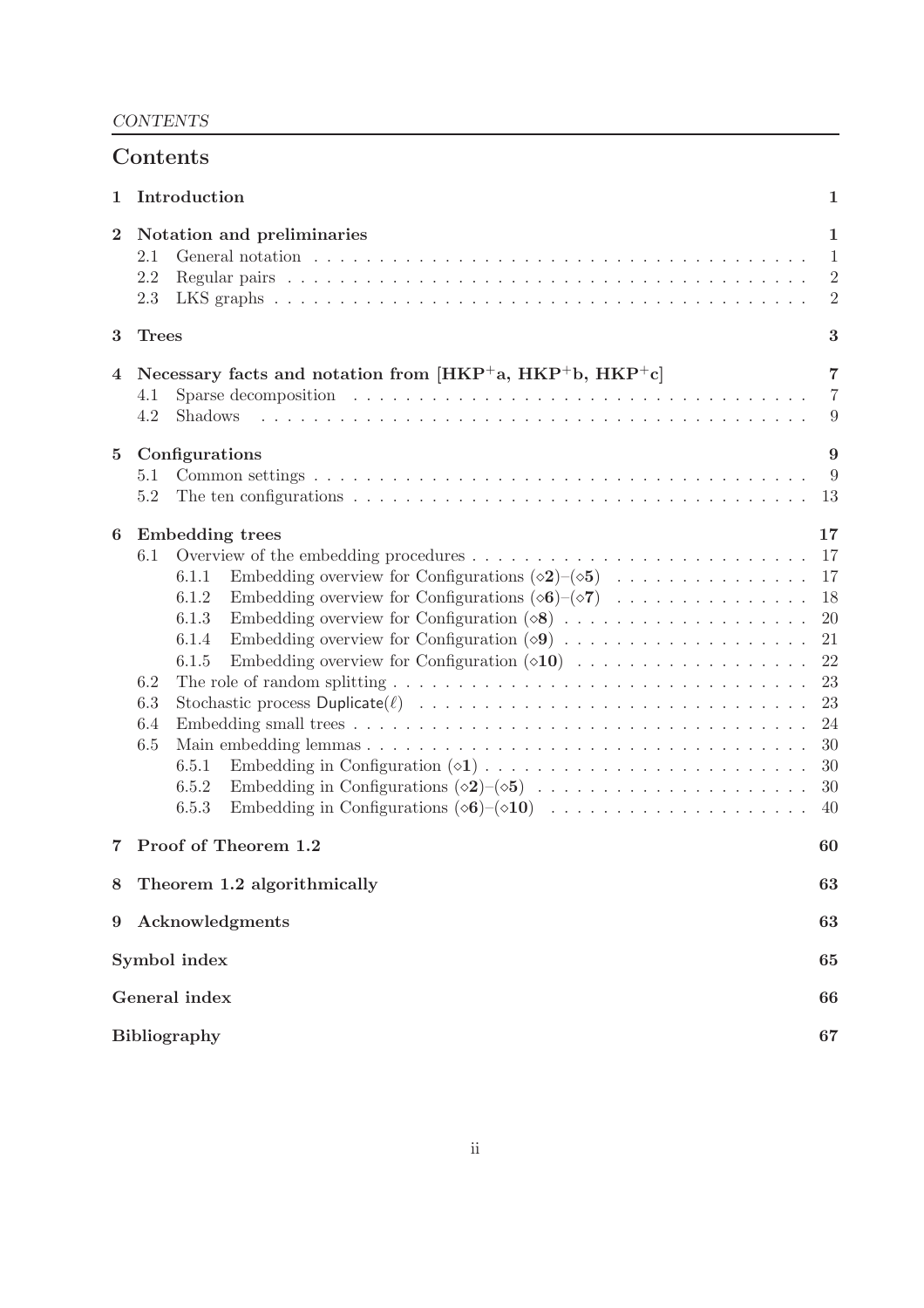## 1 Introduction

This is the fourth and last of a series of four papers  $[HKP^+a, HKP^+b, HKP^+c, HKP^+d]$  in which we provide an approximate solution of the Loebl–Komlós–Sós Conjecture. The conjecture reads as follows.

Conjecture 1.1 (Loebl–Komlós–Sós Conjecture 1995 [EFLS95]). *Suppose that* G *is an n-vertex graph with at least* n/2 *vertices of degree more than* k − 2*. Then* G *contains each tree of order* k*.*

We discuss the history and state of the art in detail in the first paper [HKP+a] of our series. Our main result, which we prove in the present paper, is the approximate solution of the Loebl– Komlós–Sós Conjecture, and reads as follows.

**Theorem 1.2** (Main result). *For every*  $\alpha > 0$  *there exists*  $k_0$  *such that for any*  $k > k_0$  *we have the following. Each n*-vertex graph G with at least  $(\frac{1}{2} + \alpha)n$  vertices of degree at least  $(1 + \alpha)k$  *contains each tree* T *of order* k*.*

In the first paper [HKP+a] we exposed the decomposition techniques (*the sparse decomposition*), and in the second paper  $[HKP^+b]$ , we found a rough combinatorial structure in the host graph  $G$ . In [HKP+c], we refined this structure, and obtained one of ten possible *configurations*, which appear in any graph satisfying the hypotheses of Theorem 1.2. These configurations will be reintroduced in Section 5. All the configurations are build up from basic elements which are inherited from the sparse decomposition.

In the present paper, we will embed the tree  $T$  in the thus prepared host graph  $G$ . Let us give a short outline of this procedure. First, we cut the tree into smaller subtrees, connected by few vertices. This will be done in Section 3.

We then develop techniques to embed the smaller subtrees in different building blocks of the configurations. Then, for each of the configurations, we show how to combine the embedding techniques for smaller trees to embed the whole tree  $T$ . All of this will be done in Section 6. For the reader not interested in the details, we mention that Section 6.1 contains a 5-page overview of the embedding procedures, with all the relevant ideas.

Finally, in Section 7, we prove Theorem 1.2, with the help of the main results from the earlier papers [HKP<sup>+</sup>a, HKP<sup>+</sup>b, HKP<sup>+</sup>c].

## 2 Notation and preliminaries

#### 2.1 General notation

The set  $\{1, 2, \ldots, n\}$  of the first n positive integers is denoted by [n]. We frequently employ indexing by many indices. We write superscript indices in parentheses (such as  $a^{(3)}$ ), as opposed to notation of powers (such as  $a^3$ ). We use sometimes subscript to refer to parameters appearing in a fact/lemma/theorem. For example  $\alpha_{T1,2}$  refers to the parameter  $\alpha$  from Theorem 1.2. We omit rounding symbols when this does not affect the correctness of the arguments.

We use lower case Greek letters to denote small positive constants. The exception is the letter  $\phi$ which is reserved for embedding of a tree T in a graph  $G, \phi : V(T) \to V(G)$ . The capital Greek letters are used for large constants.

We write  $V(G)$  and  $E(G)$  for the vertex set and edge set of a graph G, respectively. Further,  $v(G) = |V(G)|$  is the order of G, and  $e(G) = |E(G)|$  is its number of edges. If  $X, Y \subseteq V(G)$  are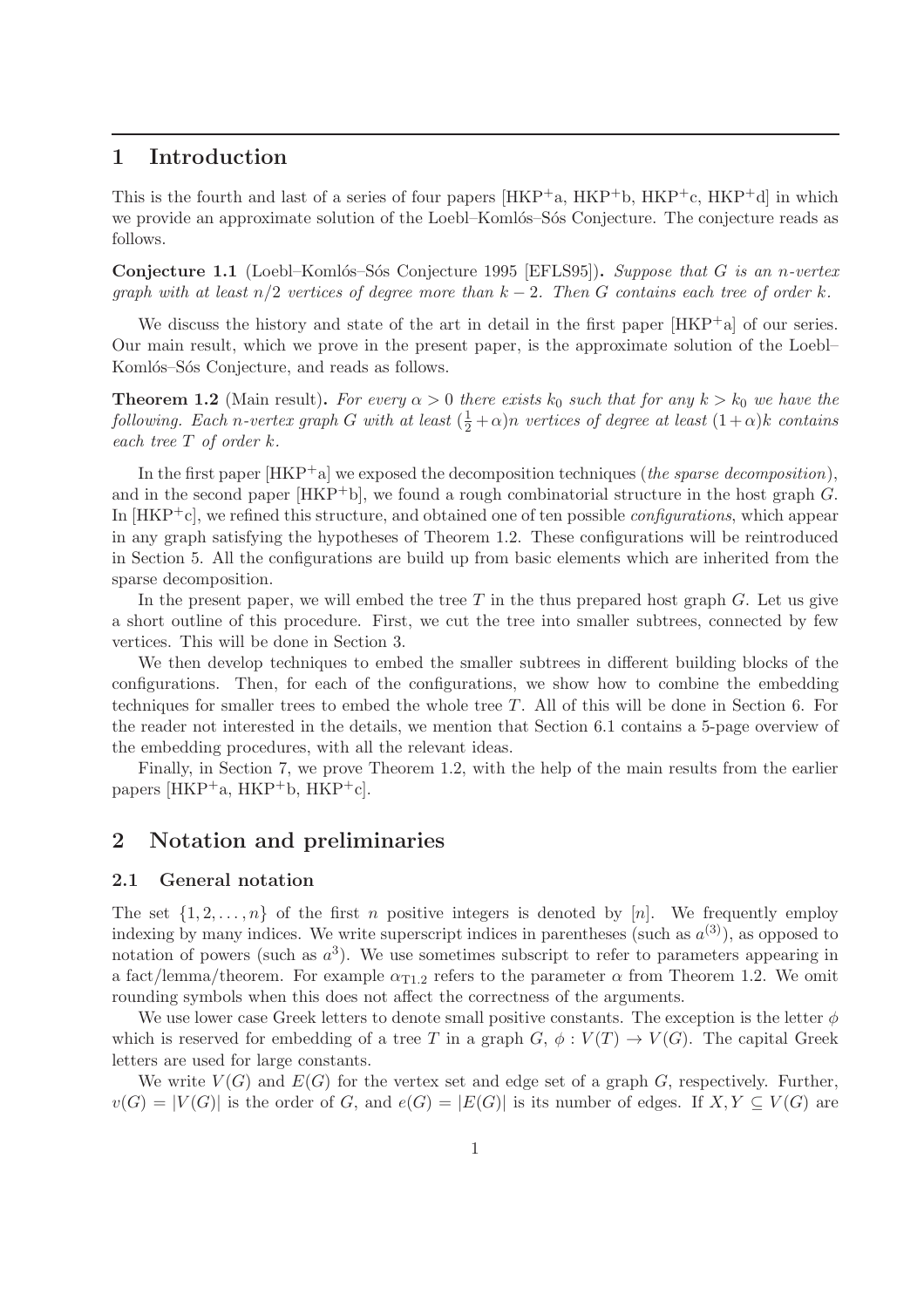two, not necessarily disjoint, sets of vertices we write  $e(X)$  for the number of edges induced by X, and  $e(X, Y)$  for the number of ordered pairs  $(x, y) \in X \times Y$  such that  $xy \in E(G)$ . In particular, note that  $2e(X) = e(X, X)$ .

For a graph G, a vertex  $v \in V(G)$  and a set  $U \subseteq V(G)$ , we write  $deg(v)$  and  $deg(v, U)$  for the degree of v, and for the number of neighbours of v in U, respectively. We write deg<sup>min</sup>(G) for the minimum degree of G,  $\deg^{min}(U) := min\{\deg(u) : u \in U\}$ , and  $\deg^{min}(V_1, V_2) = min\{\deg(u, V_2) :$  $u \in V_1$  for two sets  $V_1, V_2 \subseteq V(G)$ . Similar notation is used for the maximum degree, denoted by deg<sup>max</sup>(G). The neighbourhood of a vertex v is denoted by N(v). We set  $N(U) := \bigcup_{u \in U} N(u)$ . The symbol – is used for two graph operations: if  $U \subseteq V(G)$  is a vertex set then  $G-U$  is the subgraph of G induced by the set  $V(G) \setminus U$ . If  $H \subseteq G$  is a subgraph of G then the graph  $G - H$  is defined on the vertex set  $V(G)$  and corresponds to deletion of edges of H from G.

#### 2.2 Regular pairs

In this section we introduce the notion of regular pairs which is central for Szemerédi's regularity lemma. We also list some simple properties of regular pairs that will be useful in our embedding process.

Given a graph H and a pair  $(U, W)$  of disjoint sets  $U, W \subseteq V(H)$  the *density of the pair*  $(U, W)$ is defined as

$$
d(U, W) := \frac{e(U, W)}{|U||W|}.
$$

Similarly, for a bipartite graph G with colour classes U, W we talk about its *bipartite density*  $d(G) = \frac{e(G)}{|U||W|}$ . For a given  $\varepsilon > 0$ , a pair  $(U, W)$  of disjoint sets  $U, W \subseteq V(H)$  is called an  $\varepsilon$ -regular *pair* if  $|d(U, W) - d(U', W')| < \varepsilon$  for every  $U' \subseteq U, W' \subseteq W$  with  $|U'| \geq \varepsilon |U|, |W'| \geq \varepsilon |W|$ . If the pair  $(U, W)$  is not  $\varepsilon$ -regular, then we call it  $\varepsilon$ -irregular. A stronger notion than regularity is that of super-regularity which we recall now. A pair  $(A, B)$  is  $(\varepsilon, \gamma)$ -super-regular if it is  $\varepsilon$ -regular, and we have deg<sup>min</sup> $(A, B) \ge \gamma |B|$ , and deg<sup>min</sup> $(B, A) \ge \gamma |A|$ . Note that then  $(A, B)$  has bipartite density at least  $\gamma$ .

The following well-known property of regular pairs will be useful.

**Fact 2.1.** Suppose that  $(U, W)$  is an  $\varepsilon$ -regular pair of density d. Let  $U' \subseteq W, W' \subseteq W$  be sets of *vertices with*  $|U'| \ge \alpha |U|$ ,  $|W'| \ge \alpha |W|$ , where  $\alpha > \varepsilon$ . Then the pair  $(U', W')$  *is a*  $2\varepsilon/\alpha$ -regular pair *of density at least*  $d - \varepsilon$ *.* 

#### 2.3 LKS graphs

Write  $LKS(n, k, \alpha)$  for the class of all *n*-vertex graphs with at least  $(\frac{1}{2} + \alpha)n$  vertices of degrees at least  $(1 + \alpha)k$ . With this notation Conjecture 1.1 states that every graph in  $LKS(n, k, 0)$  contains every tree from  $\mathbf{trees}(k+1)$ .

Define LKSmin $(n, k, \eta)$  as the set of all graphs  $G \in LKS(n, k, \eta)$  that are edge-minimal with respect to the membership in  $LKS(n, k, \eta)$ .

**Definition 2.2.** Let  $LKSSmall(n, k, \eta)$  be the class of those graphs  $G \in LKS(n, k, \eta)$  for which *we have the following three properties:*

*1. All the neighbours of every vertex*  $v \in V(G)$  *with*  $\deg(v) > [(1+2\eta)k]$  *have degrees at most*  $[(1 + 2n)k]$ .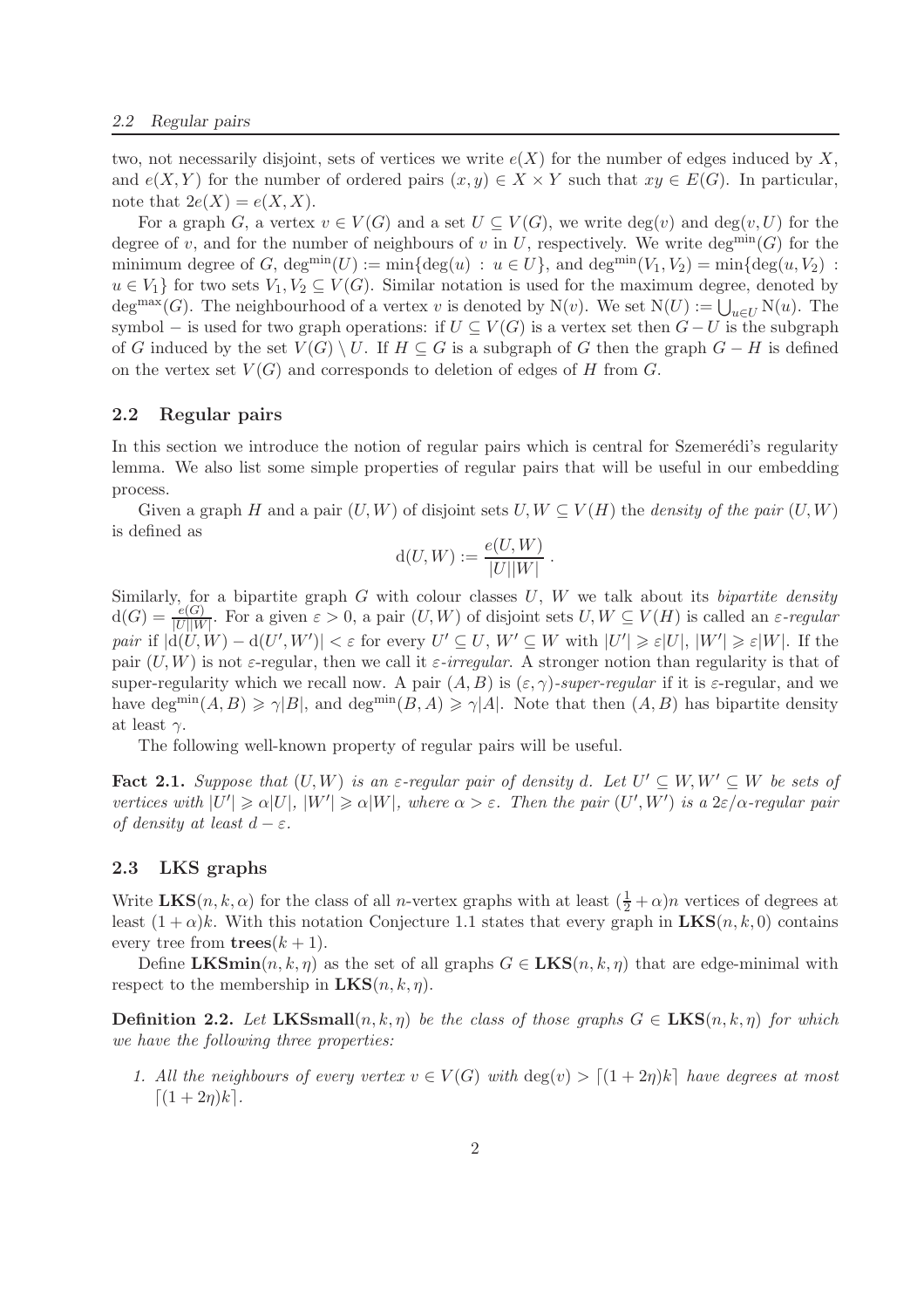- 2. All the neighbours of every vertex of  $\mathbb{S}_{\eta,k}(G)$  have degree exactly  $\lceil (1 + \eta)k \rceil$ .
- *3.* We have  $e(G) \leq k n$ .

## 3 Trees

In this section we will show how to partition any given tree into small subtrees, connected by only a few vertices; this is what we call an  $\ell$ -fine partition. This notion is essential for our proof of Theorem 1.2, as we can embed these small subtrees one at a time.

Similar but simpler tree-cutting procedures were used earlier for the dense case of the Loebl– Komlós–Sós Conjecture [AKS95, HP, PS12, Zha11]. There, the small trees were embedded in regular pairs of a regularity lemma decomposition of the host graph G. Since here, we use the sparse decomposition instead, we had to take more care when cutting the tree. (In particular, features (h), (i), (j) of Definition 3.3 are needed for the more complex setting here.)

If T is a tree and  $r \in V(T)$ , then the pair  $(T, r)$  is a *rooted tree* with root r. We write  $V_{odd}(T,r) \subseteq V(T)$  for the set of vertices of T of odd distance from r, and analogously define  $V_{\text{even}}(T,r)$ . Note that  $r \in V_{\text{even}}(T,r)$ . The distance between two vertices  $v_1$  and  $v_2$  in a tree is denoted by dist $(v_1, v_2)$ .

We start with a simple well-known fact about the number of leaves in a tree. For completeness we include a proof.

#### Fact 3.1. Let T be a tree with  $\ell$  vertices of degree at least three. Then T has at least  $\ell + 2$  leaves.

*Proof.* Let  $D_1$  be the set of leaves,  $D_2$  the set of vertices of degree two and  $D_3$  be the set of vertices of degree of at least three. Then

$$
2(|D_1|+|D_2|+|D_3|)-2=2v(T)-2=2e(T)=\sum_{v\in V(T)}\deg(v)\geq |D_1|+2|D_2|+3|D_3|,
$$

 $\Box$ 

and the statement follows.

Let T be a tree rooted at r, inducing the partial order  $\preceq$  on  $V(T)$  (with r as the minimal element). If  $a \preceq b$  and  $ab \in E(T)$  then we say b is a *child of* a and a is the *parent of* b. Ch(a) denotes the set of children of a, and the parent of a vertex  $b \neq r$  is denoted Par(b). For a set  $U \subseteq V(T)$  write  $\text{Par}(U) := \bigcup_{u \in U \setminus \{r\}} \text{Par}(u) \setminus U$  and  $\text{Ch}(U) := \bigcup_{u \in U} \text{Ch}(u) \setminus U$ .

The next simple fact has already appeared in [Zha11, HP] (and most likely in some more classic texts as well). Nevertheless, for completeness we give a proof here.

Fact 3.2. Let T be a tree with color-classes X and Y, and  $v(T) \geq 2$ . Then the set X contains at *least*  $|X| - |Y| + 1$  *leaves of*  $T$ *.* 

*Proof.* Root T at an arbitrary vertex  $r \in Y$ . Let I be the set of internal vertices of T that belong to X. Each  $v \in I$  has at least one immediate successor in the tree order induced by r. These successors are distinct for distinct  $v \in I$  and all lie in  $Y \setminus \{r\}$ . Thus  $|I| \leq |Y| - 1$ . The claim follows. follows.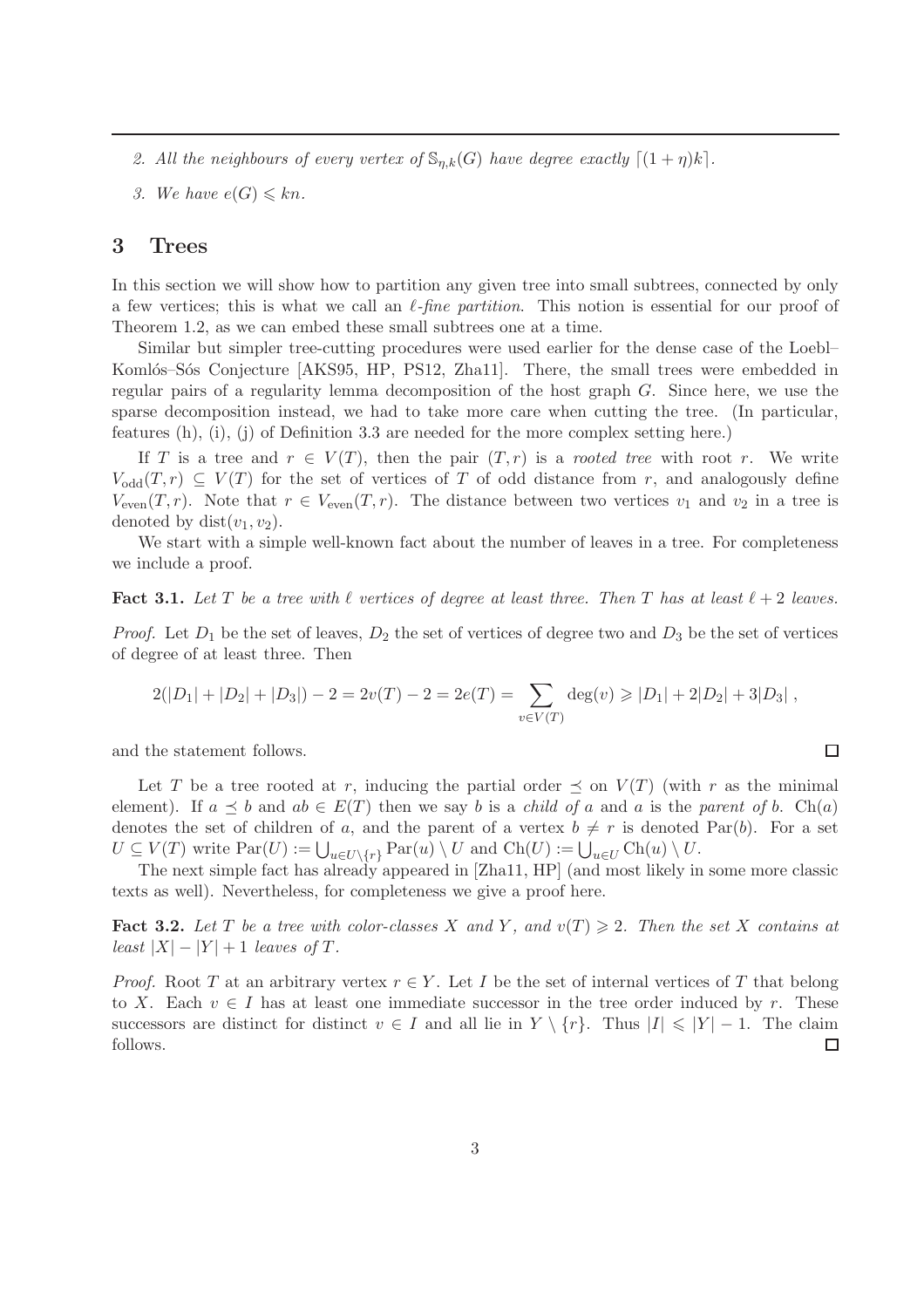We say that a tree  $T' \subseteq T$  is *induced* by a vertex  $x \in V(T)$  if  $V(T')$  is the up-closure of x in  $V(T)$ , i.e.,  $V(T') = \{v \in V(T) : x \leq v\}$ . We then write  $T' = T(r, \uparrow x)$ , or  $T' = T(\uparrow x)$ , if the root is obvious from the context and call T ′ an *end subtree*. Subtrees of T that are not end subtrees are called *internal subtrees*.

Let T be a tree rooted at r and let  $T' \subseteq T$  be a subtree with  $r \notin V(T')$ . The seed of T' is the  $\preceq$ -maximal vertex  $x \in V(T) \setminus V(T')$  such that  $x \preceq v$  for all  $v \in V(T')$ . We write  $\text{Seed}(T') = x$ . A *fruit* in a rooted tree  $(T, r)$  is any vertex  $u \in V(T)$  whose distance from r is even and at least four.

We can now state the most important definition of this section.

**Definition 3.3** ( $\ell$ -fine partition). Let  $T \in \text{trees}(k)$  be a tree rooted at r. An  $\ell$ -fine partition of T is a quadruple  $(W_A, W_B, \mathcal{S}_A, \mathcal{S}_B)$ , where  $W_A, W_B \subseteq V(T)$  and  $\mathcal{S}_A$ ,  $\mathcal{S}_B$  are families of subtrees of T *such that*

- *(a) the three sets*  $W_A$ *,*  $W_B$  *and*  $\{V(T^*)\}_{T^* \in S_A \cup S_B}$  *partition*  $V(T)$ *,*
- $(b)$   $r \in W_A \cup W_B$ ,
- $(c)$  max $\{|W_A|, |W_B|\} \leqslant 336k/\ell$ ,
- *(d)* for  $w_1, w_2 \in W_A \cup W_B$  the distance dist $(w_1, w_2)$  is odd if and only if one of them lies in  $W_A$ and the other one in  $W_B$ ,
- $(e)$  *v*( $T^*$ ) ≤ *ℓ for every tree*  $T^*$  ∈  $S_A \cup S_B$ *,*
- $(f)$   $V(T^*) \cap N(W_B) = \emptyset$  *for every*  $T^* \in S_A$  *and*  $V(T^*) \cap N(W_A) = \emptyset$  *for every*  $T^* \in S_B$ *,*
- *(g)* each tree of  $S_A \cup S_B$  has its seed in  $W_A \cup W_B$ ,
- $(h) |V(T^*) \cap N(W_A \cup W_B)| \leq 2$  *for each*  $T^* \in S_A \cup S_B$ *,*
- $(i)$  *if*  $V(T^*) \cap N(W_A \cup W_B)$  *contains two distinct vertices*  $y_1$ *,*  $y_2$  *for some*  $T^* \in S_A \cup S_B$ *, then*  $dist(y_1, y_2) \geq 4$
- *(j)* if  $T_1, T_2 \in S_A \cup S_B$  are two internal subtrees of T such that  $v_1 \in T_1$  precedes  $v_2 \in T_2$  then  $dist_T(v_1, v_2) > 2,$
- $(k)$   $S_B$  *does not contain any internal tree of*  $T$ *, and*
- (*l*)  $\sum_{T^*}$   $T^* \in S_A$ <br>*T*<sup>\*</sup> end tree of T  $v(T^*) \geqslant \sum_{T^* \in \mathcal{S}_B} v(T^*)$ .

**Remark 3.4.** Suppose that  $(W_A, W_B, \mathcal{S}_A, \mathcal{S}_B)$  is an  $\ell$ -fine partition of a tree  $(T, r)$ *, and suppose*  $that T^* \in S_A \cup S_B$  *is such that*  $|V(T^*) \cap N(W_A \cup W_B)| = 2$ . Let us root  $T^*$  at the neighbour r<sub>1</sub> of *its seed, and let*  $r_2$  *be the other vertex of*  $V(T^*) \cap N(W_A \cup W_B)$ *. Then* (d)*,* (f)*, and* (i) *imply that*  $r_2$  *is a fruit in*  $(T^*, r_1)$ *.* 

The following is the main lemma of this section.

**Lemma 3.5.** Let  $T \in \mathbf{trees}(k)$  be a tree rooted at r and let  $\ell \in \mathbb{N}$  with  $\ell \leq k$ . Then T has an  $\ell$ -fine *partition.*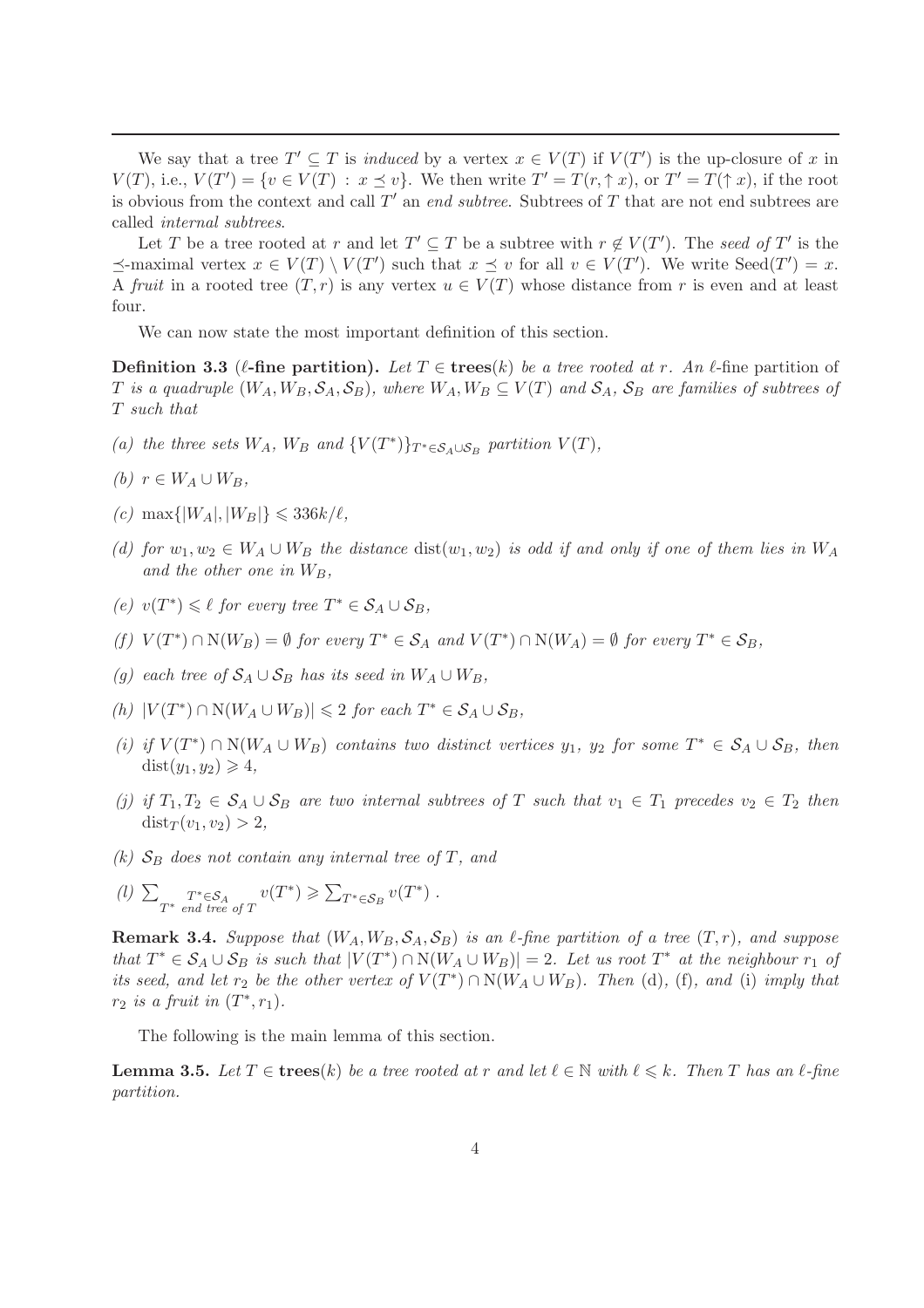*Proof.* First we shall use an inductive construction to get candidates for  $W_A$ ,  $W_B$ ,  $S_A$  and  $S_B$ , which we shall modify later on, so that they satisfy all the conditions required by Definition 3.3.

Set  $T_0 := T$ . Now, inductively for  $i \geq 1$  choose a  $\preceq$ -maximal vertex  $x_i \in V(T_{i-1})$  with the property that  $v(T_{i-1}(\uparrow x_i)) > \ell$ . We set  $T_i := T_{i-1} - (V(T_{i-1}(\uparrow x_i)) \setminus \{x_i\})$ . If, say at step  $i = i_{end}$ , no such  $x_i$  exists, then  $v(T_{i-1}) \leq \ell$ . In that case, set  $x_i := r$ , set  $W_1 := \{x_i\}_{i=1}^{i_{\text{end}}}$  and terminate. The fact that  $v(T_{i-1} - V(T_i)) \geq \ell$  for each  $i < i_{end}$  implies that

$$
|W_1| - 1 = i_{\text{end}} - 1 \le k/\ell.
$$
 (3.1)

Let C be the set of all components of the forest  $T - W_1$ . Observe that by the choice of the  $x_i$ each  $T^* \in \mathcal{C}$  has order at most  $\ell$ .

Let A and B be the colour classes of T such that  $r \in A$ . Now, choosing  $W_A$  as  $W_1 \cap A$  and  $W_B$ as  $W_1 \cap B$  and dividing C adequately into sets  $S_A$  and  $S_B$  would yield a quadruple that satisfies conditions (a), (b), (c), (d), (e) and (g). In order to find also the remaining properties satisfied, we shall refine our tree partition by adding more vertices to  $W_1$ , thus making the trees in  $S_A \cup S_B$ smaller. In doing so, we have to be careful not to end up violating (c). We shall enlarge the set of cut vertices in several steps, accomplishing sequentially, in this order, also properties  $(h)$ ,  $(i)$ , (f), (i), and in the last step at the same time (k) and (l). It will be easy to check that in each of the steps none of the previously established properties is lost, so we will not explicitly check them, except for (c).

For condition (h), first define  $T'$  as the subtree of T that contains all vertices of  $W_1$  and all vertices that lie on paths in T which have both endvertices in  $W_1$ . Now, if a subtree  $T^* \in \mathcal{C}$  does not already satisfy (h) for  $W_1$ , then  $V(T^*) \cap V(T')$  must contain some vertices of degree at least three. We will add the set  $Y(T^*)$  of all these vertices to  $W_1$ . Formally, let Y be the union of the sets  $Y(T^*)$  over all  $T^* \in \mathcal{C}$ , and set  $W_2 := W_1 \cup Y$ . Then the components of  $T - W_2$  satisfy (h).

Let us bound the size of the set  $W_2$ . For each  $T^* \in \mathcal{C}$ , note that by Fact 3.1 for  $T^* \cap T'$ , we know that  $|Y(T^*)|$  is at most the number of leaves of  $T^* \cap T'$  (minus two). On the other hand, each leaf of  $T^* \cap T'$  has a child in  $W_1$  (in T). As these children are distinct for different trees  $T^* \in \mathcal{C}$ , we find that  $|Y| \leq |W_1|$  and thus

$$
|W_2| \leqslant 2|W_1| \tag{3.2}
$$

Next, for condition (j), observe that by setting  $W_3 := W_2 \cup \text{Par}_{T}(W_2)$  the components of  $T - W_3$ fulfill (j). We have

$$
|W_3| \leq 2|W_2| \stackrel{(3.2)}{\leq} 4|W_1| \tag{3.3}
$$

In order to ensure condition (f), let  $R^*$  be the set of the roots ( $\prec$ -minimal vertices) of those components  $T^*$  of  $T - W_3$  which contain neighbours of both colour classes of T. Setting  $W_4 :=$  $W_3 \cup R^*$  we see that (f) is satisfied for  $W_4$ . Furthermore, as for each vertex in  $R^*$  there is a distinct member of  $W_3$  above it in the order on T, we obtain

$$
|W_4| \leqslant 2|W_3| \stackrel{(3.3)}{\leqslant} 8|W_1|.\tag{3.4}
$$

Next, we shall aim for a stronger version of property (i), namely,

(i') if 
$$
V(T^*) \cap N_T(W_A \cup W_B) = \{y_1, y_2\}
$$
 with  $y_1 \neq y_2$  for some  $T^* \in S_A \cup S_B$ , then  $dist(y_1, y_2) \ge 6$ .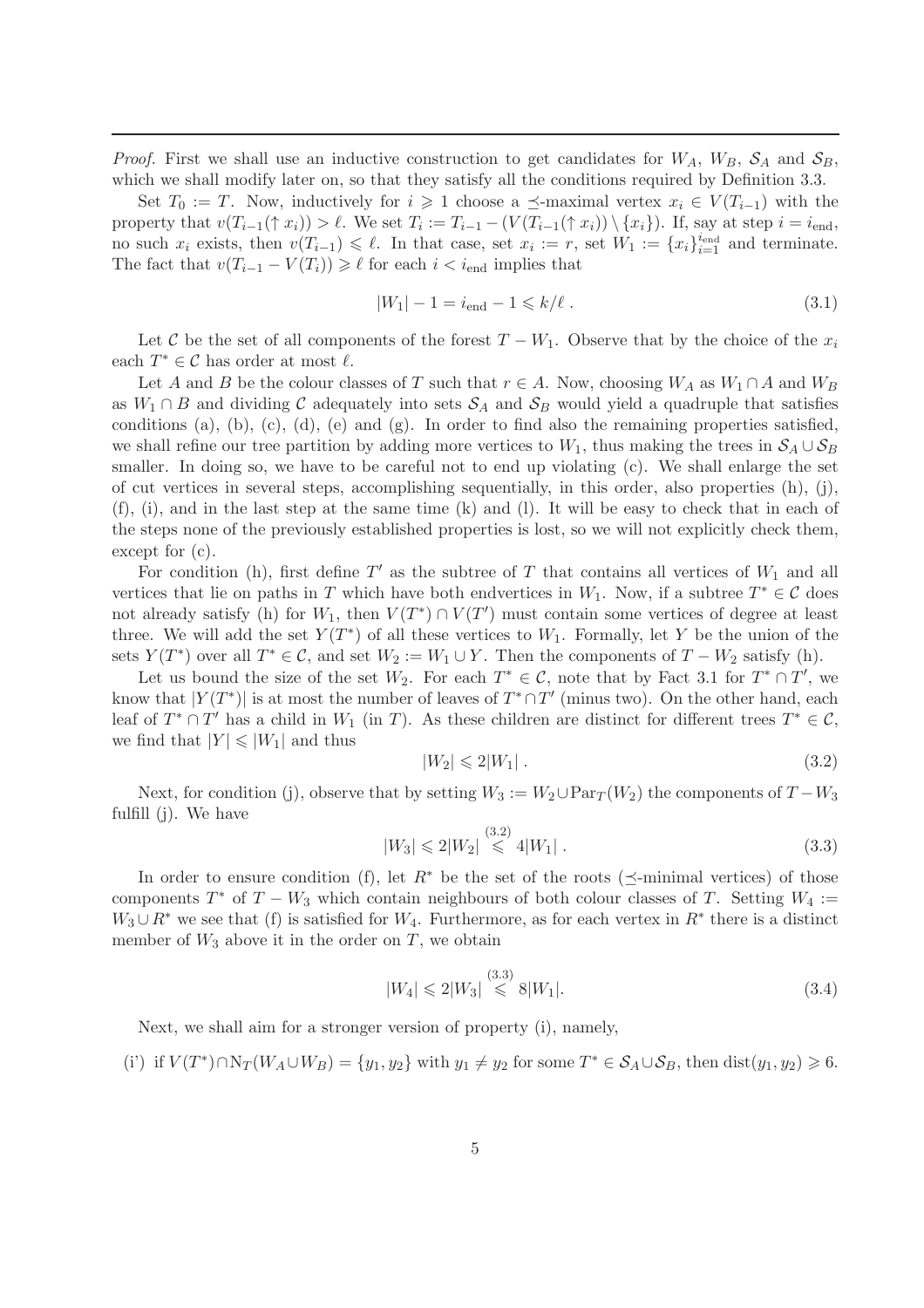The reason for requiring this strengthening is that later we might introduce additional cut vertices which would "shorten  $T^*$  by two".

Consider a component  $T^*$  of  $T - W_4$  which is an internal tree of T. If  $T^*$  contains two distinct neighbours  $y_1, y_2$  of  $W_4$  such that  $dist_{T^*}(y_1, y_2) < 6$ , then we call  $T^*$  *short*. Observe that there are at most  $|W_4|$  short trees, because each of these trees has a unique vertex from  $W_4$  above it. Let  $Z(T^*) \subseteq V(T^*)$  be the vertices on the path from  $y_1$  to  $y_2$ . Then  $|Z(T^*)| \leq 6$ . Letting Z be the union of the sets  $Z(T^*)$  over all short trees in  $T - W_4$ , and set  $W_5 := W_4 \cup Z$ , we obtain

$$
|W_5| \le |W_4| + 6|W_4| \stackrel{(3.4)}{\le} 56|W_1| \stackrel{(3.1)}{\le} 112k/\ell. \tag{3.5}
$$

We still need to ensure (k) and (l). To this end, consider the set  $\mathcal{C}'$  of all components of  $T - W_5$ . Set  $\mathcal{C}'_A := \{T^* \in \mathcal{C}' : \text{Seed}(T^*) \in A\}$  and set  $\mathcal{C}'_B := \mathcal{C}' \setminus \mathcal{C}'_A$ . We assume that

$$
\sum_{T^* \in \mathcal{C}_A' \; : \; T^* \text{ end tree of } T} v(T^*) \geqslant \sum_{T^* \in \mathcal{C}_B' \; : \; T^* \text{ end tree of } T} v(T^*) , \tag{3.6}
$$

as otherwise we can simply swap A and B. Now, for each  $T^* \in \mathcal{C}'_B$  that is not a end subtree of T, set  $X(T^*) := V(T^*) \cap N_T(W_5)$ . Let X be the union of all such sets  $X(T^*)$ . Observe that

$$
|X| \leq 2|W_5 \cap B| \leq 2|W_5|.\tag{3.7}
$$

For  $W := W_5 \cup X$ , all internal trees of  $T - W$  have their seeds in A. This will guarantee (k), and, together with (3.6), also (l).

Finally, set  $W_A := W \cap A$  and  $W_B := W \cap B$ , and let  $S_A$  and  $S_B$  be the sets of those components of  $T - W$  that have their seeds in  $W_A$  and  $W_B$ , respectively. By construction,  $(W_A, W_B, \mathcal{S}_A, \mathcal{S}_B)$ has all the properties of an  $\ell$ -fine partition. In particular, for (c), we find with (3.5) and (3.7) that  $|W| \le |W_5| + 2|W_5 \cap B| \le 336k/\ell.$  $\Box$ 

For an  $\ell$ -fine partition  $(W_A, W_B, \mathcal{S}_A, \mathcal{S}_B)$  of a rooted tree  $(T, r)$ , the trees  $T^* \in \mathcal{S}_A \cup \mathcal{S}_B$  are called *shrubs*. An *end shrub* is a shrub that is an end subtree. An *internal shrub* is a shrub that is an internal subtree. A *knag* is a component of the forest  $T[W_A \cup W_B]$ .

- **Remark 3.6.** *(i) In our proof of Theorem 1.2, we shall apply Lemma 3.5 to a tree*  $T_{T1.2} \in$  $trees(k)$ *. The number*  $\ell_{L3.5}$  *will be linear in* k, and thus (c) of Definition 3.3 tells us that the *size of the sets*  $W_A$  *and*  $W_B$  *is bounded by an absolute constant.*
- *(ii)* Each internal tree in  $S_A$  of an  $\ell$ -fine partition has a unique vertex from  $W_A$  above it. Thus with  $\ell_{L3.5}$  *as above also the number of internal trees in*  $S_A$  *is bounded by an absolute constant. This need not not be the case for the number of end trees. For instance, if*  $(T_{T1.2}, r)$  *is a star with*  $k-1$  *leaves and rooted at its centre* r *then*  $W_A = \{r\}$  *while the*  $k-1$  *leaves of*  $T_{T1,2}$  *form the end shrubs in*  $S_A$ *.*

For an  $\ell$ -fine partition  $(W_A, W_B, \mathcal{S}_A, \mathcal{S}_B)$  of a rooted tree  $(T, r)$ , the trees  $T^* \in \mathcal{S}_A \cup \mathcal{S}_B$  are called *shrubs*. An *end shrub* is a shrub which is an end subtree. An *internal shrub* is a shrub which is an internal subtree. A *knag* is a component of the forest  $T[W_A \cup W_B]$ . Suppose that  $T^* \in \mathcal{S}_A$ is an internal shrub, and  $r^*$  its  $\preceq_r$ -minimal vertex. Then  $T^* - r^*$  contains a unique component with a vertex from  $N_T(W_A)$ . We call this component *principal subshrub*, and the other components *peripheral subshrubs*.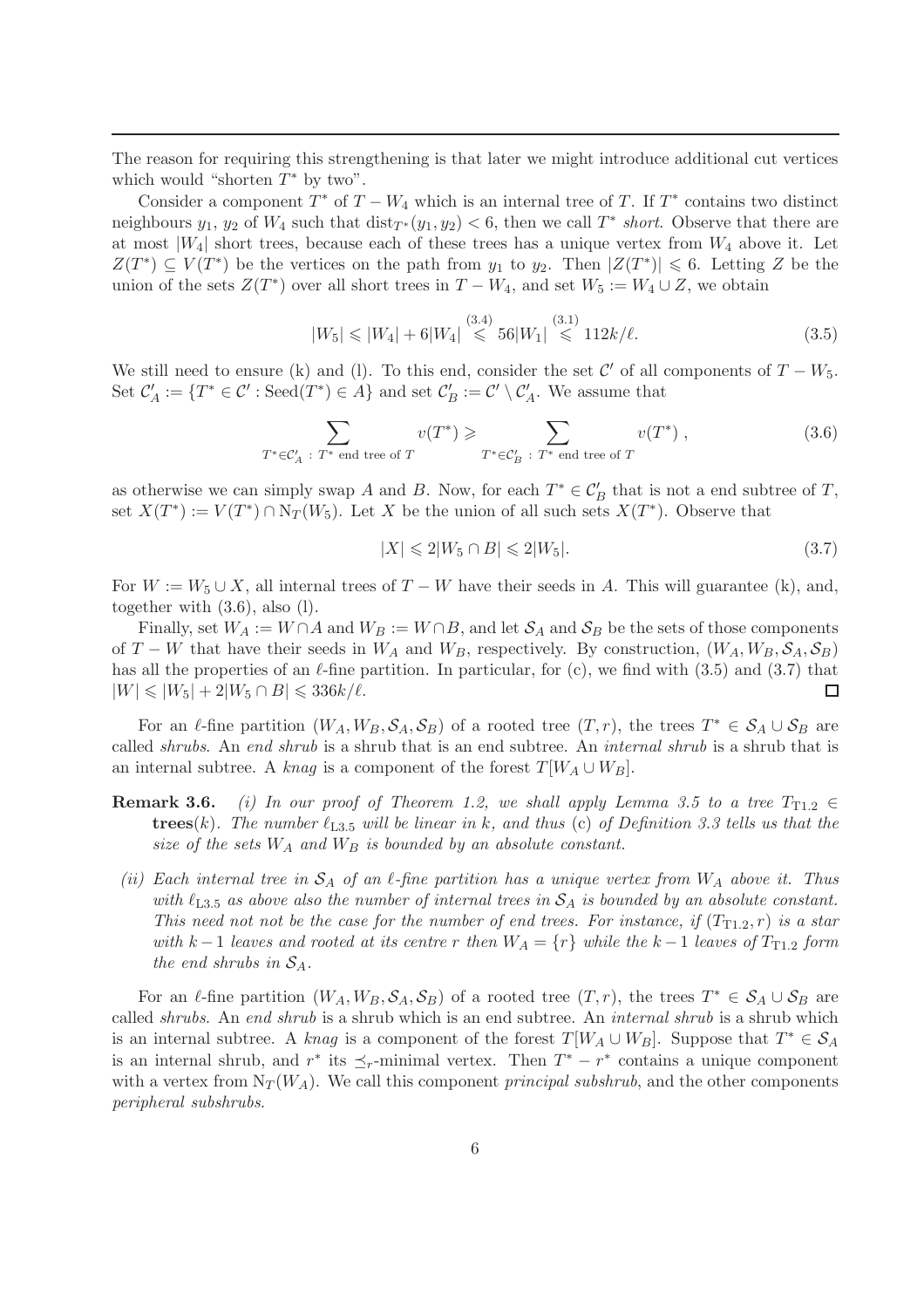**Definition 3.7 (ordered skeleton).** We say that the sequence  $(X_0, X_1, \ldots, X_m)$  is an ordered skeleton *of the*  $\ell$ -fine partition  $(W_A, W_B, \mathcal{S}_A, \mathcal{S}_B)$  *of a rooted tree*  $(T, r)$  *if* 

- X<sup>0</sup> *is a knag and contains* r*, and all other* X<sup>i</sup> *are either knags or shrubs,*
- $V(\bigcup_{i \leq m} X_i) = V(T)$ , and
- *for each*  $i = 1, \ldots, m$ , the subgraph formed by  $X_0 \cup X_1 \cup \ldots \cup X_i$  is connected in T.

Directly from Definition 3.3 we get:

**Lemma 3.8.** *Any*  $\ell$ *-fine partition of any rooted tree has an ordered skeleton.* 

# 4 Necessary facts and notation from  $[HKP^+a, HKP^+b, HKP^+c]$

#### 4.1 Sparse decomposition

We first recall the notion of dense spots and related concepts from the earlier papers.

Definition 4.1 ((m, γ)-dense spot, (m, γ)-nowhere-dense). *An* (m, γ)-dense spot *in a graph* G *is a non-empty bipartite subgraph*  $D = (U, W; F)$  *of* G *with*  $d(D) > \gamma$  *and*  $deg^{min}(D) > m$ *. We call* G  $(m, \gamma)$ -nowhere-dense *if it does not contain any*  $(m, \gamma)$ -dense spot.

**Definition 4.2**  $((m, \gamma)$ -dense cover). *A*  $(m, \gamma)$ -dense cover *of a graph G is a family D of edgedisjoint*  $(m, \gamma)$ *-dense spots such that*  $E(G) = \bigcup_{D \in \mathcal{D}} E(D)$ *.* 

The proofs of the following facts can be found in [HKP+b].

Fact 4.3. *Let*  $(U, W; F)$  *be a*  $(\gamma k, \gamma)$ *-dense spot in a graph* G *of maximum degree at most*  $\Omega k$ *. Then*  $\max\{|U|,|W|\} \leqslant \frac{\Omega}{\gamma}$  $\frac{\Omega}{\gamma}k$ .

Fact 4.4. Let H be a graph of maximum degree at most  $\Omega k$ , let  $v \in V(H)$ , and let D be a family *of edge-disjoint*  $(\gamma k, \gamma)$ -dense spots. Then less than  $\frac{\Omega}{\gamma}$  dense spots from D contain v.

In the following definition, note that a subset of a  $(\Lambda, \varepsilon, \gamma, k)$ -avoiding set is also  $(\Lambda, \varepsilon, \gamma, k)$ avoiding.

**Definition 4.5**  $((\Lambda, \varepsilon, \gamma, k)$ -avoiding set). Suppose that G is a graph and D is a family of dense  $sports$  *in*  $G$ *.*  $A$  set  $\mathfrak{A} \subseteq \bigcup_{D \in \mathcal{D}} V(D)$  *is*  $(\Lambda, \varepsilon, \gamma, k)$ -avoiding *with respect to*  $\mathcal{D}$  *if for every*  $\overline{U} \subseteq V(G)$ *with*  $|U| \leq \Lambda k$  *the following holds that for all but at most*  $\varepsilon k$  *vertices*  $v \in \mathfrak{A}$ *. There is a dense spot*  $D \in \mathcal{D}$  *with*  $|\bar{U} \cap V(D)| \leq \gamma^2 k$  *that contains v.* 

Through the two definitions below, we expose the most important tool in the proof of our main result (Theorem 1.2): the *sparse decomposition*. It generalises the notion of equitable partition from Szemerédi's regularity lemma.

**Definition 4.6**  $((k, \Lambda, \gamma, \varepsilon, \nu, \rho)$ -bounded decomposition). Let  $\mathcal{V} = \{V_1, V_2, \ldots, V_s\}$  be a parti*tion of the vertex set of a graph* G. We say that  $(V, \mathcal{D}, G_{reg}, G_{exp}, \mathfrak{A})$  *is a*  $(k, \Lambda, \gamma, \varepsilon, \nu, \rho)$ -bounded decomposition *of* G *with respect to* V *if the following properties are satisfied:*

*1. The elements of* **V** are disjoint subsets of  $V(G)$ *.*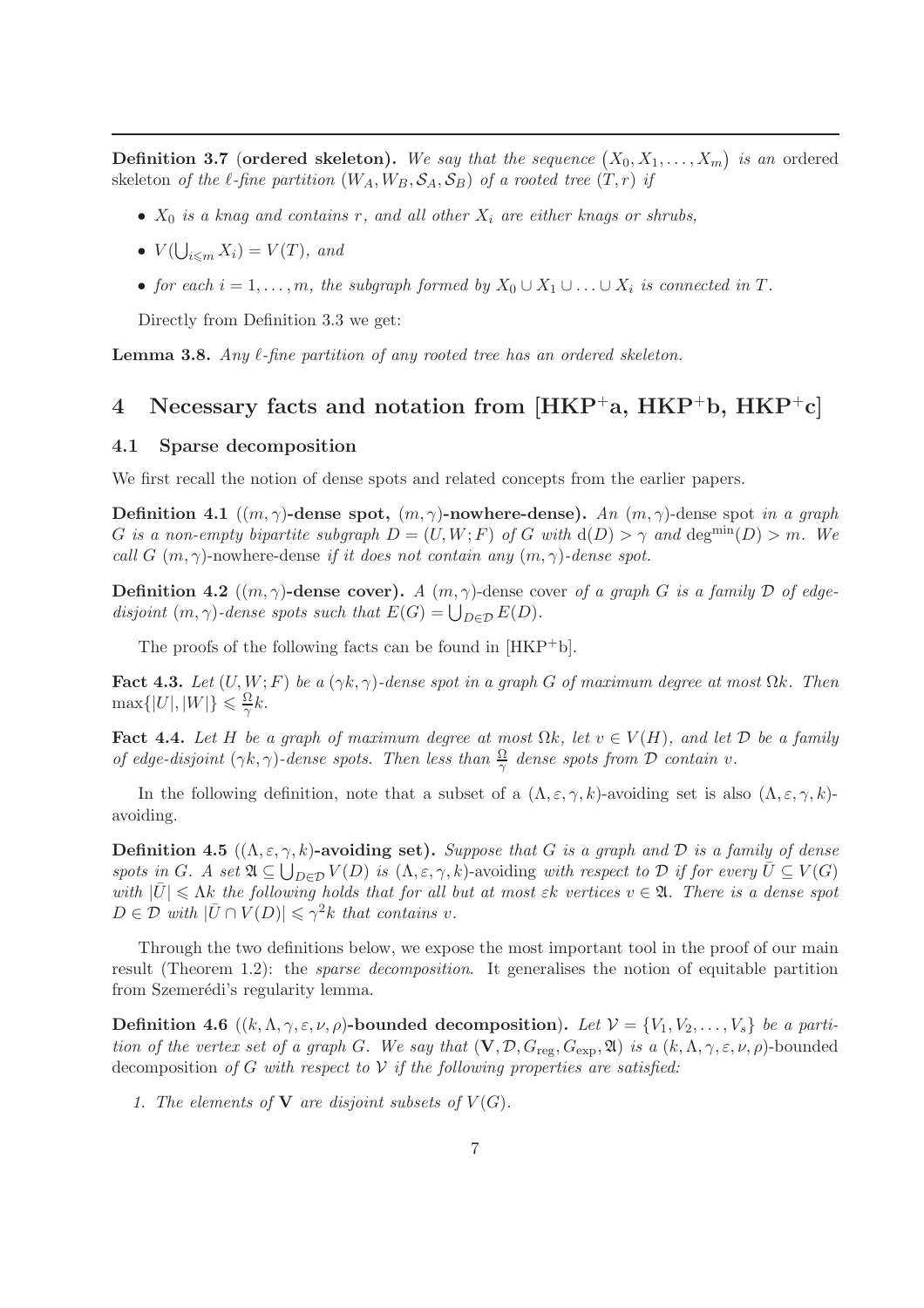- 2.  $G_{reg}$  *is a subgraph of*  $G G_{exp}$  *on the vertex set*  $\bigcup$ **V***. For each edge*  $xy \in E(G_{reg})$  *there are distinct*  $C_x \ni x$  *and*  $C_y \ni y$  *from* **V**, *and*  $G[C_x, C_y] = G_{reg}[C_x, C_y]$ *. Furthermore,*  $G[C_x, C_y]$ *forms an*  $\varepsilon$ -regular pair of density at least  $\gamma^2$ .
- *3. We have*  $\nu k \leqslant |C| = |C'| \leqslant \varepsilon k$  *for all*  $C, C' \in \mathbf{V}$ *.*
- *4.* D is a family of edge-disjoint  $(\gamma k, \gamma)$ -dense spots in  $G G_{\text{exp}}$ . For each  $D = (U, W; F) \in \mathcal{D}$ *all the edges of*  $G[U, W]$  *are covered by*  $D$  *(but not necessarily by*  $D$ *).*
- *5. If*  $G_{reg}$  *contains at least one edge between*  $C_1, C_2 \in V$  *then there exists a dense spot*  $D =$  $(U, W; F) \in \mathcal{D}$  such that  $C_1 \subseteq U$  and  $C_2 \subseteq W$ .
- *6. For all*  $C \in V$  *there is*  $V \in V$  *so that either*  $C \subseteq V \cap V(G_{exp})$  *or*  $C \subseteq V \setminus V(G_{exp})$ *. For all*  $C \in V$  *and*  $D = (U, W; F) \in \mathcal{D}$  *we have*  $C \cap U \in \{ \emptyset, C \}.$
- *7.*  $G_{\text{exp}}$  *is a*  $(\gamma k, \gamma)$ *-nowhere-dense subgraph of* G *with* deg<sup>min</sup> $(G_{\text{exp}}) > \rho k$ *.*
- *8.*  $\mathfrak{A}$  *is a*  $(\Lambda, \varepsilon, \gamma, k)$ *-avoiding subset of*  $V(G) \setminus \bigcup V$  *with respect to dense spots*  $\mathcal{D}$ *.*

We say that the bounded decomposition  $(V, \mathcal{D}, G_{\text{reg}}, G_{\text{exp}}, \mathfrak{A})$  respects the avoiding threshold b *if for each*  $C \in V$  *we either have*  $\deg^{max} G(C, \mathfrak{A}) \leq b$ *, or*  $\deg^{min} G(C, \mathfrak{A}) > b$ *.* 

The members of  $V$  are called *clusters*. Define the *cluster graph*  $G_{reg}$  as the graph on the vertex set **V** that has an edge  $C_1C_2$  for each pair  $(C_1, C_2)$  which has density at least  $\gamma^2$  in the graph  $G_{\text{reg}}$ .

**Definition 4.7**  $((k, \Omega^{**}, \Omega^*, \Lambda, \gamma, \varepsilon, \nu, \rho)$ -sparse decomposition). Let  $\mathcal{V} = \{V_1, V_2, \ldots, V_s\}$  be a *partition of the vertex set of a graph* G. We say that  $\nabla = (\Psi, \mathbf{V}, \mathcal{D}, G_{\text{reg}}, G_{\text{exp}}, \mathfrak{A})$  *is a*  $(k, \Omega^{**}, \Omega^*, \Lambda, \gamma, \varepsilon, \nu, \rho)$ -sparse decomposition of G with respect to  $V_1, V_2, \ldots, V_s$  if the following *holds.*

- 1.  $\Psi \subseteq V(G)$ ,  $\deg^{min} G(\Psi) \geq \Omega^{**}k$ ,  $\deg^{max} H(V(G) \setminus \Psi) \leq \Omega^{*}k$ , where *H* is spanned by the edges  $of \bigcup \mathcal{D}, G_{\text{exp}}$ *, and edges incident with*  $\Psi$ *,*
- *2.*  $(V, \mathcal{D}, G_{\text{reg}}, G_{\text{exp}}, \mathfrak{A})$  *is a*  $(k, \Lambda, \gamma, \varepsilon, \nu, \rho)$ *-bounded decomposition of*  $G \Psi$  *with respect to*  $V_1 \setminus$  $\Psi, V_2 \setminus \Psi, \ldots, V_s \setminus \Psi$ .

If the parameters do not matter, we call ∇ simply a *sparse decomposition*, and similarly we speak about a *bounded decomposition*.

Fact 4.8 ([HKP<sup>+</sup>a, Fact 3.10]). *Let*  $\nabla = (\Psi, \mathbf{V}, \mathcal{D}, G_{\text{reg}}, G_{\text{exp}}, \mathfrak{A})$  *be a*  $(k, \Omega^{**}, \Omega^*, \Lambda, \gamma, \varepsilon, \nu, \rho)$ *sparse decomposition of a graph* G. Let  $x \in V(G) \setminus \Psi$ . Assume that  $V \neq \emptyset$ , and let c be the size of *each of the members of* V*. Then there are less than*

$$
\frac{2(\Omega^*)^2 k}{\gamma^2\mathfrak{c}}\leqslant \frac{2(\Omega^*)^2}{\gamma^2\nu}
$$

*clusters*  $C \in V$  *with*  $\deg_{G_{\mathcal{D}}}(x, C) > 0$ *.* 

Definition 4.9 (captured edges). *In the situation of Definition 4.7, we refer to the edges in*  $E(G_{\text{reg}}) \cup E(G_{\text{exp}}) \cup E_G(\Psi, V(G)) \cup E_G(\mathfrak{A}, \mathfrak{A} \cup \bigcup \mathbf{V})$  *as* captured *by the sparse decomposition. We write*  $G_{\nabla}$  *for the subgraph of* G *on the same vertex set which consists of the captured edges. Likewise, the captured edges of a bounded decomposition*  $(V, \mathcal{D}, G_{\text{reg}}, G_{\text{exp}}, \mathfrak{A})$  *of a graph* G *are those*  $in E(G_{reg}) \cup E(G_{exp}) \cup E_G(\mathfrak{A}, \mathfrak{A} \cup \bigcup \mathbf{V}).$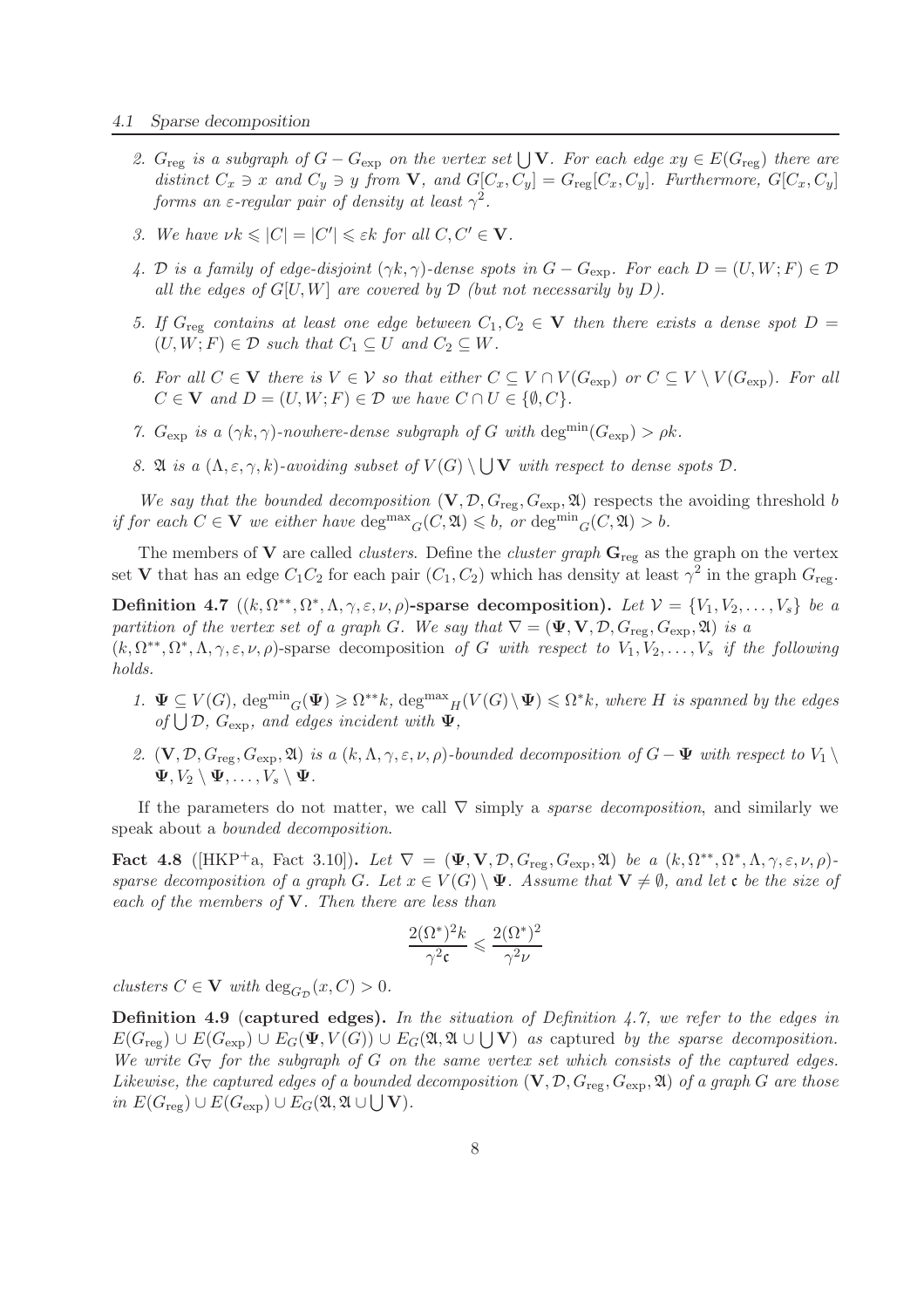The last definition we need is the notion of a semiregular matching.

**Definition 4.10** (( $\varepsilon, d, \ell$ )-semiregular matching). A collection N of pairs (A, B) with A, B  $\subseteq$  $V(H)$  *is called an*  $(\varepsilon, d, \ell)$ -semiregular matching of a graph H if

- *(i)*  $|A| = |B| \geq \ell$  *for each*  $(A, B) \in \mathcal{N}$ *,*
- *(ii)*  $(A, B)$  *induces in* H *an*  $\varepsilon$ -regular pair of density at least d, for each  $(A, B) \in \mathcal{N}$ *, and*
- *(iii) all involved sets* A *and* B *are pairwise disjoint.*

*Sometimes, when the parameters do not matter we simply write* semiregular matching.

Fact 4.11 ( $[HKP^+b,$  Fact 4.3)). *Suppose that* M *is an*  $(\varepsilon, d, \ell)$ -semiregular matching in a graph *H.* Then  $|C| \leq \frac{\deg^{\max}(H)}{d}$  $\frac{d^{(H)}}{d}$  for each  $C \in \mathcal{V}(\mathcal{M})$ .

#### 4.2 Shadows

We recall the notion of a shadow given in [HKP<sup>+</sup>c]. Given a graph H, a set  $U \subseteq V(H)$ , and a number  $\ell$  we define inductively

shadow
$$
^{(0)}_H(U,\ell) := U
$$
, and  
shadow $^{(i)}_H(U,\ell) := \{v \in V(H) : \deg_H(v, \text{shadow}_H^{(i-1)}(U,\ell)) > \ell\}$  for  $i \ge 1$ .

We abbreviate shadow $_{H}^{(1)}(U,\ell)$  as shadow $_{H}(U,\ell)$ . Further, the graph H is omitted from the subscript if it is clear from the context. Note that the shadow of a set  $U$  might intersect  $U$ .

The proofs of the following facts can be found in  $[HKP<sup>+</sup>c]$ .

Fact 4.12. *Suppose* H is a graph with deg<sup>max</sup>(H)  $\leq \Omega k$ *. Then for each*  $\alpha > 0, i \in \{0, 1, ...\}$ *, and each set*  $U \subseteq V(H)$ *, we have* 

$$
|\text{shadow}^{(i)}(U,\alpha k)| \leqslant \left(\frac{\Omega}{\alpha}\right)^i |U| \; .
$$

**Fact 4.13.** Let  $\alpha, \gamma, Q > 0$  be three numbers such that  $Q \geq 1$  and  $16Q \leq \frac{\alpha}{\gamma}$  $\frac{\alpha}{\gamma}$ *. Suppose that H is a*  $(\gamma k, \gamma)$ -nowhere-dense graph, and let  $U \subseteq V(H)$  with  $|U| \leq Qk$ . Then we have

$$
|\text{shadow}(U,\alpha k)| \leqslant \frac{16Q^2\gamma}{\alpha}k.
$$

### 5 Configurations

#### 5.1 Common settings

We repeat some common settings that already appeared in  $[HKP<sup>+</sup>c]$ .

**Setting 5.1.** We assume that the constants  $\Lambda$ ,  $\Omega^*, \Omega^{**}$ ,  $k_0$  and  $\widehat{\alpha}$ ,  $\gamma$ ,  $\varepsilon$ ,  $\varepsilon'$ ,  $\eta$ ,  $\pi$ ,  $\rho$ ,  $\tau$ ,  $d$  satisfy

$$
\eta \gg \frac{1}{\Omega^*} \gg \frac{1}{\Omega^{**}} \gg \rho \gg \gamma \gg d \ge \frac{1}{\Lambda} \ge \varepsilon \ge \pi \ge \widehat{\alpha} \ge \varepsilon' \ge \nu \gg \tau \gg \frac{1}{k_0} > 0 ,\qquad (5.1)
$$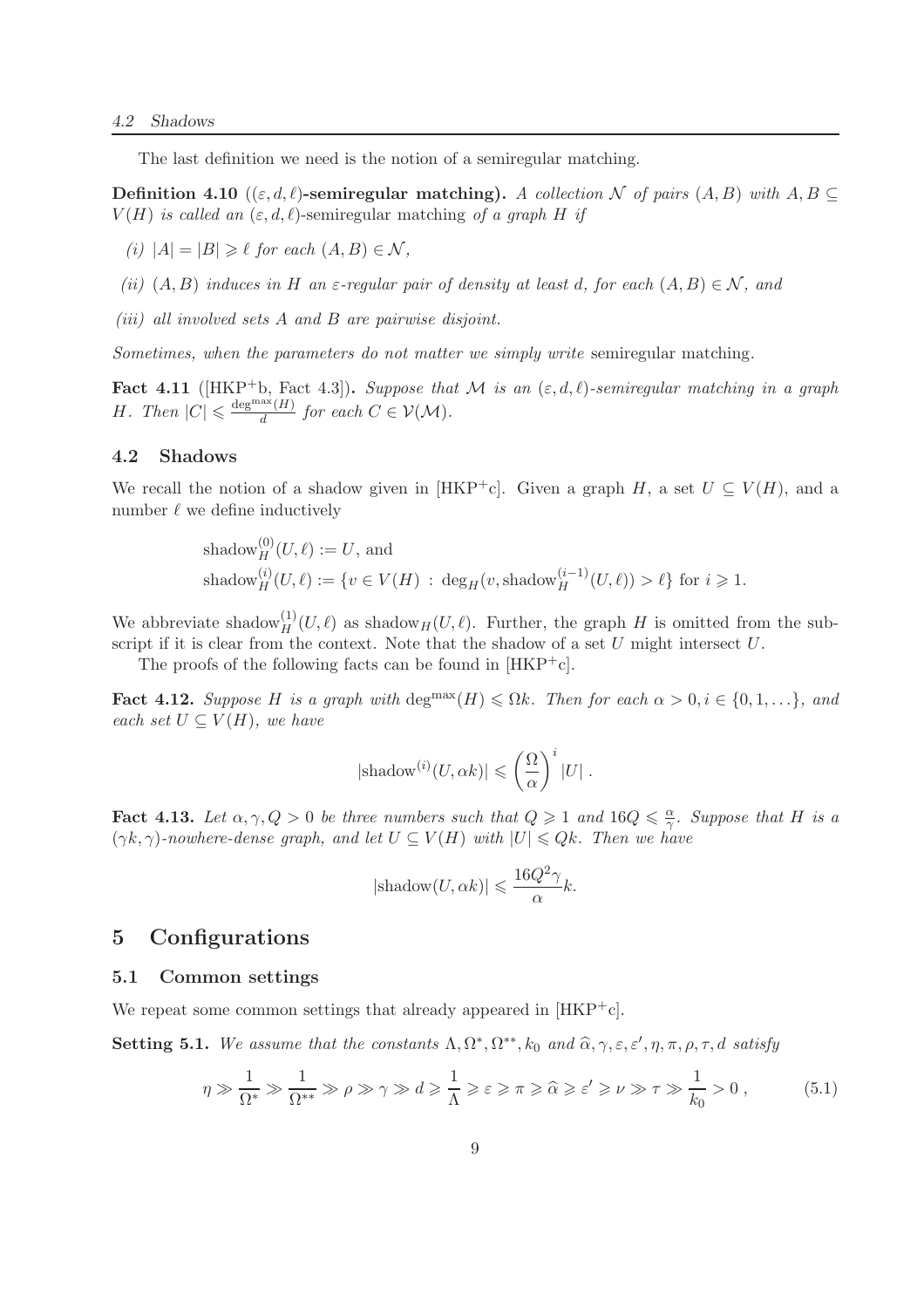and that  $k \geq k_0$ . Here, by writing  $c > a_1 \gg a_2 \gg \ldots \gg a_\ell > 0$  we mean that there exist nondecreasing functions  $f_i : (0, c)^i \to (0, c)$   $(i = 1, \ldots, \ell - 1)$  such that for each  $i \in [\ell - 1]$  we have  $a_{i+1} < f_i(a_1, \ldots, a_i)$ .<sup>1</sup>

*Suppose that*  $G \in \mathbf{LKSsmall}(n, k, \eta)$  *is given together with its*  $(k, \Omega^{**}, \Omega^*, \Lambda, \gamma, \varepsilon', \nu, \rho)$ -sparse *decomposition*

$$
\nabla = (\mathbf{\Psi}, \mathbf{V}, \mathcal{D}, G_{\text{reg}}, G_{\text{exp}}, \mathfrak{A}),
$$

*with respect to the partition*  $\{\mathbb{S}_{\eta,k}(G), \mathbb{L}_{\eta,k}(G)\}$ *, and with respect to the avoiding threshold*  $\frac{\rho k}{100\Omega^*}$ *. We write*

$$
V_{\leadsto \mathfrak{A}} := \text{shadow}_{G_{\nabla} - \Psi}(\mathfrak{A}, \frac{\rho k}{100\Omega^*}) \quad \text{and} \quad \mathbf{V}_{\leadsto \mathfrak{A}} := \{ C \in \mathbf{V} \, : \, C \subseteq V_{\leadsto \mathfrak{A}} \} \, . \tag{5.2}
$$

*The graph* Greg *is the corresponding cluster graph. Let* c *be the size of an arbitrary cluster in* V*.* <sup>2</sup> *Let* <sup>G</sup><sup>∇</sup> *be the spanning subgraph of* <sup>G</sup> *formed by the edges captured by* <sup>∇</sup>*. There are two*  $(\varepsilon, d, \pi\mathfrak{c})$ -semiregular matchings  $\mathcal{M}_A$  and  $\mathcal{M}_B$  in  $G_D$ , with the following properties (we abbreviate  $XA := XA(\eta, \nabla, \mathcal{M}_A, \mathcal{M}_B)$ ,  $XB := XB(\eta, \nabla, \mathcal{M}_A, \mathcal{M}_B)$ , and  $XC := XC(\eta, \nabla, \mathcal{M}_A, \mathcal{M}_B)$ *)*:

- *1.*  $V(M_A) \cap V(M_B) = \emptyset$ ,
- 2.  $V_1(\mathcal{M}_B) \subseteq S^0$ , where

$$
S^{0} := \mathbb{S}_{\eta,k}(G) \setminus (V(G_{\exp}) \cup \mathfrak{A}), \qquad (5.3)
$$

- *3. for each*  $(X, Y) \in \mathcal{M}_A \cup \mathcal{M}_B$ , there is a dense spot  $(U, W; F) \in \mathcal{D}$  with  $X \subseteq U$  and  $Y \subseteq W$ , *and further, either*  $X \subseteq \mathbb{S}_{n,k}(G)$  *or*  $X \subseteq \mathbb{L}_{n,k}(G)$ *, and*  $Y \subseteq \mathbb{S}_{n,k}(G)$  *or*  $Y \subseteq \mathbb{L}_{n,k}(G)$ *,*
- *4. for each*  $X_1$  ∈  $\mathcal{V}_1(\mathcal{M}_A \cup \mathcal{M}_B)$  *there exists a cluster*  $C_1$  ∈ **V** *such that*  $X_1 \subseteq C_1$ *, and for each*  $X_2 \in V_2(\mathcal{M}_A \cup \mathcal{M}_B)$  *there exists*  $C_2 \in V \cup \{\mathbb{L}_{n,k}(G) \cap \mathfrak{A}\}\$  *such that*  $X_2 \subseteq C_2$ *,*
- *5. each pair of the semiregular matching*  $\mathcal{M}_{good} := \{(X_1, X_2) \in \mathcal{M}_A : X_1 \cup X_2 \subseteq \mathbb{X} \mathbb{A} \}$  *corresponds to an edge in*  $G_{\text{reg}}$ *,*
- 6.  $e_{G_{\nabla}}(\mathbb{X}\mathbb{A}, S^0 \setminus V(\mathcal{M}_A)) \leq \gamma k n$ ,
- 7.  $e_{G_{\text{reg}}}(V(G) \setminus V(\mathcal{M}_A \cup \mathcal{M}_B)) \leq \gamma^2 kn$ ,
- *8. for the semiregular matching*  $\mathcal{N}_{\mathfrak{A}} := \{(X, Y) \in \mathcal{M}_A \cup \mathcal{M}_B : (X \cup Y) \cap \mathfrak{A} \neq \emptyset\}$  *we have*  $e_{G_{\text{reg}}}(V(G) \setminus V(\mathcal{M}_A \cup \mathcal{M}_B), V(\mathcal{N}_{\mathfrak{A}})) \leq \gamma^2 kn,$
- *9.*  $|E(G) \setminus E(G_{\nabla})| \leq 2\rho kn$ ,
- 10.  $|E(G_{\mathcal{D}}) \setminus (E(G_{\text{reg}}) \cup E_G[\mathfrak{A}, \mathfrak{A} \cup \bigcup \mathbf{V}])| \leq \frac{5}{4}$  $\frac{5}{4}\gamma kn$ .

<sup>&</sup>lt;sup>1</sup>The precise relation between the parameters will be determined in  $[HKP^+d]$ .

<sup>&</sup>lt;sup>2</sup>The number c is not defined when  $V = \emptyset$ . However in that case c is never actually used.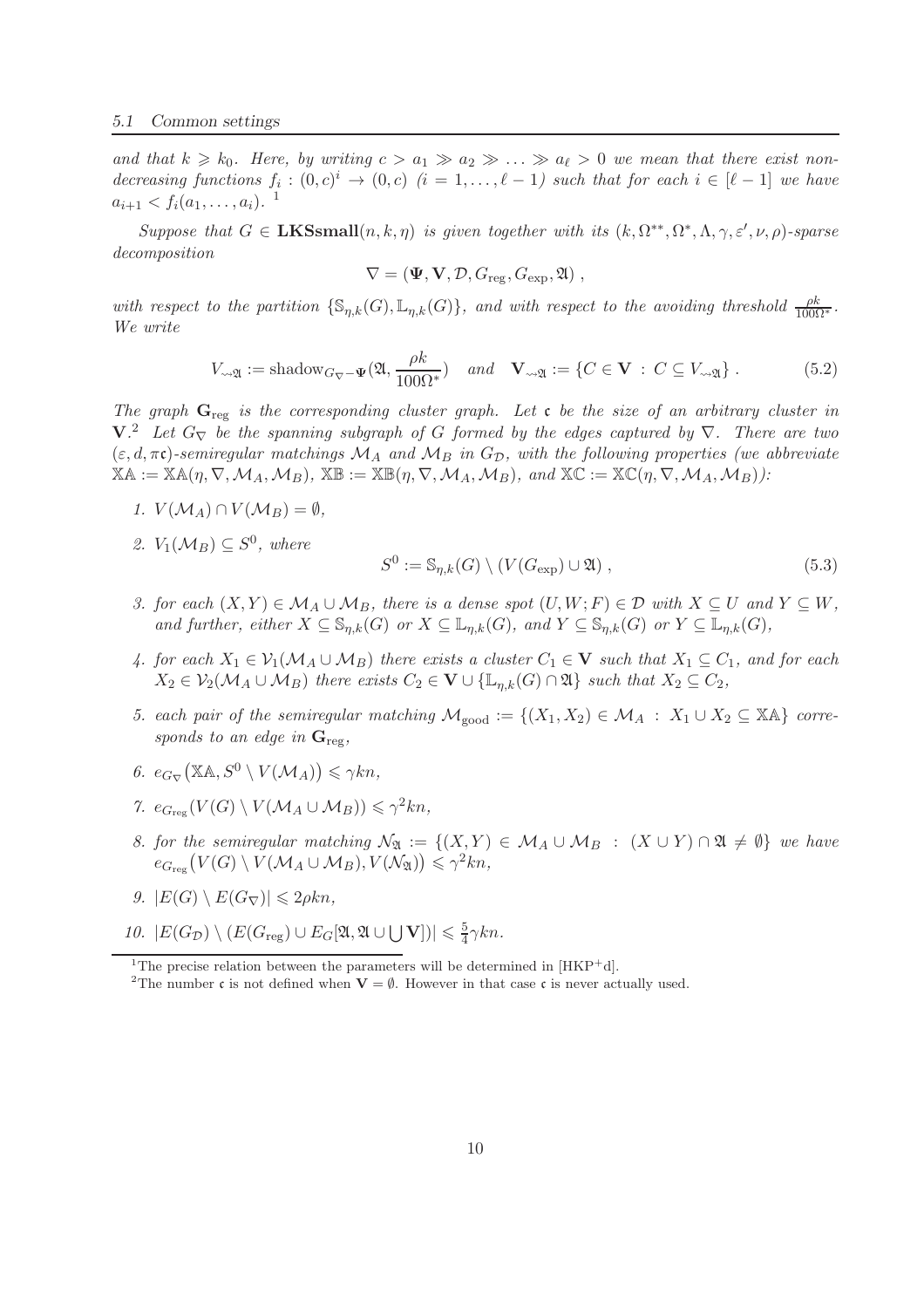*We write*

$$
V_{+} := V(G) \setminus (S^{0} \setminus V(\mathcal{M}_{A} \cup \mathcal{M}_{B})) \tag{5.4}
$$

$$
= \mathbb{L}_{\eta,k}(G) \cup V(G_{\exp}) \cup \mathfrak{A} \cup V(\mathcal{M}_A \cup \mathcal{M}_B), \qquad (5.5)
$$

$$
L_{\#} := \mathbb{L}_{\eta,k}(G) \setminus \mathbb{L}_{\frac{9}{10}\eta,k}(G_{\nabla}), \text{ and}
$$
\n
$$
(5.6)
$$

$$
V_{\text{good}} := V_+ \setminus (\Psi \cup L_\#), \qquad (5.7)
$$

$$
\mathbb{Y}\mathbb{A} := \text{shadow}_{G_{\nabla}}\left(V_+ \setminus L_{\#}, (1 + \frac{\eta}{10})k\right) \setminus \text{shadow}_{G - G_{\nabla}}\left(V(G), \frac{\eta}{100}k\right) ,\tag{5.8}
$$

$$
\mathbb{Y}\mathbb{B} := \text{shadow}_{G_{\nabla}}\left(V_+ \setminus L_{\#}, (1 + \frac{\eta}{10})\frac{k}{2}\right) \setminus \text{shadow}_{G - G_{\nabla}}\left(V(G), \frac{\eta}{100}k\right) ,\tag{5.9}
$$

$$
V_{\nleftrightarrow \Psi} := (\mathbb{X} \mathbb{A} \cup \mathbb{X} \mathbb{B}) \cap \text{shadow}_G \left( \Psi, \frac{\eta}{100} k \right) , \qquad (5.10)
$$

$$
P_{\mathfrak{A}} := \text{shadow}_{G_{\text{reg}}}(V(\mathcal{N}_{\mathfrak{A}}), \gamma k) \setminus V(\mathcal{M}_{A} \cup \mathcal{M}_{B}),
$$
  
\n
$$
P_{1} := \text{shadow}_{G_{\text{reg}}}(V(G) \setminus V(\mathcal{M}_{A} \cup \mathcal{M}_{B}), \gamma k) \setminus V(\mathcal{M}_{A} \cup \mathcal{M}_{B}),
$$
  
\n
$$
P := (\mathbb{XA} \setminus \mathbb{YA}) \cup ((\mathbb{XA} \cup \mathbb{XB}) \setminus \mathbb{Y}\mathbb{B}) \cup V_{\not{\rightarrow}\mathbf{\Psi}} \cup L_{\#} \cup P_{1}
$$
  
\n
$$
\cup \text{shadow}_{G_{\mathcal{D}} \cup G_{\nabla}}(V_{\not{\rightarrow}\mathbf{\Psi}} \cup L_{\#} \cup P_{\mathfrak{A}} \cup P_{1}, \frac{\eta^{2}k}{10^{5}}),
$$
  
\n
$$
P_{2} := \mathbb{XA} \cap \text{shadow}_{G_{\nabla}}(S^{0} \setminus V(\mathcal{M}_{A}), \sqrt{\gamma}k),
$$
  
\n
$$
P_{3} := \mathbb{XA} \cap \text{shadow}_{G_{\nabla}}(\mathbb{XA}, \eta^{3}k/10^{3}),
$$
  
\n
$$
\mathcal{F} := \{ C \in \mathcal{V}(\mathcal{M}_{A}) : C \subseteq \mathbb{XA} \} \cup \mathcal{V}_{1}(\mathcal{M}_{B}).
$$
  
\n(5.11)

**Lemma 5.2.** For each  $p \in \mathbb{N}$  and  $a > 0$  there exists  $k_0 > 0$  such that for each  $k > k_0$  we have the *following.*

*Suppose* G *is a graph of order*  $n \ge k_0$  *and* deg<sup>max</sup> $(G) \le \Omega^* k$  *with its*  $(k, \Lambda, \gamma, \varepsilon, k^{-0.05}, \rho)$ *bounded decomposition*  $(V, \mathcal{D}, G_{reg}, G_{exp}, \mathfrak{A})$ *. As usual, we write*  $G_{\nabla}$  *for the subgraph captured by*  $(V, \mathcal{D}, G_{\text{reg}}, G_{\text{exp}}, \mathfrak{A})$ *, and*  $G_{\mathcal{D}}$  *for the spanning subgraph of* G *consisting of the edges in*  $\mathcal{D}$ *. Let* M be an  $(\varepsilon, d, k^{0.95})$ -semiregular matching in G, and  $\mathfrak{U}_1, \ldots, \mathfrak{U}_p$  be subsets of  $V(G)$ *. Suppose that*  $\Omega^* \geq 1$  and  $\Omega^*/\gamma < k^{0.1}$ .

*Suppose that*  $\mathfrak{q}_1, \ldots, \mathfrak{q}_p \in \{0\} \cup [a, 1]$  *are reals with*  $\sum \mathfrak{q}_i \leq 1$ . Then there exists a partition  $\mathfrak{Q}_1 \cup \ldots \cup \mathfrak{Q}_p = V(G)$ *, and sets*  $\overline{V} \subseteq V(G)$ *,*  $\overline{V} \subseteq V(\mathcal{M})$ *,*  $\overline{V} \subseteq V$  *with the following properties.* 

- $(1)$  | $\bar{V}$ | ≤ exp(−k<sup>0.1</sup>)n, |**∪** $\bar{V}$ | ≤ exp(−k<sup>0.1</sup>)n, |**∪** $\bar{V}$ | < exp(−k<sup>0.1</sup>)n.
- *(2) For each*  $i \in [p]$  *and each*  $C \in \mathbf{V} \setminus \overline{\mathbf{V}}$  *we have*  $|C \cap \Omega_i| \geq \mathfrak{q}_i |\Omega_i| k^{0.9}$ *.*
- *(3) For each*  $i \in [p]$  *and each*  $C \in \mathcal{V}(\mathcal{M}) \setminus \overline{\mathcal{V}}$  *we have*  $|C \cap \Omega_i| \geq \mathfrak{q}_i |\Omega_i| k^{0.9}$ *.*
- (4) For each  $i \in [p], D = (U, W; F) \in \mathcal{D}$  and  $\deg^{min} D(U \setminus \overline{V}, W \cap \mathfrak{Q}_i) \geq \mathfrak{q}_i \gamma k k^{0.9}$ .
- (5) For each  $i, j \in [p]$  we have  $|\mathfrak{Q}_i \cap \mathfrak{U}_j| \geqslant \mathfrak{q}_i |\mathfrak{U}_j| n^{0.9}$ .
- *(6) For each*  $i \in [p]$  *each*  $J \subseteq [p]$  *and each*  $v \in V(G) \setminus \overline{V}$  *we have*

$$
\deg_H(v, \mathfrak{Q}_i \cap \mathfrak{U}_J) \geqslant \mathfrak{q}_i \deg_H(v, \mathfrak{U}_J) - 2^{-p} k^{0.9} ,
$$

 $for\ each\ of\ the\ graphs\ H\in\{G,G_{\nabla},G_{\exp},G_{\mathcal{D}},G_{\nabla}\cup G_{\mathcal{D}}\},\ where\ \mathfrak{U}_J:=\left(\bigcap_{j\in J}\mathfrak{U}_j\right)\setminus\left(\bigcup_{j\in[p]\setminus J}\mathfrak{U}_j\right).$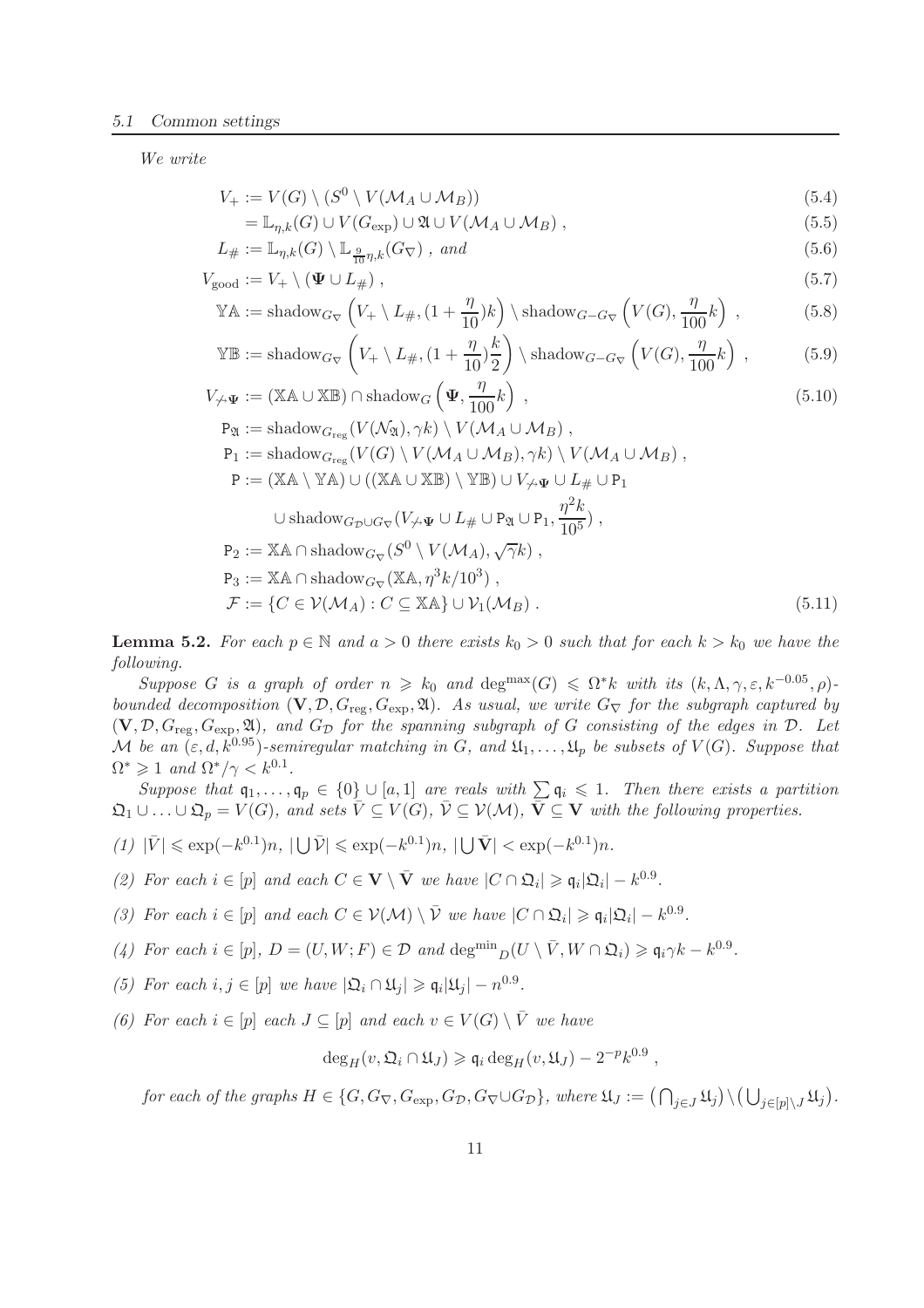(7) For each  $i, i', j, j' \in [p]$   $(j \neq j')$ , we have

$$
e_H(\Omega_i \cap \mathfrak{U}_j, \Omega_{i'} \cap \mathfrak{U}_{j'}) \geq \mathfrak{q}_i \mathfrak{q}_{i'} e_H(\mathfrak{U}_j, \mathfrak{U}_{j'}) - k^{0.6} n^{0.6},
$$
  
\n
$$
e_H(\Omega_i \cap \mathfrak{U}_j, \Omega_{i'} \cap \mathfrak{U}_j) \geq \mathfrak{q}_i \mathfrak{q}_{i'} e(H[\mathfrak{U}_j]) - k^{0.6} n^{0.6} \quad if \ i \neq i', \ and
$$
  
\n
$$
e(H[\Omega_i \cap \mathfrak{U}_j]) \geq \mathfrak{q}_i^2 e(H[\mathfrak{U}_j]) - k^{0.6} n^{0.6}.
$$

*for each of the graphs*  $H \in \{G, G_{\nabla}, G_{\exp}, G_{\mathcal{D}}, G_{\nabla} \cup G_{\mathcal{D}}\}.$ 

*(8)* For each  $i \in [p]$  *if*  $q_i = 0$  *then*  $\mathfrak{Q}_i = \emptyset$ *.* 

Definition 5.3 (Proportional splitting). Let  $\mathfrak{p}_0, \mathfrak{p}_1, \mathfrak{p}_2 > 0$  *be three positive reals with*  $\sum_i \mathfrak{p}_i \leq 1$ . *Under Setting 5.1, suppose that*  $(\mathfrak{P}_0, \mathfrak{P}_1, \mathfrak{P}_2)$  *is a partition of*  $V(G) \setminus \Psi$  *which satisfies assertions of Lemma 5.2 with parameter*  $p_{L5.2} := 10$  *for graph*  $G_{L5.2}^* := (G_{\nabla} - \Psi) \cup G_{\mathcal{D}}$  *(here, by the union, we mean union of the edges), bounded decomposition*  $(V, \mathcal{D}, G_{reg}, G_{exp}, \mathfrak{A})$ *, matching*  $M_{L5.2}$  :=  $\mathcal{M}_A \cup \mathcal{M}_B$ *, sets*  $\mathfrak{U}_1 := V_{\text{good}}$ ,  $\mathfrak{U}_2 := \mathbb{X} \mathbb{A} \setminus (\Psi \cup P)$ ,  $\mathfrak{U}_3 := \mathbb{X} \mathbb{B} \setminus P$ ,  $\mathfrak{U}_4 := V(G_{\text{exp}})$ ,  $\mathfrak{U}_5 := \mathfrak{A}$ ,  $\mathfrak{U}_6 := V_{\leadsto \mathfrak{A}}, \mathfrak{U}_7 := \mathsf{P}_{\mathfrak{A}}, \mathfrak{U}_8 := \mathbb{L}_{\eta,k}(G), \mathfrak{U}_9 := L_{\#}, \mathfrak{U}_{10} := V_{\leadsto \Psi}$  and reals  $\mathfrak{q}_1 := \mathfrak{p}_0, \mathfrak{q}_2 := \mathfrak{p}_1, \mathfrak{q}_3 := \mathfrak{p}_2,$  $\mathfrak{q}_4 := \ldots \mathfrak{q}_{10} = 0$ . Note that by Lemma 5.2(8) we have that  $(\mathfrak{P}_0, \mathfrak{P}_1, \mathfrak{P}_2)$  is a partition of  $V(G) \setminus \Psi$ . *We call*  $(\mathfrak{P}_0, \mathfrak{P}_1, \mathfrak{P}_2)$  proportional  $(\mathfrak{p}_0 : \mathfrak{p}_1 : \mathfrak{p}_2)$  splitting.

*We refer to properties of the proportional*  $(\mathfrak{p}_0 : \mathfrak{p}_1 : \mathfrak{p}_2)$  *splitting*  $(\mathfrak{P}_0, \mathfrak{P}_1, \mathfrak{P}_2)$  *using the numbering of Lemma 5.2; for example, "Definition 5.3*(5)" *tells us among other things that*  $|(\mathbb{X} \mathbb{A} \setminus P) \cap \mathfrak{P}_0| \ge$  $\mathfrak{p}_0|\mathbb{X}\mathbb{A}\setminus (\mathtt{P}\cup \boldsymbol{\Psi})|-n^{0.9}.$ 

**Setting 5.4.** *Under Setting 5.1, suppose that we are given a proportional*  $(\mathfrak{p}_0 : \mathfrak{p}_1 : \mathfrak{p}_2)$  *splitting*  $(\mathfrak{P}_0, \mathfrak{P}_1, \mathfrak{P}_2)$  *of*  $V(G) \setminus \Psi$ *. We assume that* 

$$
\mathfrak{p}_0, \mathfrak{p}_1, \mathfrak{p}_2 \geqslant \frac{\eta}{100} \ . \tag{5.12}
$$

Let  $\bar{V}$ ,  $\bar{V}$ ,  $\bar{V}$  *be the exceptional sets as in Definition 5.3(1)*. *We write*

$$
\mathbb{F} := \text{shadow}_{G_{\mathcal{D}}} \left( \bigcup \bar{\mathcal{V}} \cup \bigcup \bar{\mathcal{V}}^* \cup \bigcup \bar{\mathbf{V}}, \frac{\eta^2 k}{10^{10}} \right) ,\tag{5.13}
$$

*where*  $\bar{V}^*$  *are the partners of*  $\bar{V}$  *in*  $\mathcal{M}_A \cup \mathcal{M}_B$ *.* 

*We have*

$$
|\mathbb{F}| \leq \varepsilon n \tag{5.14}
$$

*For an arbitrary set*  $U \subseteq V(G)$  *and for*  $i \in \{0, 1, 2\}$  *we write*  $U^{\dagger i}$  *for the set*  $U \cap \mathfrak{P}_i$ *.* 

*For each*  $(X, Y) \in \mathcal{M}_A \cup \mathcal{M}_B$  *such that*  $X, Y \notin \overline{\mathcal{V}}$  *we write*  $(X, Y)^{\dagger i}$  *for an arbitrary fixed pair*  $(X' \subseteq X, Y' \subseteq Y)$  with the property that  $|X'| = |Y'| = \min\{|X^{[i]}|, |Y^{[i]}\}$ . We extend this notion of *restriction to an arbitrary semiregular matching*  $N \subseteq M_A \cup M_B$  *as follows. We set* 

$$
\mathcal{N}^{\dagger i} := \left\{ (X, Y)^{\dagger i} \, : \, (X, Y) \in \mathcal{N} \text{ with } X, Y \notin \overline{\mathcal{V}} \right\}.
$$

In  $[HKP<sup>+</sup>c]$  it was shown that the above setting yields the following property.

**Lemma 5.5** ( $[HKP^+c, \text{Lemma 3.8}]$ ). *Assume Setting 5.4. Then for each*  $i \in \{0, 1, 2\}$ *, and for each*  $\mathcal{N} \subseteq \mathcal{M}_A \cup \mathcal{M}_B$  we have that  $\mathcal{N}^{\dagger i}$  is a  $(\frac{400\varepsilon}{\eta})$  $\frac{10\varepsilon}{\eta}, \frac{d}{2}$  $\frac{d}{2}, \frac{\eta \pi}{200}$ **c**)-semiregular matching satisfying

$$
|V(\mathcal{N}^{\dagger i})| \geqslant \mathfrak{p}_i |V(\mathcal{N})| - 2k^{-0.05} n . \tag{5.15}
$$

*Moreover for all*  $v \notin \mathbb{F}$  *and for all*  $i = 0, 1, 2$  *we have*  $\deg_{G_{\mathcal{D}}}(v, V(\mathcal{N})^{\dagger i} \setminus V(\mathcal{N}^{\dagger i})) \leqslant \frac{\eta^2 k}{10^5}$ .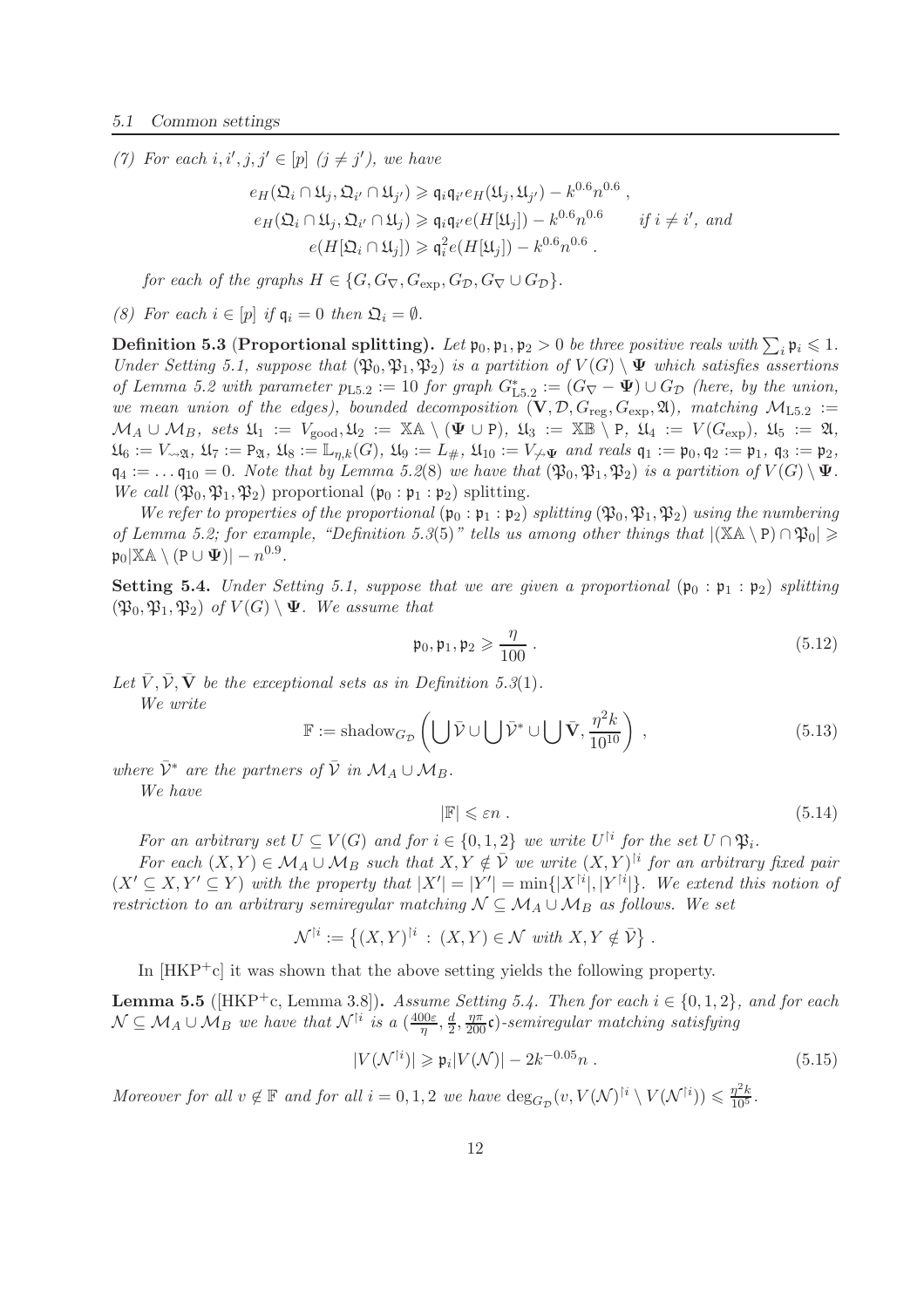### 5.2 The ten configurations

We start by giving definitions of Configuration  $(\diamond 1)$ . This is a very easy configuration in which a modification of the greedy tree-embedding strategy works.

**Definition 5.6 (Configuration**  $(\diamond 1)$ ). *We say that a graph G is in* Configuration  $(\diamond 1)$  *if there exists a non-empty bipartite graph*  $H \subseteq G$  *with*  $\deg^{min}{}_{G}(V(H)) \geq k$  *and*  $\deg^{min}(H) \geq k/2$ *.* 

We now introduce the configurations  $(\diamond 2)$ – $(\diamond 5)$  which make use of the set  $\Psi$ . These configurations build on Preconfiguration  $(\clubsuit)$ .

Definition 5.7 (Preconfiguration (♣)). *Suppose that we are in Setting 5.1. We say that the*  $graph\ G\ is\ in\ Preconfiguration\ (\clubsuit)(\Omega^*)\ if\ the\ following\ conditions\ are\ met.\ G\ contains\ non-empty$  $sets\ L'' \subseteq L' \subseteq \mathbb{L}_{\frac{9}{10}\eta,k}(G_{\nabla}) \setminus \Psi$ , and a non-empty set  $\Psi' \subseteq \Psi$  such that

$$
\deg^{\max}{}_{G_{\nabla}}(L', \Psi \setminus \Psi') < \frac{\eta k}{100} \,, \tag{5.16}
$$

$$
\deg^{\min}{}_{G_{\nabla}}(\Psi', L'') \geq \Omega^{\star} k \text{ , and} \tag{5.17}
$$

$$
\deg^{\max}{}_{G_{\nabla}}(L'', \mathbb{L}_{\frac{9}{10}\eta,k}(G_{\nabla}) \setminus (\Psi \cup L')) \leqslant \frac{\eta k}{100} \ . \tag{5.18}
$$

Definition 5.8 (Configuration (◇2)). *Suppose that we are in Setting 5.1.* We say that the graph G is in Configuration  $(\diamond 2)(\Omega^*, \tilde{\Omega}, \beta)$  *if the following conditions are met.* 

*The triple*  $L'', L', \Psi'$  *witnesses preconfiguration*  $(\clubsuit)(\Omega^*)$  *in G. There exist a non-empty set*  $\Psi'' \subseteq \Psi'$ , a set  $V_1 \subseteq V(G_{\exp}) \cap \mathbb{Y} \mathbb{B} \cap L''$ , and a set  $V_2 \subseteq V(G_{\exp})$  with the following properties.

$$
\deg^{\min}_{G_{\nabla}}(\Psi'', V_1) \geq \tilde{\Omega}k
$$
  

$$
\deg^{\min}_{G_{\nabla}}(V_1, \Psi'') \geq \beta k
$$
,  

$$
\deg^{\min}_{G_{\exp}}(V_1, V_2) \geq \beta k
$$
,  

$$
\deg^{\min}_{G_{\exp}}(V_2, V_1) \geq \beta k
$$
.

Definition 5.9 (Configuration ⊙3). *Suppose that we are in Setting 5.1.* We say that the graph G is in Configuration  $(\diamond 3)(\Omega^*, \tilde{\Omega}, \zeta, \delta)$  *if the following conditions are met.* 

*The triple*  $L'', L', \Psi'$  *witnesses preconfiguration*  $(\clubsuit)(\Omega^*)$  *in G. There exist a non-empty set*  $\Psi'' \subseteq \Psi'$ , a set  $V_1 \subseteq \mathfrak{A} \cap \mathbb{Y} \mathbb{B} \cap L''$ , and a set  $V_2 \subseteq V(G) \setminus \Psi$  such that the following properties are *satisfied.*

$$
\deg^{\min}{}_{G_{\nabla}}(\Psi'', V_1) \ge \tilde{\Omega}k ,
$$

$$
\deg^{\min}{}_{G_{\nabla}}(V_1, \Psi'') \ge \delta k ,
$$

$$
\deg^{\max}{}_{G_{\mathcal{D}}}(V_1, V(G) \setminus (V_2 \cup \Psi)) \le \zeta k ,
$$

$$
\deg^{\min}{}_{G_{\mathcal{D}}}(V_2, V_1) \ge \delta k .
$$
(5.19)

Definition 5.10 (Configuration (⋄4)). *Suppose that we are in Setting 5.1. We say that the graph* G *is in* Configuration  $(\diamond 4)(\Omega^*, \tilde{\Omega}, \zeta, \delta)$  *if the following conditions are met.*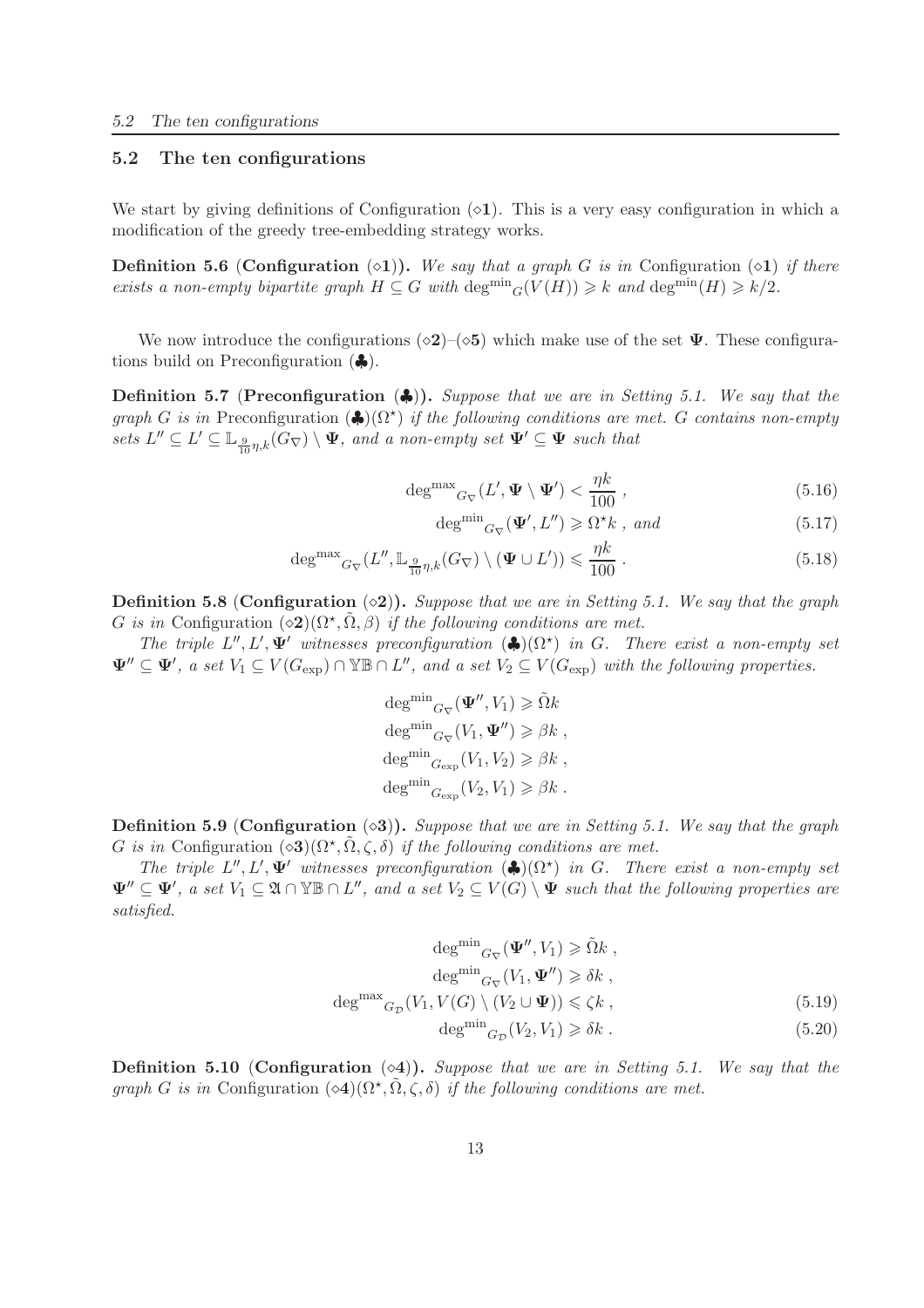*The triple*  $L'', L', \Psi'$  *witnesses preconfiguration*  $(\clubsuit)(\Omega^{\star})$  *in G*. *There exists a non-empty set*  $\Psi'' \subseteq \Psi'$ , sets  $V_1 \subseteq \mathbb{Y}\mathbb{B} \cap L''$ ,  $\mathfrak{A}' \subseteq \mathfrak{A}$ , and  $V_2 \subseteq V(G) \setminus \Psi$  with the following properties

$$
\deg^{\min} G_{\nabla}(\Psi'', V_1) \ge \tilde{\Omega} k ,
$$
  
\n
$$
\deg^{\min} G_{\nabla}(V_1, \Psi'') \ge \delta k ,
$$
  
\n
$$
\deg^{\min} G_{\nabla} \cup G_{\mathcal{D}}(V_1, \mathfrak{A}') \ge \delta k ,
$$
\n(5.21)

$$
\deg \min_{\alpha \to \alpha} (\mathfrak{A}' V_1) \ge \delta k \tag{5.22}
$$

$$
\deg^{\text{min}} G_{\nabla} \cup G_{\mathcal{D}} (\mathfrak{A}', V_1) \ge \delta k , \tag{5.22}
$$

$$
\deg^{\text{min}} G_{\nabla} \cup G_{\mathcal{D}}(V_2, \mathfrak{A}') \ge \delta k \tag{5.23}
$$

$$
\deg^{\max} G_{\nabla} \cup G_{\mathcal{D}} (\mathfrak{A}', V(G) \setminus (\Psi \cup V_2)) \leq \zeta k . \tag{5.24}
$$

Definition 5.11 (Configuration (⋄5)). *Suppose that we are in Setting 5.1. We say that the graph* G *is in* Configuration  $(\diamond 5)(\Omega^*, \tilde{\Omega}, \delta, \zeta, \tilde{\pi})$  *if the following conditions are met.* 

*The triple*  $L'', L', \Psi'$  *witnesses preconfiguration*  $(\clubsuit)(\Omega^*)$  *in G*. *There exists a non-empty set*  $\Psi'' \subseteq \Psi'$ , and a set  $V_1 \subseteq (\mathbb{YB} \cap L'' \cap \bigcup \mathbf{V}) \setminus V(G_{exp})$  such that the following conditions are fulfilled.

$$
\deg^{\min}{}_{G_{\nabla}}(\Psi'', V_1) \geq \tilde{\Omega}k \;, \tag{5.25}
$$

$$
\deg^{\min}{}_{G_{\nabla}}(V_1, \Psi'') \geq \delta k \tag{5.26}
$$

$$
\deg^{\min} G_{\text{reg}}(V_1) \geqslant \zeta k \tag{5.27}
$$

*Further, we have*

$$
C \cap V_1 = \emptyset \text{ or } |C \cap V_1| \geq \tilde{\pi}|C| \tag{5.28}
$$

*for every*  $C \in V$ *.* 

In remains to introduce configurations ( $\circ$ 6)–( $\circ$ 10). In these configurations the set  $\Psi$  is not utilized. All these configurations make use of Setting 5.4, i.e., the set  $V(G) \setminus \Psi$  is partitioned into three sets  $\mathfrak{P}_0$ ,  $\mathfrak{P}_1$  and  $\mathfrak{P}_2$ . The purpose of  $\mathfrak{P}_0$ ,  $\mathfrak{P}_1$  and  $\mathfrak{P}_2$  is to make possible to embed the knags, the internal shrubs, and the end shrubs of  $T_{T1.2}$ , respectively. Thus the parameters  $\mathfrak{p}_0, \mathfrak{p}_1$  and  $\mathfrak{p}_2$ are chosen proportionally to the sizes of these respective parts of  $T_{T1,2}$ .

We first introduce four preconfigurations  $(\heartsuit1)$ ,  $(\heartsuit2)$ ,  $(\exp)$  and  $(\text{reg})$  which are building bricks for configurations ( $\circ$ 6)–( $\circ$ 9). The preconfigurations ( $\heartsuit$ 1) and ( $\heartsuit$ 2) will be used for embedding end shrubs of a fine partition of the tree  $T_{T_1,2}$ , and preconfigurations (exp) and (reg) will be used for embedding its knags.

An M-cover of a semiregular matching M is a family  $\mathcal{F} \subseteq \mathcal{V}(\mathcal{M})$  with the property that at least one of the elements  $S_1$  and  $S_2$  is a member of  $\mathcal{F}$ , for each  $(S_1, S_2) \in \mathcal{M}$ .

**Definition 5.12 (Preconfiguration**  $(\heartsuit1)$ ). Suppose that we are in Setting 5.1 and Setting 5.4. *We say that the graph G is in* Preconfiguration  $(\heartsuit1)(\gamma', h)$  *of*  $V(G)$  *if there are two non-empty sets*  $V_0, V_1 \subseteq \mathfrak{P}_0 \setminus \left( \mathbb{F} \cup \text{shadow}_{G_{\mathcal{D}}}(V_{\not \to \Psi}, \frac{\eta^2 \overline{k}}{10^5}) \right)$  with the following properties.

$$
\deg^{\min}{}_{G_{\nabla}}\left(V_0, V_{\text{good}}^{\dagger 2}\right) \geqslant h/2 \ , \ and \tag{5.29}
$$

$$
\deg^{\min} G_{\nabla} \left( V_1, V_{\text{good}}^{\dagger 2} \right) \geqslant h \tag{5.30}
$$

*Further, there is an*  $(\mathcal{M}_A \cup \mathcal{M}_B)$ -cover F such that

$$
\deg^{\max}{}_{G_{\nabla}}\left(V_1,\bigcup\mathcal{F}\right)\leqslant\gamma'k\ .\tag{5.31}
$$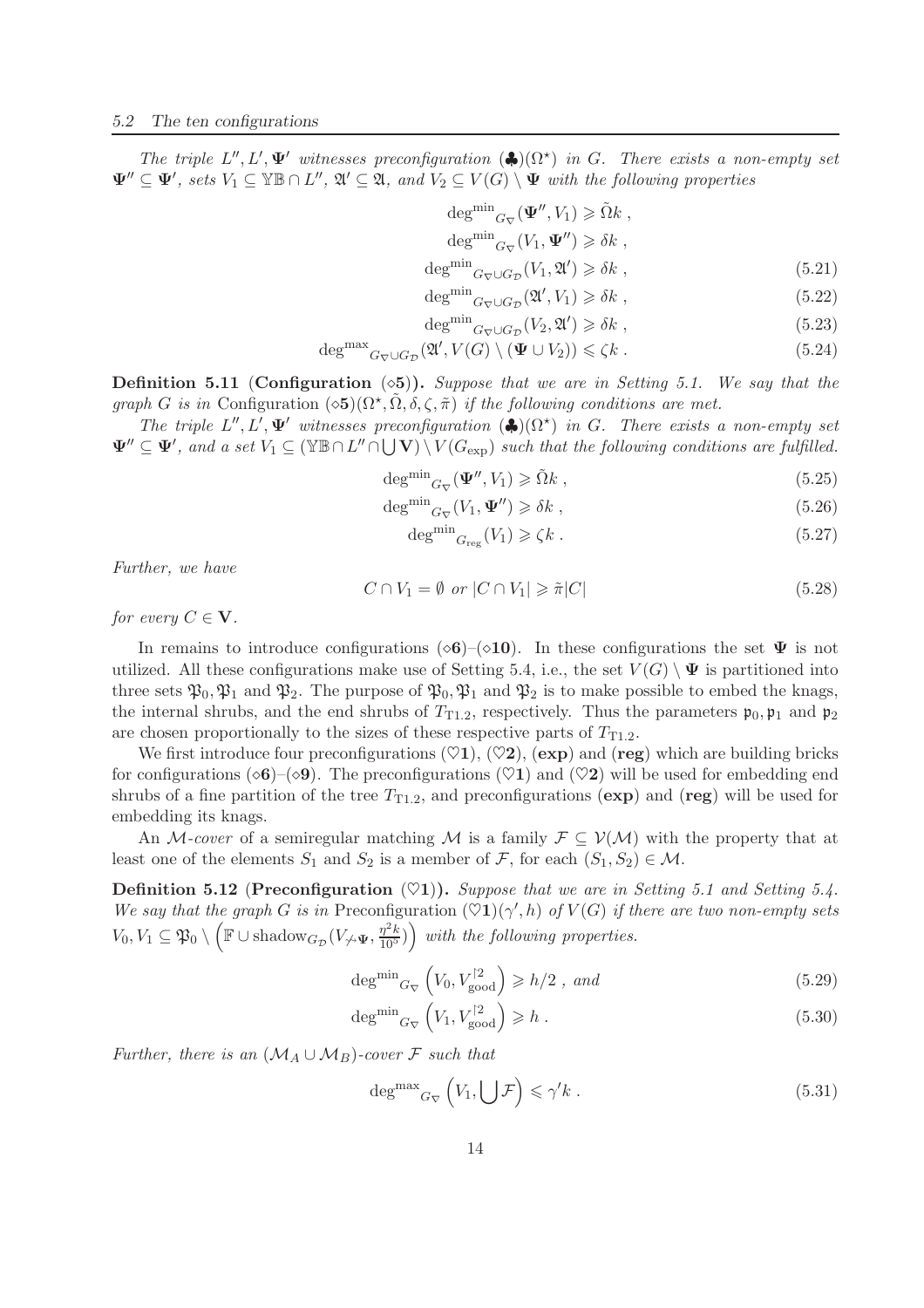**Definition 5.13 (Preconfiguration**  $(\heartsuit 2)$ **).** *Suppose that we are in Setting 5.1 and Setting 5.4. We say that the graph* G *is in* Preconfiguration  $(\heartsuit 2)(h)$  *of*  $V(G)$  *if there are two non-empty sets*  $V_0, V_1 \subseteq \mathfrak{P}_0 \setminus \left( \mathbb{F} \cup \text{shadow}_{G_{\mathcal{D}}}(V_{\not \to \Psi}, \frac{\eta^2 k}{105}) \right)$  with the following properties.

$$
\deg^{\min}{}_{G_{\nabla}}\left(V_0 \cup V_1, V_{\text{good}}^2\right) \geqslant h. \tag{5.32}
$$

Definition 5.14 (Preconfiguration (exp)). *Suppose that we are in Setting 5.1 and Setting 5.4. We say that the graph* G *is in* Preconfiguration  $(\exp)(\beta)$  *if there are two non-empty sets*  $V_0, V_1 \subseteq \mathfrak{P}_0$ *with the following properties.*

$$
\deg^{\min} G_{\exp}(V_0, V_1) \geq \beta k \tag{5.33}
$$

$$
\deg^{\min} G_{\exp}(V_1, V_0) \geq \beta k \tag{5.34}
$$

Definition 5.15 (Preconfiguration (reg)). *Suppose that we are in Setting 5.1 and Setting 5.4. We say that the graph* G *is in* Preconfiguration  $(\text{reg})(\tilde{\varepsilon}, d', \mu)$  *if there are two non-empty sets*  $V_0, V_1 \subseteq \mathfrak{P}_0$  and a non-empty family of vertex-disjoint  $(\tilde{\varepsilon}, d')$ -super-regular pairs  $\{ (Q_0^{(j)}) \}$  $_0^{(j)}, Q_1^{(j)}\}_{j\in\mathcal{Y}}$ (with respect to the edge set  $E(G)$ ) with  $V_0 := \bigcup Q_0^{(j)}$  $_0^{(j)}$  and  $V_1 := \bigcup Q_1^{(j)}$ 1 *such that*

$$
\min\left\{|Q_0^{(j)}|, |Q_1^{(j)}|\right\} \ge \mu k \ . \tag{5.35}
$$

Definition 5.16 (Configuration **⊙6**). *Suppose that we are in Settings 5.1 and 5.4.* We say that *the graph* G *is in* Configuration  $(\infty, \tilde{\epsilon}, d', \mu, \gamma', h_2)$  *if the following conditions are met.* 

*The vertex sets*  $V_0$ ,  $V_1$  *witness Preconfiguration*  $(\text{reg})(\tilde{\varepsilon}, d', \mu)$  *or Preconfiguration*  $(\text{exp})(\delta)$  *and*  $either \; Preconfiguration \; (\heartsuit 1)(\gamma', h_2) \; or \; Preconfiguration \; (\heartsuit 2)(h_2). \; There \; exist \; non-empty \; sets$  $V_2, V_3 \subseteq \mathfrak{P}_1$  *such that* 

$$
\deg^{\min}{}_{G}(V_1, V_2) \geq \delta k \tag{5.36}
$$

$$
\deg^{\min}{}_{G}(V_2, V_1) \geq \delta k \tag{5.37}
$$

$$
\deg^{\min} G_{\exp}(V_2, V_3) \geq \delta k \text{ , and} \tag{5.38}
$$

$$
\deg^{\min} G_{\exp}(V_3, V_2) \geq \delta k \tag{5.39}
$$

Definition 5.17 (Configuration ⊘7). *Suppose that we are in Settings 5.1 and 5.4.* We say that *the graph G is in* Configuration  $(\diamond 7)(\delta, \rho', \tilde{\epsilon}, d', \mu, \gamma', h_2)$  *if the following conditions are met.* 

*The sets*  $V_0$ ,  $V_1$  *witness Preconfiguration*  $(\text{reg})(\tilde{\varepsilon}, d', \mu)$  *and either Preconfiguration*  $(\heartsuit1)(\gamma', h_2)$ *or Preconfiguration*  $(\heartsuit 2)(h_2)$ *. There exist non-empty sets*  $V_2 \subseteq \mathfrak{A}^{\dagger 1} \setminus \overline{V}$  *and*  $V_3 \subseteq \mathfrak{P}_1$  *such that* 

$$
\deg^{\min}{}_{G}(V_1, V_2) \geq \delta k \tag{5.40}
$$

$$
\deg^{\min}{}_{G}(V_2, V_1) \geq \delta k \tag{5.41}
$$

$$
\deg^{\max} G_{\mathcal{D}}(V_2, \mathfrak{P}_1 \setminus V_3) < \rho' k \text{ and} \tag{5.42}
$$

$$
\deg^{\min} G_{\mathcal{D}}(V_3, V_2) \geq \delta k \tag{5.43}
$$

Definition 5.18 (Configuration (◇8)). *Suppose that we are in Settings 5.1 and 5.4.* We say that *the graph* G *is in* Configuration  $(\infty 8)(\delta, \rho', \varepsilon_1, \varepsilon_2, d_1, d_2, \mu_1, \mu_2, h_1, h_2)$  *if the following conditions are met.*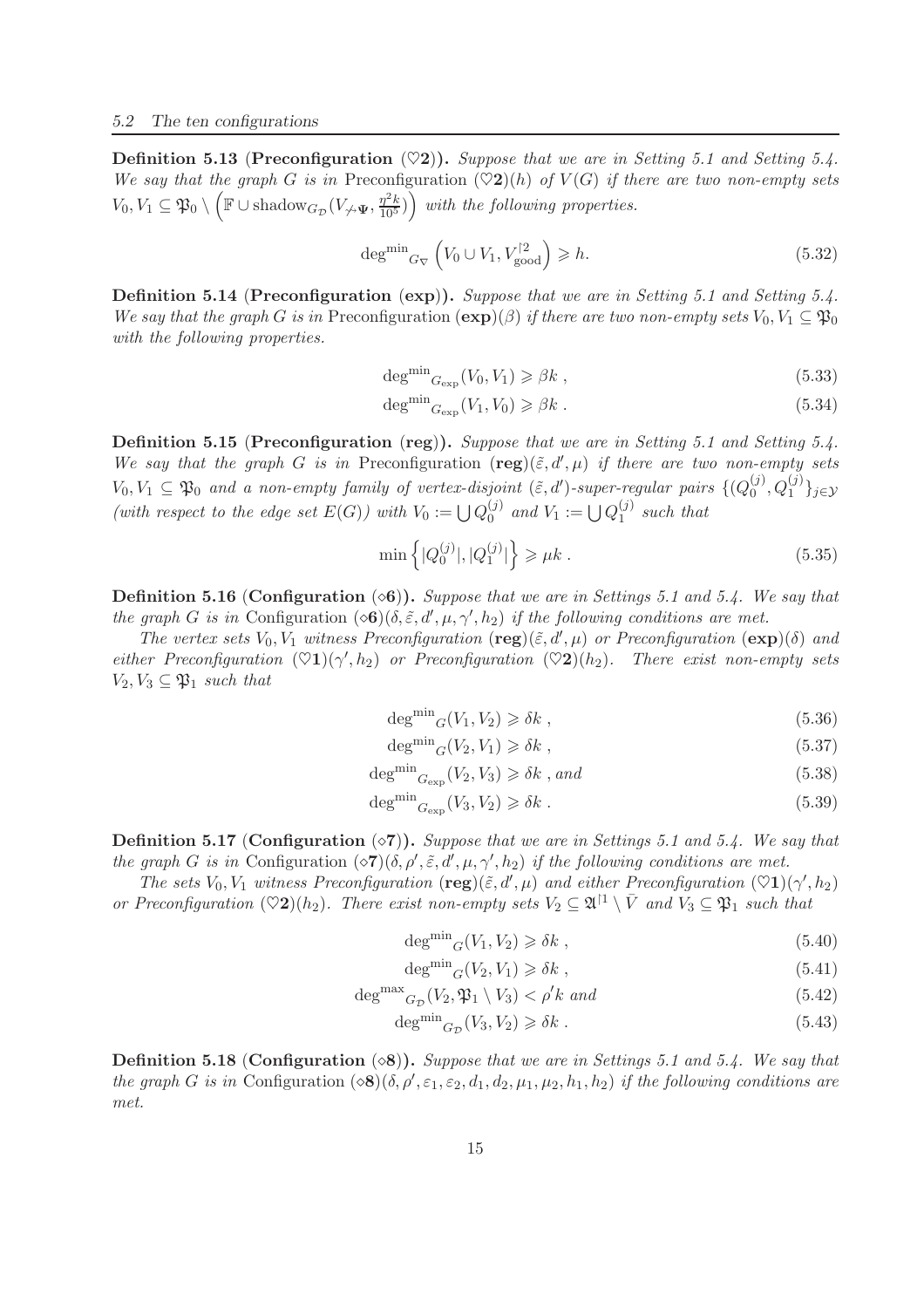*The vertex sets*  $V_0$ ,  $V_1$  *witness Preconfiguration* (reg)( $\varepsilon_2$ ,  $d_2$ ,  $\mu_2$ ) *and Preconfiguration* ( $\heartsuit$ 2)( $h_2$ ). *There exist non-empty sets*  $V_2 \subseteq \mathfrak{P}_0$ ,  $V_3, V_4 \subseteq \mathfrak{P}_1$ ,  $V_3 \subseteq \mathfrak{A} \setminus \overline{V}$ , and an  $(\varepsilon_1, d_1, \mu_1 k)$ -semiregular *matching*  $N$  *absorbed by*  $(M_A \cup M_B) \setminus N_A$ ,  $V(N) \subseteq \mathfrak{P}_1 \setminus V_3$  *such that* 

- $\deg^{\min}{}_{G}(V_1, V_2) \geq \delta k$ , (5.44)
- $\deg^{\min}{}_{G}(V_2, V_1) \geq \delta k$ , (5.45)
- $\deg^{\min}{}_{G_{\nabla}}(V_2, V_3) \geq \delta k$ , (5.46)  $n$  min

$$
\deg^{\text{min}} G_{\nabla}(V_3, V_2) \geq \delta k \tag{5.47}
$$

$$
\deg^{\max} G_{\mathcal{D}}(V_3, \mathfrak{P}_1 \setminus V_4) < \rho' k \tag{5.48}
$$
\n
$$
\lim_{\epsilon \to 0} \left( V_3 \setminus V_1 \right) > S_1 \tag{5.49}
$$

$$
\deg^{\text{min}} G_{\mathcal{D}}(V_4, V_3) \ge \delta k \text{ , and} \tag{5.49}
$$

$$
\deg_{G_{\mathcal{D}}}(v, V_3) + \deg_{G_{\text{reg}}}(v, V(\mathcal{N})) \ge h_1 \text{ for each } v \in V_2.
$$
\n
$$
(5.50)
$$

Definition 5.19 (Configuration (⋄9)). *Suppose that we are in Settings 5.1, and 5.4. We say that the graph G is in* Configuration  $(\infty 9)(\delta, \gamma', h_1, h_2, \varepsilon_1, d_1, \mu_1, \varepsilon_2, d_2, \mu_2)$  *if the following conditions are met.*

*The sets*  $V_0$ ,  $V_1$  *together with the*  $(M_A \cup M_B)$ *-cover*  $\mathcal{F}'$  *witness Preconfiguration*  $(\heartsuit1)(\gamma', h_2)$ *. There exists an*  $(\varepsilon_1, d_1, \mu_1 k)$ *-semiregular matching* N *absorbed by*  $M_A \cup M_B$ ,  $V(N) \subseteq \mathfrak{P}_1$ *. Further, there is a family*  $\{Q_0^{(j)}\}$  $\{(\phi_0, Q_1^{(j)})\}_{j \in \mathcal{Y}}$  *as in Preconfiguration* (**reg**)( $\varepsilon_2, d_2, \mu_2$ )*. There is a set*  $V_2 \subseteq$  $V(\mathcal{N}) \setminus \bigcup \mathcal{F}' \subseteq \bigcup \mathbf{V}$  with the following properties:

$$
\deg^{\min} G_{\mathcal{D}}(V_1, V_2) \geqslant h_1 , \qquad (5.51)
$$

$$
\deg^{\min} G_D(V_2, V_1) \ge \delta k \tag{5.52}
$$

Our last configuration, Configuration  $(○10)$ , will lead to an embedding very similar to the one in the dense case (as treated in  $[PS12]$ ; this will be explained in detail in  $[HKP^+d]$ ). In order to be able to formalize the configuration we need a preliminary definition. We shall generalize the standard concept of a regularity graph (in the context of regular partitions and Szemerédi's regularity lemma) to graphs with clusters whose sizes are only bounded from below.

**Definition 5.20** (( $\varepsilon, d, \ell_1, \ell_2$ )-regularized graph). Let G be a graph, and let V be an  $\ell_1$ -ensemble *that partitions*  $V(G)$ *. Suppose that*  $G[X]$  *is empty for each*  $X \in V$  *and suppose*  $G[X, Y]$  *is*  $\varepsilon$ *-regular and of density either* 0 *or at least d for each*  $X, Y \in \mathcal{V}$ . Further suppose that for all  $X \in \mathcal{V}$  it holds *that*  $|\bigcup N_G(X)| \leq \ell_2$ . Then we say that  $(G, V)$  is an  $(\varepsilon, d, \ell_1, \ell_2)$ -regularized graph.

*A semiregular matching*  $M$  *of*  $G$  *is* consistent *with*  $(G, V)$  *if*  $V(M) \subseteq V$ *.* 

**Definition 5.21** (Configuration  $(\triangle 10)(\tilde{\varepsilon}, d', \ell_1, \ell_2, \eta')$ ). Assume Setting 5.1. The graph G con*tains an*  $(\tilde{\varepsilon}, d', \ell_1, \ell_2)$ *-regularized graph*  $(\tilde{G}, V)$  *and there is a*  $(\tilde{\varepsilon}, d', \ell_1)$ *-semiregular matching* M *consistent with*  $(\tilde{G}, V)$ *. There are a family*  $\mathcal{L}^* \subseteq V$  *and distinct clusters*  $A, B \in V$  *with* 

- $(a) E(\tilde{G}[A, B]) \neq \emptyset,$
- (b)  $\deg_{\tilde{G}}(v, V(\mathcal{M}) \cup \bigcup \mathcal{L}^*) \geq (1 + \eta')k$  *for all but at most*  $\tilde{\varepsilon} |A|$  *vertices*  $v \in A$  *and for all but at most*  $\tilde{\varepsilon}$ |B| *vertices*  $v \in B$ *, and*
- *(c)* for each  $X \in \mathcal{L}^*$  we have  $\deg_{\tilde{G}}(v) \geq (1 + \eta')k$  for all but at most  $\tilde{\varepsilon}|X|$  vertices  $v \in X$ .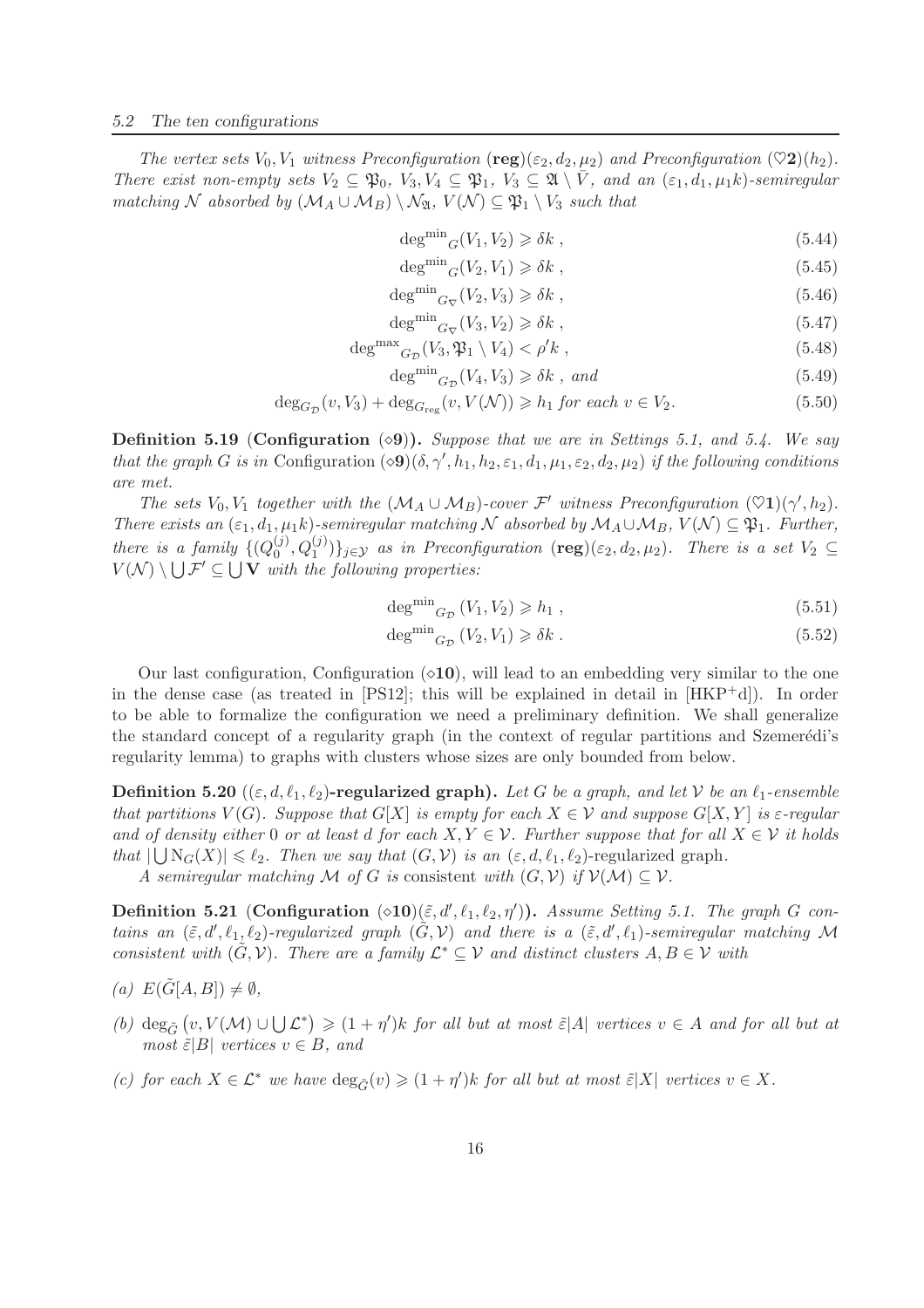## 6 Embedding trees

In this section we provide an embedding of a tree  $T_{T1,2} \in \mathbf{trees}(k)$  in the setting of the configurations introduced in Subsection 5.2. In Section 6.1 we first give a fairly detailed overview of the embedding techniques used. In Section 6.3 we introduce a class of stochastic processes which will be used for some embeddings. Section 6.4 contains a number of lemmas about embedding small trees, and use them for embedding knags and shrubs of a given fine partition of  $T_{T1,2}$ . Embedding the entire tree  $T_{T1,2}$  is then handled in the final Section 6.5. There we have to distinguish between particular configurations. The configurations are grouped into three categories (Section 6.5.1, Section 6.5.2, and Section 6.5.3) corresponding to the similarities between the configurations.

#### 6.1 Overview of the embedding procedures

Recall that we are working under Setting 5.1. Given a host graph  $G_{T1,2}$  with one of the Configurations (◇2)–(◇10), we have to embed in it a given tree  $T = T_{T1.2} \in \mathbf{trees}(k)$ , which comes with its  $(\tau k)$ -fine partition  $(W_A, W_B, \mathcal{S}_A, \mathcal{S}_B)$ . The  $\tau k$ -fine partition of T will make it possible to combine embeddings of smaller parts of  $T$  into one embedding of the whole tree. This means that we will first develop tools for embedding singular shrubs and knags of the  $(\tau k)$ -fine partition into various basic building bricks of the configurations: the avoiding set  $\mathfrak{A}$ , the expander  $G_{\text{exp}}$ , regular pairs, and vertices of huge degree  $\Psi$ . Second, we will combine these basic techniques to embed the entire tree  $T$ . Here, the order in which different parts of  $T$  are embedded is important. Also, it will be crucial at some points to reserve places for parts of the tree which will be embedded only later.

In the following subsections, we draft our embedding techniques. We group them into five categories comprising of related configurations<sup>3</sup>: Configurations (◇2)–(◇5), Configurations (◇6)–(◇7), Configuration ( $\diamond$ 8), Configuration ( $\diamond$ 9), and Configuration ( $\diamond$ 10), treated in Sections 6.1.1, 6.1.2, 6.1.3, 6.1.4, 6.1.5, respectively.

#### 6.1.1 Embedding overview for Configurations  $(\diamond 2)$ – $(\diamond 5)$

In each of the Configurations ( $\diamond$ 2)–( $\diamond$ 5) we have sets  $\Psi', \Psi'', L'', L'$  and  $V_1$ . Further, we have some additional sets ( $V_2$  and/or  $\mathfrak{A}'$ ) depending on the particular configuration.

A common embedding scheme for Configurations  $(\diamond 2)$ – $(\diamond 5)$  is illustrated in Figure 6.1. There are two stages of the embedding procedure: the knags, the shrubs  $S_A$  and some parts of the shrubs  $\mathcal{S}_B$  are embedded in Stage 1, and then in Stage 2 the remainders of  $\mathcal{S}_B$  are embedded. Recall that  $S_A$  contains both internal and end shrubs while  $S_B$  contains exclusively end shrubs. We note that here the shrubs  $S_B$  are further subdivided and some parts of them are embedded in the Stage 1 and some in Stage 2.

- In Stage 1, the knags of T are embedded in  $\Psi''$  and  $V_1$  so that  $W_A$  is mapped to  $\Psi''$  and  $W_B$ is mapped to  $V_1$ .
- In Stage 1, the internal and end shrubs of  $S_A$  are embedded using the sets  $V_1, V_2$  and  $\mathfrak{A}'$  which are specific to the particular Configurations ( $\diamond 2$ )–( $\diamond 5$ ). The vertices of  $S_A$  neighbouring  $W_A$ are always embedded in  $V_1$ . Parts of the shrubs  $S_B$  are embedded while the ancestors of the unembedded remainders are embedded on vertices which have large degrees in  $\Psi'$ .

 ${}^{3}$ Configuration ( $\lozenge$ 1) is trivial (see Section 6.5.1) and needs no draft.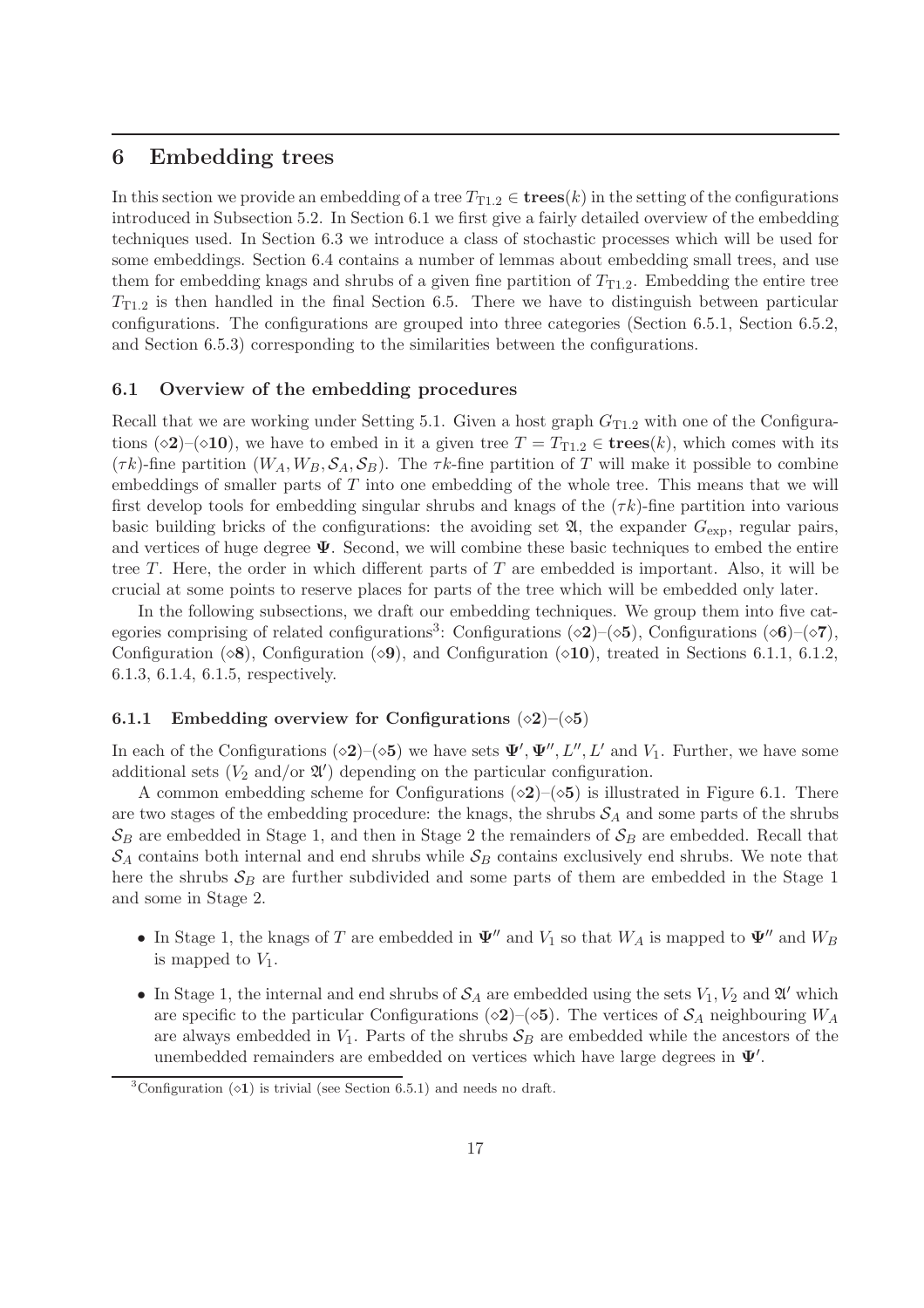

Figure 6.1: An overview of embedding of a tree  $T \in \text{trees}(k)$  given with its fine partition  $(W_A, W_B, \mathcal{S}_A, \mathcal{S}_B)$  using Configurations ( $\infty$ 2)–( $\infty$ 5). The knags are embedded between  $\Psi''$  and  $V_1$ , all the shrubs  $S_A$  are embedded into sets specific to particular configurations so that the vertices neighbouring  $W_A$  are embedded in  $V_1$ . Parts of the shrubs  $S_B$  are embedded directly (using various embedding techniques), while the rest is "suspended", i.e., the ancestors of the unembedded remainders are embedded on vertices which have large degrees in  $\Psi'$ . The embedding of  $S_B$  is then finalized in the last stage.

• In Stage 2, the embedding of  $S_B$  is finalized. The remainders of  $S_B$  are embedded starting with embedding their roots in  $\Psi'$ .

A hierarchy of the embedding lemmas used to resolve Configurations ( $\diamond 2$ )–( $\diamond 5$ ) is given in Table 6.1.

#### 6.1.2 Embedding overview for Configurations  $(\diamond 6)$ – $(\diamond 7)$

Suppose Setting 5.1 and 5.4 (see Remark 6.1 below for a comment on the constants  $\mathfrak{p}_0, \mathfrak{p}_1, \mathfrak{p}_2$ ). Recall that we have in each of these configurations sets  $V_0 \cup V_1 \subseteq \mathfrak{P}_0$ , sets  $V_2 \cup V_3 \subseteq \mathfrak{P}_1$  and  $V_{\text{good}}^{[2]}$ .

A common embedding scheme for Configurations ( $\diamond 6$ )–( $\diamond 7$ ) is illustrated in Figure 6.2. The embedding has three parts.

- The knags of T are embedded between  $V_0$  and  $V_1$  so that  $W_A$  is mapped to  $V_1$  and  $W_B$  is mapped to  $V_0$  using either the Preconfiguration (exp) or (reg). Thus  $W_A \cup W_B$  ar mapped to  $\subseteq \mathfrak{P}_0$ .
- The internal shrubs of T are embedded in  $V_2 \cup V_3$ , always putting neighbours of  $W_A$  into  $V_2$ . Note that the internal shrubs are therefore embedded in  $\mathfrak{P}_1$ , and thus there is no interference with embedding the knags. We need to understand why a mere degree of  $\delta k$  (from  $V_1$  to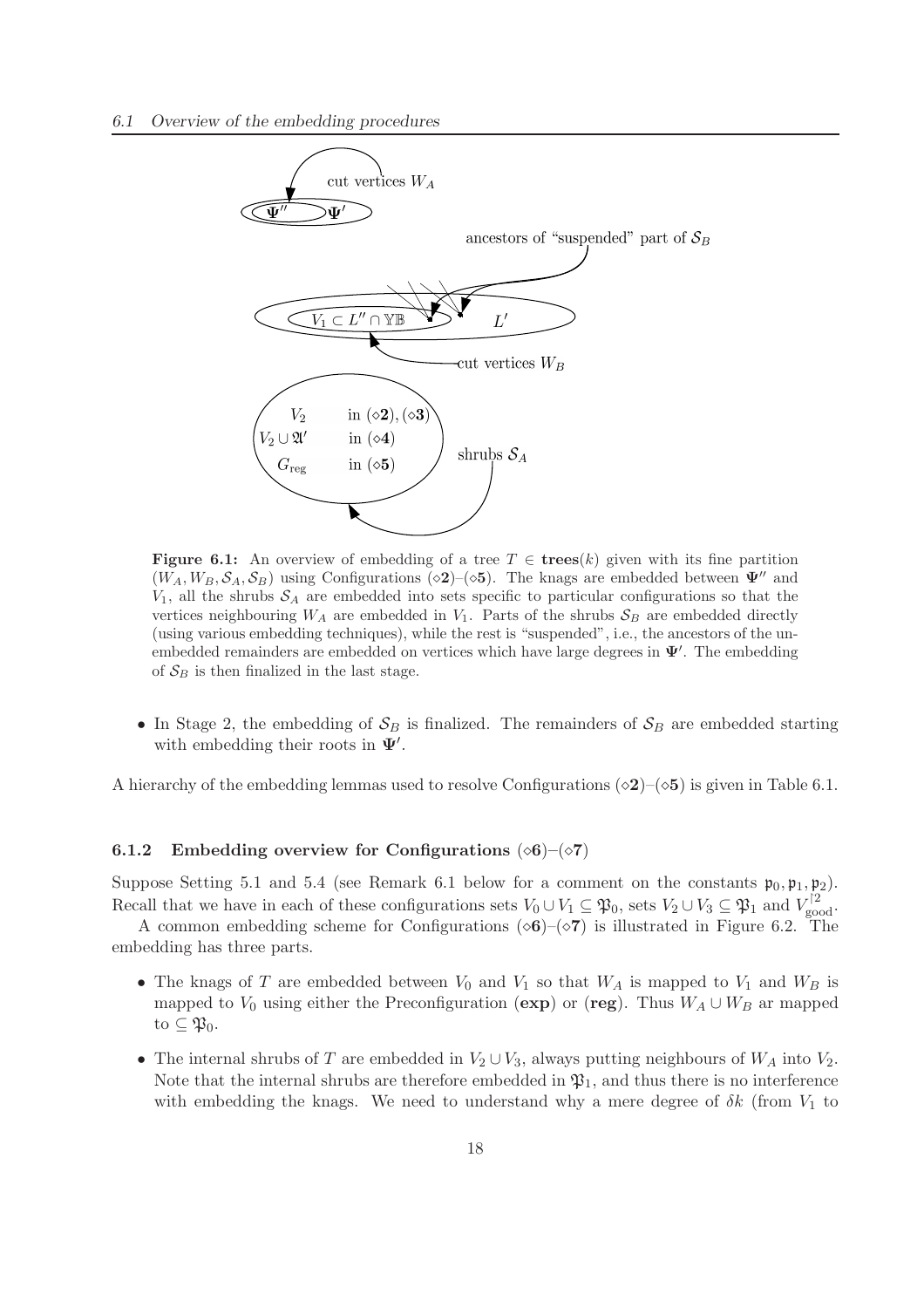*6.1 Overview of the embedding procedures*

| Main embedding lemma: Lemma 6.19 |                                    |                                    |  |  |  |
|----------------------------------|------------------------------------|------------------------------------|--|--|--|
|                                  |                                    |                                    |  |  |  |
| Shrubs $S_A$                     | Shrubs $S_B$ (Stage 1): Lemma 6.18 | Shrubs $S_B$ (Stage 2): Lemma 6.17 |  |  |  |
| $(\diamond 2)$ : Lemma 6.5       |                                    |                                    |  |  |  |
| $(\diamond 3)$ : Lemma 6.14      |                                    |                                    |  |  |  |
| $(\diamond 4)$ : Lemma 6.15      |                                    |                                    |  |  |  |
| $(\diamond 5)$ : regularity      |                                    |                                    |  |  |  |

Table 6.1: Embedding lemmas employed for Configurations  $(\diamond 2)$ – $(\diamond 5)$ .



**Figure 6.2:** An overview of embedding a fine partition  $(W_A, W_B, \mathcal{S}_A, \mathcal{S}_B)$  of a tree  $T \in \mathbf{trees}(k)$ using Configurations (◇6)–(◇7). The knags are embedded between  $V_0$  and  $V_1$ , the internal shrubs are embedded in  $V_2 \cup V_3$ , and the end shrubs are embedded using  $V_{\text{good}}^{\dagger 2}$ .

 $V_2$ , ensured by (5.36) and (5.40), with  $\delta \ll 1$ ) is sufficient for embedding internal shrubs of potentially big total order, that is, how to ensure that already embedded internal trees do not cause a blockage later. Here the expansion<sup>4</sup> ruling between the  $V_2$  and  $V_3$  comes into play. This property (together with other properties of Preconfigurations (exp) and (reg)) will allow that, once finished embedding an internal tree, the follow-up knag can be embedded in a place (in  $V_1$ ) which sees very little of the previously embedded internal shrubs.

This is the only part of the embedding process which makes use of the specifics of Configurations ( $\circ$ 6) and ( $\circ$ 7). For this reason we will be able to follow the same embedding scheme as presented here also for Configuration  $(\infty, 8)$ , the only difference being the embedding of the internal shrubs (see Section 6.1.3).

• The end shrubs are embedded in the yet unoccupied part of  $G$ . For this we use the properties of Preconfigurations ( $\heartsuit$ 1) or ( $\heartsuit$ 2). The end shrubs are embedded using (but not entirely into) the designated vertex set  $V_{\text{good}}^{2}$ .

<sup>&</sup>lt;sup>4</sup>This expansion is given by the presence of  $G_{\text{exp}}$  in Configurations ( $\infty$ 6) (cf. (5.38)–(5.39)), and by the presence of the avoiding set  $\mathfrak A$  in Configurations ( $\diamond$ 7) ( $V_2 \subseteq \mathfrak A^{\dagger 1} \setminus \bar V$ ).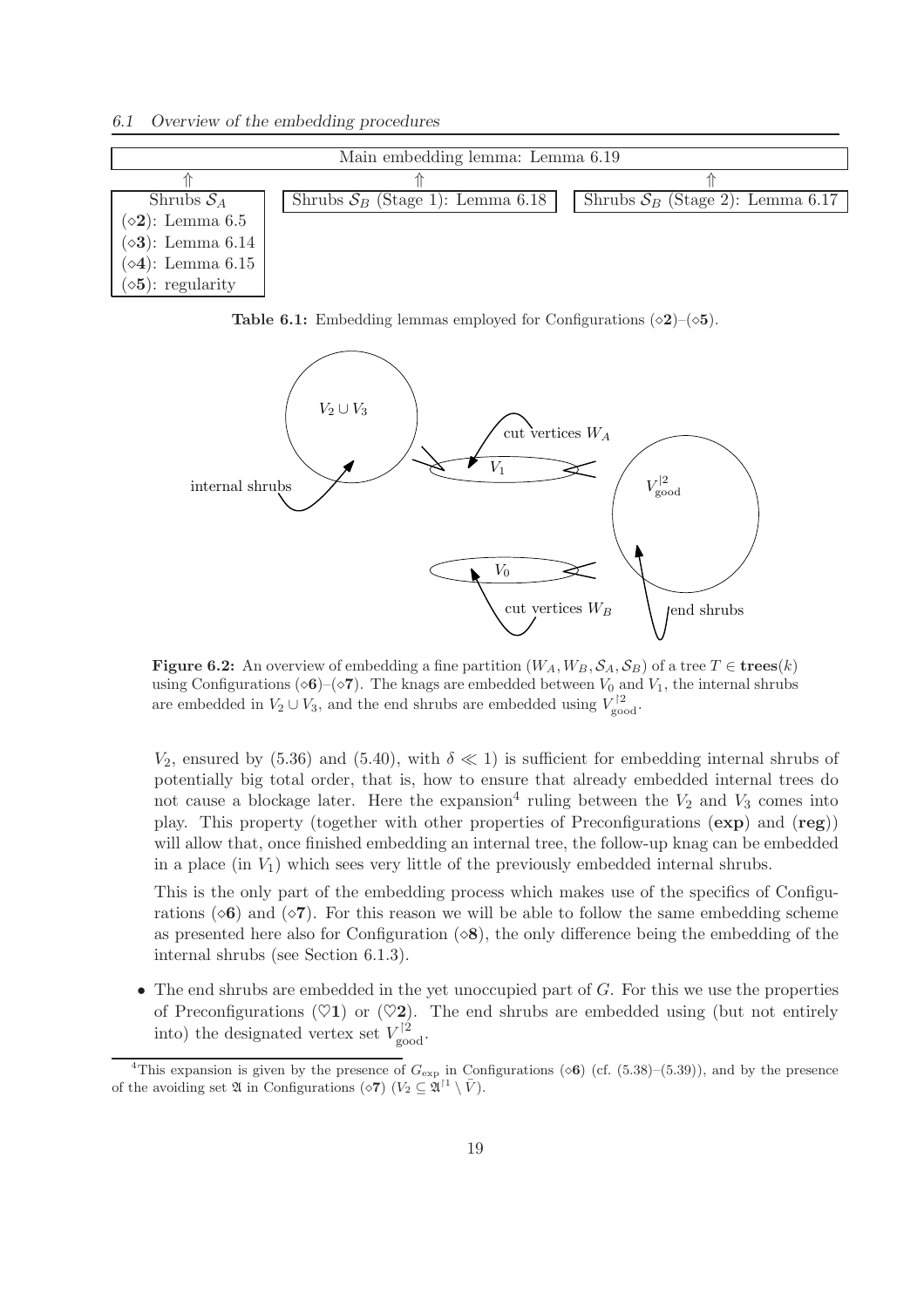#### *6.1 Overview of the embedding procedures*



**Table 6.2:** Embedding lemmas employed for Configurations ( $\diamond$ 6)–( $\diamond$ 8) when embedding a tree  $T \in \mathbf{trees}(k)$  with a given fine partition.

The above embedding scheme is divided in two main steps: first the knags and the internal trees are embedded (see Lemma 6.20), and this partial embedding is then extended to end shrubs (see Lemmas 6.22 and 6.23). A more detailed hierarchy of the embedding lemmas which are used is given in Table 6.2.

**Remark 6.1.** In Configuration  $(\infty 6)$ , the number  $p_1$  will be approximately the proportion of the *total order of the internal shrubs of a given fine partition*  $(W_A, W_B, S_A, S_B)$  *of* T *while*  $\mathfrak{p}_2$  *will be approximately the proportion of the total order of the end shrubs. The number*  $\mathfrak{p}_0$  *is just a small constant.*

*These numbers – scaled up by*  $k$  – determine the parameter  $h_1 \approx \mathfrak{p}_1 k$  *(in Configurations* ( $\diamond$ 8) *and* ( $\diamond$ 9)*)* and  $h_2 \approx \mathfrak{p}_2 k$  *(in Configurations* ( $\diamond$ 6)*–*( $\diamond$ 9)*)*. The properties of these configurations will *then allow to embed all the internal shrubs and end shrubs. Note that the parameter*  $h_1$  *does not appear in Configurations* ( $\circ$ 6) *and* ( $\circ$ 7)*. This suggests that the total order of the internal shrubs is not at all important in Configurations* (◇6)–(◇7)*. Indeed, we would succeed even embedding a tree with internal shrubs of total order say* 100k*.* 5

In view of this it might be tempting to think that the end shrubs in  $S_A$  could also be embedded *using the same technique as the internal shrubs into the sets* V2∪V<sup>3</sup> *provided by these configurations (cf. Figure 6.2). This is however not the case. Indeed, the minimum degree conditions* (5.36)*,* (5.40)*, and* (5.44) *allow embedding only a small number of shrubs from a single cut-vertex*  $x \in W_A$  *while there may be many end shrubs attached to* x*; cf. Remark 3.6*(ii)*.*

#### 6.1.3 Embedding overview for Configuration  $(\diamond 8)$

Suppose Setting 5.1 and 5.4. We are working with sets  $V_0$ ,  $V_1$ ,  $V_{\text{good}}^{2}$ ,  $V_2$ ,  $V_3$  and  $V_4$  and with semiregular matching  $N$  coming from the configuration.

The embedding scheme follows Table 6.2, and is illustrated in Figure 6.3. Embedding of the knags and of the external shrubs is done in the same way as in Configurations ( $\diamond$ 6)–( $\diamond$ 7). We only describe here the way the internal shrubs are embedded. Their roots are embedded in  $V_2$ . From that point we proceed embedding subshrub by subshrub. Some of the subshrubs get embedded between  $V_3$  and  $V_4$ . This pair of sets has the same expansion property as the pair  $V_2$ ,  $V_3$  in Configuration ( $\diamond$ 7).

 $5$ Configuration ( $\Diamond$ 8) has this property only in part. We would succeed even embedding a tree with principal subshrubs of total order say 100k provided that the total order of peripheral subshrubs is somewhat smaller than  $h_1$ .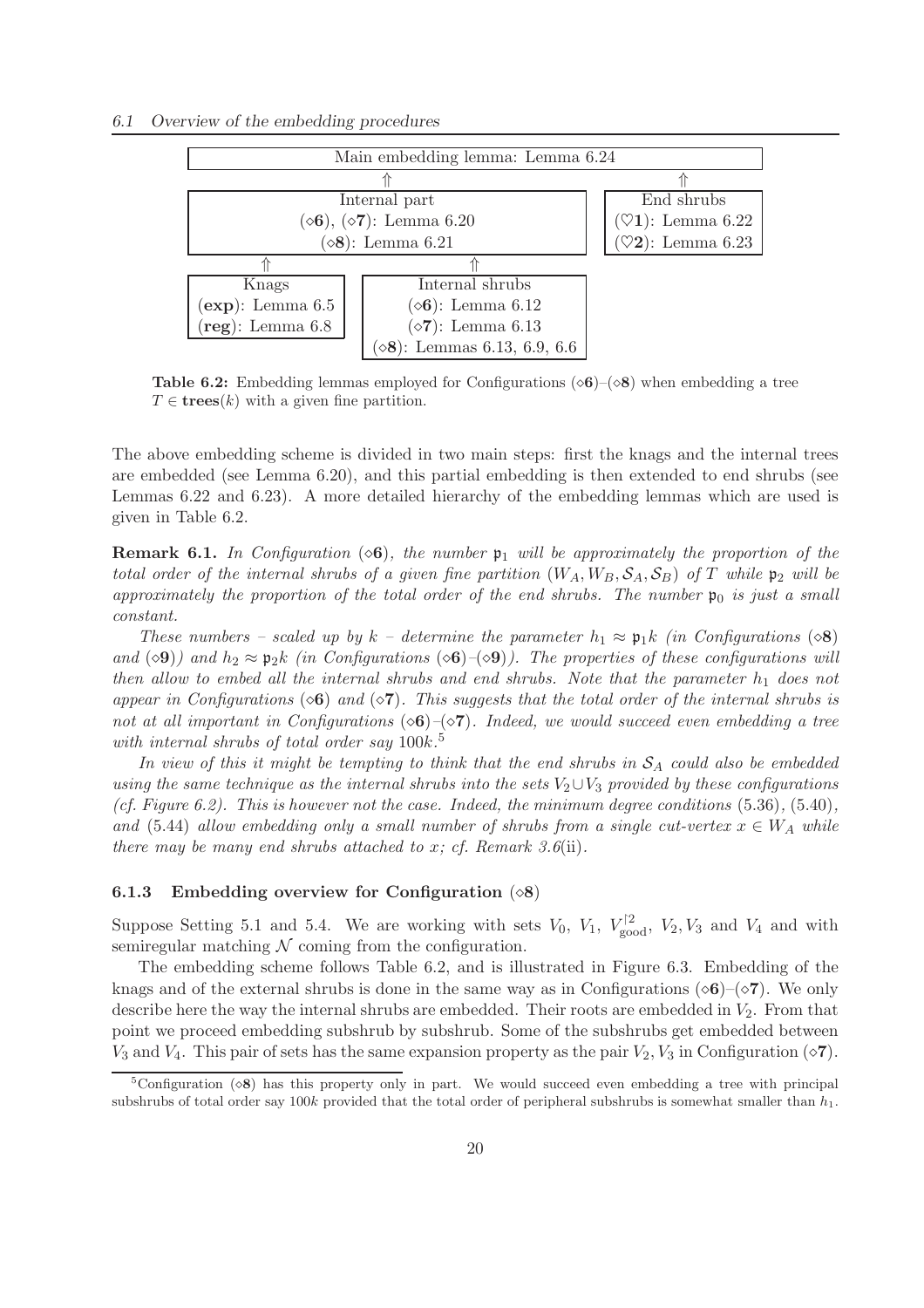

**Figure 6.3:** An overview of embedding a fine partition  $(W_A, W_B, \mathcal{S}_A, \mathcal{S}_B)$  of a tree  $T \in \mathbf{trees}(k)$ using Configuration ( $\diamond$ 8). The knags are embedded between  $V_0$  and  $V_1$ . The roots of the internal shrubs are embedded in  $V_2$ . Some of the subshrubs of the internal shrubs are embedded in  $V_3 \cup V_4$  and some in N; principal subshrubs are always embedded in  $V_3 \cup V_4$ . The end shrubs are embedded in using  $V_{\text{good}}^{\dagger 2}$ .

In particular, it allows to avoid the shadow of the already occupied set so that the follow-up knag can be embedded in location almost isolated from the previous images, similarly as described in Section 6.1.2. For this reason we make sure that principal subshrubs get embedded here. The degree condition from  $V_2$  to  $V_3$  is too weak to ensure that all remaining subshrubs are embedded between  $V_3$  and  $V_4$ . Therefore we might have to embed some subshrubs in  $\mathcal N$ . Condition (5.50) — where  $h_1$  is approximately the order of the internal shrubs, as in Remark 6.1 — indicates that it should be possible to accommodate all the subshrubs. For technical reasons, the order in which different types of subshrubs are embedded is very important.

#### 6.1.4 Embedding overview for Configuration  $(\diamond 9)$

The embedding process in Configuration ( $\diamond$ 9) follows the same scheme as in Configurations ( $\diamond$ 6)–  $(\diamond 8)$ , but the embedding of the internal shrubs follows the regularity method. Assuming the simplest situation  $\mathcal{F} = \mathcal{V}_2(\mathcal{N})$  and  $V_2 = V_1(\mathcal{N})$ , we would have  $\deg^{min} G_{reg}(V_1, V_1(\mathcal{N})) \ge h_1$  (cf. (5.51)). See Figure 6.4 for an illustration. Similarly as above, the knags are embedded between  $V_0$  and  $V_1$ . The internal shrubs are accommodated using the regularity method in  $N$ , and the end shrubs are embedded in  $V_{\text{good}}^{\dagger 2}$  using Preconfiguration ( $\heartsuit 1$ ). The embedding lemma for this configuration is given in Lemma 6.25.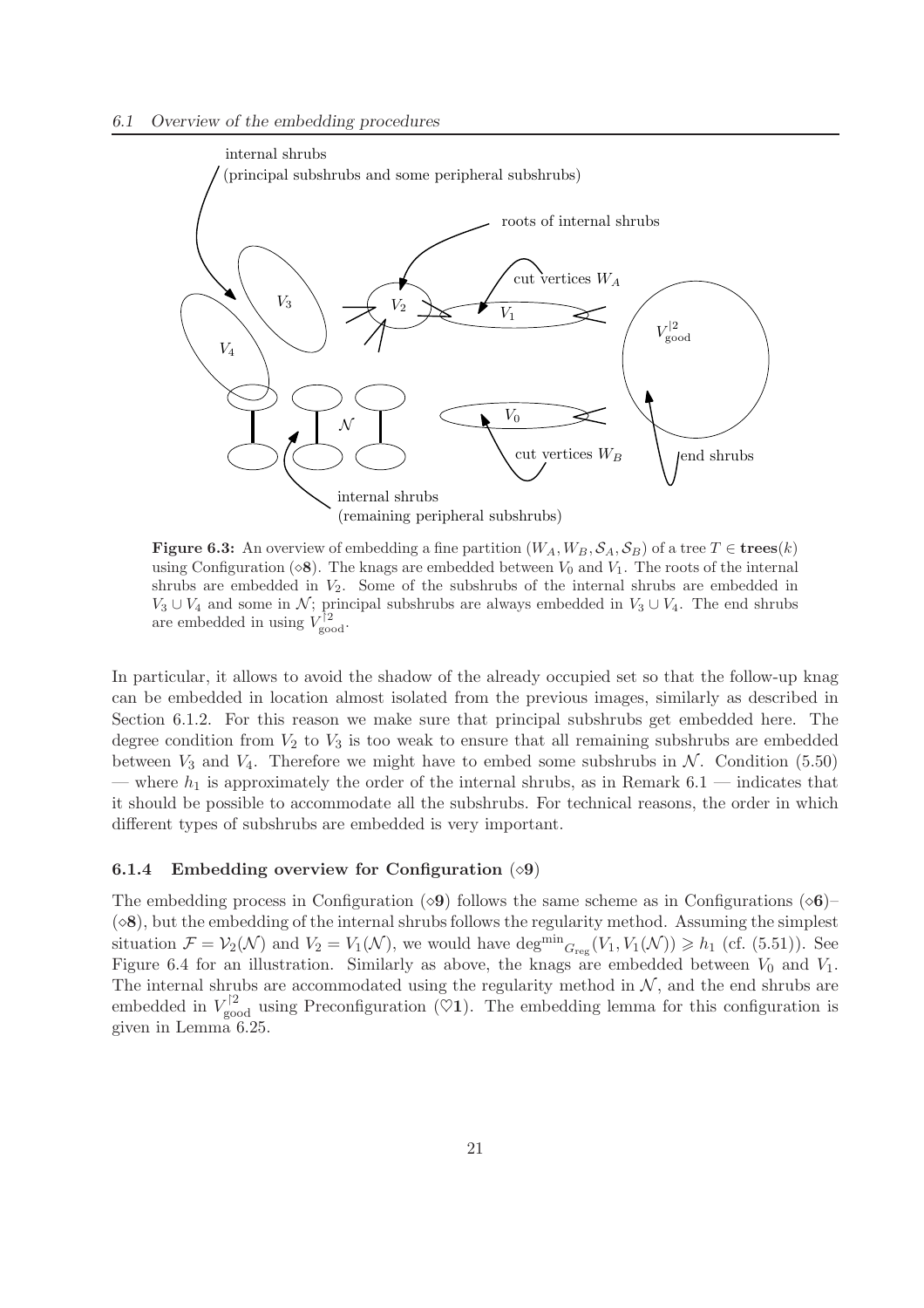

**Figure 6.4:** An overview of embedding a fine partition  $(W_A, W_B, \mathcal{S}_A, \mathcal{S}_B)$  of a tree  $T \in \mathbf{trees}(k)$ using Configuration ( $\diamond$ 9). The knags are embedded between  $V_0$  and  $V_1$ , the internal shrubs using the regularity method in  $\mathcal N$  and the end shrubs are embedded using  $V_{\rm good}^{12}$ .

#### 6.1.5 Embedding overview for Configuration  $(0.10)$

Configuration  $(\diamond 10)$  is very closely related to the structure obtained by Piguet and Stein [PS12] in their solution of the dense approximate case of Conjecture 1.1.

**Theorem 6.2** (Piguet–Stein [PS12]). *For any*  $q > 0$  *and*  $\alpha > 0$  *there exists a number*  $n_0$  *such that for any*  $n > n_0$  *and*  $k > q$ *n the following holds. For each n-vertex graph* G *with at least*  $n/2$  *vertices of degree at least*  $(1 + \alpha)k$  *we have*  $\mathbf{trees}(k + 1) \subseteq G$ *.* 

Let us describe their proof first. Piguet and Stein prove that when  $k > qn$  (for some fixed  $q > 0$  and k sufficiently large) the cluster graph<sup>6</sup> G<sub>reg</sub> of a graph  $G \in \mathbf{LKS}(n, k, \eta)$  contains the following structure (cf. [PS12, Lemma 8]). There is a set of clusters  $L \subseteq V$  such that each cluster in **L** contains only vertices of captured degrees at least  $(1 + \frac{\eta}{2})k$ . There is a matching  $M \subseteq G_{reg}$ , and an edge  $AB$ , with  $A, B \in \mathbf{L}$ . One of the following conditions is satisfied

(H1) M covers  $N_{\mathbf{G}_{\text{reg}}}(\{A, B\})$ , or

(H2) M covers N<sub>Greg</sub> (A), and the vertices in B have captured degrees at least  $(1 + \frac{\eta}{2})\frac{k}{2}$  $\frac{\kappa}{2}$  into  $\bigcup (\mathbf{L} \cup V(M))$ . Further, each edge in M has at most one endvertex in  $\mathrm{N}_{\mathbf{G}_\mathrm{reg}}(A)$ .

Piguet and Stein use structures (**H1)** and (**H2)** to embed any given tree  $T \in \mathbf{trees}(k)$  into G using the regularity method; see Sections 3.6 and 3.7 in [PS12], respectively. Actually, a slight relaxation of  $(H1)$  and  $(H2)$  would be sufficient for the embedding to work, as can be easily seen from their proof: Again, there is a set of clusters  $L \subseteq V$  such that each cluster in L contains only vertices of captured degrees at least  $(1+\frac{\eta}{2})k$ , there is a matching  $M \subseteq \mathbf{G}_{reg}$ , and an edge  $AB$ ,  $A, B \in \mathbf{L}$ . One of the following conditions is satisfied

(H1') the vertices in  $A\cup B$  have captured degrees at least  $(1+\frac{\eta}{2})k$  into the vertices of  $\bigcup (\mathbf{L}\cup V(M))$ , or

<sup>6</sup> ordinary, in the sense of the classic regularity lemma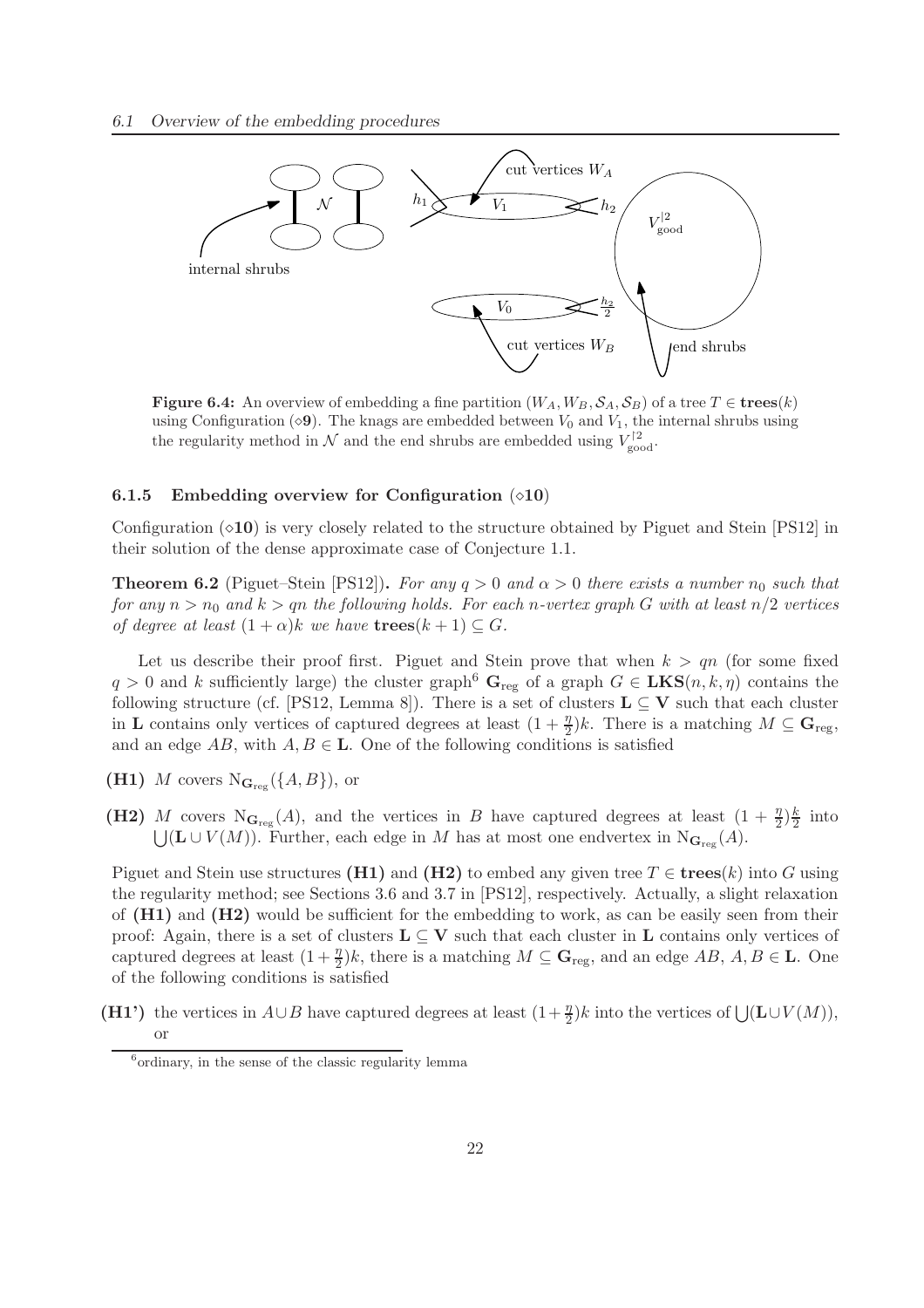(H2') the vertices in A have captured degrees at least  $(1 + \frac{\eta}{2})^k$  into the vertices of  $\bigcup V(M)$ , and the vertices in B have captured degrees at least  $(1+\frac{\eta}{2})\frac{k}{2}$  $\frac{k}{2}$  into  $\bigcup(\mathbf{L}\cup V(M))$ . Further, each edge in M has at most one endvertex in  $N_{\mathbf{G}_{\text{reg}}}(A)$ .

It can be seen that Configuration  $(\diamond 10)$  is a direct counterpart to  $(H1')$ .<sup>7</sup> (The counterpart of  $(H2')$  is contained in Configuration ( $\diamond 9$ ) and the similarity is somewhat weaker.)

The embedding lemma for Configuration  $(○10)$  is stated in Lemma 6.26.

#### 6.2 The role of random splitting

The random splitting as introduced in Setting 5.4 is used in Configurations ( $\diamond$ 6)–( $\diamond$ 9); the set  $\mathfrak{P}_0$ will host the cut-vertices  $W_A \cup W_B$ , the set  $\mathfrak{P}_1$  will host the internal shrubs, and the set  $\mathfrak{P}_2$  will (essentially) host the end shrubs of a  $(\tau k)$ -fine partition of  $T_{T1,2}$ .

The need for introducing the random splitting is dictated by Configurations ( $\diamond$ 6)–( $\diamond$ 9). To see this, let us try to follow the embedding plan from, for example, Section 6.1.2 without the random splitting, i.e., dropping the conditions  $\subseteq \mathfrak{P}_0$ ,  $\subseteq \mathfrak{P}_1$ ,  $\subseteq \mathfrak{P}_2$  from Definitions 5.12–5.17. Then the sets  $V_2$  and  $V_3$  in Figure 6.2, which will host the internal shrubs, may interfere with  $V_0$  and  $V_1$ primarily designated for  $W_A$  and  $W_B$ . In particular, the conditions on degrees between  $V_0$  and  $V_1$  given by  $(5.33)$ – $(5.34)$  in Definition 5.14, or given by the super-regularity in Definition 5.15 (in which  $\beta_{D5.14} > 0$ , or  $d'_{D5.15} \mu_{D5.15} > 0$  are tiny) need not be sufficient for embedding greedily all the cut-vertices and all the internal shrubs of  $T_{T1.2}$ . It should be noted that this problem occurs even in Preconfiguration (exp), i.e., the expanding property does not add enough strength to the minimum degree conditions. <sup>8</sup> Restricting  $V_0$  and  $V_1$  to host only the cut-vertices (only  $O(1/\tau) = o(k)$  of them in total, cf. Definition  $3.3(c)$ , resolves the problem.

The above justifies the distinction between the space  $\mathfrak{P}_0$  for embedding the cut-vertices and the space  $\mathfrak{P}_1 \cup \mathfrak{P}_2$  for embedding the shrubs. There are some other approaches which do not need to further split  $\mathfrak{P}_1 \cup \mathfrak{P}_2$  but doing so seems to be the most convenient.

#### **6.3** Stochastic process Duplicate $(\ell)$

Let us introduce a class of stochastic processes, which we call Duplicate( $\ell$ ) ( $\ell \in \mathbb{N}$ ). These are discrete processes  $(X_1, Y_1), (X_2, Y_2), \ldots, (X_q, Y_q) \in \{0, 1\}^2$  (where  $q \in \mathbb{N}$  is arbitrary) satisfying the following.

- For each  $i \in [q]$ , we have either
	- (a)  $X_i = Y_i = 0$  (deterministically), or
	- (b)  $X_i = Y_i = 1$  (deterministically), or
	- (c) exactly one of  $X_i$  and  $Y_i$  is one, and in that case  $P[X_i = 1] = \frac{1}{2}$ .
- If the distribution of  $(X_i, Y_i)$  is according to (c), then the random choice is made independently of the values  $(X_i, Y_i)$   $(j < i)$ .
- We have  $\sum_{i=1}^{q} (X_i + Y_i) \leq \ell$ .

<sup>&</sup>lt;sup>7</sup>Observe that some parts of  $\mathbf{G}_{\text{reg}}$  are irrelevant in the embedding process of [PS12]. The objects  $\mathbf{G}_{\text{reg}}$ , **L**, and M in the structural result of [PS12] correspond to  $(\tilde{G}, V)$ ,  $\mathcal{L}^*$ , and M in Configuration ( $\circ$ 10).

 ${}^{8}$ See [HKP<sup>+</sup>a, Section 3.6] for details.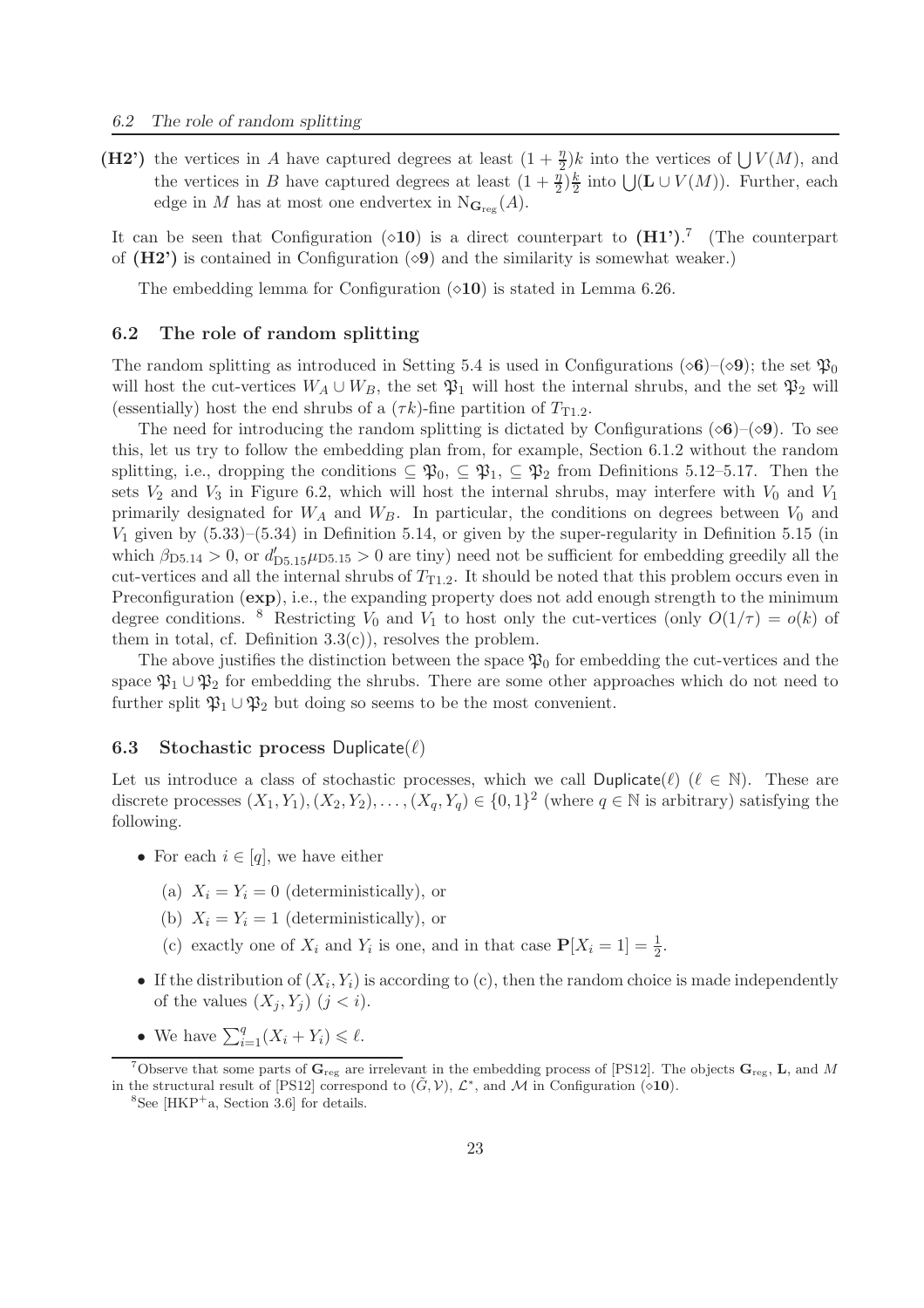#### *6.4 Embedding small trees*

Needless to say that this definition is not deep and its purpose is only to adopt the language we shall be using later. The following lemma asserts that the first and second component of a process Duplicate $(\ell)$  are typically balanced.

**Lemma 6.3.** *Suppose that*  $(X_1, Y_1), (X_2, Y_2), \ldots, (X_q, Y_q)$  *is a process in* Duplicate( $\ell$ )*. Then for any* a > 0 *we have*

$$
\mathbf{P}\left[\sum_{i=1}^q X_q - \sum_{i=1}^q Y_q \geqslant a\right] \leqslant \exp\left(-\frac{a^2}{2\ell}\right) \; .
$$

*Proof.* We shall be using the following version of the Chernoff bound for sums of independent random variables  $Z_i$ , with distribution  $P[Z_i = 1] = P[Z_i = -1] = \frac{1}{2}$ .

$$
\mathbf{P}\left[\sum_{i=1}^{n} Z_i \geqslant a\right] \leqslant \exp\left(-\frac{a^2}{2n}\right) \,. \tag{6.1}
$$

Let  $J \subseteq [q]$  be the set of all indices i with  $X_i + Y_i = 1$ . By the definition of Duplicate( $\ell$ ), we have  $|J| \leq \ell$ . By (6.1) we have

$$
\mathbf{P}\left[\sum_{J}(X_i - Y_i) \geq a\right] \leq \exp\left(-\frac{a^2}{2|J|}\right) \leq \exp\left(-\frac{a^2}{2\ell}\right) .
$$

We shall use the stochastic process Duplicate to guarantee that certain fixed vertex sets do not get overfilled during our tree embedding procedure. Duplicate is used in Lemmas 6.12 and 6.13 through Lemma 6.11.

#### 6.4 Embedding small trees

When embedding the tree  $T_{T1,2}$  in our proof of Theorem 1.2 it will be important to control where different bits of  $T_{T1.2}$  go. This motivates the following notation. Let  $X_1, \ldots, X_\ell \subseteq V(T)$  be arbitrary vertex sets of a tree T, and let  $V_1, \ldots, V_\ell \subseteq V(G)$  be arbitrary vertex sets of a graph G. Then an embedding  $\phi: V(T) \to V(G)$  of T in G is an  $(X_1 \hookrightarrow V_1, \ldots, X_\ell \hookrightarrow V_\ell)$ *-embedding* if  $\phi(X_i) \subseteq V_i$  for each  $i \in [\ell]$ .

We provide several sufficient conditions for embedding a small tree with additional constraints. The first lemma deals with embedding using an avoiding set.

**Lemma 6.4.** *Let*  $\Lambda, k \in \mathbb{N}$  *and let*  $\varepsilon, \gamma \in (0, \frac{1}{2})$  $\frac{1}{2}$ ) with  $\gamma^2 > \varepsilon$ . Suppose  $\mathfrak A$  *is a*  $(\Lambda, \varepsilon, \gamma, k)$ -avoiding set *with respect to a set*  $D$  *of*  $(\gamma k, \gamma)$ -dense spots in a graph H. Suppose that  $(T_1, r_1), \ldots, (T_\ell, r_\ell)$  are *rooted trees with*  $|\bigcup_i T_i| \leq \gamma k/2$ . Let  $U \subseteq V(H)$  *with*  $|U| \leq \Lambda k$ , and let  $U^* \subseteq \mathfrak{A}$  *with*  $|U^*| \geq \varepsilon k + \ell$ . Then there are mutually disjoint  $(r_i \hookrightarrow U^*, V(T_i) \setminus \{r_i\} \hookrightarrow V(H) \setminus U)$ -embeddings of the trees  $(T_i, r_i)$ *in* H*.*

*Proof.* Since  $\mathfrak{A}$  is  $(\Lambda, \varepsilon, \gamma, k)$ -avoiding, there exists a set  $Y \subseteq \mathfrak{A}$  with  $|Y| \leqslant \varepsilon k$ , such that each vertex v in  $\mathfrak{A} \setminus Y$  has degree at least  $\gamma k$  into some  $(\gamma k, \gamma)$ -dense spot  $D \in \mathcal{D}$  with  $|U \cap V(D)| \leq \gamma^2 k$ . In particular,  $U^* \setminus Y$  is large enough so that we can embed all vertices  $r_i$  there. We extend this embedding successively to an embedding of  $\bigcup_i T_i$ , in each step finding a suitable image in  $V(D) \setminus U$ for one neighbour of an already embedded vertex  $v \in \bigcup_i V(T_i)$ . This is possible since the image of v has degree at least  $\gamma k - |U \cap V(D)| > \gamma k/2 \geq \sum_i v(T_i)$  into  $V(D) \setminus U$ .  $\Box$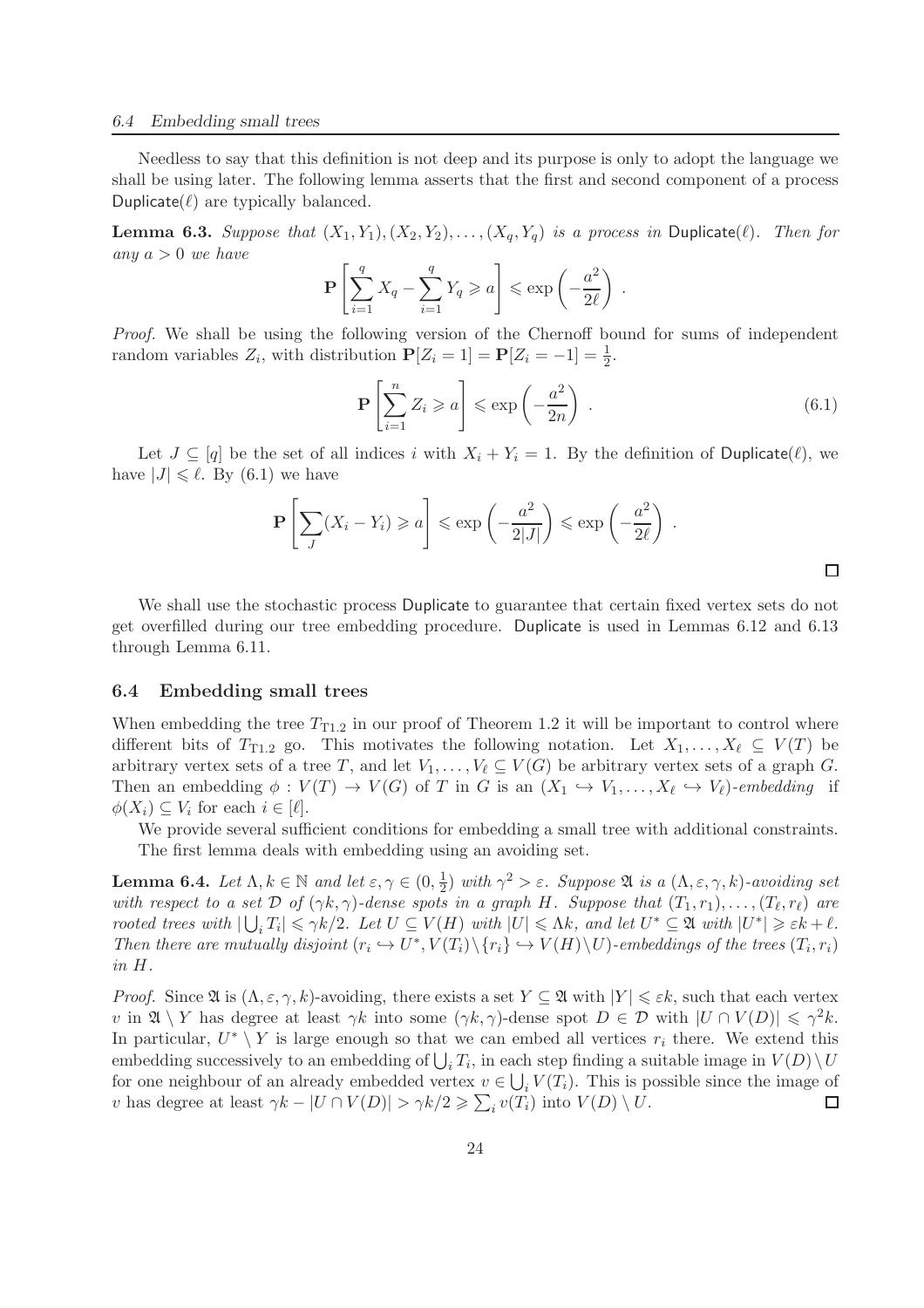#### *6.4 Embedding small trees*

The next lemma deals with embedding a tree into a nowhere-dense graph, a primal example of which is the graph  $G_{\text{exp}}$ .

**Lemma 6.5.** Let  $k \in \mathbb{N}$ , let  $Q \ge 1$  and let  $\gamma, \zeta \in (0,1)$  be such that  $128Q\gamma \le \zeta^2$ . Let H *be a*  $(\gamma k, \gamma)$ -nowhere-dense graph. Let  $(T_1, r_1), \ldots, (T_\ell, r_\ell)$  be rooted trees of total order less than  $\zeta k/4$ *. Let*  $V_1, V_2, U, U^* \subseteq V(H)$  *be four sets with*  $U^* \subseteq V_1$ ,  $|U| < Qk$ ,  $|U^*| > \frac{32Q^2\gamma}{\zeta}$  $\frac{d^{2\gamma}}{\zeta}k + \ell$ , and  $\deg^{min} _{H}(V_j, V_{3-j}) \geq \zeta k$  for  $j = 1, 2$ . Then there are mutually disjoint  $(r_i \hookrightarrow U^*, V_{even}(T_i) \hookrightarrow$  $V_1 \setminus U$ ,  $V_{odd}(T_i) \hookrightarrow V_2 \setminus U$ *)*-embeddings of the trees  $(T_i, r_i)$  in H.

*Proof.* Set  $B := \text{shadow}_{H}(U, \zeta k/2)$ . By Fact 4.13, we have  $|B| \leq \frac{32Q^2\gamma}{\zeta}$  $\frac{Q^2\gamma}{\zeta}k \,\leqslant\,\frac{\zeta}{4}$  $\frac{5}{4}k$ . In particular,  $U^* \setminus B$  is large enough to accommodate the images  $\phi(r_i)$  of all vertices  $r_i$ .

Successively, extend  $\phi$ , in each step mapping a neighbour u of some already embedded vertex  $v \in \bigcup_i V(T_i)$  to a yet unused neighbour of  $\phi(v)$  in  $V_j \setminus (B \cup U)$ , where j is either 1 or 2, depending on the parity of dist $_T(r, v)$ . This is possible as  $\phi(v)$ , lying outside B, has at least  $\zeta k/2$  neighbours in  $V_i \setminus U$ . Thus  $\phi(v)$  has at least  $\zeta k/4$  neighbours in  $V_i \setminus (U \cup B)$ , which is more than  $\sum_i v(T_i)$ .

The next three standard lemmas deal with embedding trees in a regular or a super-regular pair. We omit their proofs.

**Lemma 6.6.** Let  $\varepsilon > 0$  and  $\beta > 2\varepsilon$ . Let  $(C, D)$  be an  $\varepsilon$ -regular pair in a graph H, with  $|C| =$  $|D| =: \ell$ , and with density  $d(C, D) \geq \delta \beta$ . Suppose that there are sets  $X \subseteq C$ ,  $Y \subseteq D$ , and  $X^* \subseteq X$ *satisfying*  $\min\{|X|, |Y|\} \geqslant 4\frac{\varepsilon}{\beta}$  $\frac{\varepsilon}{\beta}$ l and  $|X^*| > \frac{\beta}{2}$  $\frac{\beta}{2}\ell$ *. Let*  $(T,r)$  *be a rooted tree of order*  $v(T) \leq \varepsilon \ell$ *. Then there exists an*  $(r \hookrightarrow X^*$ ,  $V_{even}(T) \hookrightarrow X$ ,  $V_{odd}(T) \hookrightarrow Y$ *)*-embedding of T in H.

**Lemma 6.7.** Let  $\beta, \varepsilon > 0$  and  $\ell \in \mathbb{N}$  be such that  $\beta > 2\varepsilon$ . Let  $(C, D)$  be an  $\varepsilon$ -regular pair with  $|C| = |D| = \ell$  *of density*  $d(C, D) \geq \ell 3\beta$  *in a graph* H. Let  $(T_1, r_1), (T_2, r_2), \ldots, (T_s, r_s)$  *be rooted trees with*  $v(T_i) \leq \varepsilon \ell$  *for all*  $i \in [s]$ *. Let*  $U \subseteq V(H)$  *fulfill*  $|C \cap U| = |D \cap U|$ *, and let*  $X^* \subseteq (C \cup D) \setminus U$ *be such that*

$$
|X^*| \geqslant \sum_{i=1}^s v(T_i) + 50\beta \ell \,.
$$
 (6.2)

Then there are mutually disjoint  $(r_i \hookrightarrow X^*, V(T_i) \hookrightarrow (C \cup D) \setminus U)$ -embeddings of the trees  $(T_i, r_i)$ *in* H*.*

**Lemma 6.8.** Let  $d > 10\varepsilon > 0$ . Suppose that  $(A, B)$  forms an  $(\varepsilon, d)$ -super-regular pair with  $|A|, |B| \geq \ell$ . Let  $U_A \subseteq A$ ,  $U_B \subseteq B$  be such that  $|U_A| \leq |A|/2$  and  $|U_B| \leq d|B|/4$ . Let  $(T, r)$ *be a rooted tree of order at most dl*/4*, and let*  $v \in A \setminus U_A$  *be arbitrary. Then there exists an*  $(r \hookrightarrow v, V_{\text{even}}(T, r) \hookrightarrow A \setminus U_A, V_{\text{odd}}(T, r) \hookrightarrow B \setminus U_B)$ *-embedding of* T.

Suppose that we we have a rooted tree  $(T, r)$  to be embedded, and its root was already on a vertex  $\phi(r)$ . Suppose that r has degree  $\ell_X + \ell_Y$  in a regular pair  $(X, Y)$ , where  $\ell_X :=$  $\deg(\phi(r), X), \ell_Y := \deg(\phi(r), Y)$ , with  $\ell_X \geq \ell_Y$ , say. The hope is that we can embed T in  $(X, Y)$ as long as  $v(T)$  is a bit smaller than  $\ell_X + \ell_Y$ . For this, the greedy strategy does not work (see Figure 6.5) and we need to be somewhat more careful. We split the embedding process into two stages. In the first stage we choose a subset of the components of  $T - r$  of total order approximately  $2 \min (\ell_X, \ell_Y) = 2\ell_Y$ . When embedding these, we choose orientations of each component in such a way that the image is approximately balanced with respect to  $X$  and  $Y$ . In the second stage we embed the remaining components so that their roots are embedded in  $X$ . We refer to the first stage as embedding in an *balanced way*, and as embedding in an *unbalanced way* to the second stage.

The next lemma says that each regular pair can be filled-up in a balanced way by trees.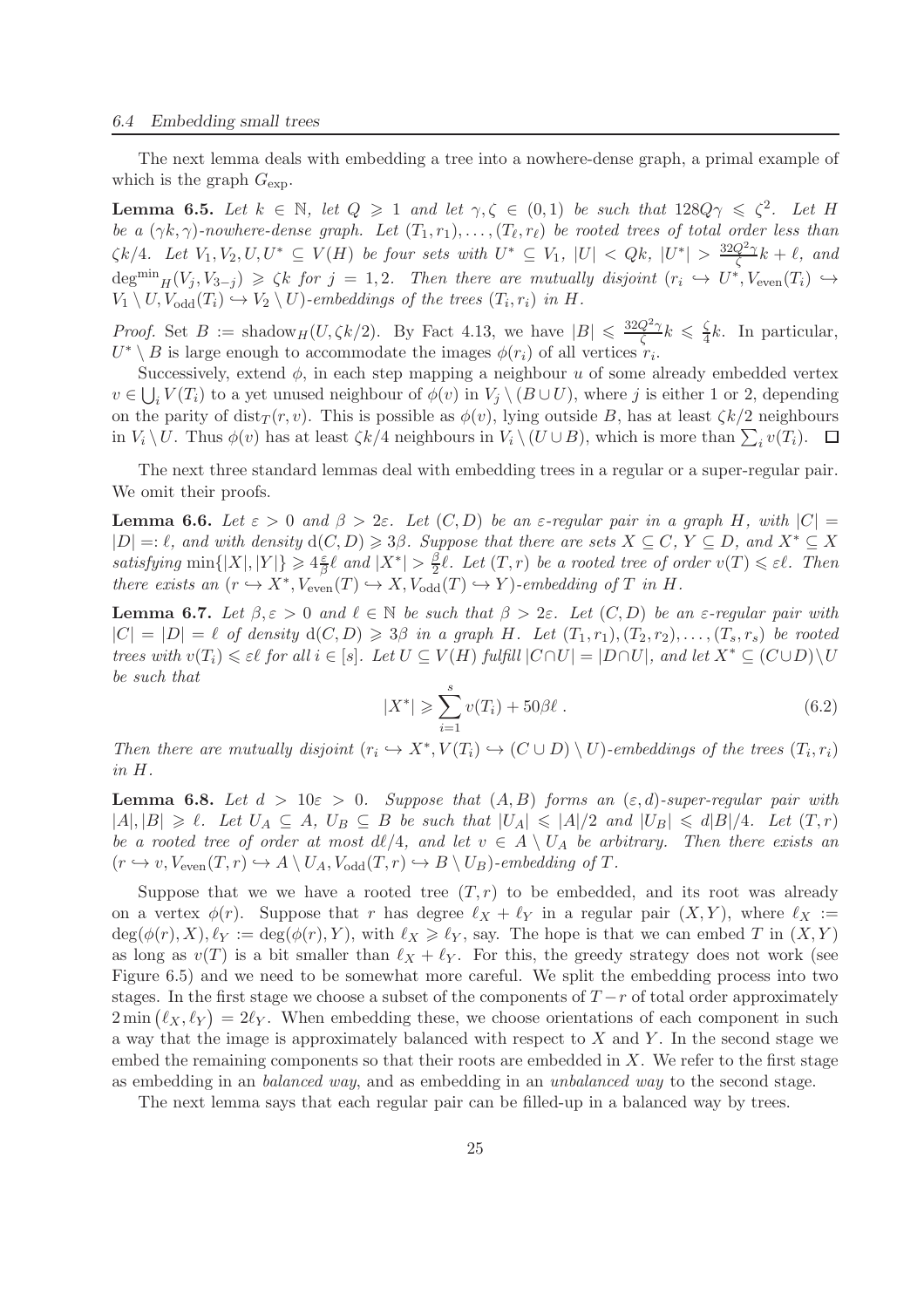

Figure 6.5: An example of a rooted tree  $(T, r)$ , depicted on the left. The forest  $T - r$  has three components  $(I)$ ,  $(II)$ ,  $(III)$  of total order 12. Say the vertex r is embedded so that for the regular pair  $(X, Y)$  we have  $deg(\phi(r), X) = 8$ ,  $deg(\phi(r), Y) = 4$  (neighbourhoods of  $\phi(r)$  hatched). While the greedy strategy does not work (middle), splitting the process into a balanced and an unbalanced stage (right) does — here the components (I) and (II) are embedded in the balanced stage and the component (III) in the unbalanced stage.

**Lemma 6.9.** Let G be a graph,  $v \in V(G)$  be a vertex, M be an  $(\varepsilon, d, \nu k)$ -semiregular matching in G, and  $\{f_{CD}\}_{(C,D)\in\mathcal{M}}$  *a family of integers between*  $-\tau k$  *and*  $\tau k$ *. Suppose*  $(T,r)$  *is a rooted tree,* 

$$
v(T) \leqslant \left(1 - \frac{4(\varepsilon + \frac{\tau}{\nu})}{d - 2\varepsilon}\right) |V(\mathcal{M})|,
$$

*with the property that each component of*  $T - r$  *has order at most*  $\tau k$ *. If*  $V(\mathcal{M}) \subseteq N_G(v)$  *then there exists an*  $(r \hookrightarrow v, V(T - r) \hookrightarrow V(M))$ *-embedding*  $\phi$  *of* T *such that for each*  $(C, D) \in M$  *we have*  $|C \cap \phi(T)| + f_{CD} = |D \cap \phi(T)| \pm \tau k.$ 

The proof of Lemma 6.9 is standard, and is given for example in [HP, Lemma 5.11].

Lemma 6.9 suggests the following definitions. The *discrepancy* of a set X with respect to a pair of sets  $(C, D)$  is the number  $|C \cap X| - |D \cap X|$ . X is *s*-balanced with respect to a semiregular matching M if the discrepancy of X with respect to each  $(C, D) \in \mathcal{M}$  is at most s in absolute value.

**Lemma 6.10.** Let G be a graph,  $v \in V(G)$  be a vertex, M be an  $(\varepsilon, d, \nu k)$ -semiregular matching *in* G with an M-cover F, and  $U \subseteq V(G)$ . Suppose  $(T, r)$  *is a rooted tree with* 

$$
v(T) + |U| \leqslant \deg_G \left( v, V(\mathcal{M}) \setminus \bigcup \mathcal{F} \right) - \frac{4(\varepsilon + \frac{\tau}{\nu})}{d - 2\varepsilon} |V(\mathcal{M})|,
$$

*such that each component of*  $T - r$  *has order at most*  $\tau k$ *. Then there exists an*  $(r \leftrightarrow v, V(T - r) \leftrightarrow$  $V(\mathcal{M}) \setminus U$ *)*-embedding  $\phi$  of T.

The proof of Lemma 6.10 is again standard and we again omit it.

The following lemma uses a probabilistic technique to embed a shrub while reserving a set of vertices in the host graph for later use. We wish the reserved set to use about as much space inside certain given sets  $P_i$  as the image of our shrub does. (In later applications the sets  $P_i$  correspond to neighbourhoods of vertices which are still 'active'.)

Lemma 6.11 will find an immediate application in all the remaining lemmas of this subsection. However it is really necessary only for Lemmas 6.12–6.13, which deal with embedding shrubs in the presence of one of the Configurations ( $\circ$ 6)–( $\circ$ 8). For Lemmas 6.14 and 6.15, which are for Configurations  $\left(\diamond 3\right)$  and  $\left(\diamond 4\right)$  a simpler auxiliary lemma (without reservations) would suffice.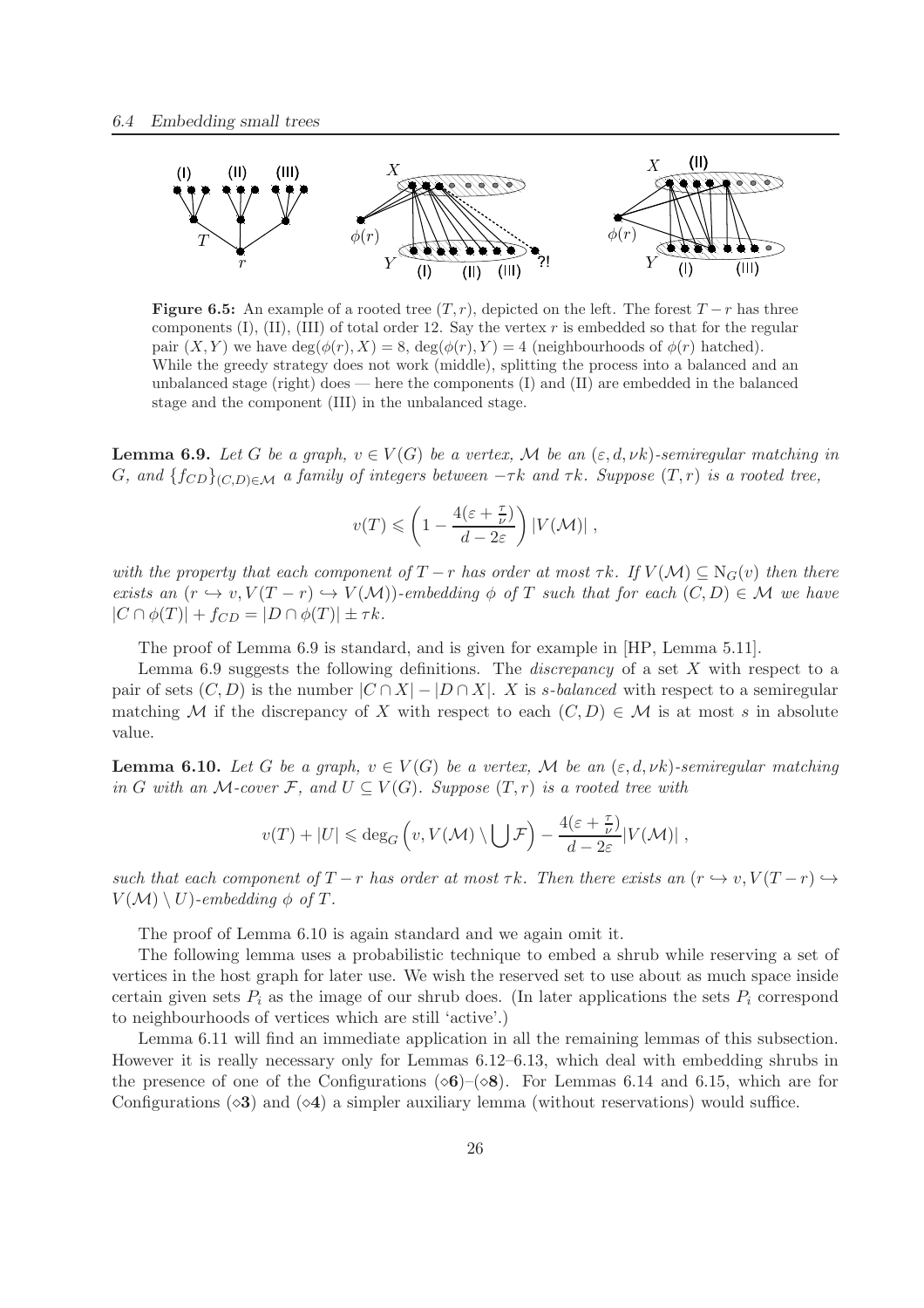**Lemma 6.11.** Let H be a graph, let  $X^*, X_1, X_2, P_1, P_2, \ldots, P_L \subseteq V(H)$ , and let  $(T_1, r_1), \ldots,$  $(T_{\ell}, r_{\ell})$  be rooted trees, such that  $L \leq k$ ,  $|P_j| \leq k$  for each  $j \in [L]$ , and  $|X^*| \geq 2\ell$ . Suppose that deg<sup>min</sup> $(X_1 \cup X^*, X_2) \geqslant 2 \sum v(T_i)$  *and* deg<sup>min</sup> $(X_2, X_1) \geqslant 2 \sum v(T_i)$ *.* 

*Then there exist pairwise disjoint*  $(r_i \hookrightarrow X^*, V_{even}(T_i, r_i) \setminus \{r_i\} \hookrightarrow X_1, V_{odd}(T_i, r_i) \hookrightarrow X_2)$ *-embeddings*  $\phi_i$  *of*  $T_i$  *in G and a set*  $C \subseteq (X_1 \cup X_2) \setminus \bigcup \phi_i(T_i)$  *of size*  $\sum v(T_i)$  *such that for each*  $j \in [L]$ *we have*

$$
|P_j \cap \bigcup \phi_i(T_i)| \leqslant |P_j \cap C| + k^{3/4}.\tag{6.3}
$$

*Proof.* Let  $m := \sum v(T_i)$ .

We construct pairwise disjoint random  $(r_i \hookrightarrow X^*, V_{\text{even}}(T_i, r_i) \setminus \{r_i\} \hookrightarrow X_1, V_{\text{odd}}(T_i, r_i) \hookrightarrow X_2)$ embeddings  $\phi_i$  and a set  $C \subseteq V(H) \setminus \bigcup \phi_i(T_i)$  which satisfies (6.3) with positive probability. Then the statement follows.

Enumerate the vertices of  $\bigcup T_i$  as  $\bigcup V(T_i) = \{v_1, \ldots, v_m\}$  such that  $v_i = r_i$  for  $i = 1, \ldots, \ell$ , and such that for each  $j > \ell$  we have that the parent of  $v_j$  lies is the set  $\{v_1, \ldots, v_{j-1}\}$ . Pick pairwise disjoint sets  $A_1, \ldots, A_\ell \subseteq X^*$  of size two. Uniformly at random denote one element of  $A_j$  as  $x_j$  and the other as  $y_j$ .

Now, successively for  $i = \ell + 1, \ldots, m$ , we shall define vertices  $x_i$  and  $y_i$ . Let r denote the root of the tree in which  $v_i$  lies, and let  $v_s = \text{Par}(v_i)$ . We shall choose  $x_i, y_j \in X_{j_i}$  where  $j_i = \text{dist}(r, v_i)$ mod 2 + 1. In step *i*, proceed as follows. Since  $x_s \in X_{j_s}$  (or since  $x_s \in X^*$ ), we have

$$
\deg(x_s, X_{j_i} \setminus \bigcup_{h
$$

Hence, we may take an arbitrary subset  $A_i \subseteq (N(x_s) \cap X_{j_i}) \setminus \bigcup_{h \leq i} \{x_h, y_h\}$  of size exactly two. As above, randomly label its elements as  $x_i$  and  $y_i$  independently of all other choices.

The choices of the maps  $(v_j \mapsto x_j)_{j=1}^m$  determine  $\phi_1, \dots, \phi_\ell$ . Then  $C := \{y_1, \dots, y_m\}$  has size exactly m and avoids  $\bigcup \phi_i(T_i)$ .

For each  $j \in [L]$  we set up a stochastic process  $\mathfrak{S}^{(j)} = ((X_i^{(j)})$  $\binom{(j)}{i}, Y_i^{(j)})\Big]_{i=1}^m$  $\sum_{i=1}^{m}$ , defined by  $X_i^{(j)} =$  $\mathbf{1}_{\{x_i \in P_j\}}$  and  $Y_i^{(j)} = \mathbf{1}_{\{y_i \in P_j\}}$ . Note that  $\mathfrak{S}^{(j)} \in \textsf{Dupiter}(|P_j|) \subseteq \textsf{Dupiter}(k)$ . Thus, for a fixed  $j \in [L]$ , by Lemma 6.3, the probability that  $|P_j \cap (\bigcup \phi_i(T_i))| > |P_j \cap C| + k^{3/4}$  is at most  $\exp(-\sqrt{k}/2)$ . Using the union bound over all  $j \in [L]$  we get that Property 6.5 holds with probability at least

$$
1 - L \cdot \exp\left(-\frac{\sqrt{k}}{2}\right) > 0.
$$

This finishes the proof.

We now get to the first application of Lemma 6.11.

**Lemma 6.12.** Assume we are in Setting 5.1. Suppose that the sets  $V_2$ ,  $V_3$  are such that for  $j = 2, 3$ *we have*

$$
\deg^{\min}{}_{H}(V_j, V_{5-j}) \geq \delta k,\tag{6.4}
$$

where  $\delta > 300/k$ , and H is a  $(\gamma k, \gamma)$ -nowhere dense graph. Suppose that  $U, U^*, P_1, P_2, \ldots, P_L \subseteq$  $V(G)$ , and  $L \leq k$ , are such that  $|U| \leq \frac{\delta}{24\sqrt{\gamma}}k$ ,  $U^* \subseteq V_2$ ,  $|U^*| \geqslant \frac{\delta}{4}$  $\frac{\delta}{4}k$ , and  $|P_j| \leq k$  for each  $j \in [L]$ . Let  $(T, r)$  *be a rooted tree of order at most*  $\delta k/8$ *.* 

 $\Box$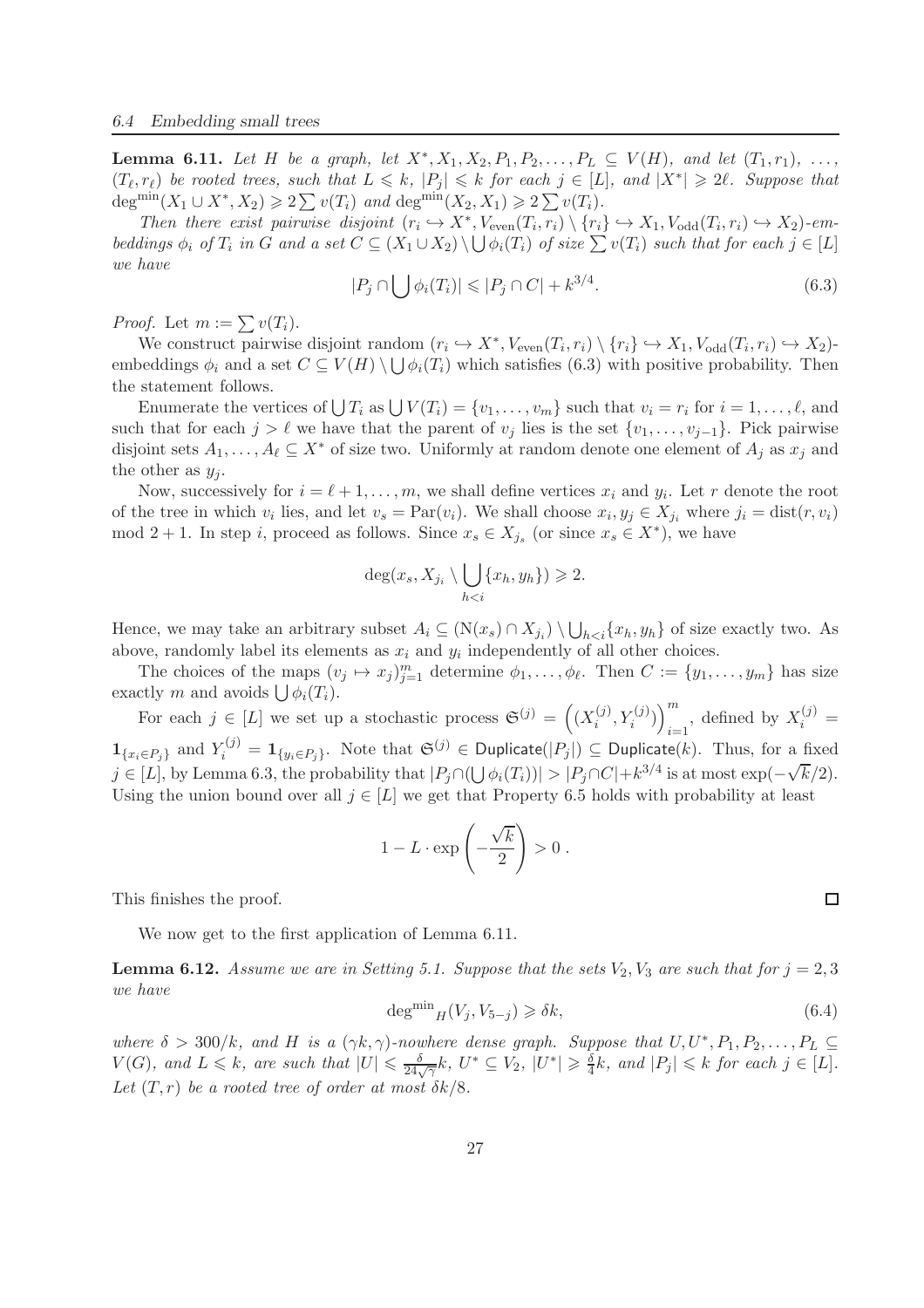*Then there exists a*  $(r \hookrightarrow U^*$ ,  $V_{even}(T, r) \setminus \{r\} \hookrightarrow V_2 \setminus U$ ,  $V_{odd}(T, r) \hookrightarrow V_3 \setminus U$ *)-embedding*  $\phi$  *of*  $T$ *in* G and a set  $C \subseteq (V_2 \cup V_3) \setminus (U \cup \phi(T))$  *of size*  $v(T)$  *such that for each*  $j \in [L]$  *we have* 

$$
|P_j \cap \phi(T)| \leqslant |P_j \cap C| + k^{3/4}.\tag{6.5}
$$

*Proof.* Set  $B := \text{shadow}_{G_{\text{exp}}}(U, \delta k/4)$ . By Fact 4.13, we have that  $|B| \leqslant 64 \frac{\gamma}{\delta} \left(\frac{\delta}{24\sqrt{\gamma}}\right)^2 k \leqslant \frac{\delta}{4}$  $\frac{0}{4}k-2$ . In particular,  $X^* := U^* \setminus B$  has size at least 2. Set  $X_1 := V_2 \setminus (U \cup B)$  and set  $X_2 := V_3 \setminus (U \cup B)$ . Using (6.4), we find that

$$
\deg^{\min} G_{\exp}(X_j, X_{3-j}) \geq \delta k - \deg^{\max} G_{\exp}(X_j, U) - |B| \geq \delta k - \frac{\delta}{4}k - \frac{\delta}{4}k \geq 2v(T)
$$

for  $j = 1, 2$ . We may thus apply Lemma 6.11 to obtain the desired embedding  $\phi$  and the set C.  $\Box$ 

**Lemma 6.13.** *Assume Setting 5.1 and Setting 5.4. Suppose that we are given sets*  $Y_1, Y_2 \subseteq \mathfrak{P}_1 \setminus \overline{V}$ *with*  $Y_1 \subseteq \mathfrak{A}$ *, and* 

- (*i*) deg<sup>max</sup><sub> $G_{\mathcal{D}}(Y_1, \mathfrak{P}_1 \setminus Y_2) \leq \frac{\eta \gamma}{400}$ , and</sub>
- $(ii)$  deg<sup>min</sup><sub> $G_{\mathcal{D}}(Y_2, Y_1) \geq \delta k$ .</sub>

 $Suppose that U, U^*, P_1, P_2, \ldots, P_L \subseteq V(G)$  *are sets such that*  $|U| \leq \frac{\Lambda \delta}{2\Omega^*} k$ ,  $U^* \subseteq Y_1$ , with  $|U^*| \geqslant \frac{\delta}{4}$  $\frac{\delta}{4}k$ ,  $|P_j| \leq k$  *for each*  $j \in [L]$ , and  $L \leq k$ . Suppose  $(T_1, r_1), \ldots, (T_\ell, r_\ell)$  are rooted trees of *total order at most*  $\delta k/1000$ *. Suppose further that*  $\delta < \eta \gamma/100$ *,*  $\varepsilon' < \delta/1000$ *, and*  $k > 1000/\delta$ *.* 

Then there exist pairwise disjoint  $(r_i \hookrightarrow U^*, V_{\text{even}}(T_i, r_i) \hookrightarrow Y_1 \setminus U, V_{\text{odd}}(T_i, r_i) \hookrightarrow Y_2 \setminus U$ *)-embeddings*  $\phi_i$  *of*  $T_i$  *in* G *and a set*  $C \subseteq V(G - \bigcup \phi_i(T_i))$  *of size*  $\sum v(T_i)$  *such that for each*  $j \in [L]$ *we have that*

$$
|P_j \cap \bigcup \phi_i(T_i)| \leqslant |P_j \cap C| + k^{3/4}.\tag{6.6}
$$

*Proof.* Set  $U' := \text{shadow}_{G_{\mathcal{D}}}(U, \delta k/2) \cup U$ . By Fact 4.12, we have  $|U'| \leq \Lambda k$ . As  $Y_1$  is a  $(\Lambda, \varepsilon', \gamma, k)$ avoiding set, by Definition 4.5 there exists a set  $B \subseteq Y_1$ ,  $|B| \leq \varepsilon' k$  such that for all  $v \in Y_1 \setminus B$  there exists a dense spot  $D_v \in \mathcal{D}$  with  $v \in V(D_v)$  and  $|V(D_v) \cap U'| \leq \gamma^2 k$ . As  $Y_1$  is disjoint from  $\overline{V}$ , by Definition 5.3(4) and by (5.12), we have that  $\deg_{D_v}(v, V(D_v)^{\dagger}) \geq \frac{\eta \gamma}{200}k$ . By (i), we have that  $\deg_{G_{\mathcal{D}}}(v, V(D_v)^{\dagger 1} \setminus Y_2) < \frac{\eta \gamma}{400}k$ , and hence,

$$
\deg_{G_{\mathcal{D}}}\left(v, (V(D_v)^{\dagger 1} \cap Y_2) \setminus U'\right) \geq \frac{\eta \gamma k}{400} - \gamma^2 k \geq \frac{\eta \gamma k}{800}.
$$

Thus,

$$
\deg^{\min} G_{\mathcal{D}}(Y_1 \setminus B, Y_2 \setminus (U' \cup B)) \geq \frac{\eta \gamma k}{800} - \varepsilon' k \geq 2 \sum v(T_i).
$$
 (6.7)

Further, by the definition of  $U'$  and by (ii), we have

$$
\deg^{\min} G_{\mathcal{D}}(Y_2 \setminus U', Y_1 \setminus (U \cup B)) \geq \frac{\delta k}{2} - \varepsilon' k \geqslant 2 \sum v(T_i). \tag{6.8}
$$

Set  $X^* := U^* \setminus B$ , and note that  $|X^*| \geq \delta k/4 - \varepsilon' k \geq 2\ell$ . Set  $X_1 := Y_1 \setminus (U \cup B)$  and  $X_2 := Y_2 \setminus (U' \cup B)$ . Inequalities (6.7) and (6.8) guarantee that we may apply Lemma 6.11 to obtain the desired embeddings  $\phi_i$ .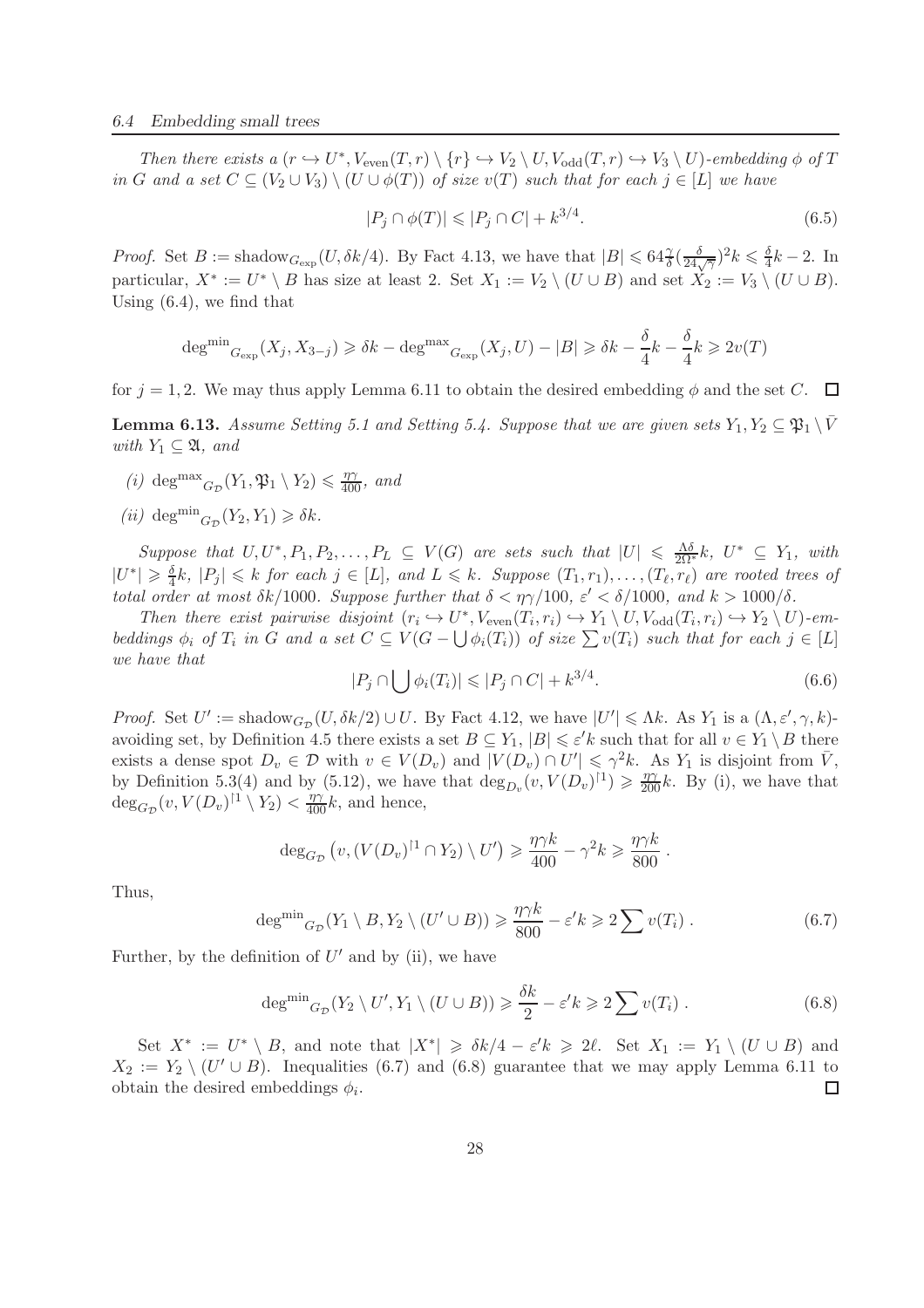**Lemma 6.14.** Assume Setting 5.1. Suppose that the sets  $L', L'', \Psi', \Psi'', V_1, V_2$  witness Config*uration*  $(\diamond 3)(0, 0, \gamma/4, \delta)$ *. Suppose that*  $U, U^* \subseteq V(G)$  *are sets such that*  $|U| \leq k$ ,  $U^* \subseteq V_1$ ,  $|U^*| \geqslant \frac{\delta}{4}$  $\frac{\delta}{4}k$ *. Suppose*  $(T, r)$  *is a rooted tree of order at most*  $\delta k/1000$ *. Suppose further that*  $\delta \leq \gamma/100$ *,*  $\varepsilon' < \delta/1000$ , and  $4\Omega^*/\delta \leq \Lambda$ .

*Then there is an*  $(r \hookrightarrow U^*$ ,  $V_{even}(T,r) \setminus \{r\} \hookrightarrow V_1 \setminus U$ ,  $V_{odd}(T,r) \hookrightarrow V_2 \setminus U$ *)-embedding of*  $T$  *in*  $G$ *.* 

*Proof.* The proof of this lemma is very similar to the one of Lemma 6.13 (in fact, even easier). Set  $U' := \text{shadow}_{G_{\mathcal{D}}}(U, \delta k/2) \cup U$  and note that  $|U'| \leq \Lambda k$  by Fact 4.12. As  $V_1$  is  $(\Lambda, \varepsilon', \gamma, k)$ -avoiding, by Definition 4.5 there is a set  $B \subseteq V_1$ ,  $|B| \leq \varepsilon' k$  such that for all  $v \in V_1 \setminus B$  there exists a dense spot  $D_v \in \mathcal{D}$  with  $\deg_{D_v}(v, V(D_v) \setminus U') \geq \gamma k/2$ . By (5.19), we know that  $\deg_{G_{\mathcal{D}}}(v, V(D_v) \setminus V_2) \leq \gamma k/4$ , and hence,  $\deg_{G_{\mathcal{D}}}(v, (V(D_v) \cap V_2) \setminus U') \geq \gamma k/4$ . Thus,

$$
\deg^{\min} G_{\mathcal{D}}(V_1 \setminus B, V_2 \setminus U') \geq \frac{\gamma k}{4} \geq 2v(T) . \tag{6.9}
$$

Further, by the definition of  $U'$  and by  $(5.20)$ , we have

$$
\deg^{\min} G_{\mathcal{D}}(V_2 \setminus U', V_1 \setminus U) \geq \frac{\delta k}{2} \geqslant 2(T) . \tag{6.10}
$$

Set  $X^* := U^* \setminus B$ , and note that  $|X^*| \geq \delta k/4 - \varepsilon' k \geq 2$ . Set  $X_1 := V_1 \setminus (U \cup B)$  and  $X_2 := V_2 \setminus (U' \cup B)$ . Inequalities (6.9) and (6.10) guarantee that we may apply Lemma 6.11 (with empty sets  $P_i$ ) to obtain the desired embedding  $\phi$ .

**Lemma 6.15.** Assume Setting 5.1. Suppose that the sets  $L', L'', \Psi', \Psi'', V_1, \mathfrak{A}', V_2$  witness Con*figuration*  $(\infty 4)(0, 0, \gamma/4, \delta)$ *. Suppose that*  $U \subseteq V(G)$ *,*  $U^* \subseteq V_1$  *are sets such that*  $|U| \leq k$  *and*  $|U^*| \geq \frac{\delta}{4}k$ . Suppose  $(T, r)$  is a rooted tree of order at most  $\delta k/20$  with a fruit r'. Suppose further *that*  $4\varepsilon' \le \delta \le \gamma/100$ , and  $\Lambda \ge 300 \left(\frac{\Omega^*}{\delta}\right)^3$ .

Then there exists an  $(r \hookrightarrow U^*, r' \hookrightarrow V_1 \setminus U, V(T) \setminus \{r, r'\} \hookrightarrow (\mathfrak{A}' \cup V_2) \setminus U)$ -embedding of T in G.

*Proof.* Set

$$
U' := \tilde{U} \cup \text{shadow}_{G_{\nabla} - \Psi}(U, \delta k/4) \cup \text{shadow}_{G_{\nabla} - \Psi}^{(2)}(\tilde{U}, \delta k/4)
$$

and let

$$
U'' := \tilde{U} \cup \text{shadow}_{G_{\mathcal{D}}}(U', \delta k/2).
$$

We use Fact 4.12 to see that  $|U'| \leq \frac{\delta}{4\Omega^*} \Lambda k$  and  $|U''| \leq \Lambda k$ . We then use Definition 4.5 and (5.24) to find a set  $B \subseteq \mathfrak{A}'$  of size at most  $\varepsilon' k$  such that

$$
\deg^{\min}{}_{G_{\mathcal{D}}}(\mathfrak{A}' \setminus B, V_2 \setminus U'') \geqslant 2v(T) \ . \tag{6.11}
$$

Using  $(6.11)$ , and employing  $(5.21)$  and  $(5.23)$ , we see that we may apply Lemma 6.11 with  $X_{\text{L}6.11}^* := U^*, X_{1,\text{L}6.11} := \mathfrak{A}' \setminus (B \cup U')$  and  $X_{2,\text{L}6.11} := V_2 \setminus U''$  (and with empty sets  $P_i$ ) in order to embed the tree  $T - T(r, \uparrow r')$  rooted at r. Then embed  $T(r, \uparrow r')$ , by applying Lemma 6.11 a second time, using  $(5.21)$  and  $(5.22)$ .  $\Box$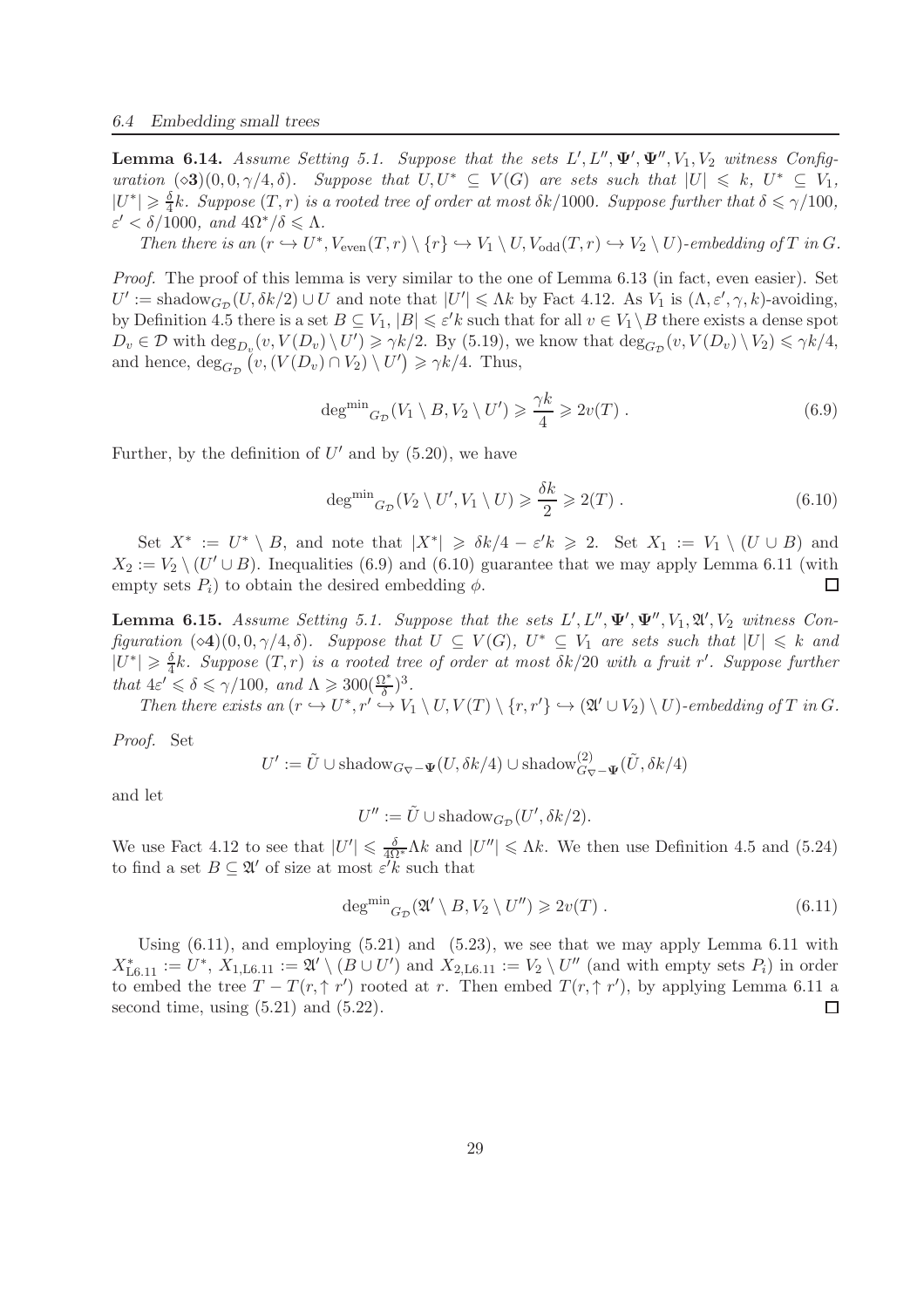#### 6.5 Main embedding lemmas

For this section, we need to introduce the notion of a ghost. Given a semiregular matching  $\mathcal{N}$ , we call an involution  $\mathfrak{d}: V(\mathcal{N}) \to V(\mathcal{N})$  with the property that  $\mathfrak{d}(S) = T$  for each  $(S,T) \in \mathcal{N}$  a *matching involution*.

Assume Setting 5.1 and fix a matching involution b for  $\mathcal{M}_A \cup \mathcal{M}_B$ . For any set  $U \subseteq V(G)$  we then define by

$$
\mathrm{ghost}(U) := U \cup \mathfrak{b}\big(U \cap V(\mathcal{M}_A \cup \mathcal{M}_B)\big) .
$$

Clearly, we have that  $|ghost(U)| \leq 2|U|$ , and  $|ghost(U) \cap S| = |ghost(U) \cap T|$  for each  $(S,T) \in$  $M_A\cup M_B$ .

The notion of ghost extends to other semiregular matchings. If  $\mathcal N$  is a semiregular matching and  $\mathfrak d$  a matching involution for N then we write  $\text{ghost}_{\mathfrak d}(U) := U \cup \mathfrak d(U \cap V(\mathcal N)).$ 

#### 6.5.1 Embedding in Configuration  $( \diamond 1)$

This subsection contains an easy observation that  ${\bf trees}(k) \subseteq G$  in case G contains Configuration  $(\diamond 1)$ .

**Lemma 6.16.** Let G be a graph, and let  $A, B \subseteq V(G)$  be such that  $\deg^{min}(G[A, B]) \geq k/2$ , and  $deg^{min}(A) \geq k$ *. Then .* 

*Proof.* Let  $T \in \mathbf{trees}(k)$  have colour classes X and Y, with  $|X| \geq k/2 \geq |Y|$ . By Fact 3.2, for the set W of those leaves of T that lie in X, we have  $|X \setminus W| \le k/2$ . We embed  $T - W$  greedily in G, mapping Y to A and  $X \setminus W$  to B. We then embed W using the fact that deg<sup>min</sup> $(A) \ge k$ . mapping Y to A and  $X \setminus W$  to B. We then embed W using the fact that  $\deg^{\min}(A) \geq k$ .

#### 6.5.2 Embedding in Configurations  $(\diamond 2)$ – $(\diamond 5)$

In this section we show how to embed  $T_{T1.2}$  in the presence of configurations ( $\diamond$ 2)–( $\diamond$ 5). As outlined in Section 6.1.1 our main embedding lemma, Lemma 6.19, builds on Lemma 6.18 which handles Stage 1 of the embedding, and Lemma 6.17 which handles Stage 2.

Lemma 6.17. *Assume we are in Setting 5.1. Suppose* L ′′, L′ *and* Ψ′ *witness Preconfiguration*  $(\clubsuit)(\frac{10^5\Omega^*}{\eta})$ . Let  $(T, r)$  be a rooted tree of order at most  $\gamma^2\nu k/6$ . Let  $U \subseteq V(G)$  with  $|U| + v(T) \leq k$ , *and let*  $v \in \Psi' \setminus U$ *. Then there exists an*  $(r \hookrightarrow v, V(T) \hookrightarrow V(G) \setminus U)$ *-embedding of*  $(T, r)$ *.* 

*Proof.* We proceed by induction on the order of T. The base  $v(T) \leq 2$  obviously holds. Let us assume Lemma 6.17 is true for all trees T' with  $v(T') < v(T)$ .

Let  $U_1 := \text{shadow}_{G_{\nabla}}(U - \Psi, \eta k/200), \text{ and } U_2 := \bigcup \{C \in \mathbf{V} : |C \cap U| \geq \frac{1}{2}\}$  $\frac{1}{2}|C|\}$ . We have  $|U_1| \leqslant \frac{200\Omega^*}{\eta}$  $\frac{0.01^*}{\eta}$ k by Fact 4.12, and  $|U_2| \leq 2|U|$ . Set

$$
L_{\mathfrak{A}} := L'' \cap \text{shadow}_{G_{\nabla}}(\mathfrak{A}, \frac{\eta k}{50}),
$$
  
\n
$$
L_{\Psi} := L'' \cap \text{shadow}_{G_{\nabla}}\left(\Psi, |U \cap \Psi| + \frac{\eta k}{50}\right), \text{ and}
$$
  
\n
$$
L_{\mathbf{V}} := L'' \cap \text{shadow}_{G_{\text{reg}}}\left(V(G_{\text{reg}}), (1 + \frac{\eta}{50})k - |U \cap \Psi|\right).
$$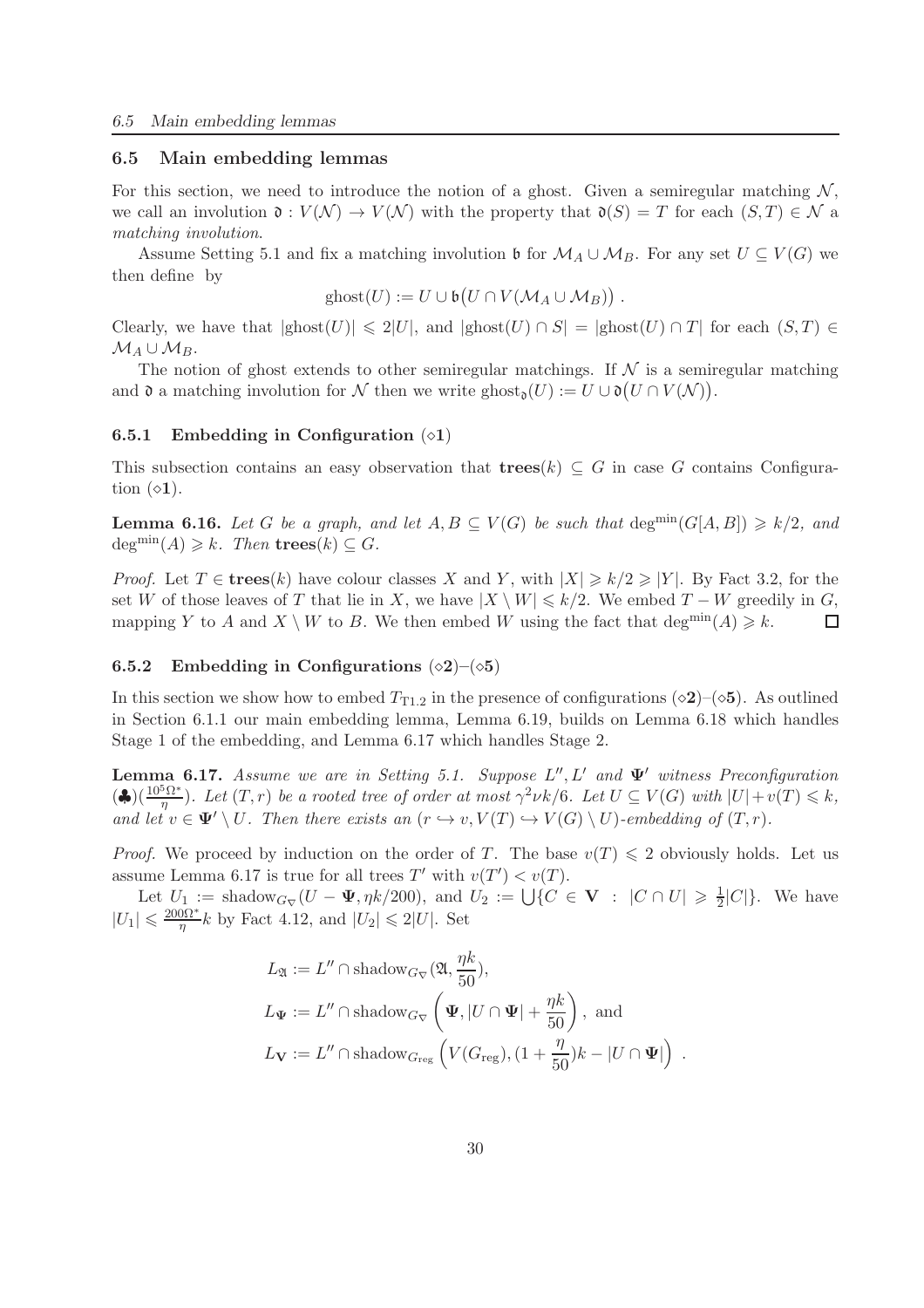Observe that  $L_V \subseteq \bigcup V$  and that since  $L'' \subseteq \mathbb{L}_{\frac{9}{10}\eta,k}(G_{\nabla}) \setminus \Psi$ , we have

$$
L'' \subseteq V(G_{\exp}) \cup \mathfrak{A} \cup L_{\Psi} \cup L_{\mathfrak{A}} \cup L_{\mathbf{V}}.
$$

As by (5.18), we have  $deg_G(v, L'') \geqslant \frac{10^5 \Omega^* k}{\eta} > 5(|U \cup U_1 \cup U_2| + v(T) + \eta k)$ , one of the following five cases must occur.

*Case I:*  $\deg_G(v, V(G_{exp}) \setminus U) > v(T) + \eta k$ . Lemma 6.5 gives an embedding of the forest  $T-r$  (whose components are rooted at neighbours of r). The input sets/parameters of Lemma 6.5 are  $Q_{\text{L6.5}} := 1$ ,  $\zeta_{\text{L6.5}} := 12 \sqrt{\gamma}, \ U_{\text{L6.5}}^* := (\mathcal{N}_G(v) \cap V(G_{\text{exp}})) \setminus U, \ U_{\text{L6.5}} := U, \ V_1 = V_2 := V(G_{\text{exp}}).$ 

*Case II:*  $\deg_G(v, \mathfrak{A} \setminus U) > v(T) + \eta k$ . Lemma 6.4 gives an embedding of the forest  $T - r$  (whose components are rooted at neighbours of r). The input sets/parameters of Lemma 6.4 are  $U_{\text{L}6.4}^* :=$  $(N_G(v) \cap \mathfrak{A}) \setminus U$ ,  $U_{L6.4} := U$  and  $\varepsilon_{L6.4} := \varepsilon' \leq \eta$ . Here, and below, we tacitly implicitly assume parameters of the same name to be the same, i.e.  $\gamma_{\text{L6.4}} := \gamma$ .

*Case III:*  $\deg_G(v, L_{\mathfrak{A}} \setminus (U \cup U_1)) > v(T) + \eta k$ . We only outline the strategy. Embed the children of r in  $L_2 \setminus (U \cup U_1)$  using a map  $\phi : Ch_T(r) \to L_2 \setminus (U \cup U_1)$ . By definition of  $L_2$ , and  $U_1$ , we have  $\deg_{G_{\nabla}}(\phi(w), \mathfrak{A}\setminus U) > \frac{\eta k}{100}$  for each  $w \in \mathrm{Ch}_T(r)$ . Now, for every  $w \in \mathrm{Ch}_T(r)$  we can proceed as in Case II to extend this embedding to the rooted tree  $(T(r, \uparrow w), w)$ . That is, Case III is "Case II with an extra step in the beginning".

*Case IV:*  $\deg_G(v, L_{\Psi} \setminus U) > v(T) + \eta k$ . We embed the children  $Ch_T(r)$  of r in distinct vertices of  $\overline{L_{\Psi} \setminus U}$ . This is possible by the assumption of Case IV.

Now, (5.16) implies that  $\deg^{min}_{G_{\nabla}}(L_{\Psi}, \Psi') \geqslant |U \cap \Psi| + \frac{\eta k}{100}$ . Consequently,  $\deg^{min}_{G_{\nabla}}(L_{\Psi}, \Psi')$  $U) \geq \frac{\eta k}{100}$ . Therefore, for each  $w \in \text{Ch}_T(r)$  embedded in  $L_{\Psi} \setminus U$  we can find an embedding of  $\text{Ch}_T(w)$ in  $\Psi' \setminus U$  such that the images of grandchildren of r are disjoint. We fix such an embedding. We can now apply induction. More specifically, for each grandchild  $u$  of  $r$  we embed the rooted tree  $(T(r, \uparrow u), u)$  using Lemma 6.17 (employing induction) using the updated set U, to which the images of the newly embedded vertices were added.

*Case V:*  $\deg_G(v, L_V \setminus (U \cup U_1 \cup U_2)) \geq v(T)$ . Let  $u_1, \ldots, u_\ell$  be the children of r. Let us consider arbitrary distinct neighbours  $x_1, \ldots, x_\ell \in L_{\mathbf{V}} \setminus (U \cup U_1 \cup U_2)$  of v. Let  $T_i := T(r, \uparrow u_i)$ . We sequentially embed the rooted trees  $(T_i, u_i)$ ,  $i = 1, \ldots, \ell$ , writing  $\phi$  for the embedding. In step *i*, consider the set  $W_i := (U \cup \bigcup_{j. Let  $D_i \in V$  be the cluster containing  $x_i$ . By$ definition of  $L_V$  and of  $U_1$ ,

$$
\deg_{G_{\text{reg}}}(x_i, V(G_{\text{reg}}) \setminus W_i) \geq \frac{\eta k}{50} - \frac{\eta k}{200} \geq \frac{\eta k}{100} .
$$

Fact 4.8 yields a cluster  $C_i \in V$  such that

$$
\deg_{G_{\text{reg}}}(x_i, C_i \setminus W_i) \geq \frac{\eta}{100} \cdot \frac{\gamma \mathfrak{c}}{2(\Omega^*)^2} > \frac{\gamma^2 \mathfrak{c}}{2} + v(T) > \frac{12\varepsilon' \mathfrak{c}}{\gamma^2} + v(T) .
$$

In particular there is at least one edge from  $E(G_{\text{reg}})$  between  $C_i$  and  $D_i$ , and therefore,  $(C_i, D_i)$  forms an  $\varepsilon'$ -regular pair of density at least  $\gamma^2$  in  $G_{\text{reg}}$ . Map  $u_i$  to  $x_i$  and let  $F_1, \ldots, F_m$  be the components of the forest  $T_i - u_i$ . We now sequentially embed the trees  $F_j$  in the pair  $(D_i, C_i)$  using Lemma 6.6, with  $X_{L6.6} := C_i \setminus (W_i \cup \bigcup_{q < j} \phi(F_q)), X^*_{L6.6} := N_{G_{reg}}(x_i, X_{L6.6}), Y_{L6.6} := D_i \setminus (W_i \cup \{x_i\} \cup \bigcup_{q < j} \phi(F_q)),$  $\varepsilon_{\text{L6.6}} := \varepsilon', \text{ and } \beta_{\text{L6.6}} := \gamma^2/3.$  $\Box$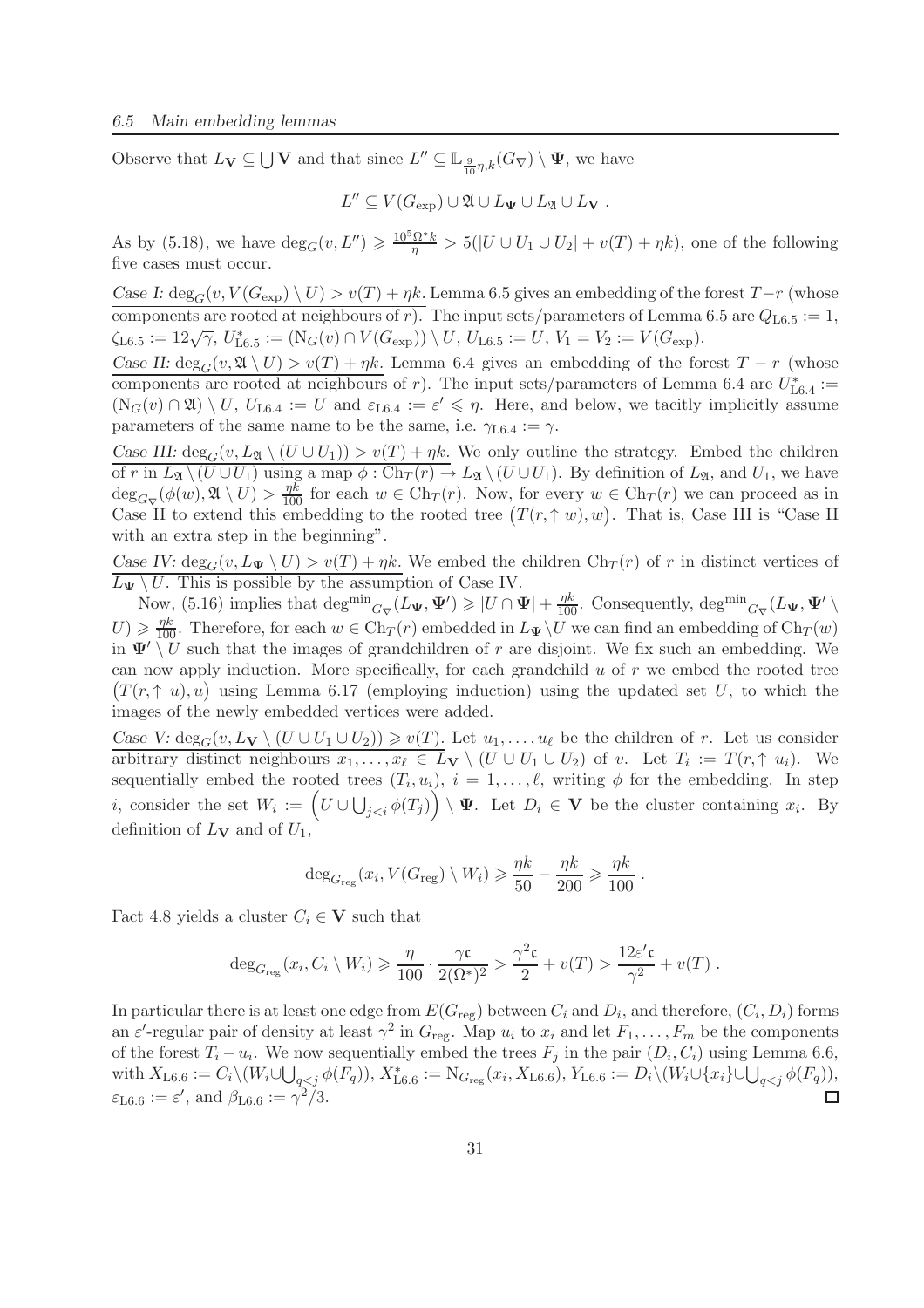We are now ready for the lemma that will handle Stage 1 in configurations ( $\diamond 2$ )–( $\diamond 5$ ).

**Lemma 6.18.** *Assume we are in Setting 5.1, with*  $L'', L', \Psi'$  *witnessing* ( $\clubsuit$ )( $\Omega^*$ ) *in G. Let*  $U \subseteq$  $V(G) \setminus \Psi$  *and let*  $(T, r)$  *be a rooted tree with*  $v(T) \le k/2$  *and*  $|U| + v(T) \le k$ *. Suppose that each component of*  $T - r$  *has order at most*  $\tau k$ *. Let*  $x \in (L'' \cap \mathbb{YB}) \setminus \bigcup_{i=0}^{2}$  shadow ${}_{G_{\nabla}}^{(i)}(\text{ghost}(U), \eta k/1000)$ *.* 

*Then there is a subtree*  $T'$  *of*  $T$  *with*  $r \in V(T')$  *which has an*  $(r \hookrightarrow x, V(T') \setminus \{r\} \hookrightarrow V(G) \setminus \Psi)$ *embedding*  $\phi$ . Further, the components of  $T - T'$  can be partitioned into two (possibly empty) sets  $C_1, C_2$ , such that the following two assertions hold.

(a) If  $C_1 \neq \emptyset$ , then deg<sup>min</sup><sub>G<sub>V</sub></sub> ( $\phi(\text{Par}(V(\bigcup C_1))), \Psi') > k + \frac{\eta k}{100} - v(T')$ ,

*(b)*  $\text{Par}(V(\bigcup \mathcal{C}_2)) \subseteq \{r\}, \text{ and } \deg_{G_{\nabla}}(x, \Psi') > \frac{k}{2} + \frac{\eta k}{100} - v(T' \cup \bigcup \mathcal{C}_1).$ 

*Proof.* Let C be the set of all components of  $T - r$ . We start by defining  $C_2$ . Then, we have to distribute  $T - \bigcup \mathcal{C}_2$  between  $T'$  and  $\mathcal{C}_1$ . First, we find a set  $\mathcal{C}_M \subseteq \mathcal{C} \setminus \mathcal{C}_2$  which fits into the matching  $M_A \cup M_B$  (and thus will form part of T'). Then, we consider the remaining components of  $C \setminus C_2$ : some of these will be embedded entirely, of others we only embed the root, and leave the rest for  $C_1$ . Everything embedded will become a part of  $T'$ .

Throughout the proof we write shadow for shadow $_{G_{\nabla}}$ .

Set  $\overline{V_{\text{good}}} := V_{\text{good}} \setminus \text{shadow}(\text{ghost}(U), \frac{\eta k}{1000})$ , and choose  $\tilde{\mathcal{C}} \subseteq \mathcal{C}$  such that

$$
\deg_{G_{\nabla}}(x, \overline{V_{\text{good}}}) - \frac{\eta k}{30} < \sum_{S \in \tilde{\mathcal{C}}} v(S) \le \max \left\{ 0, \deg_{G_{\nabla}}(x, \overline{V_{\text{good}}}) - \frac{\eta k}{40} \right\}.
$$
 (6.12)

Set  $C_2 := \mathcal{C} \setminus \tilde{\mathcal{C}}$ . Note that this choice clearly satisfies the first part of (b). Let us now verify the second part of (b). For this, we calculate

$$
\deg_{G_{\nabla}}(x, \Psi') \geq \deg_{G_{\nabla}}(x, V_{+} \setminus L_{\#}) - \deg_{G_{\nabla}}(x, \text{shadow}(\text{ghost}(U), \frac{\eta k}{1000}))
$$
  
\n
$$
- \deg_{G_{\nabla}}(x, V_{+} \setminus (L_{\#} \cup \text{shadow}(\text{ghost}(U), \frac{\eta k}{1000}) \cup \Psi))
$$
  
\n
$$
- \deg_{G_{\nabla}}(x, \Psi \setminus \Psi')
$$
  
\n
$$
(\text{by (5.9), } x \notin \text{shadow}^{2}) (\text{ghost}(U), \frac{\eta k}{1000}), (\text{6.12}), (\text{5.16})) \geq \left(\frac{k}{2} + \frac{\eta k}{20}\right) - \frac{\eta k}{1000} - \left(\sum_{S \in \tilde{C}} v(S) + \frac{\eta k}{30}\right) - \frac{\eta k}{100}
$$
  
\n
$$
> \frac{k}{2} - \sum_{S \in \tilde{C}} v(S) + \frac{\eta k}{20}
$$
  
\n
$$
\geq \frac{k}{2} - v(T' \cup \bigcup C_1) + \frac{\eta k}{100},
$$

as desired for (b).

Now, set

$$
\mathcal{M} := \left\{ (X_1, X_2) \in \mathcal{M}_A \cup \mathcal{M}_B : \deg_{G_{\mathcal{D}}}(x, (X_1 \cup X_2) \setminus \mathfrak{A}) > 0 \right\}.
$$
 (6.13)

*Claim* 6.18.1. We have  $|V(\mathcal{M})| \leq \frac{4(\Omega^*)^2}{\gamma^2}$  $\frac{\Delta^2}{\gamma^2}k.$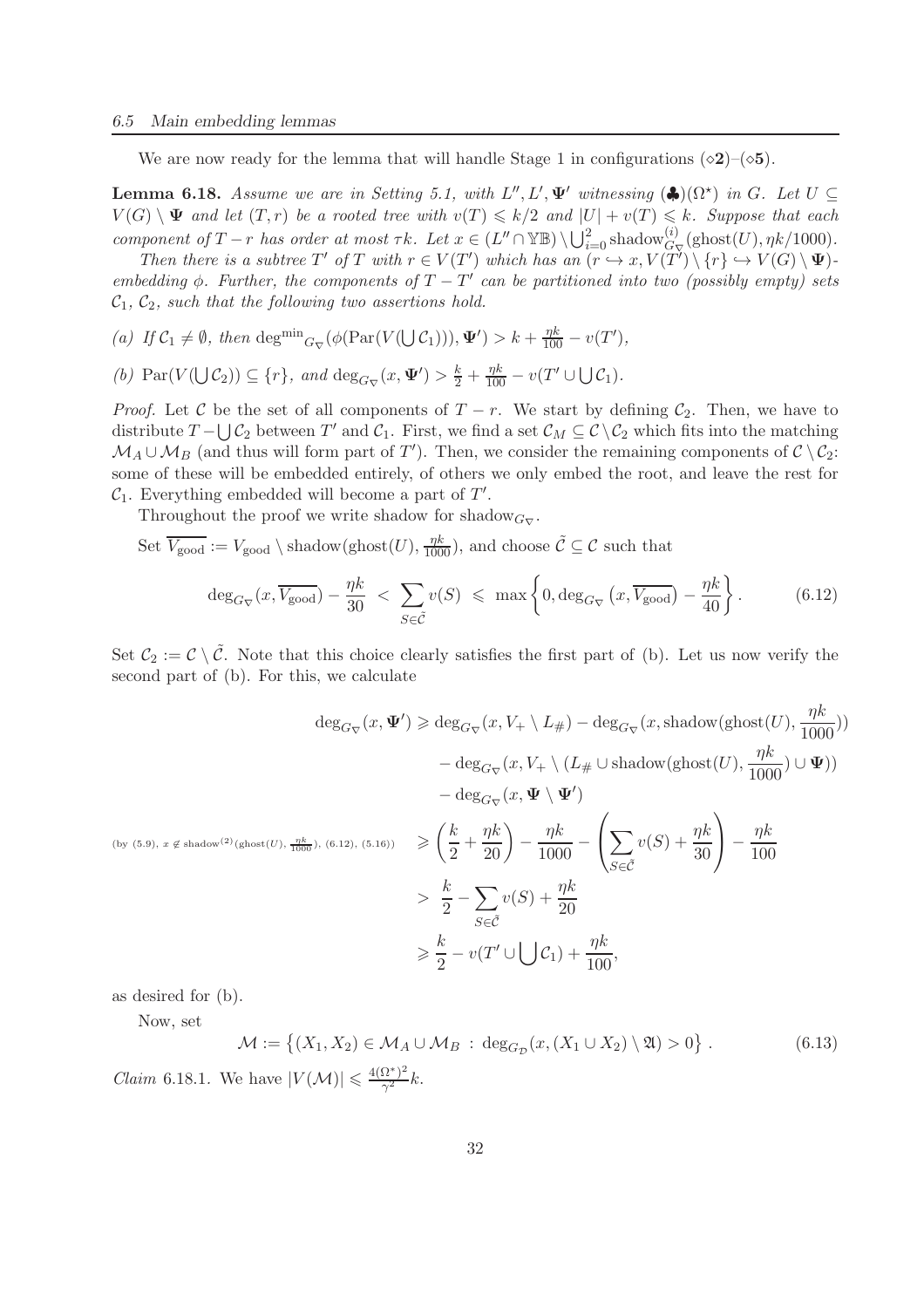*Proof of Claim 6.18.1.* Indeed, let  $(X_1, X_2) \in \mathcal{M}$ , i.e.  $(X_1, X_2) \in \mathcal{M}_A \cup \mathcal{M}_B$  with  $\deg_{G_{\mathcal{D}}}(x, (X_1 \cup$  $(X_2) \setminus \mathfrak{A}$  > 0. Then, using Property 4 of Setting 5.1, we see that there exists a cluster  $C_{(X_1,X_2)} \in V$ such that  $\deg_{G_{\mathcal{D}}}(x, C_{(X_1, X_2)}) > 0$ , and either  $X_1 \subseteq C_{(X_1, X_2)}$  or  $X_2 \subseteq C_{(X_1, X_2)}$ . In particular, there exists a dense spot  $(A_{(X_1,X_2)},B_{(X_1,X_2)};F_{(X_1,X_2)}) \in \mathcal{D}$  such that  $x \in A_{(X_1,X_2)}$ , and  $X_1 \subseteq B_{(X_1,X_2)}$ or  $X_2 \subseteq B_{(X_1,X_2)}$ . By Fact 4.4, there are at most  $\frac{\Omega^*}{\gamma}$  such dense spots, let Z denote the union of all vertices contained in these spots. Fact 4.3 implies that  $|Z| \leq \frac{2(\Omega^*)^2}{\gamma^2} k$ . Thus  $|V(\mathcal{M})| \leq$  $2|V(\mathcal{M}) \cap Z| \leqslant 2|Z| \leqslant \frac{4(\Omega^*)^2}{\gamma^2}$  $\frac{\Delta^2}{\gamma^2}k$ .  $\Box$ 

First we shall embed as many components from  $\tilde{C}$  as possible in M. To this end, consider an inclusion-maximal subset  $\mathcal{C}_M$  of  $\tilde{\mathcal{C}}$  with

$$
\sum_{S \in \mathcal{C}_M} v(S) \leqslant \deg_{G_{\nabla}} (x, V(\mathcal{M})) - \frac{\eta k}{1000} \,. \tag{6.14}
$$

We aim to utilize the degree of x to  $V(M)$  to embed  $\mathcal{C}_M$  in  $V(M)$  using the regularity method. *Remark* 6.18.2*.* This remark (which may as well be skipped at a first reading) is aimed at those readers that are wondering about a seeming inconsistency of the defining formulas (6.13) for  $\mathcal{M}$ , and (6.14) for  $\mathcal{C}_M$ . That is, (6.13) involves the degree in  $G_{\mathcal{D}}$  and excludes the set  $\mathfrak{A}$ , while (6.14) involves the degree in  $G_{\nabla}$ . The setting in (6.13) was chosen so that it allows us to control the size of  $M$  in Claim 6.18.1, crucially relying on Property 4 of Setting 5.1. Such a control is necessary to make the regularity method work. Indeed, in each regular pair there may be a small number of atypical vertices<sup>9</sup>, and we must avoid these vertices when embedding the components by the regularity method. Thus without the control on  $|\mathcal{M}|$  it might happen that the degree of x is unusable because x sees very small numbers of atypical vertices in an enormous number of sets corresponding to M-vertices. On the other hand, the edges x sends to  $\mathfrak A$  can be utilized by other techniques in later stages. Once we have defined M we want to use the full degree to  $V(M)$  to ensure we can embed the shrubs as balanced as possible into the M-edges. This is necessary as otherwise part of the degree of x might be unusable for embedding, e.g. because it might go to M-vertices whose partners are already full.

For each  $(C, D) \in \mathcal{M}$  we choose  $\mathcal{C}_{CD} \subseteq \mathcal{C}_M$  maximal such that

$$
\sum_{S \in \mathcal{C}_{CD}} v(S) \leqslant \deg_{G_{\nabla}} (x, (C \cup D) \setminus \text{ghost}(U)) - \left(\frac{\gamma}{\Omega^*}\right)^3 |C| \,, \tag{6.15}
$$

and further, we require  $\mathcal{C}_{CD}$  to be disjoint from families  $\mathcal{C}_{C'D'}$  defined in previous steps. We claim that  $\{\mathcal{C}_{CD}\}_{(C,D)\in\mathcal{M}}$  forms a partition of  $\mathcal{C}_M$ , i.e., all the elements of  $\mathcal{C}_M$  are used. Indeed, otherwise, by the maximality of  $\mathcal{C}_{CD}$  and since the components of  $T - r$  have size at most  $\tau k$ , we obtain

$$
\sum_{S \in \mathcal{C}_{CD}} v(S) \ge \deg_{G_{\nabla}} (x, (C \cup D) \setminus \text{ghost}(U)) - (\frac{\gamma}{\Omega^*})^3 |C| - \tau k
$$
\n
$$
\ge \deg_{G_{\nabla}} (x, (C \cup D) \setminus \text{ghost}(U)) - 2(\frac{\gamma}{\Omega^*})^3 |C| ,
$$
\n(6.16)

<sup>&</sup>lt;sup>9</sup>The issue of atypicality itself could be avoided by preprocessing each pair (S, T) of  $\mathcal{M}_A \cup \mathcal{M}_B$  and making it super-regular. However this is not possible for atypicality with respect to a given (but unknown in advance) subpair  $(S',T').$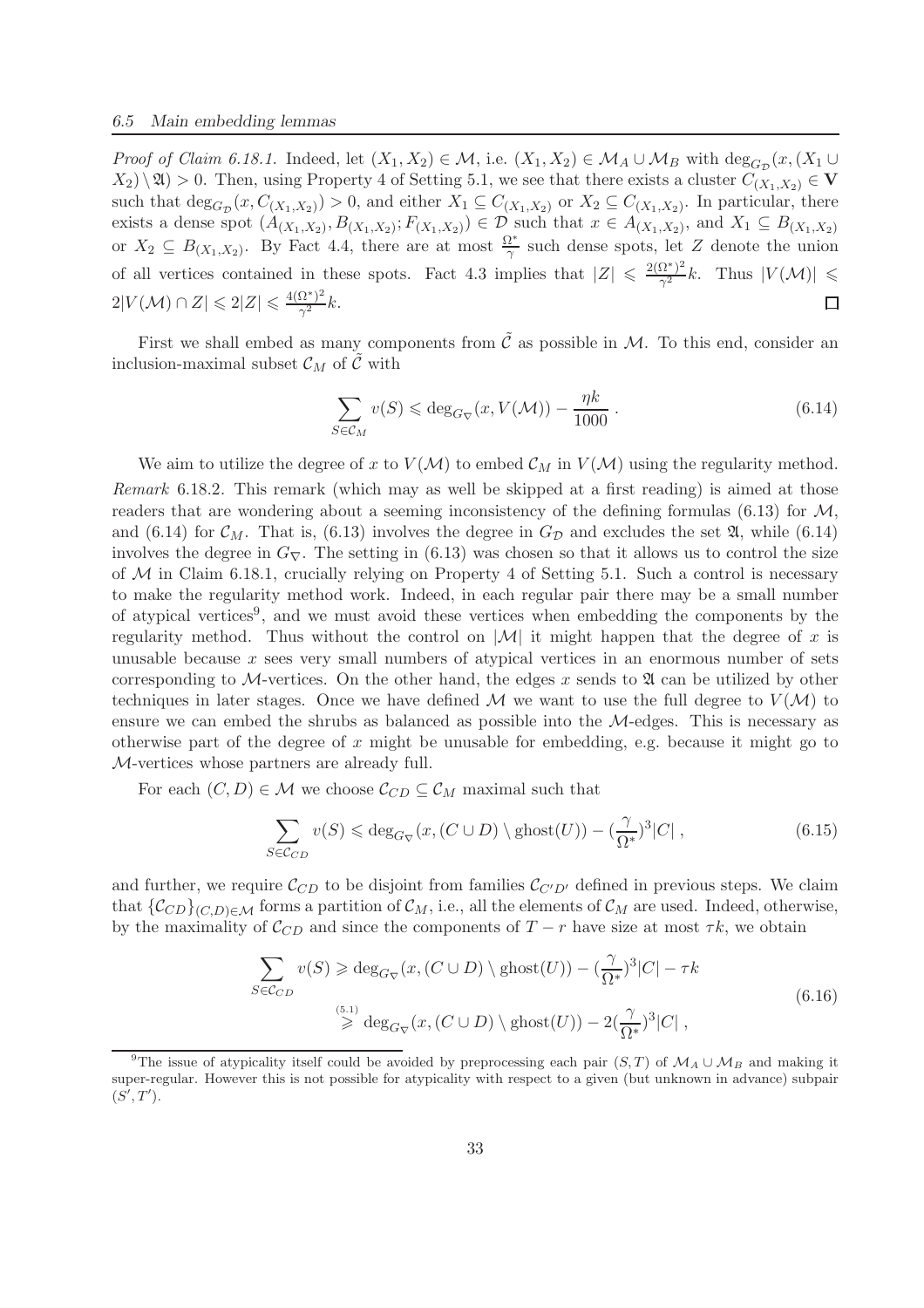for each  $(C, D) \in \mathcal{M}$ . Then we have

$$
\sum_{S \in \mathcal{C}_M} v(S) > \sum_{(C,D) \in \mathcal{M}} \sum_{S \in \mathcal{C}_{CD}} v(S)
$$
\n(by (6.16))

\n
$$
\geqslant \sum_{(C,D) \in \mathcal{M}} \left( \deg_{G_{\nabla}}(x, (C \cup D) \setminus \text{ghost}(U)) - 2\left(\frac{\gamma}{\Omega^*}\right)^3 | C| \right)
$$
\n(by Claim 6.18.1 and Fact 4.11)

\n
$$
\geqslant \deg_{G_{\nabla}}(x, V(\mathcal{M}) \setminus \text{ghost}(U)) - 2\left(\frac{\gamma}{\Omega^*}\right)^3 \cdot \frac{2(\Omega^*)^2}{\gamma^2} k
$$
\n(as  $x \notin \text{shadow}(\text{ghost}(U))$ )

\n
$$
\geqslant \deg_{G_{\nabla}}(x, V(\mathcal{M})) - \frac{\eta k}{1000}
$$
\n(by (6.14))

\n
$$
\geqslant \sum_{S \in \mathcal{C}_M} v(S),
$$

a contradiction.

We use Lemma 6.7 to embed the components of  $\mathcal{C}_{CD}$  in  $(C \cup D) \setminus \text{ghost}(U)$  with the following setting:  $C_{\text{L6.7}} := C, D_{\text{L6.7}} := D, U_{\text{L6.7}} := \text{ghost}(U), X^*_{\text{L6.7}} := (N_{G_{\nabla}}(x) \cap (C \cup D)) \setminus U_{\text{L6.7}}$ , and  $(T_i, r_i)$  are the rooted trees from  $\mathcal{C}_{CD}$  with the roots being the neighbours of r. The constants in Lemma 6.7 are  $\varepsilon_{\text{L}6.7} := \varepsilon'$ ,  $\beta_{\text{L}6.7} := \sqrt{\varepsilon'}$ , and  $\ell_{\text{L}6.7} := |C| \ge \nu \pi k$ . The rooted trees in  $\mathcal{C}_{CD}$  are smaller than  $\varepsilon_{\text{L}6.7}\ell_{\text{L}6.7}$  by (5.1). Condition (6.2) is satisfied by (6.15), and since  $(\gamma/\Omega^*)^3 \ge 50\sqrt{\varepsilon'}$ .

It remains to deal with the components  $\tilde{C} \setminus C_M$ . In the sequel we shall assume that  $\tilde{C} \setminus C_M \neq \emptyset$ (otherwise skip this step and go directly to the definition of T' and  $C_1$ , with  $p = 0$ ). Thus, by our choice of  $\mathcal{C}_M$ , we have

$$
\sum_{S \in \mathcal{C}_M} v(S) \geqslant \deg_{G_{\nabla}} (x, V(\mathcal{M})) - \frac{\eta k}{900} \,. \tag{6.17}
$$

Let  $T_1, T_2, \ldots, T_p$  be the trees of  $\tilde{C} \setminus C_M$  rooted at the vertices  $r_i \in \text{Ch}(r) \cap V(T_i)$ . We shall sequentially extend our embedding of  $\mathcal{C}_M$  to subtrees  $T'_i \subseteq T_i$ . Let  $U_i \subseteq V(G)$  be the union of the images of  $\bigcup \mathcal{C}_M \cup \{r\}$  and of  $T'_1, \ldots, T'_i$  under this embedding.

Suppose that we have embedded the trees  $T'_1, \ldots, T'_i$  for some  $i = 0, 1, \ldots, p-1$ . We claim that at least one of the following holds.

- (V1) deg<sub>G<sub>V</sub></sub> $(x, V(G_{exp}) \setminus (U \cup U_i)) \ge \frac{\eta k}{1000}$ ,
- (V2)  $\deg_{G_{\nabla}}(x, \mathfrak{A} \setminus (U \cup U_i)) \geq \frac{\eta k}{1000}$ , or
- (V3)  $\deg_{G_{\nabla}}(x, L' \setminus (V(G_{\exp}) \cup \mathfrak{A} \cup U \cup U_i \cup \text{shadow}(\text{ghost}(U), \frac{\eta k}{1000})) \ge \frac{\eta k}{1000}.$

Indeed, suppose that none of (V1)–(V3) holds. Then, first note that since  $U \subseteq \text{ghost}(U)$  and since  $x \notin \text{shadow}(\text{ghost}(U), \eta k/1000)$ , we have

$$
\deg_{G_{\nabla}}(x, U) \leqslant \eta k/1000. \tag{6.18}
$$

Also,

$$
\deg_{G_{\mathcal{D}}}(x, V(\mathcal{M}_A \cup \mathcal{M}_B)) \leq \deg_{G_{\mathcal{D}}}(x, V(\mathcal{M}) \cup \mathfrak{A}).\tag{6.19}
$$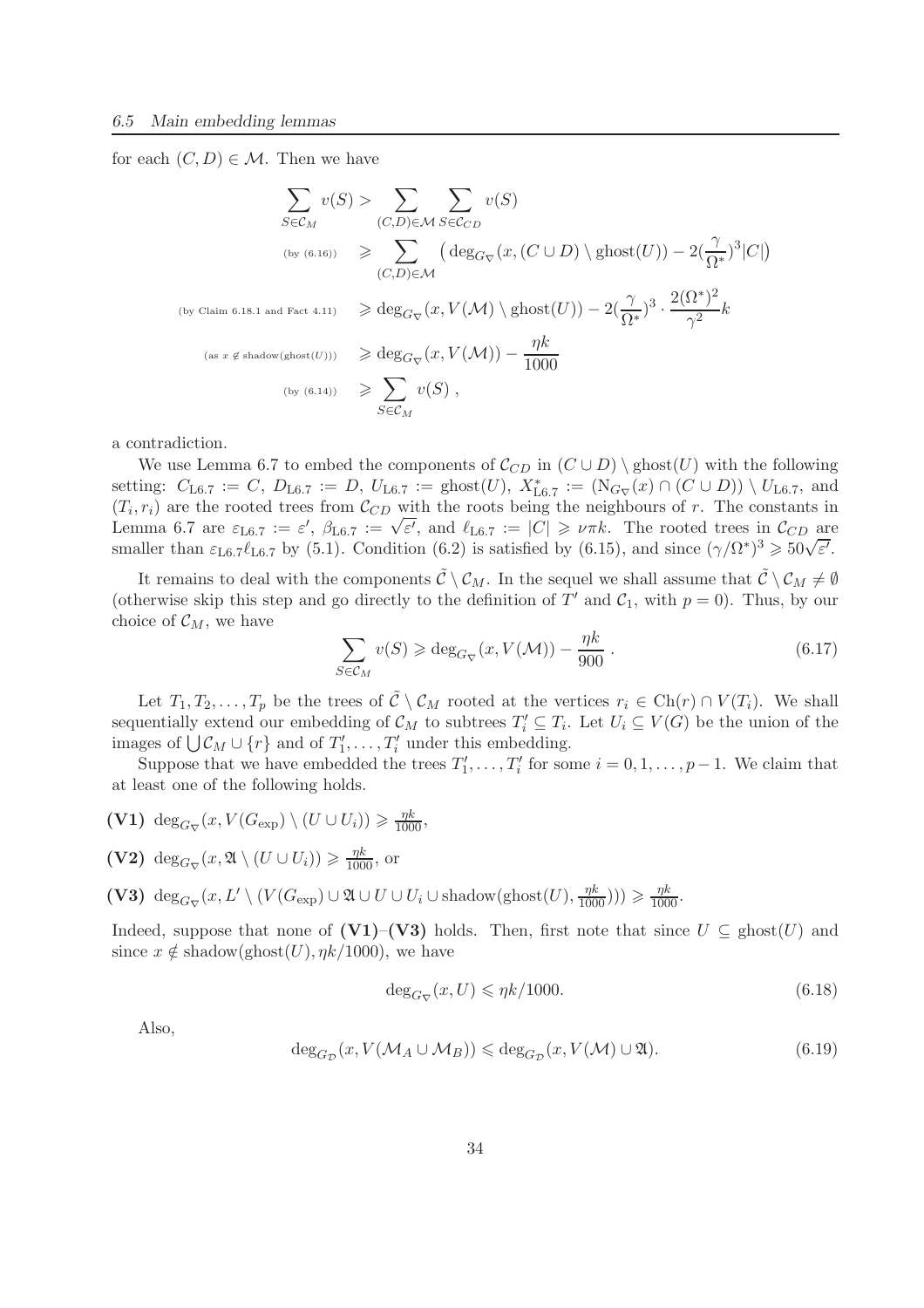Thus,

$$
\deg_{G_{\nabla}}\left(x, V_{\text{good}} \setminus \text{shadow}(\text{ghost}(U), \frac{\eta k}{1000})\right)
$$
\n
$$
\deg_{G_{\nabla}}\left(x, \left(V(\mathcal{M}) \cup V(G_{\text{exp}}) \cup \mathfrak{A} \cup L'\right) \setminus \left(U \cup \text{shadow}(\text{ghost}(U), \frac{\eta k}{1000})\right)\right)
$$
\n
$$
+ \deg_{G_{\nabla}}\left(x, \mathbb{L}_{\frac{9}{10}\eta, k}(G_{\nabla}) \setminus (\Psi \cup L')\right) + \frac{\eta k}{1000}
$$
\n
$$
\left(\log_{\left(\frac{5.18}{10}\right)}\right) \leq \deg_{G_{\nabla}}\left(x, \left(V(G_{\text{exp}}) \cup \mathfrak{A} \cup L'\right) \setminus \left(V(\mathcal{M}) \cup U \cup \text{shadow}(\text{ghost}(U), \frac{\eta k}{1000})\right)\right)
$$
\n
$$
+ \deg_{G_{\nabla}}\left(x, \left(V(G_{\text{exp}}) \cup \mathfrak{A} \cup L'\right) \setminus \left(V(\mathcal{M}) \cup U \cup \text{shadow}(\text{ghost}(U), \frac{\eta k}{1000})\right)\right)
$$
\n
$$
\left(\log_{\left(\frac{5.18}{1000}\right)}\right) \leq \frac{5.18}{1000} + \frac{5.18}{1000} + \frac{5.18}{1000} + \frac{5.18}{1000} + \frac{5.18}{1000} + \frac{5.18}{1000} + \frac{5.18}{1000} + \frac{5.18}{1000} + \frac{5.18}{1000} + \frac{5.18}{1000} + \frac{5.18}{1000} + \frac{5.18}{1000} + \frac{5.18}{1000} + \frac{5.18}{1000} + \frac{5.18}{1000} + \frac{5.18}{1000} + \frac{5.18}{1000} + \frac{5.18}{1000} + \frac{5.18}{1000} + \frac{5.18}{1000} + \frac{5.18}{1000} +
$$

a contradiction to (6.12).

In cases (V1)–(V2) we shall embed the entire tree  $T'_{i+1} := T_{i+1}$ . In case (V3) we either embed the entire tree  $T'_{i+1} := T_{i+1}$ , or embed only one vertex  $T'_{i+1} := r_{i+1}$  (that will only happen in case (V3c)). In the latter case, we keep track of the components of  $T_{i+1} - r_{i+1}$  in the set  $C_{1,i+1}$  (we tacitly assume we set  $\mathcal{C}_{1,i+1} := \emptyset$  in all cases other than  $(V3c)$ ). The union of the sets  $\mathcal{C}_{1,i}$  will later form the set  $C_1$ . Let us go through our three cases in detail.

In case (V1) we embed  $T_{i+1}$  rooted at  $r_{i+1}$  using Lemma 6.5 for one tree (i.e.  $\ell_{16.5} := 1$ ) with the following sets/parameters:  $H_{\text{L6.5}} := G_{\text{exp}}$ ,  $U_{\text{L6.5}} := U \cup U_i$ ,  $U_{\text{L6.5}}^* := \mathrm{N}_{G_{\nabla}}(x) \cap (V(G_{\text{exp}}) \setminus (U \cup U_i))$ ,  $V_1 = V_2 := V(G_{\exp}), Q_{L6.5} := 1, \zeta_{L6.5} := \rho, \text{ and } \gamma_{L6.5} := \gamma.$  Note that  $|U \cup U_i| < k$ , that  $|N_{G_{\nabla}}(x) \cap (V(G_{\text{exp}}) \setminus (U \cup U_i))| \geq \eta k/1000 > 32\gamma k/\rho + 1$ , that  $v(T_{i+1}) \leq \tau k < \rho k/4$  and that  $128\gamma < \rho^2$ .

In case (V2) we embed  $T_{i+1}$  rooted at  $r_{i+1}$  using Lemma 6.4 for one tree (i.e.  $\ell_{\text{L6.4}} := 1$ ) with the following setting:  $H_{\text{L6.4}} := G - \Psi$ ,  $\mathfrak{A}_{\text{L6.4}} := \mathfrak{A}$ ,  $U_{\text{L6.4}} := U \cup U_i$ ,  $U_{\text{L6.4}}^* := \mathrm{N}_{G_{\nabla}}(x) \cap (\mathfrak{A} \setminus (U \cup U_i))$ ,  $\Lambda_{\text{L6.4}} := \Lambda$ ,  $\gamma_{\text{L6.4}} := \gamma$ ,  $\varepsilon_{\text{L6.4}} := \varepsilon'$ . Note that  $|U \cup U_i| \leq k < \Lambda k$ , that  $|\mathrm{N}_{G_{\nabla}}(x) \cap (\mathfrak{A} \setminus (U \cup U_i))| \geq$  $\eta k/1000 > 2\varepsilon' k$ , and that  $v(T_{i+1}) \leq \tau k < \gamma k/2$ .

We commence case  $(V3)$  with an auxiliary claim. *Claim* 6.18.3. There exists  $C_0 \in V$  such that

$$
\deg_{G_{\mathcal{D}}}(x, (C_0 \cap L') \setminus (V(G_{\exp}) \cup U \cup U_i \cup \text{shadow}(\text{ghost}(U), \frac{\eta k}{1000}))) \geqslant \frac{\varepsilon'}{\gamma^2} \mathfrak{c}.
$$

*Proof of Claim 6.18.3.* Observe that  $L' \setminus (V(G_{exp}) \cup \mathfrak{A} \cup \mathbf{\Psi} \cup U \cup U_i) \subseteq \bigcup \mathbf{V}$  and that (since  $x \in \bigcup \mathbf{V}$ )

$$
E_{G_{\nabla}}[x, L' \setminus (V(G_{\exp}) \cup \mathfrak{A} \cup U \cup U_i \cup \text{shadow}(\text{ghost}(U), \frac{\eta k}{1000}))] \subseteq E(G_{\mathcal{D}}).
$$

By Fact 4.8, there are at most  $\frac{2(\Omega^*)^2 k}{\gamma^2 s}$  $\frac{\partial^2 C}{\partial x^2}$  clusters  $C \in \mathbf{V}$  such that  $\deg_{G_{\mathcal{D}}}(x, C) > 0$ . Using the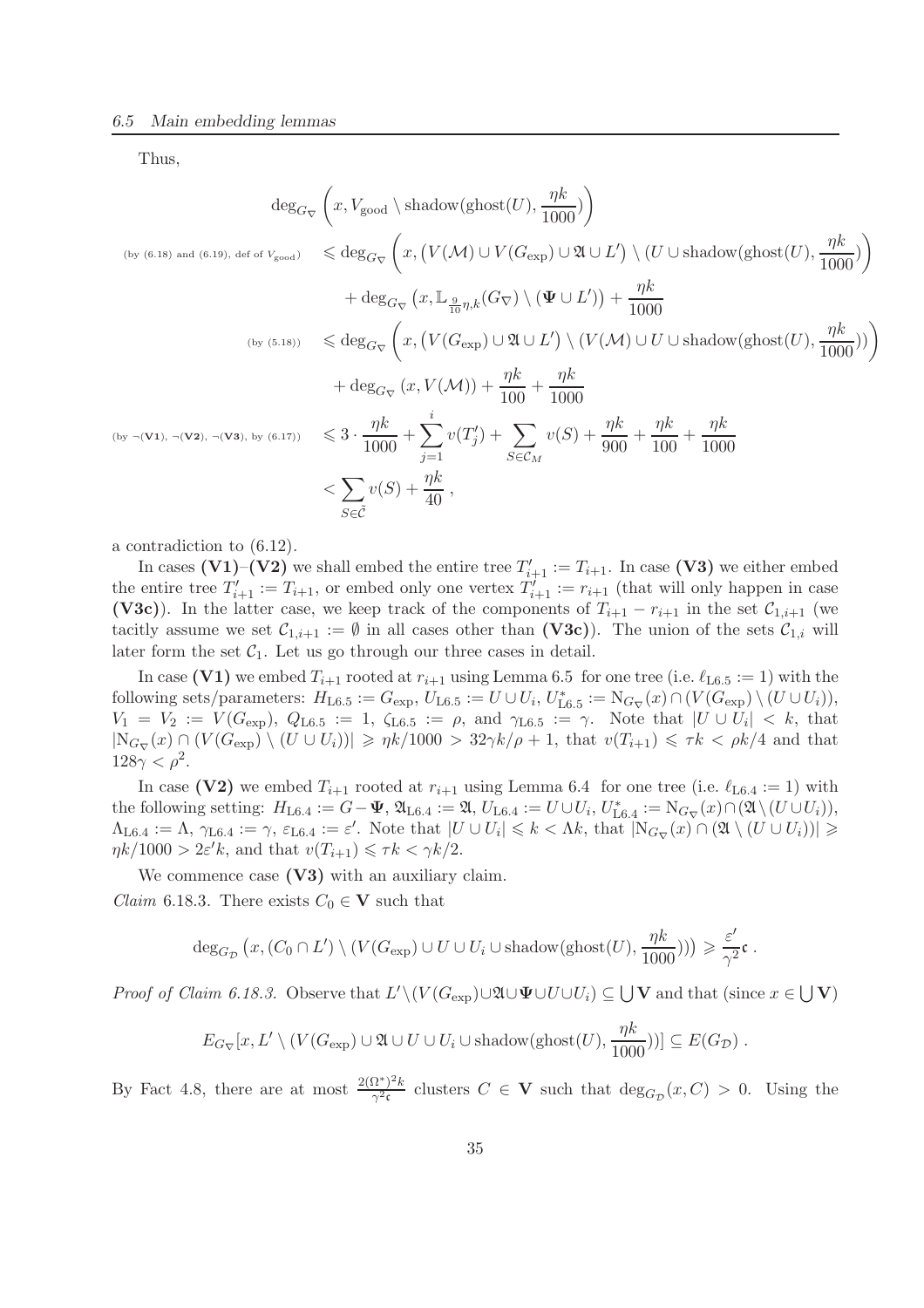assumption (V3), there exists a cluster  $C_0 \in V$  such that

$$
\deg_{G_{\mathcal{D}}}\left(x,(C_0 \cap L') \setminus (V(G_{\exp}) \cup U \cup U_i \cup \text{shadow}(\text{ghost}(U),\frac{\eta k}{1000}))\right) \geq \frac{\eta k}{1000} \cdot \frac{\gamma^2 \mathfrak{c}}{2(\Omega^*)^2 k}
$$
  

$$
\geq \frac{(5.1) \varepsilon'}{\gamma^2} \mathfrak{c},
$$

as desired.

Let us take a cluster  $C_0$  from Claim 6.18.3. We embed the root  $r_{i+1}$  of  $T_{i+1}$  in an arbitrary neighbour y of x in  $(C_0 \cap L') \setminus (V(G_{\exp}) \cup U \cup U_i \cup \text{shadow}(\text{ghost}(U), \frac{\eta k}{1000}))$ .

Let  $H \subseteq G$  be the subgraph of G consisting of all edges in dense spots  $D$ , and all edges incident with  $\Psi'$ . As by (5.16), y has at most  $\eta k/100$  neighbours in  $\Psi \setminus \Psi'$ , and since  $y \in L' \subseteq \mathbb{L}_{9\eta/10,k}(G_{\nabla})$ and  $y \notin \text{shadow}(U, \frac{\eta k}{100})$ , we find that

$$
\deg_H(y, V(G) \setminus ((U \cup U_i) \cup (\Psi \setminus \Psi'))) \ge \left(1 + \frac{9\eta}{10}\right)k - \frac{\eta k}{1000} - |U_i| - \frac{\eta k}{100}
$$
  
>  $k - |U_i| + \frac{\eta k}{2}$ .

Therefore, one of the three following subcases must occur. (Recall that  $y \notin \mathfrak{A}$  as  $y \in C_0 \in \mathbf{V}$ .)

(V3a)  $\deg_{G_{\nabla}}(y, \mathfrak{A} \setminus (U \cup U_i)) \geq \frac{\eta k}{6}$  $\frac{\hbar}{6}$ , (V3b)  $\deg_{G_{\text{reg}}}(y, \bigcup V \setminus (U \cup U_i)) \geq \frac{\eta k}{6}$  $\frac{\gamma \kappa}{6}$ , or

(V3c)  $\deg_{G_{\nabla}}(y, \Psi') \geq k - |U_i| + \frac{\eta k}{6}$  $\frac{1}{6}$ .

In case (V3a) we embed the components of  $T_{i+1} - r_{i+1}$  (as trees rooted at the children of  $r_{i+1}$ ) using the same technique as in case  $(V2)$ , with Lemma 6.4.

In (V3b) we embed the components of  $T_{i+1} - r_{i+1}$  (as trees rooted at the children of  $r_{i+1}$ ). By Fact 4.8 there exists a cluster  $D \in V$  such that

$$
\deg_{G_{\text{reg}}}(y, D \setminus (U \cup U_i)) \geq \frac{\eta k}{6} \cdot \frac{\gamma^2 \mathfrak{c}}{2(\Omega^*)^2 k} > \frac{\gamma^2}{2} \mathfrak{c}.\tag{6.20}
$$

 $\Box$ 

We use Lemma 6.6 with input  $\varepsilon_{\text{L6.6}} := \varepsilon'$ ,  $\beta_{\text{L6.6}} := \gamma^2$ ,  $C_{\text{L6.6}} := D$ ,  $D_{\text{L6.6}} := C_0$ ,  $X_{\text{L6.6}}^* = X_{\text{L6.6}} :=$  $D \setminus (U \cup U_i)$  and  $Y_{\text{L6.6}} := C_0 \setminus (U \cup U_i \cup \{y\})$  to embed the tree  $T_{i+1}$  into the pair  $(C_0, D)$ , by embedding the components of  $T_{i+1} - r_{i+1}$  one after the other. The numerical conditions of Lemma 6.6 hold because of Claim (6.18.3) and because of (6.20).

In case (V3c) we set  $T'_{i+1} := r_{i+1}$  and define  $\mathcal{C}_{1,i+1}$  as set of all components of  $T_{i+1} - r_{i+1}$ . Then  $\phi(\text{Par}(\bigcup \mathcal{C}_{1,i+1}) \cap V(T'_{i+1})) = \{y\}$  and

$$
\deg_{G_{\nabla}}(y, \Psi') \geq k - |U_i| + \frac{\eta k}{6}.
$$
\n(6.21)

When all the trees  $T_1, \ldots, T_p$  are processed, we define  $T' := \{r\} \cup \bigcup \mathcal{C}_M \cup \bigcup_{i=1}^p T'_i$ , and set  $\mathcal{C}_1 := \bigcup_{i=1}^p \mathcal{C}_{1,i}$ . Thus also (a) is satisfied by (6.21) for  $i = p$ , since  $|T'| = |U_p|$ . This finishes the proof of the lemma.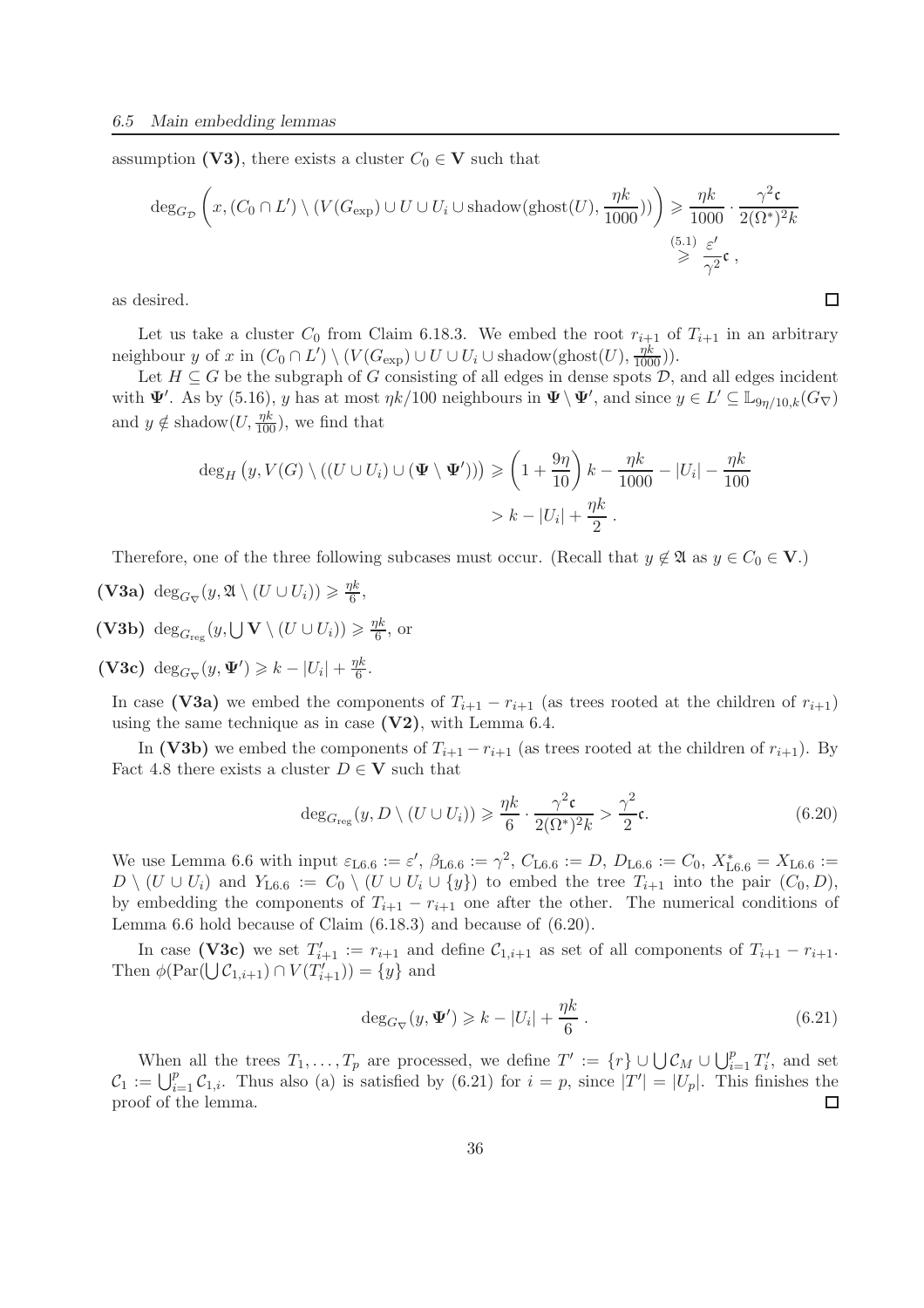It turns out that our techniques for embedding a tree  $T \in \mathbf{trees}(k)$  for Configurations ( $\diamond 2$ )–( $\diamond 5$ ) are very similar. In Lemma 6.19 below we resolve these tasks at once. The proof of Lemma 6.19 follows the same basic strategy for each of the configurations ( $\diamond 2$ )–( $\diamond 5$ ) and deviates only in the elementary procedures of embedding shrubs of T.

Lemma 6.19. *Suppose that we are in Setting 5.1, and one of the following configurations can be found in* G*:*

- *a*) *Configuration*  $(\diamond 2) ((\Omega^*)^2, 5(\Omega^*)^9, \rho^3)$ ,
- *b*) *Configuration* ( $\infty$ 3)  $((\Omega^*)^2, 5(\Omega^*)^9, \gamma/2, \gamma^3/100),$
- *c*) *Configuration* ( $\infty$ 4)  $((\Omega^*)^2, 5(\Omega^*)^9, \gamma/2, \gamma^4/100)$ , *or*
- *d)* Configuration ( $\infty$ **5**)  $((\Omega^*)^2, 5(\Omega^*)^9, \varepsilon', 2/(\Omega^*)^3, \frac{1}{(\Omega^*)^5}),$

*Let*  $(T, r)$  *be a rooted tree of order* k *with a*  $(\tau k)$ *-fine partition*  $(W_A, W_B, \mathcal{S}_A, \mathcal{S}_B)$ *. Then*  $T \subseteq G$ *.* 

*Proof.* First observe that each of the configurations given by a)–d) contains two sets  $\Psi'' \subseteq \Psi$  and  $V_1 \subseteq V(G) \setminus \mathbf{\Psi}$  with

$$
\deg^{\min}{}_{G_{\nabla}}(\Psi'', V_1) \geqslant 5(\Omega^*)^9 k \;, \tag{6.22}
$$

$$
\deg^{\min}{}_{G_{\nabla}}(V_1, \Psi'') \geqslant \varepsilon' k . \tag{6.23}
$$

For any vertex  $z \in W_A \cup W_B$  we define  $T(z)$  as the forest consisting of all components of  $T-(W_A\cup W_B)$  that contain children of z. Throughout the proof, we write  $\phi$  for the current partial embedding of  $T$  into  $G$ .

Overview of the embedding procedure. As outlined in Section 6.1.1 the embedding scheme is the same for Configurations ( $\diamond 2$ )–( $\diamond 5$ ). The embedding  $\phi$  is defined in two stages. In Stage 1, we embed  $W_A \cup W_B$ , all the internal shrubs, all the end shrubs of  $S_A$ , and a part<sup>10</sup> of the end shrubs of  $S_B$ . In Stage 2 we embed the rest of  $S_B$ . Which part of  $S_B$  are embedded in Stage 1 and which part in Stage 2 will be determined during Stage 1. We first give a rough outline of both stages listing some conditions which we require to be met, and then we describe each of the stages in detail.

Stage 1 is defined in  $|W_A \cup \{r\}|$  steps. First we map r to any vertex in  $\Psi''$ . Then in each step we pick a vertex  $x \in W_A$  for which the embedding  $\phi$  has already been defined but such that  $\phi$  is not yet defined for any of the children of x. In this step we embed  $T(x)$ , together with all the children and grandchildren of x in the knag which contains x. For each  $y \in W_B \cap Ch(x)$ , Lemma 6.18 determines a subforest  $T'(y) \subseteq T(y)$  which is embedded in Stage 1, and sets  $C_1(y)$  and  $C_2(y)$ , which will be embedded in Stage 2.

The embedding in each step of Stage 1 will be defined so that the following properties hold.

- (\*1) All vertices from  $W_A$  are mapped to  $\Psi''$ .
- (\*2) All vertices except for  $W_A$  are mapped to  $V(G) \setminus \Psi$ .

<sup>&</sup>lt;sup>10</sup>in the sense that individual shrubs  $S_B$  may be embedded only in part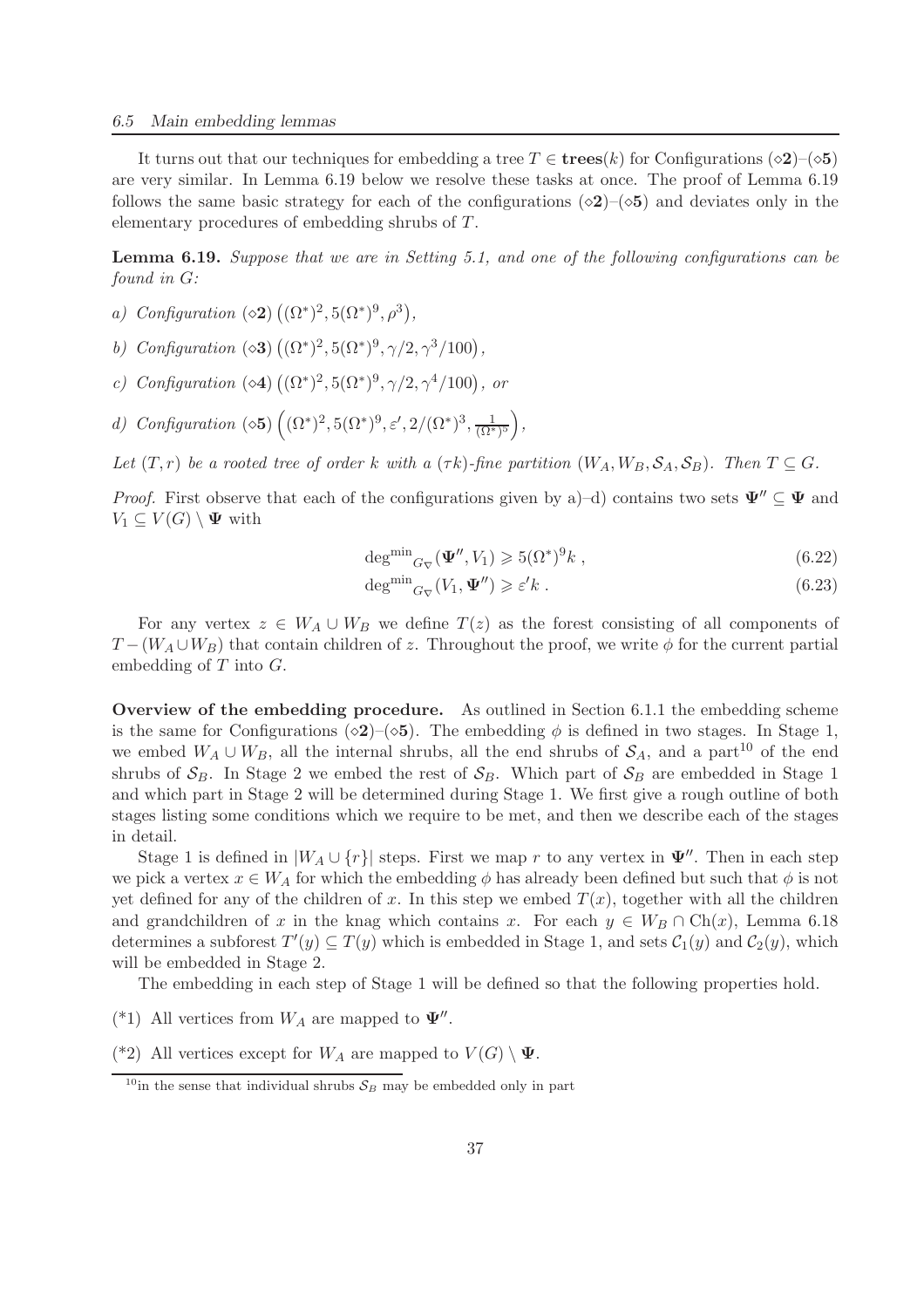

Figure 6.6: Stage 1 of the embedding in the proof of Lemma 6.19. Starting from an already embedded vertex  $x \in W_A$  we extend the embedding to (in this order)

- (1) all the children  $y \in W_B$  of x in the same knag (in grey),
- $(2)$  a part  $T'(y)$  of the forest  $T(y)$ ,
- (3) all the grandchildren  $x' \in W_A$  of x in the same knag,
- (4) the forest  $T(x)$  together with the bordering cut-vertices  $x^* \in W_A$ .

(\*3) For each  $y \in W_B$ , for each  $v \in \text{Par}(V(\bigcup \mathcal{C}_1(y)))$  it holds that

$$
\deg_G(\phi(v), \Psi') \geq k + \frac{\eta k}{100} - v(T'(y)) .
$$

(\*4) For each  $y \in W_B$ , for each  $v \in \text{Par}(V(\bigcup \mathcal{C}_2(y)))$  it holds that

$$
\deg_G(\phi(v), \Psi') \geq \frac{k}{2} + \frac{\eta k}{100} - v(T'(y) \cup \bigcup \mathcal{C}_1(y)).
$$

In Stage 2, we shall utilize properties (\*3) and (\*4) to embed  $T_B^* := \bigcup \mathcal{S}_B - \bigcup_{y \in W_B} T'(y)$ . Stage 2 is substantially simpler than Stage 1; this is due to the fact that  $T_B^*$  consists only of end shrubs.

The embedding step of Stage 1. The embedding step is the same for Configurations  $(\diamond 2)$ –  $(\diamond 5)$ , except for the embedding of internal shrubs. The order of the embedding steps is illustrated in Figure 6.6.

In each step we have picked  $x \in W_A$  already embedded in G but such that none of Ch(x) are embedded. By (\*1), or by the choice of  $\phi(r)$ , we have  $\phi(x) \in \Psi''$ . So by (6.22) we have

$$
\deg_{G_{\nabla}}(\phi(x), V_1 \setminus U) \geqslant 5(\Omega^*)^9 k - k. \tag{6.24}
$$

First, we embed successively in  $|W_B \cap Ch(x)|$  steps the vertices  $y \in W_B \cap Ch(x)$  together with components  $T'(y) \subseteq T(y)$  which will be determined on the way. Suppose that in a certain step we are to embed  $y \in W_B \cap \text{Ch}(x)$  and the (to be determined) tree  $T'(y)$ . Let  $F :=$  $\bigcup_{i=0}^{2}$  shadow $\bigodot_{G_{\nabla}}^{(i)}$  (ghost $(U)$ ,  $\frac{\eta k}{10^5}$ ), where U is the set of vertices used by the embedding  $\phi$  in previous steps, so  $|U| \le k$ . By Fact 4.12,  $|F| \le \frac{10^{10} (\Omega^*)^2}{\eta^2}$  $\frac{(3i)}{\eta^2}$  k. We embed y anywhere in  $(N_G(\phi(x)) \cap V_1) \setminus F$ , cf. (6.22). Note that then (\*2) holds for y. We use Lemma 6.18 in order to embed  $T'(y) \subseteq T(y)$ (the subtree  $T'(y)$  is determined by Lemma 6.18). Lemma 6.18 ensures that  $(*3)$  and  $(*4)$  hold and that we have  $\phi(V(T'(y))) \subseteq V(G) \setminus \Psi$ .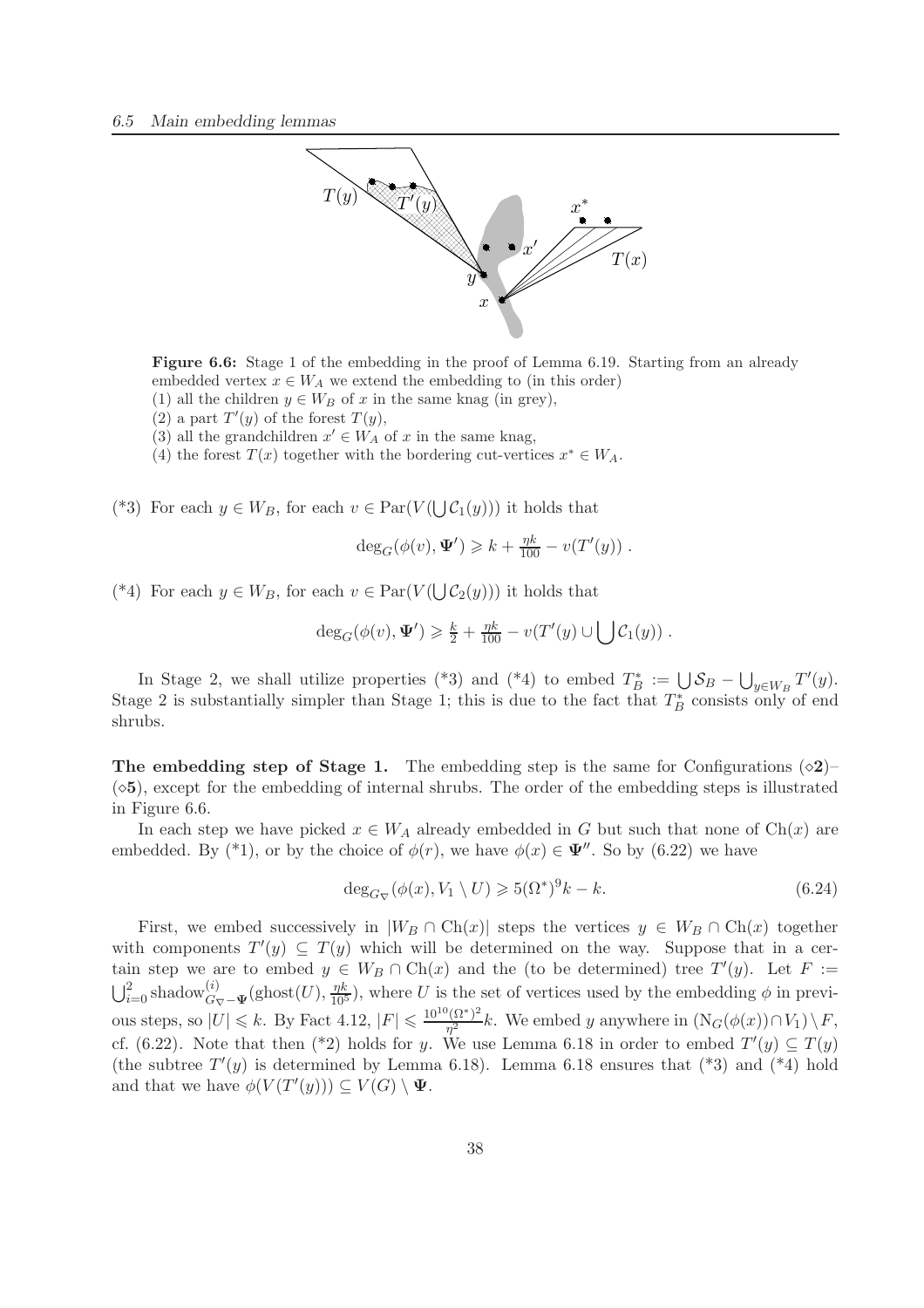Also, we map the vertices  $x' \in W_A \cap Ch(y)$  to  $\Psi'' \setminus U$ . To justify this step, employing (\*2), it is enough to prove that

$$
\deg(\phi(y), \Psi'') \geqslant |W_A| \tag{6.25}
$$

Indeed, on one hand, we have  $|W_A| \leq 336/\tau$  by Definition 3.3(c). On the other hand, we have that  $\phi(y) \in V_1$ , and thus (6.23) applies. We can thus embed x' as planned, ensuring (\*1), and finishing the step for  $y$ .

Next, we sequentially embed the components  $\tilde{T}$  of  $T(x)$ . In the following, we describe such an embedding procedure only for an internal shrub  $\tilde{T}$ , with  $x^*$  denoting the other neighbour of  $\tilde{T}$  in  $W_A$  (cf. (\*1)). The case when  $\tilde{T}$  is an end shrub is analoguous: actually it is even easier as we do not have to worry about placing  $x^*$  well. The actual embedding of  $\tilde{T}$  together with  $x^*$  depends on the configuration we are in. We shall slightly abuse notation by letting  $U$  now denote everything embedded before the tree  $T$ .

For Configuration ( $\diamond$ 2), we use Lemma 6.5 for one tree, namely  $\tilde{T} - x^*$ , using the following setting:  $Q_{\text{L6.5}} := 1, \gamma_{\text{L6.5}} := \gamma, \zeta_{\text{L6.5}} := \rho^3, H_{\text{L6.5}} := G_{\text{exp}}, U_{\text{L6.5}} := U$ , and  $U_{\text{L6.5}}^* := (\text{N}_{G_{\nabla}}(\phi(x))) \cap$  $V_1\setminus U$  (this last set is large enough by (6.24)). The child of x gets embedded in  $(N_{G_{\nabla}}(\phi(x))\cap V_1)\setminus U$ , the vertices at odd distance from x get embedded in  $V_1$ , and the vertices at even distance from x get embedded in  $V_2$ . In particular,  $Par_T(x^*)$  gets embedded in  $V_1$ . After this, we accomodate  $x^*$ in a vertex in  $\Psi'' \setminus U$  which is adjacent to  $\phi(\text{Par}_{T}(x^*))$ . This is possible by the same reasoning as in (6.25).

For Configuration ( $\infty$ 3), we use Lemma 6.14 to embed  $\tilde{T}$  with the setting  $\gamma_{L6.14} := \gamma$ ,  $\delta_{L6.14} :=$  $\gamma^3/100, U_{\text{L}6.14} := U$  and  $U_{\text{L}6.14}^* := (\text{N}_{G_{\nabla}}(\phi(x)) \cap V_1) \setminus U$  (this last set is large enough by (6.24)). Then the child of x gets embedded in  $(N_{G_{\nabla}}(\phi(x)) \cap V_1) \setminus U$ , vertices of  $\tilde{T}$  of odd distance to x (i.e. of even distance to the root of  $\hat{T}$ ) get embedded in  $V_1 \setminus U$ , and vertices of even distance get embedded in  $V_2 \setminus U$ . We extend the embedding by mapping  $x^*$  to a suitable vertex in  $\Psi'' \setminus U$  adjacent to  $\phi(\text{Par}_{T}(x^*))$  in the same way as above.

For Configuration ( $\circ$ 4), we use Lemma 6.15 to embed  $\tilde{T}$  with the setting  $\gamma_{L6.15} := \gamma$ ,  $\delta_{L6.15} :=$  $\gamma^4/100, U_{\text{L}6.15} := U$  and  $U_{\text{L}6.15}^* := (\text{N}_{G_{\nabla}}(\phi(x)) \cap V_1) \setminus U$  (this last set is large enough by (6.24)). The fruit  $r'_{16,15}$  in the lemma is chosen as  $Par_T(x^*)$ , note that this is indeed a fruit (in  $\tilde{T}$ ) because of Definition 3.3 (i). Then the child of x gets embedded in  $(N_{G_{\nabla}}(\phi(x)) \cap V_1) \setminus U$ , the vertex  $r'_{16.15} = \text{Par}_{T}(x^*)$  gets embedded in  $V_1 \setminus U$ , and the rest of  $\tilde{T}$  gets embedded in  $(\mathfrak{A}' \cup V_2) \setminus U$ . This allows us to extend the embedding to  $x^*$  as above.

In Configuration ( $\diamond$ 5), let W  $\subseteq$  V denote the set of those clusters, which have at least an  $\frac{1}{2(\Omega^*)^5}$ -fraction of their vertices contained in the set  $U' := U \cup \text{shadow}_{G_{reg}}(U, k/(\Omega^*)^3)$ . We get from Fact 4.12 that  $|U'| \leqslant 2(\Omega^*)^4 k$ , and consequently  $|U' \cup \bigcup W| \leqslant 4(\Omega^*)^9 k$ . By (6.24) we can find a vertex  $v \in (\mathcal{N}_G(\phi(x)) \cap V_1) \setminus (U' \cup \bigcup \mathbf{W}).$ 

We use the fact that  $v \notin \text{shadow}_{G_{\text{reg}}}(U, k/(\Omega^*)^3)$  together with inequality (5.27) to see that  $\deg_{G_{\text{reg}}}(v, V(G_{\text{reg}}) \setminus U) \geq k/(\Omega^*)^3$ . Now, since there are only boundedly many clusters seen from v (cf. Fact 4.8), there must be a cluster  $D \in V$  such that

$$
\deg_{G_{\text{reg}}}(v, D \setminus U) \geqslant \frac{\gamma^2}{2 \cdot (\Omega^*)^5} |D| \geqslant \gamma^3 |D| \ . \tag{6.26}
$$

Let C be the cluster containing v. We have  $|(C \cap V_1) \setminus U| \geq \frac{1}{2(\Omega^*)^5}|C| \geq \gamma^3|C|$  because of (5.28) and since  $C \notin \mathbf{W}$ . Thus, by Fact 2.1,  $((C \cap V_1) \setminus U, D \setminus U)$  is an  $2\varepsilon'/\gamma^3$ -regular pair of density at least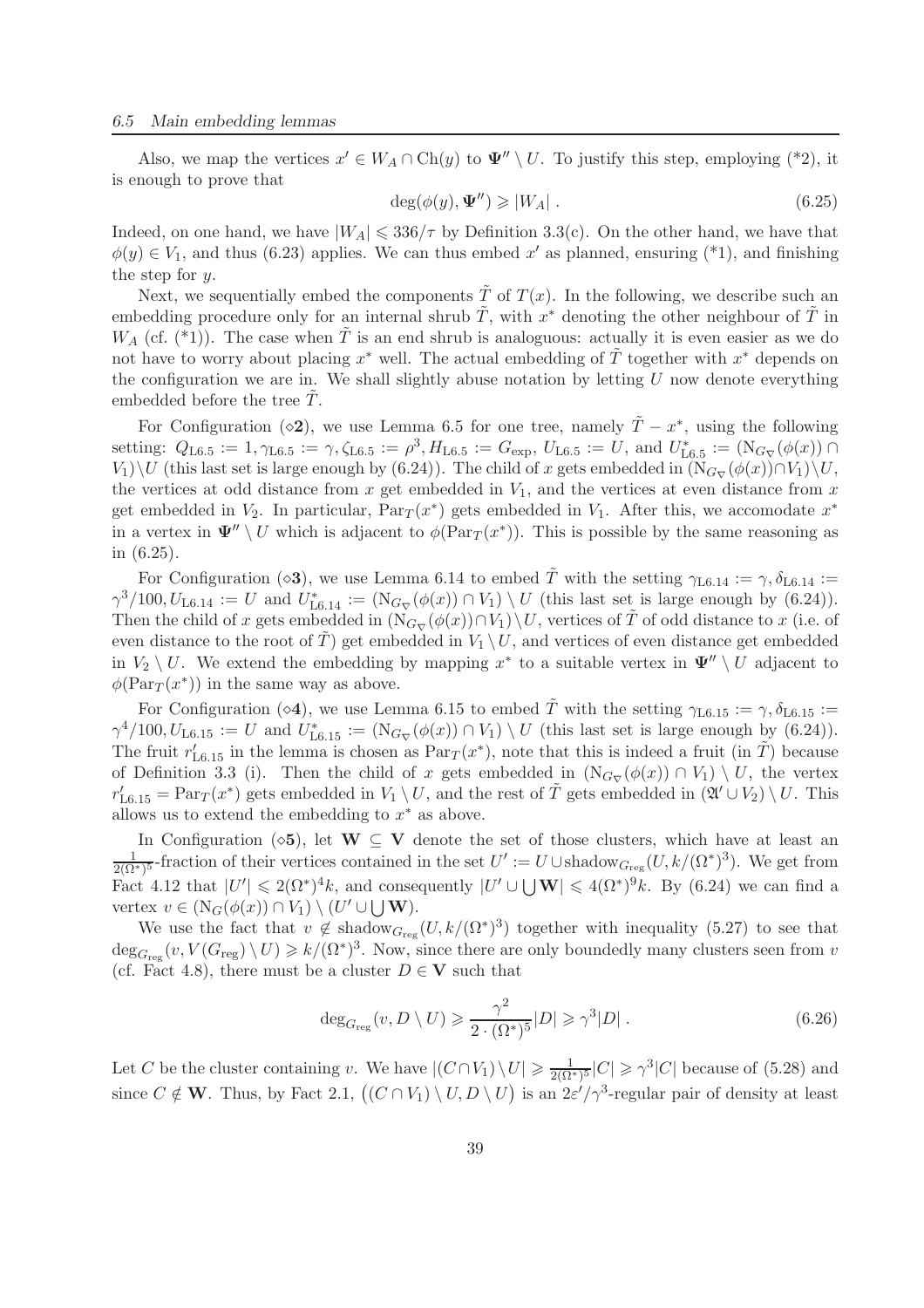$\gamma^2/2$ . We can therefore embed  $\tilde{T}$  in this pair using the regularity method. Moreover, by (6.26), we can do so by mapping the child z of x to v. Thus the parent of  $x^*$  (lying at even distance to z) will be embedded in  $(C \cap V_1) \setminus U$ . We can then extend our embedding to  $x^*$  as above.

This finishes our embedding of  $T(x)$ . Note that in all cases we have  $\phi(x^*) \in \Psi''$  and  $\phi(V(\tilde{T})) \subseteq$  $V(G) \setminus \Psi$ , as required by  $(*1)$  and  $(*2)$ .

# The embedding steps of Stage 2. For  $i = 1, 2$ , set  $Z_i := \bigcup_{y \in W_B} \text{Ch}(T'(y)) \cap \bigcup \mathcal{C}_i(y)$ .

First, we embed all the vertices  $z \in Z_2$  in  $\Psi'$ . By (\*2), until now, only vertices of  $W_A \cup Z_2$  are mapped to  $\Psi'$ , and using (\*4) and the properties (c), (k) and (l) of Definiton 3.3, we see that

$$
\deg_G(\phi(\text{Par}(z)), \Psi') \ge \frac{\eta k}{100} + \left(\frac{k}{2} - \bigcup_{y \in W_B} (T'(y) \cup \bigcup \mathcal{C}_1(y))\right)
$$

$$
> |W_A| + |Z_2|.
$$

So there is space for the vertex z in  $\Psi' \cap \phi(N_G(\text{Par}(z))).$ 

Next, we embed all the vertices  $z \in Z_1$  in  $\Psi'$ . By (\*2), until now, only vertices of  $W_A \cup Z_2 \cup Z_1$ are mapped to  $\Psi'$ , and by  $(*3)$  we have, similarly as above,

$$
\deg_G(\phi(\text{Par}(z)), \Psi') > |W_A| + |Z_2| + |Z_1|.
$$

So z can be embedded in  $\Psi' \cap N_G(\phi(\text{Par}(z)))$  as planned.

Finally, for  $z \in Z_1 \cup Z_2$ , denote by  $T_z$  the component of  $C_1 \cup C_2$  that contains z. We use Lemma 6.17 to embed the rest of the rooted tree  $(T_z, z)$ . (Note that our parameters work because of (5.1).) Once all rooted trees  $(T_z, z)$ ,  $z \in Z_1 \cup Z_2$  have been processed, we have finished Stage 2 and thus the proof of the lemma. and thus the proof of the lemma.

#### 6.5.3 Embedding in Configurations  $(\diamond 6)$ – $(\diamond 10)$

We follow the schemes outlined in Sections 6.1.2, 6.1.3, 6.1.4, and 6.1.5.

Embedding a tree  $T_{T1.2} \in \mathbf{trees}(k)$  using Configurations ( $\diamond$ 6), ( $\diamond$ 7), ( $\diamond$ 8) has two parts: first the internal part of  $T_{T1,2}$  is embedded, and then this partial embedding is extended to end shrubs of  $T_{T1,2}$  as well. Lemma 6.20 (for configurations ( $\diamond$ 6) and ( $\diamond$ 7)) and Lemma 6.21 (for configuration  $(\diamond 8)$  are used for the former part, and Lemmas 6.22 and 6.23 (depending on whether we have  $(\heartsuit 1)$ ) or  $(\heartsuit 2)$  for the latter. Lemma 6.24 then puts these two pieces together.

Embedding using Configurations ( $\Diamond$ 9) and ( $\Diamond$ 10) is resolved in Lemmas 6.25 and 6.26, respectively.

Lemma 6.20. *Suppose we are in Setting 5.1 and 5.4, and we have one of the following two configurations:*

- *Configuration*  $(\diamond \mathbf{6}) (\delta_6, \tilde{\varepsilon}, d', \mu, 1, 0)$ *, or*
- *Configuration*  $(\diamond 7)(\delta_7, \frac{\eta \gamma}{400}, \tilde{\varepsilon}, d', \mu, 1, 0),$

 $with 10^5 \sqrt{\gamma} (\Omega^*)^2 \leq \delta_6^4 \leq 1, 10^2 \sqrt{\gamma} (\Omega^*)^3/\Lambda \leq \delta_7^3 < \eta^3 \gamma^3/10^6, d' > 10 \tilde{\varepsilon} > 0, and d' \mu \tau k \geq 4 \cdot 10^3.$ *Both configurations contain distinguished sets*  $V_0, V_1 \subseteq \mathfrak{P}_0$  *and*  $V_2, V_3 \subseteq \mathfrak{P}_1$ .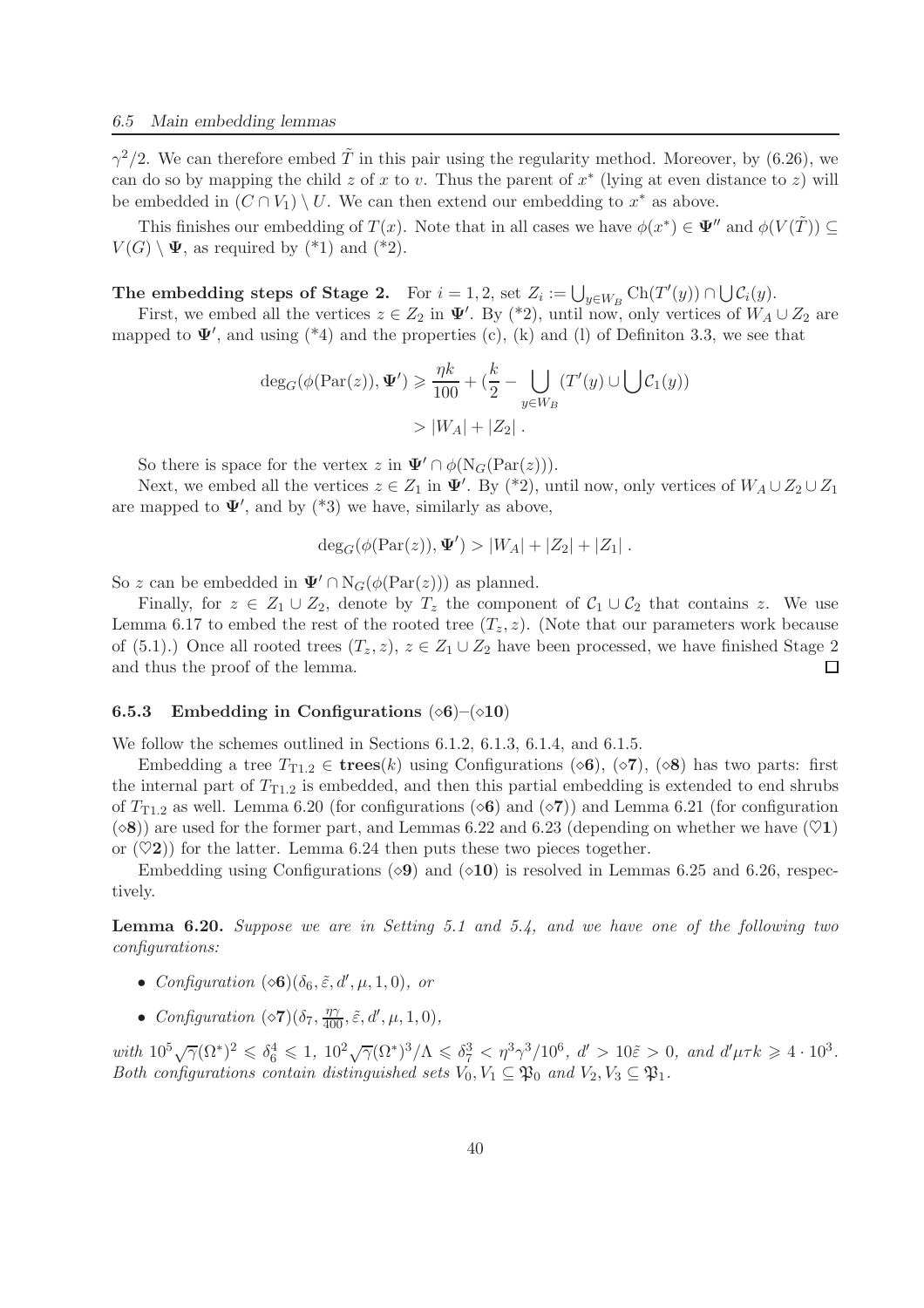*Suppose that*  $(W_A, W_B, \mathcal{S}_A, \mathcal{S}_B)$  *is a*  $(\tau k)$ *-fine partition of a rooted tree*  $(T, r)$  *of order at most* k *such that*  $|W_A \cup W_B| \leq k^{0.1}$ *. Let*  $T'$  *be the tree induced by all the cut-vertices*  $W_A \cup W_B$  *and all the internal shrubs.*

*Then there exists an embedding*  $\phi$  *of*  $T'$  *such that*  $\phi(W_A) \subseteq V_1$ ,  $\phi(W_B) \subseteq V_0$ *, and*  $\phi(T' - (W_A \cup V_A))$  $W_B$ ))  $\subseteq$   $\mathfrak{P}_1$ .

*Proof.* For simplicity, let us assume that  $r \in W_A$ . The case when  $r \in W_B$  is similar. The  $(\tau k)$ -fine partition  $(W_A, W_B, \mathcal{S}_A, \mathcal{S}_B)$  induces a  $(\tau k)$ -fine partition in T'. By Lemma 3.8, the tree T' has an ordered skeleton  $(X_0, X_1, \ldots, X_m)$  where the  $X_i$  are either shrubs or knags  $(X_0$  being a knag).

Our strategy is as follows. We sequentially embed the knags and the internal shrubs in the order given by the ordered skeleton. For embedding the knags we use Lemma 6.5 in Preconfiguration (exp), and Lemma 6.8 in Preconfiguration (reg). For embedding the internal shrubs, we use Lemmas 6.12 and 6.13 if we have Configurations ( $\circ$ 6), and ( $\circ$ 7), respectively.

Throughout,  $\phi$  denotes the current (partial) embedding of  $(X_0, X_1, \ldots, X_m)$ . In consecutive steps, we extend  $\phi$ . We define auxiliary sets  $D_i \subseteq V(G)$  which will serve for reserving space for the roots of the shrubs  $X_i$ . So the set  $Z_{\leq i} := \bigcup_{j \leq i} (\phi(X_j) \cup D_j)$  contains what is already used and what should (mainly) be avoided.

Let  $W_{A,i} := W_A \cap V(X_i)$ , and  $W_{B,i} := W_B \cap V(X_i)$ . For each  $y \in W_{A,i}$  with  $j \leq i$  let

$$
S_y := (V_2 \cap \mathrm{N}_G(\phi(y))) \setminus Z_{< i},
$$

except if the latter set has size  $> k$ , in that case we choose a subset of size k. This is a target set for the roots of shrubs adjacent to y.

Also, in the case  $X_i$  is a shrub, we write  $r_i$  for its root, and  $f_i$  for the only other vertex neighbouring  $W_A \cup W_B$ . Note that  $f_i$  is a fruit of  $(X_i, r_i)$ .

The value  $h = 6$  or  $h = 7$  indicates whether we have configuration ( $\infty$ 6) or ( $\infty$ 7). Define

$$
F_i := \text{shadow}_{G-\Psi}\left(Z_{< i}, \frac{\delta_h k}{4}\right) \cup Z_{< i} \,. \tag{6.27}
$$

Define  $U_i := F_i$  if we have Preconfiguration  $(\exp)$  (note that in that case we have Configuration ( $\langle \bullet \bullet \rangle$ ). To define  $U_i$  in case of Preconfiguration (**reg**) we make use of the super-regular pairs  $(Q_0^{(j)}$  $_0^{(j)}, Q_1^{(j)})$   $(j \in \mathcal{Y})$ . Set

$$
U_i := F_i \cup \bigcup \left\{ Q_1^{(j)} : j \in \mathcal{Y}, |Q_1^{(j)} \cap F_i| \geqslant \frac{|Q_1^{(j)}|}{2} \right\} . \tag{6.28}
$$

In either case, we have  $|U_i| \leq 2|F_i|$ .

Finally, set

$$
W_i := \text{shadow}_{G-\Psi}\left(U_i, \frac{\delta_h k}{2}\right) \cup Z_{\leq i} . \tag{6.29}
$$

We will now show how to embed successively all  $X_i$ . At each step i, our embedding  $\phi$  will have the following properties:

- (a)  $\phi(W_{A,i}) \subseteq V_1 \setminus F_i$  and  $\phi(W_{B,i}) \subseteq V_0$ ,
- (b) for each  $y \in W_{A,j}$  with  $j \leq i$  we have  $|S_y \cap \phi(X_i)| \leq |S_y \cap D_i| + k^{3/4}$ ,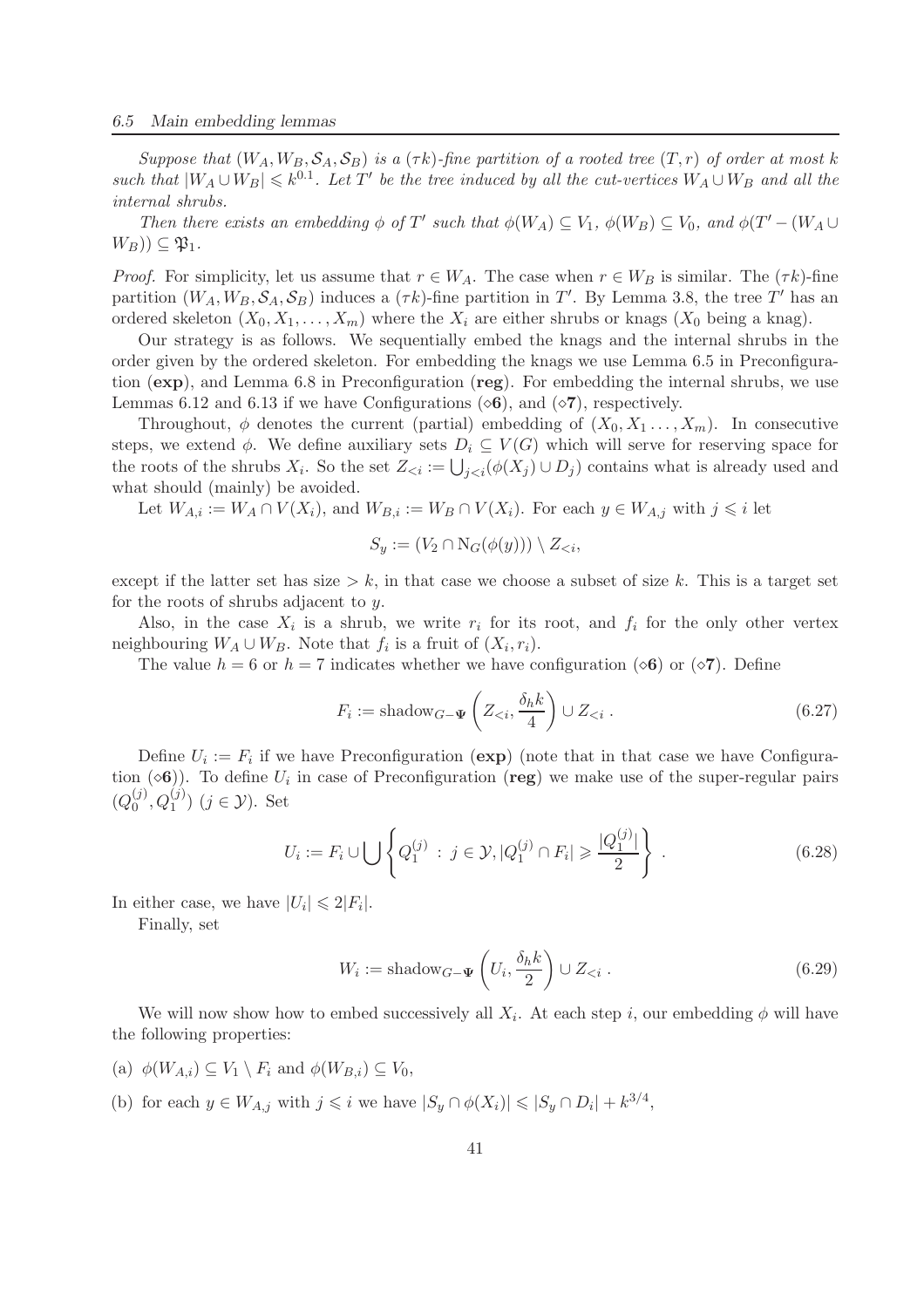- (c)  $|Z_{\leq i+1}| \leq 2k$ ,
- (d)  $D_i \subseteq \mathfrak{P}_1 \setminus (\phi(X_i) \cup Z_{\leq i}),$
- (e)  $\phi(X_i r_i)$  is disjoint from  $\bigcup_{j < i} \cup D_j$ ,
- (f)  $\phi(f_i) \in V_2 \setminus W_i$  if  $X_i$  is a shrub,
- (g)  $\phi(X_i) \subseteq \mathfrak{P}_1$  if  $X_i$  is a shrub.

(We remark that since  $r_i$  is not defined for knags  $X_i$ , condition (e) means that  $\phi(X_i)$  is disjoint from  $\bigcup_{j for knags  $X_i$ .)$ 

It is clear that the first together with the last condition ensures that in step  $m$  we have found the desired embedding for  $T'$ .

Before we show how to embed each  $X_i$  fulfilling the properties above, let us quickly calculate a useful bound. By Fact 4.12 and (c), we have that  $|\overline{F}_i| \leq \frac{\overline{9}\Omega^*}{\delta_h}$  $\frac{\delta h l^*}{\delta_h} k$  for all  $i \leq m$ . Thus, using  $|U_i| \leq 2|F_i|$ and again Fact 4.12 and (c), this shows

$$
|W_i| \leqslant \frac{38(\Omega^*)^2}{\delta_h^2} k \,. \tag{6.30}
$$

Now suppose we are at step i with  $0 \leq i \leq m$ . That is, we have already embedded all  $X_i$  with  $j < i$ , and are about to embed  $X_i$ .

First assume that  $X_i$  is a knag. Note that if  $i \neq 0$ , then there is exactly one fruit  $f_{\ell}$  with  $\ell < i$  which neighbours  $X_i$ . Set  $N_i := N_G(\phi(f_\ell))$  in this case, and let  $N_i := V(G)$  for  $i = 0$ . We distinguish between the two preconfigurations we might be in.

Suppose first we are in Preconfiguration ( $exp$ ). Recall that then we are in Configuration ( $\diamond$ 6).

We use Lemma 6.5 to embed the single tree  $X_i$  with the following setting:  $\ell_{\text{L6.5}} := 1, V_{1,\text{L6.5}} :=$  $V_1, V_{2,\text{L6.5}} := V_0, U_{\text{L6.5}}^* := (N_i \cap V_1) \setminus U_i = (N_i \cap V_1) \setminus F_i, U_{\text{L6.5}} := U_i = F_i, Q_{\text{L6.5}} := \frac{18\Omega^*}{\delta_6},$  $\zeta_{\text{L6.5}} := \delta_6$ , and  $\gamma_{\text{L6.5}} := \gamma$ . Note that  $U_{\text{L6.5}}^*$  is large enough by (f) for  $\ell$  and by (5.37) and (5.41), respectively. Lemma 6.5 gives an embedding of the tree  $X_i$  such that  $\phi(V_{\text{even}}(X_i)) \subseteq V_1 \setminus F_i$  and  $\phi(V_{odd}(X_i)) \subseteq V_0 \setminus F_i$ , which maps the root of  $X_i$  to the neighbourhood of its parent's image. Note that this ensures (a) and (e) for step i, and setting  $D_i := \emptyset$  we also ensure (c) and (d). Property (b) holds since  $V_2 \cap \phi(X_i) = \emptyset$ . Since  $X_i$  is a knag, (f) and (g) are empty.

Suppose now we are in Preconfiguration (**reg**). Then let  $j \in \mathcal{Y}$  be such that  $(N_i \cap Q_1^{(j)})$  $\binom{U}{1} \setminus U_i \neq \emptyset.$ Such an index j exists by (f) for  $\ell$  and by (5.37) and (5.41), respectively, if  $i \neq 0$ , and trivially if  $i = 0$ . We shall use Lemma 6.8 to embed  $X_i$  in  $(Q_0^{(j)})$  $(0, 0, Q_1^{(j)})$ . More precisely, we use Lemma 6.8 with  $A_\mathrm{L6.8}:=Q_{1}^{(j)}$  $_{1}^{(j)}, B_{\text{L6.8}} := Q_{0}^{(j)}$  $\mathcal{O}'$ ,  $\varepsilon_{\text{L}6.8} := \tilde{\varepsilon}, d_{\text{L}6.8} := d', \ell_{\text{L}6.8} := \mu k, U_A := U_i \cap A, U_B := \phi(W_{B, < i}) \cap B$ (then  $|U_A| \leq |A|/2$  by the definition of  $U_i$  and the choice of j).

Lemma 6.8 yields a  $(V_{even}(X_i) \hookrightarrow V_1 \setminus F_i, V_{odd}(X_i) \hookrightarrow V_0)$ -embedding of  $X_i$ , which maps the root of  $X_i$  to the neighbourhood of its parent's image. Setting  $D_i := \emptyset$ , we have  $(a)$ - $(g)$ .

So let us now assume that  $X_i$  is a shrub. The parent y of the root  $r_i$  of  $X_i$  lies in  $W_{A,\ell}$  for some  $\ell < i$ . By (a) for  $\ell$ , we mapped y to a vertex  $\phi(y) \in V_1 \setminus F_{\ell}$ . As  $\deg_G(\phi(y), V_2) \geq \delta_h k$  (by (5.36) and (5.40), respectively), and since  $\phi(y) \notin F_{\ell}$ , we have

$$
|S_y| \geqslant \frac{3\delta_h k}{4}.\tag{6.31}
$$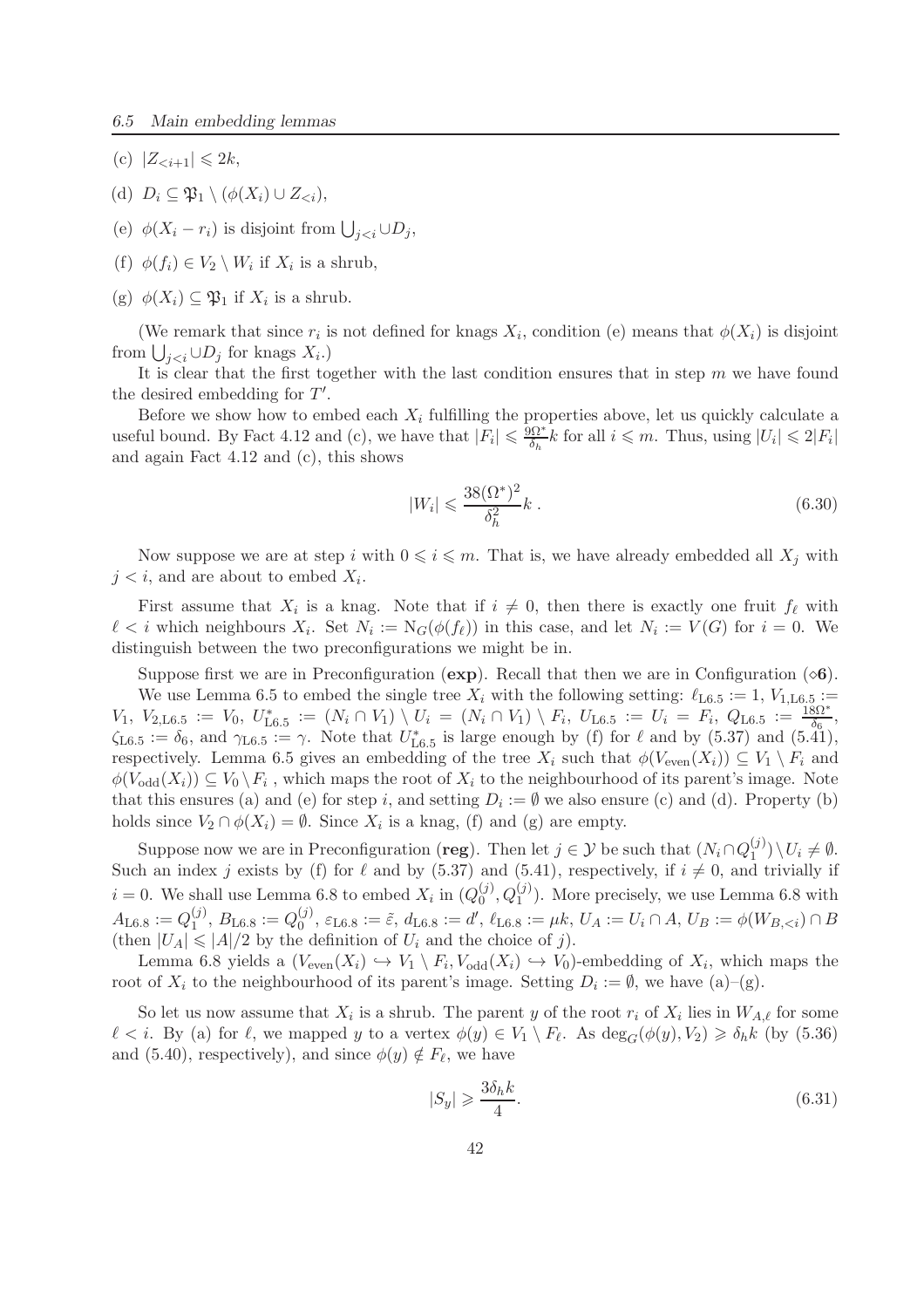Using (b) for all j with  $\ell \leq j \leq i$ , and using that the sets  $D_j$  are pairwise disjoint by (d), we see that

$$
|S_y\cap \phi(X_0\cup\ldots\cup X_{i-1})|=|S_y\cap \phi(X_\ell\cup\ldots\cup X_{i-1})|\leqslant |S_y\cap \bigcup_{\ell\leqslant j
$$

Therefore, and as by (d) and (e), the sets  $\phi(X_0 \cup \ldots X_{i-1})$  and  $\bigcup_{0 \leq j < i} D_j$  are disjoint except for the at most  $m \leq |W_A \cup W_B| \leq k^{0.1}$  roots  $r_j$  of shrubs  $X_j$ , and since  $k \gg 1$ , we have

$$
|S_y| \geq |S_y \cap \phi(X_0 \cup \ldots \cup X_{i-1})| + |S_y \cap \bigcup_{0 \leq j < i} D_j| - m \geq 2|S_y \cap \phi(X_0 \cup \ldots \cup X_{i-1})| - k^{0.9}.
$$

Thus,

$$
|S_y \setminus \phi(X_0 \cup \ldots \cup X_{i-1})| \ge \frac{|S_y| - k^{0.9}}{2} \ge \frac{(6.31)}{8} \frac{3\delta_h k}{8} - \frac{k^{0.9}}{2} > \frac{\delta_h k}{3}
$$

So for  $U^* := S_y \setminus \phi(X_0 \cup \ldots \cup X_{i-1})$  we have that  $|U^*| \geq \frac{\delta_h k}{3}$ . If we have Configuration ( $\infty$ 6) or ( $\diamond$ **7**) we use Lemma 6.12 or 6.13, respectively, with input  $U_{L6.12-6.13} := W_i, U_{L6.12-6.13}^* := U^*,$  $L_{\text{L6.12}-6.13} := |W_{A,i}|$ ,  $\gamma_{\text{L6.12}-6.13} := \gamma$ , the family  $\{P_t\}_{\text{L6.12}-6.13} := \{S_y\}_{y \in W_{A,j}, j \leq i}$ , and the rooted tree  $(X_i, r_i)$  with fruit  $f_i$ . Further, for Configuration ( $\otimes$ 6), set  $\delta$ <sub>L6.12</sub> :=  $\delta$ <sub>6</sub>,  $V_{2, \text{L}6.12}$  :=  $V_2$  and  $V_{3,L6.12} := V_3$  and for Configuration ( $\circ 7$ ), set  $\delta_{L6.13} := \delta_7$ ,  $\ell_{L6.13} := 1$ ,  $Y_{1,L6.13} := V_2$  and  $Y_{2,L6.13} :=$ V<sub>3</sub>. The output of Lemma 6.12 or 6.13, respectively, is the extension of our embedding  $\phi$  to  $X_i$ , and a set  $D_i := C_{L6.12-6.13} \subseteq (V_2 \cup V_3) \setminus (W_i \cup \phi(X_i))$  for which properties (a) (which is empty) and properties  $(b)$ – $(g)$  hold.

Lemma 6.21. *Suppose we are in Setting 5.1 and 5.4 and suppose further we have Configura-* $\lim_{\delta \to 0} (\delta, \frac{\eta \gamma}{400}, \varepsilon_1, \varepsilon_2, d_1, d_2, \mu_1, \mu_2, h_1, 0), \quad with \quad 2 \cdot 10^5 (\Omega^*)^6/\Lambda \leq \delta^6, \quad \delta < \gamma^2 \eta^4/(10^{16} (\Omega^*)^2), \quad d_2 >$  $10\varepsilon_2 > 0$ ,  $d_2\mu_2 \tau k \geq 4 \cdot 10^3$ , and  $\max\{\varepsilon_1, \tau/\mu_1\} \leq \eta^2 \gamma^2 d_1/(10^{10} (\Omega^*))^3$ . Recall that we have distin*guished sets*  $V_0, \ldots, V_4$  *and a semiregular matching* N.

Let  $(W_A, W_B, \mathcal{S}_A, \mathcal{S}_B)$  be a  $(\tau k)$ -fine partition of a rooted tree  $(T, r)$  of order at most k. Let  $T'$ *be the tree induced by all the cut-vertices*  $W_A ∪ W_B$  *and all the internal shrubs. Suppose that* 

$$
v(T') < h_1 - \frac{\eta^2 k}{10^5} \,. \tag{6.32}
$$

.

 $\Box$ 

*Then there exists an embedding*  $\phi$  *of*  $T'$  *such that*  $\phi(W_A) \subseteq V_1$ ,  $\phi(W_B) \subseteq V_0$ , and  $\phi(T') \subseteq$  $\mathfrak{P}_0 \cup \mathfrak{P}_1$ .

*Proof.* We assume that  $r \in W_A$ . The case when  $r \in W_B$  is similar.

Let K be the set of all knags of the  $(\tau k)$ -fine partition  $(W_A, W_B, \mathcal{S}_A, \mathcal{S}_B)$  of T. For each such knag  $K \in \mathcal{K}$  set  $Y_K := K \cup Ch_{T'}(K)$ . We call the subgraphs  $Y_K$  *extended knags*. Set  $\mathcal{Y} := \{Y_K : K \in \mathcal{K}\}\$ and  $W_C := V(\bigcup \mathcal{Y} \setminus \bigcup \mathcal{K})$ . Since  $W_C \subseteq V(T')$ , we clearly have that  $|W_C| \leq |W_A \cup W_B|$ .

Note that the forest  $T' - \bigcup \mathcal{Y}$  consists of the set  $P$  of peripheral subshrubs of internal shrubs of  $(W_A, W_B, \mathcal{S}_A, \mathcal{S}_B)$ , and the set S of principal subshrubs of internal shrubs of  $(W_A, W_B, \mathcal{S}_A, \mathcal{S}_B)$ . It is not difficult to observe that there is a sequence  $(X_0, X_1, \ldots, X_m)$  such that  $X_i = (M_i, Y_i, \mathcal{P}_i)$ such that  $M_i \in \mathcal{S}$  and  $\mathcal{P}_i \subseteq \mathcal{P}$  for each  $i \leq m$ , and such that the following holds.

(I)  $M_0 = \emptyset$  and  $Y_0$  contains r.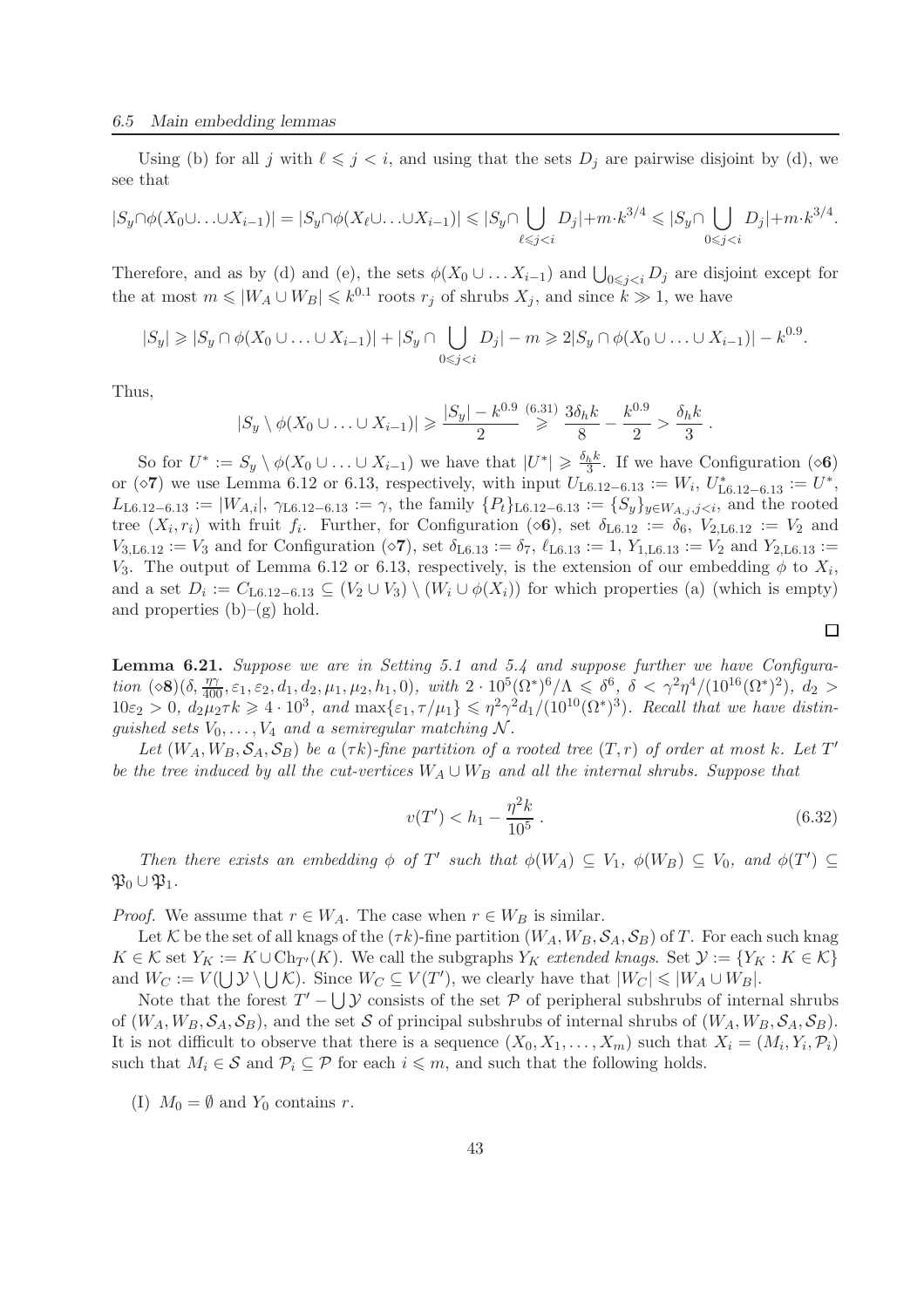- (II)  $\mathcal{P}_i$  are exactly those peripheral subshrubs whose parents lie in  $Y_i$ .
- (III) The parent  $f_i$  of  $Y_i$  lies in  $M_i$  (unless  $i = 0$ ).
- (IV) The parent  $r_i$  of  $M_i$  lies in some  $Y_j$  with  $j < i$  (unless  $i = 0$ ),
- (V)  $\bigcup_{i \leq m} V(M_i \cup Y_i \cup \bigcup \mathcal{P}_i) = V(T')$ .

See Figure 6.7 for an illustration.



Figure 6.7: An example of a sequence  $(X_0, X_1, X_2, X_3, \ldots)$  in Lemma 6.21.

We now successively embed the elements of  $X_i$ , except possibly for a part of the subshrubs in  $\mathcal{P}_i$ . The omitted peripheral subshrubs will be embedded at the very end, after having completed the inductive procedure we are about to describe now.

We shall make use of the following lemmas: Lemma 6.8 (for embedding knags), Lemmas 6.9 and 6.6 (for embedding peripheral subshrubs in  $\mathcal{N}$ ), Lemma 6.13 (for embedding principal subshrubs in  $V_3 \cup V_4$ ).

Throughout,  $\phi$  denotes the current (partial) embedding of T'. In each step i we embed  $M_i \cup Y_i$ and a subset of  $\mathcal{P}_i$ , and denote by  $\phi(X_i)$  the image of these sets (as far as it is defined). We also define an auxiliary set  $D_i \subseteq V(G)$  which will serve to ensure there is enough space for the roots of the subshrubs  $M_{\ell}$  with  $\ell > i$ . Set

$$
Z_{< i} := \bigcup_{j < i} (\phi(X_j) \cup D_j).
$$

Our plan for embedding the various parts of  $X_i$  is depicted in Figure 6.8, which is a refined version of Figure 6.3.

Let  $W_{O,i} := W_O \cap V(Y_i)$  for  $O = A, B, C$ . For each  $y \in W_{C,i}$  let

$$
S_y := (V_3 \cap \mathrm{N}_G(\phi(y))) \setminus Z_{< i},
$$

except if this set has size more than  $k$ , in which case we choose any subset of size  $k$ . Similar as in the preceding lemma, this is a target set for the roots of the principal subshrub adjacent to  $y$ .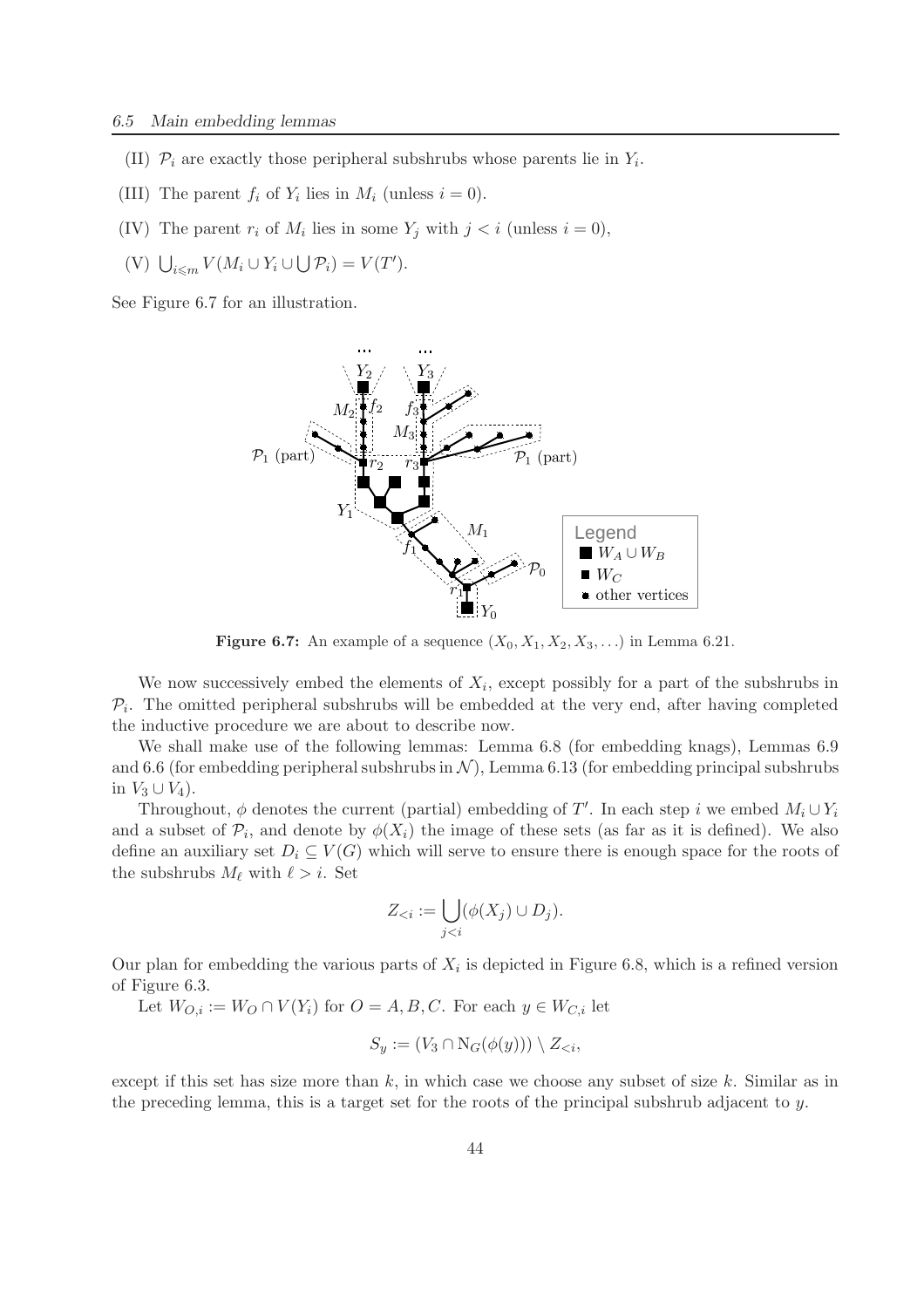

Figure 6.8: Embedding a part of the internal tree in Lemma 6.21.

Fix a matching involution  $\mathfrak d$  for  $\mathcal N$ , and for  $\ell = 1, 2$  define

$$
F_i^{(\ell)} := Z_{\leq i} \cup \text{shadow}_{G-\Psi}^{(\ell)}\left(\text{ghost}_\mathfrak{d}(Z_{\leq i}), \frac{\delta k}{8}\right) \,. \tag{6.33}
$$

We use the super-regular pairs  $(Q_0^{(j)})$  $_{0}^{(j)}, Q_{1}^{(j)}$   $(j \in \mathcal{Y})$  to define

$$
U_i := F_i^{(2)} \cup \bigcup \left\{ Q_1^{(j)} : j \in \mathcal{Y}, |Q_1^{(j)} \cap F_i^{(2)}| \geqslant \frac{|Q_1^{(j)}|}{2} \right\}.
$$
 (6.34)

We have

$$
|U_i| \leqslant 2|F_i^{(2)}|.\tag{6.35}
$$

Finally, for  $\ell = 1, 2$  set

$$
W_i^{(\ell)} := \text{shadow}_{G-\Psi}^{(\ell)}\left(U_i, \frac{\delta k}{2}\right) \tag{6.36}
$$

We will now show how to define successively our embedding. At each step i, the embedding  $\phi$ will be defined for  $M_i \cup Y_i$  and a subset of  $\mathcal{P}_i$ , and it will have the following properties:

- (a)  $\phi(W_{A,i}) \subseteq V_1 \setminus F_i^{(2)}$  $i_i^{(2)}$  and  $\phi(W_{B,i}) \subseteq V_0$ ,
- (b)  $\phi(W_{C,i}) \subseteq V_2 \setminus F_i^{(1)}$  $\frac{i^{(1)}}{i}$
- (c)  $\phi(f_i) \in V_2 \setminus (F_i^{(1)} \cup W_i^{(1)}$  $i^{(1)}),$
- (d) for each  $y \in W_{C,j}$  with  $j \leq i$  we have  $|S_y \cap \phi(X_i)| \leq |S_y \cap D_i| + 2k^{3/4}$ ,
- (e)  $|Z_{\leq i+1}| \leq 2k$ ,
- (f)  $D_i \subseteq V_3 \setminus (\phi(X_i) \cup Z_{\leq i}),$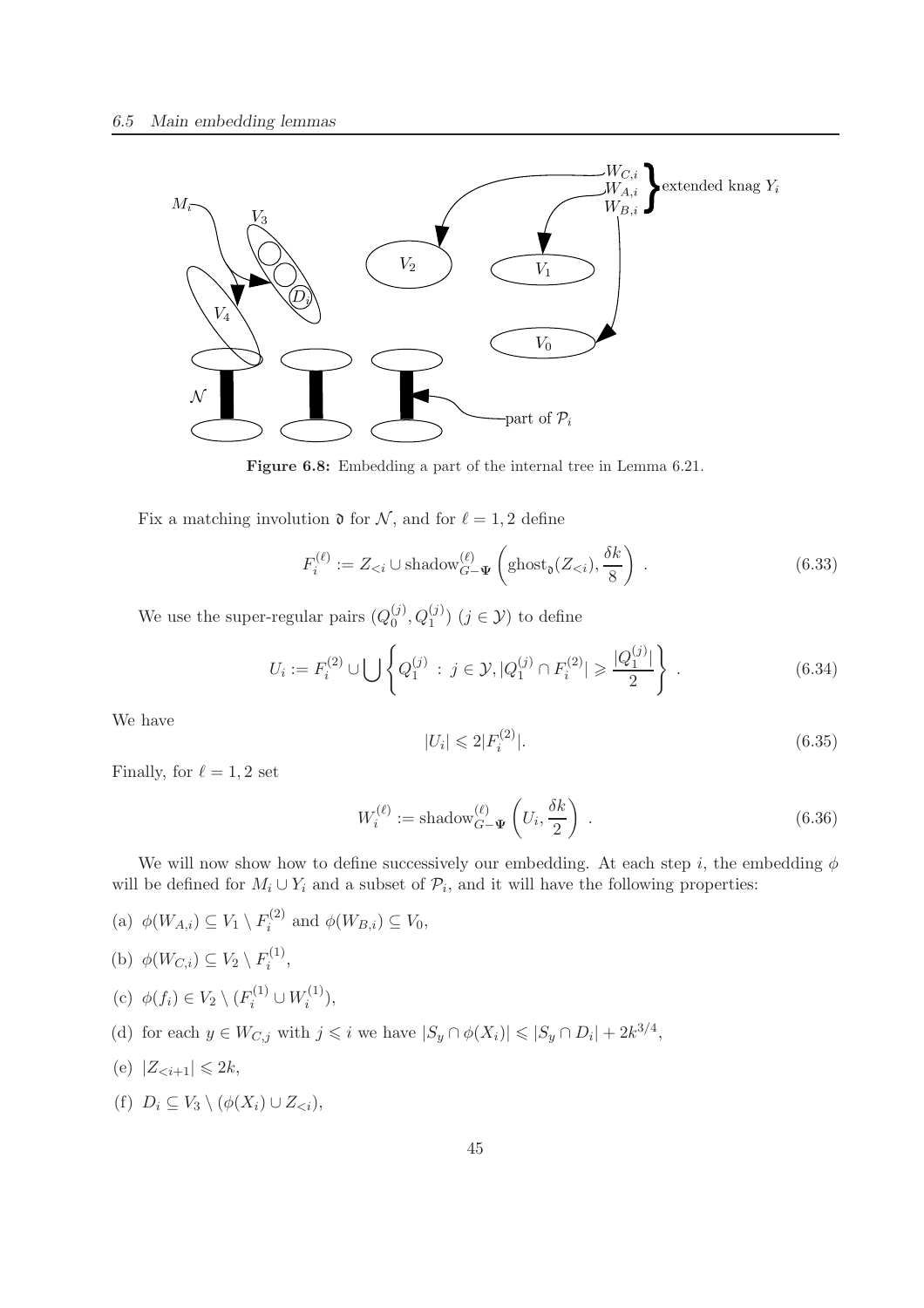- (g)  $\phi(X_i \setminus (V(M_i) \cap \text{Ch}(W_C)))$  is disjoint from  $\bigcup_{j \leq i} D_j$ ,<sup>11</sup>
- (h)  $\phi(X_i) \subseteq \mathfrak{P}_1 \cup \phi(Y_i \cup f_i),$
- (i) if  $P \in \mathcal{P}_i$  is not embedded in step i then for its parent  $w \in W_C$  we have that  $\deg_{G_{\mathcal{D}}}(\phi(w), V_3) \geq$  $h_1 - |\phi(X_i) \cap V(\mathcal{N})| - \frac{\eta^2 k}{10^6}.$

Note that for (h), since  $f_0$  is not defined, we assume  $\phi(f_0) = \emptyset$ . Before we go on let us remark that  $(h)$  together with  $(f)$  implies that at each step i we have

$$
|Z_{< i} \cap \mathfrak{P}_0| \leq 3 \cdot (|W_A| + |W_B|) \stackrel{\text{D3.3(c)}}{\leq} \frac{2016}{\tau} < \frac{\delta k}{8} \,. \tag{6.37}
$$

Also note that by Fact 4.12 and by (e), we have

$$
|F_i^{(2)}| \leqslant \frac{65(\Omega^*)^2}{\delta^2} k \,,\tag{6.38}
$$

and

$$
|W_i^{(2)}| \leqslant \frac{520(\Omega^*)^4}{\delta^4} k \,. \tag{6.39}
$$

By (b) and by (5.46) we have that  $|S_y| \geq \frac{7\delta k}{8}$  $\frac{\partial k}{\partial \mathcal{S}}$ . Now, using (d), (f) and (g), we can calculate similarly as in the previous lemma that at each step  $i$  we have

$$
|S_y \setminus \bigcup_{\ell \leq i} \phi(X_\ell)| \geq \frac{3\delta k}{8} \,. \tag{6.40}
$$

Now assume we are at step  $i$  of the inductive procedure, that is, we have already dealt with  $X_0, \ldots, X_{i-1}$  and wish to embed (parts of)  $X_i$ .

We start with embedding  $M_i$ , except if  $i = 0$ , in that case we go directly to embedding  $Y_0$ . We shall embed  $M_i$  in  $V_3 \cup V_4$ , except for the fruit  $f_i$ , which will be mapped to  $V_2$ . The embedding has three stages. First we embed  $M_i - M_i(\uparrow f_i)$ , then we embed f<sub>i</sub>, and finally we embed the forest  $M_i(\uparrow f_i) - f_i$ . The embedding of  $M_i - M_i(\uparrow f_i)$  is an application of Lemma 6.13 analogous to the case of Configuration ( $\Diamond$ 7) in the previous Lemma 6.20. That is, set  $Y_{1,L6.13} := V_3$ ,  $Y_{2,L6.13} := V_4$ , let

$$
U_{\text{L6.13}}^* := S_{r_i} \setminus \bigcup_{\ell < i} \phi(X_i),
$$

where  $r_i$  lies in  $W_C$  by (IV), and

$$
U_{\text{L6.13}} := F_i^{(2)} \cup W_i^{(2)}.
$$

Note that

$$
|U_{\text{L6.13}}| \leqslant \frac{10^3 (\Omega^*)^4}{\delta^4} k \leqslant \frac{\delta \Lambda}{2 \Omega^*} k,
$$

and by  $(6.40)$  (which we use for  $i - 1$ ), also

$$
|U_{\text{L6.13}}^*| \geqslant \frac{3\delta k}{8}.
$$

<sup>&</sup>lt;sup>11</sup>Note that  $V(M_i) \cap Ch(W_C)$  contains a single vertex, the root of  $M_i$ .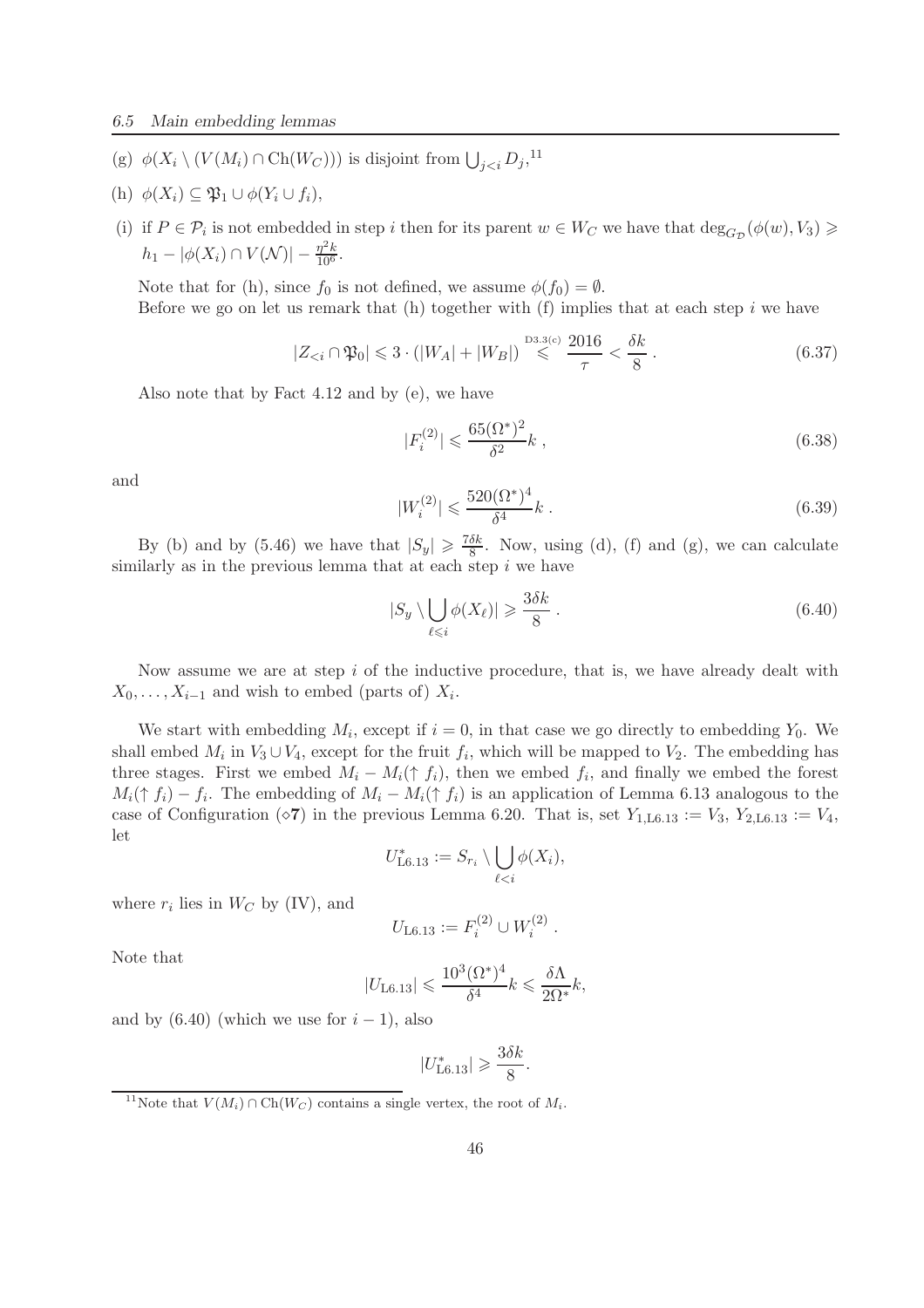The family  $\{P_1,\ldots,P_L\}_{L6.13}$  is  $\{S_y\}_{y\in\bigcup_{j. There is only one tree to be embedded, namely$  $M_i - M_i(\uparrow f_i)$ . It is not difficult to check that all the conditions of Lemma 6.13 are fulfilled. Lemma 6.13 gives an embedding of  $M_i - M_i(\uparrow f_i)$  in  $V_3 \cup V_4 \subseteq \mathfrak{P}_1$  with the property that  $\text{Par}(f_i)$  is mapped to  $V_3 \setminus (F_i^{(2)} \cup W_i^{(2)}$ <sup>(2)</sup>). The lemma further gives a set  $D' := C_{L6.13}$  of size  $v(M_i - M_i(\uparrow f_i))$ such that

$$
|S_y \cap \phi(M_i - M_i(\uparrow f_i))| \leq |S_y \cap D'| + k^{0.75}
$$

for each  $y \in \bigcup_{j.$ 

Using the degree condition  $(5.47)$  we can embed  $f_i$  to

$$
V_2 \setminus (F_i^{(1)} \cup W_i^{(1)})
$$

(recall that  $(6.37)$  asserts that only very little space in  $V_2$  is occupied). This ensures (c) for i.

To embed  $M_i(\uparrow f_i) - f_i$  we use again Lemma 6.13. The parameters are this time  $Y_{1,L6.13} := V_3$ ,  $Y_{2,\text{L}6.13} := V_4,$ 

$$
U_{\text{L6.13}}^* := (\text{N}_G(\phi(f_i)) \cap V_3) \setminus (Z_{< i} \cup \phi(M_i - M_i(\uparrow f_i))) \text{, and}
$$
  

$$
U_{\text{L6.13}} := Z_{< i} \cup \phi(M_i - M_i(\uparrow f_i)) \cup D'.
$$

Note that  $|U^*_{\text{L}6.13}| \geq \frac{\delta k}{4}$  $\frac{5k}{4}$  by (5.46), by the fact that  $\phi(f_i) \notin W_i^{(1)}$  $i^{(1)}$ , and as  $v(T_i)+i < \delta k/8$ . The family  ${P_1,\ldots,P_L}$ L6.13 is  ${S_y}_{y \in \bigcup_{j. The trees to be embedded are the components of  $M_i(\uparrow f_i) - f_i$$ rooted at the children of  $f_i$ . All the conditions of Lemma 6.13 are fulfilled. The lemma provides an embedding in  $V_3 \cup V_4 \subseteq \mathfrak{P}_1$ . It further gives a set  $D'' := C_{\text{L6.13}}$  of size  $v(M_i(\uparrow f_i)) - 1$  such that

$$
|S_y \cap \phi(M_i(\uparrow f_i) - f_i)| \leq |S_y \cap D''| + k^{0.75}
$$

for each  $y \in \bigcup_{j < i} W_{C,j}$ . Then  $D_i := V_3 \cap (D' \cup D'')$  is such that for each  $y \in \bigcup_{j < i} W_{C,j}$ ,

$$
|S_y \cap \phi(M_i)| \leq |S_y \cap D_i| + 2k^{0.75}, \qquad (6.41)
$$

as  $S_y \subseteq V_3$  and  $\phi(f_i) \notin V_3$ . Note that this choice of  $D_i$  also ensures (e) for i, and we have by the choices of  $U_{\text{L}6.13}^*$  and  $U_{\text{L}6.13}$  in both applications of Lemma 6.13 that

$$
D_i \subseteq V_3 \setminus (\phi(M_i) \cup Z_{< i}) \quad \text{and} \quad \phi(X_i \setminus (V(M_i) \cap \text{Ch}(W_C))) \cap \bigcup_{j < i} D_j = \emptyset. \tag{6.42}
$$

We now turn to embedding  $Y_i$ . Our plan is to use first Lemma 6.8 to embed  $Y_i \setminus W_C$  in  $(Q_0^{(j)}$  $(0, Q_1^{(j)}, Q_1^{(j)})$  for an appropriate index j. After that, we shall show how to embed  $W_{C,i}$ .

If  $i = 0$  then take an arbitrary  $j \in \mathcal{Y}$ . Otherwise note that by (III), the parent  $f_i$  of the root of  $Y_i$  lies in  $M_i$ . Note that  $f_i$  is a fruit in  $M_i$ . Let  $j \in \mathcal{Y}$  be such that  $(N_G(\phi(f_i)) \cap Q_1^{(j)})$  $\binom{U}{1} \setminus U_i \neq \emptyset.$ Such an index j exists by (5.45) and the fact that  $\phi(f_i) \notin W_i^{(1)}$  $i^{(1)}$  by (c) for *i*.

We use Lemma 6.8 with  $A_{\text{L6.8}} := Q_1^{(j)}$  $_1^{(j)}$ ,  $B_{\text{L6.8}} := Q_0^{(j)}$  $\zeta_0^{(j)}$ ,  $\varepsilon_{\text{L}6.8} := \varepsilon_2$ ,  $d_{\text{L}6.8} := d_2$ ,  $\ell_{\text{L}6.8} := \mu_2 k$ ,  $U_A := U_i \cap A_{\text{L6.8}}$ ,  $U_B := Z_{\leq i} \cap B_{\text{L6.8}}$ . By the choice of j and the definition of  $U_i$ , we find that  $U_A$  is small enough, and using (6.37) we see that  $U_B$  is also small enough. Lemma 6.8 yields a  $(V_{\text{even}}(Y_i - W_C) \hookrightarrow V_1 \setminus F_i^{(2)}$  $V_i^{(2)}$ ,  $V_{odd}(Y_i - W_C) \hookrightarrow V_0$ -embedding of  $Y_i - W_C$ . We clearly see condition (a) satisfied for i.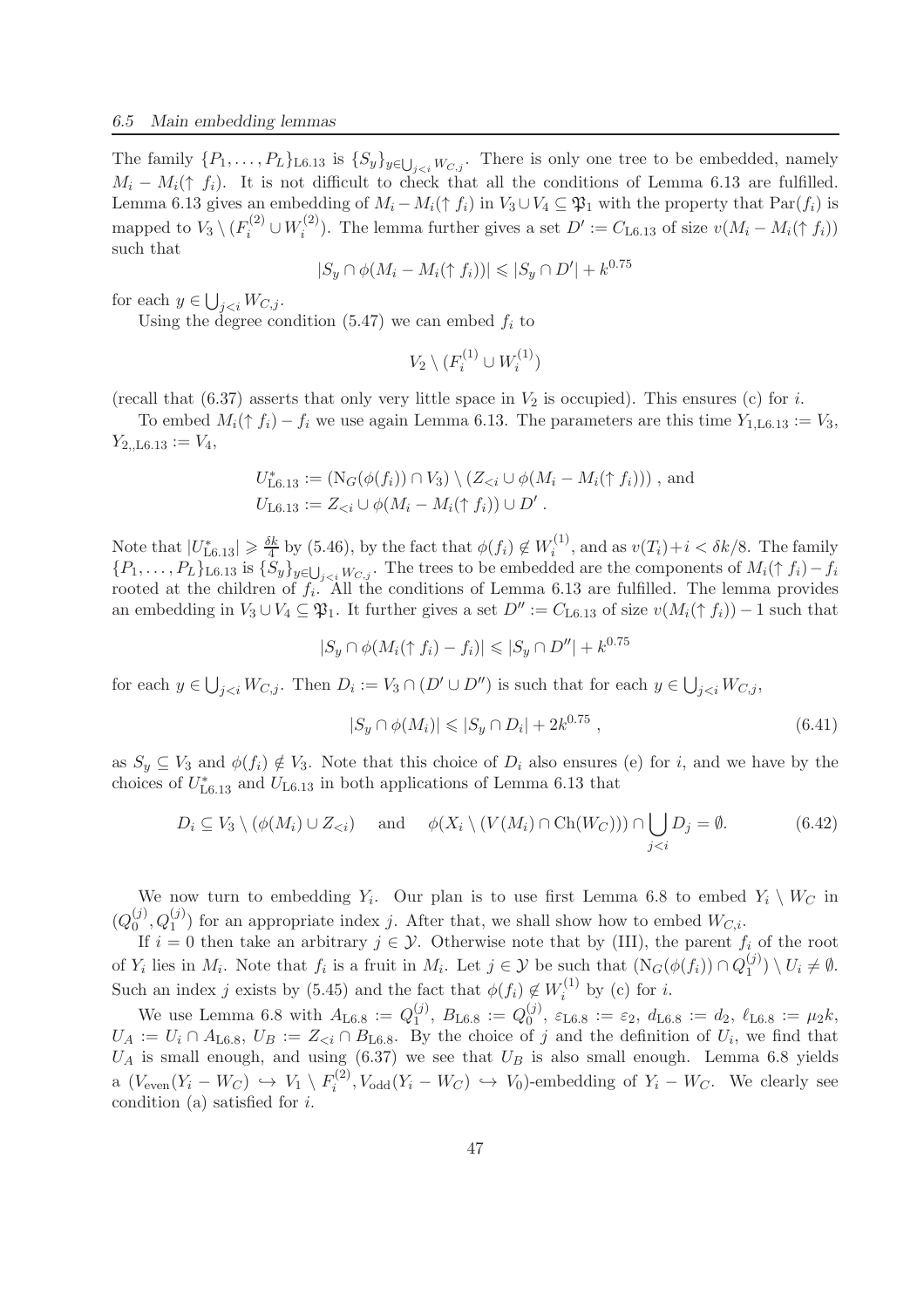We now embed successively the vertices of the set  $W_{C,i} = \{w_\ell : \ell = 1, \ldots, |W_{C,i}|\}$ . By the definition of the set  $W_C$ , we know that the parent x of  $w_{\ell}$  lies in  $W_{A,i}$ . Combining (5.44) with the fact that  $\phi(x) \in V_1 \setminus F_i^{(2)}$  $i^{(2)}$  by (a) for *i*, we have that

$$
\left| \mathrm{N}_G \left( \phi(x), V_2 \setminus (F_i^{(1)} \setminus Z_{< i}) \right) \right| \geqslant \frac{7 \delta k}{8} .
$$

Thus by (6.37) and since  $V_2 \subseteq \mathfrak{P}_0$ , we can accommodate  $w_\ell$  in  $V_2 \setminus F_i^{(1)}$  $i^{(1)}$ . This is as desired for (b) in step i.

We now turn to  $P_i$ . We will embed a subset of these peripheral subshrubs in  $N$ . This procedure is divided into two stages. First we shall aim to embed as many subshrubs as possible in  $\mathcal N$  in a balanced way, with the help of Lemma 6.9. When it is no longer possible to embed any subshrub in a balanced way in  $\mathcal{N}$ , we embed in  $\mathcal N$  as many of the leftover subshrubs as possible, in an unbalanced way. For this part of the embedding we use Lemma 6.6.

By (II) all the parents of the subshrubs in  $\mathcal{P}_i$  lie in  $W_{C,i}$ . For  $w_{\ell} \in W_{C,i}$ , let  $\mathcal{P}_{i,\ell}$  denote the set of all subshrubs in  $\mathcal{P}_i$  adjacent to  $w_{\ell}$ . In the first stage, we shall embed, successively for  $j = 1, \ldots, |W_{C,i}|$ , either all or none of  $\mathcal{P}_{i,j}$  in a balanced way in N. Assume inductively that

$$
\phi\Big(\bigcup_{p
$$

Construct a semiregular matching  $\mathcal{N}_j$  absorbed by  $\mathcal{N}$  as follows. Let  $\mathcal{N}_j := \{(X'_1, X'_2) :$  $(X_1, X_2) \in \mathcal{N}$ , where for  $(X_1, X_2) \in \mathcal{N}$  we define  $(X'_1, X'_2)$  as the maximal balanced unoccupied subpair seen from  $\phi(w_i)$ , i.e., for  $b = 1, 2$ , we take

$$
X'_{b} \subseteq (X_{b} \cap \mathrm{N}_{G_{\mathrm{reg}}}(\phi(w_{j})) \setminus \left(\phi(\bigcup_{p
$$

maximal subject to  $|X'_1| = |X'_2|$ . If  $|V(\mathcal{N}_j)| \ge \frac{\eta^2 k}{10^7 \Omega^*}$  then we shall embed  $\mathcal{P}_{i,j}$ , otherwise we do not embed  $\mathcal{P}_{i,j}$  in this step. So assume we decided to embed  $\mathcal{P}_{i,j}$ . Recall that the total order of the subshrubs in this set is at most  $\tau k$ . Using the same argument as for Claim 6.18.1 we have

$$
\left| \bigcup \{ X \cup Y : (X, Y) \in \mathcal{N}, \deg_{G_{\mathcal{D}}}(\phi(w_j), X \cup Y) > 0 \right| \leq \frac{4(\Omega^*)^2}{\gamma^2} k.
$$

Thus, there exists a subpair  $(X'_1, X'_2) \in \mathcal{N}_j$  of some  $(X_1, X_2) \in \mathcal{N}$  with

$$
\frac{|X_1'|}{|X_1|} \ge \frac{\frac{\eta^2}{10^7 \Omega^*} k}{\frac{4(\Omega^*)^2}{\gamma^2} k} \ge \frac{\gamma^2 \eta^2}{10^8 (\Omega^*)^3} \,. \tag{6.44}
$$

In particular,  $(X'_1, X'_2)$  forms a  $\frac{2 \cdot 10^8 \varepsilon_1 (\Omega^*)^3}{\gamma^2 \eta^2}$  $\frac{\varepsilon_1(\Omega)}{\gamma^2\eta^2}$ -regular pair of density at least  $d_1/2$  by Fact 2.1. We use Lemma 6.9 to embed  $\mathcal{P}_{i,j}$  in  $\mathcal{M}_{\text{L6.9}} := \{(X'_1, X'_2)\}\.$  The family  $\{f_{CD}\}_{\text{L6.9}}$  comprises of a single number  $f_{(X'_1, X'_2)}$  which is the discrepancy of  $\bigcup_{p < j} \phi(\mathcal{P}_{i,p})$  with respect to  $(X_1, X_2)$ . This guarantees that (6.43) is preserved. This finishes the j-th step. We repeat this step until  $j = |W_{C,i}|$ , then we go to the next stage.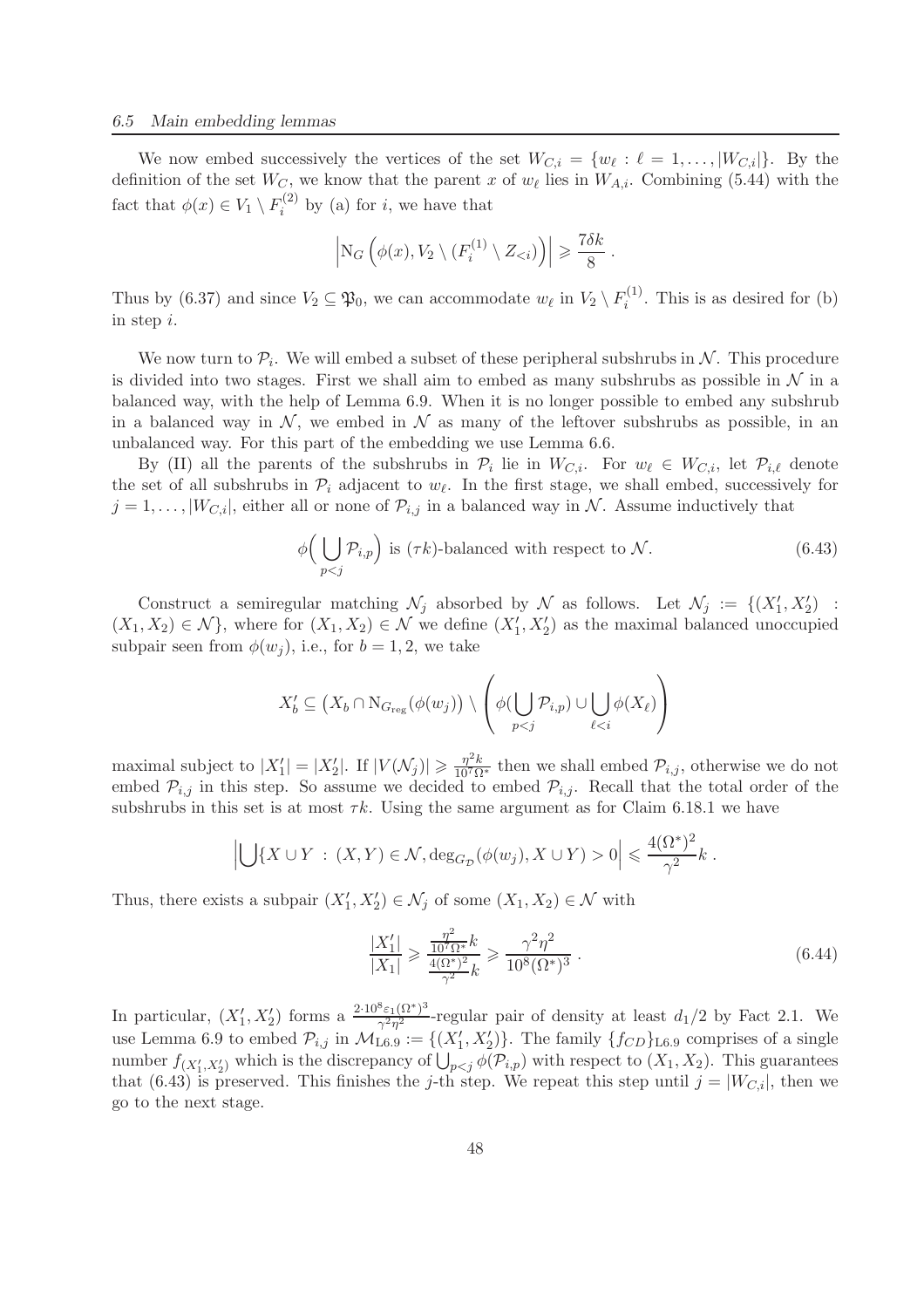Denote by  $\mathcal{Q}_i$  the set of all  $P \in \mathcal{P}_i$  that have not been embedded in the first stage. Note that for each  $Q \in \mathcal{Q}_i$ , with  $Q \in \mathcal{P}_{i,j}$ , say, and for each  $(X_1, X_2) \in \mathcal{N}$  there is a  $b_{(X_1, X_2)} \in \{1, 2\}$  such that for

$$
O_j := \bigcup_{(X_1, X_2) \in \mathcal{N}} \left( X_{b_{(X_1, X_2)}} \cap N_{G_{\text{reg}}}(\phi(w_j)) \setminus \left( \phi(\bigcup_{p < j} \mathcal{P}_{i,p}) \cup \bigcup_{\ell < i} \phi(X_\ell) \right) \right)
$$

we have that

$$
|O_j| < \frac{\eta^2 k}{10^7 \Omega^*}.\tag{6.45}
$$

The fact that  $O_i$  is small implies that there an N-cover such that the  $G_{reg}$ -neighborhood of  $w_i$ restricted to this cover is essentially exhausted by the image of T'.

In the second stage, we shall embed some of the peripheral subshrubs of  $\mathcal{Q}_i$ . They will be mapped in an unbalanced way to N. We will do this in steps  $j = 1, ..., |W_{C,i}|$ , and denote by  $\mathcal{R}_j$ the set of those  $P \subseteq Q_i$  embedded until step j. At step j, we decide to embed  $P_{i,j}$  if  $P_{i,j} \subseteq Q_i$  and

$$
\deg_{G_{\text{reg}}} \left( \phi(w_j), V(\mathcal{N}) \setminus \phi(\bigcup \mathcal{P}_i \setminus \mathcal{Q}_i) \right) - |\bigcup \mathcal{R}_{j-1}| \geqslant \frac{\eta^2 k}{10^6} \,. \tag{6.46}
$$

Let

$$
\tilde{\mathcal{N}} := \left\{ (X, Y) \in \mathcal{N} \, : \, \left| (X \cup Y) \cap Z_{\leq i} \right| < \frac{\gamma^2 \eta^2}{10^9 (\Omega^*)^2} |X| \right\} \, .
$$

As by (b) we know that  $w_j$  was embedded in  $V_2 \setminus F_i^{(1)}$  $i^{(1)}$ , we have

$$
\deg_{G_{\text{reg}}}(\phi(w_j), V(\mathcal{N}\setminus\tilde{\mathcal{N}})) \leqslant \frac{2 \cdot 10^9 (\Omega^*)^2}{\gamma^2 \eta^2} \cdot \frac{\delta k}{8} \leqslant \frac{\eta^2}{10^7} k \ . \tag{6.47}
$$

Using  $(6.45)$ ,  $(6.46)$  and  $(6.47)$ , similar calculations as in  $(6.44)$  show the existence of a pair  $(X, Y) \in \mathcal{N}$  with

$$
\deg_{G_{\text{reg}}}(\phi(w_j), (X \cup Y) \setminus (O_j \cup \phi(\bigcup \mathcal{P}_i \setminus Q_i))) - |(X \cup Y) \cap \phi(\bigcup \mathcal{R}_{j-1})| \geq \frac{\gamma^2 \eta^2}{10^8 (\Omega^*)^2} |X \cup Y|.
$$

Then by the definition of  $\tilde{\mathcal{N}}$ , and setting  $Z^+_{\leq i} := \text{ghost}_0(Z_{\leq i})$  we get that

$$
\deg_{G_{\text{reg}}}(\phi(w_j), (X \cup Y) \setminus (Z_{\leq i}^+ \cup O_j \cup \phi(\bigcup \mathcal{P}_i \setminus Q_i))) - |(X \cup Y) \cap \phi(\bigcup \mathcal{R}_{j-1})|
$$
  
\$\geq \frac{\gamma^2 \eta^2}{10^9 (\Omega^\*)^2} | X \cup Y|.

By the definition of  $O_i$ , all of the degree counted here goes to one side of the matching edge  $(X, Y)$ , say to  $X$ . So

$$
\deg_{G_{\text{reg}}}(\phi(w_j), X \setminus (Z_{\leq i}^+ \cup \phi(\bigcup \mathcal{P}_i \setminus \mathcal{Q}_i \cup \bigcup \mathcal{R}_{j-1}))) - |Y \cap \phi(\bigcup \mathcal{R}_{j-1})| \geq \frac{\gamma^2 \eta^2}{10^9 (\Omega^*)^2} |X| \qquad (6.48)
$$
  

$$
\geq 12 \frac{\varepsilon_1}{d_1} |X| + \tau k. \quad (6.49)
$$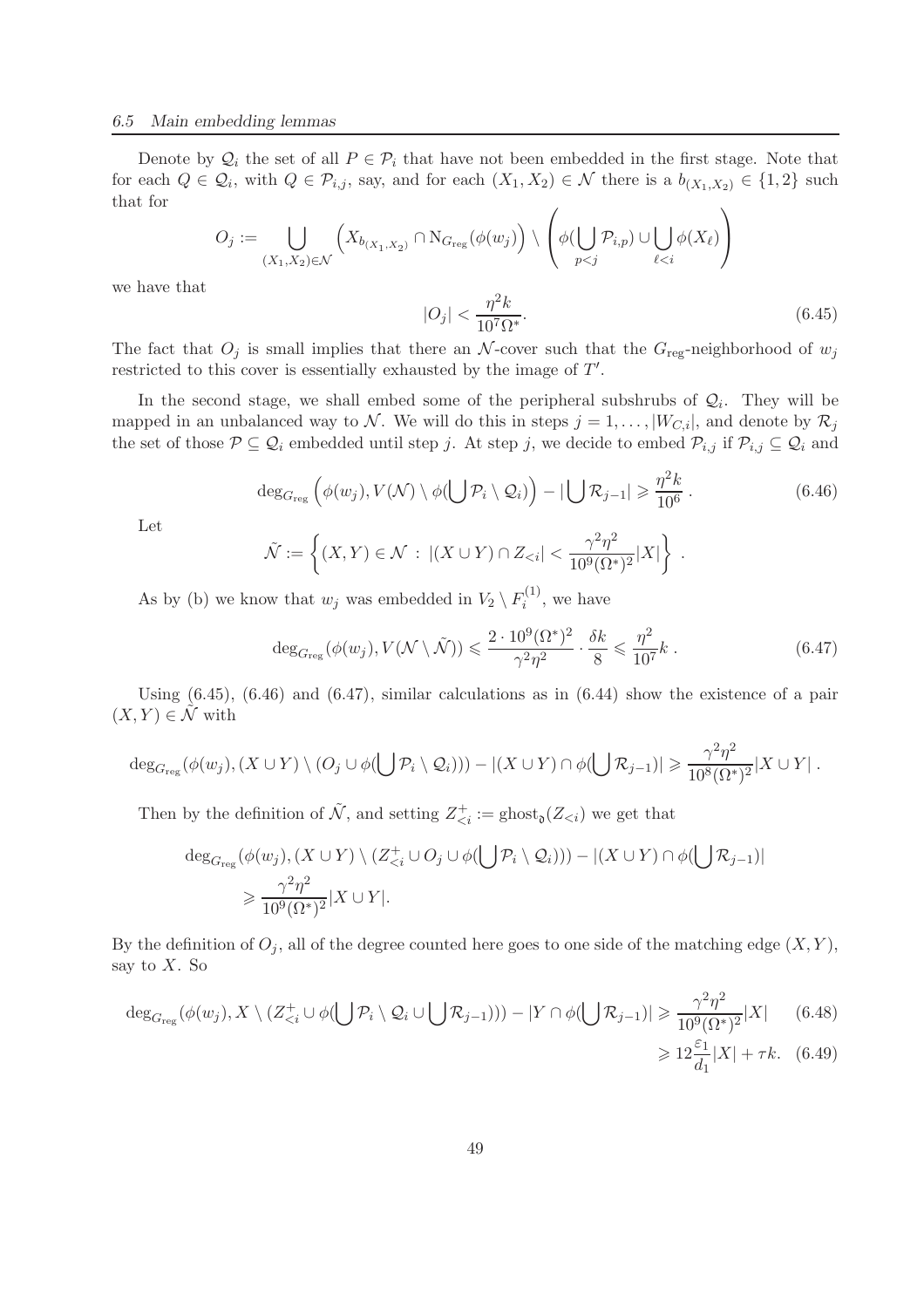We claim that furthermore,

$$
|Y \setminus (Z_{\leq i}^+ \cup \phi(\bigcup \mathcal{P}_i \setminus \mathcal{Q}_i \cup \bigcup \mathcal{R}_{j-1}))| \geq \frac{\gamma^2 \eta^2}{10^{10} (\Omega^*)^2} |Y| \geq 12 \frac{\varepsilon_1}{d_1} |Y| + \tau k. \tag{6.50}
$$

Indeed, otherwise we get by (6.48) that

$$
|X \setminus (Z_{\leq i}^+ \cup \phi(\bigcup \mathcal{P}_i \setminus \mathcal{Q}_i))| > |Y \setminus (Z_{\leq i}^+ \cup \phi(\bigcup \mathcal{P}_i \setminus \mathcal{Q}_i))| + \frac{\gamma^2 \eta^2}{10^{10} (\Omega^*)^2} |X|,
$$

which is impossible by (6.43) and since  $|X| \ge \mu_1 k$ .

Hence, by (6.49) and (6.50), we can embed  $\mathcal{P}_{i,j}$  into the unoccupied part  $(X, Y)$  using Lemma 6.6 repeatedly.<sup>12</sup>

Note that if some  $\mathcal{P}_{i,j}$  has not been embedded in either of the two stages, then the vertex  $w_j$  must have a somewhat insufficient degree in N. More precisely, employing (6.46) we see that  $\deg_{G_{\text{reg}}}(\phi(w_j), V(\mathcal{N})) - |\phi(X_i) \cap V(\mathcal{N})| < \frac{\eta^2 k}{10^6}$ . Combined with (5.50), we find that

$$
deg_{G_{\mathcal{D}}}(\phi(w_j), V_3) \geq h_1 - |\phi(X_i) \cap V(\mathcal{N})| - \frac{\eta^2 k}{10^6},
$$

in other words, (i) holds for i.

This finishes step i of the embedding procedure. Recall that the sets  $V_3$  and  $V(\mathcal{N})$  are disjoint. Hence, by (a) and (b), the principal subshrubs are the only parts of  $T'$  that were embedded in  $V_3$ (and possibly elsewhere). Thus, using  $(6.42)$ , we see that  $(f)$ ,  $(g)$  and  $(h)$  are satisfied for *i*. Also, by  $(6.41)$ ,  $(d)$  holds for i.

After having completed the inductive procedure, we still have to embed some peripheral subshrubs. Let us take sequentially those  $P \in \mathcal{P}$  which were not embedded. Say w is the parent of P. By (i) we have

$$
\deg_{G_{\mathcal{D}}}(\phi(w), V_3 \setminus \text{Im}(\phi)) \geq h_1 - |\text{Im}(\phi) \cap V(\mathcal{N})| - |\text{Im}(\phi) \cap V_3| - \frac{\eta^2 k}{10^6} \stackrel{(6.32)}{\geq} \frac{\eta^2 k}{10^6}.
$$

An application of Lemma 6.13 in which  $Y_{1,L6.13} := V_3$ ,  $Y_{2,L6.13} := V_4$ ,  $U_{L6.13} := \text{Im}(\phi)$ ,  $U_{L6.13}^* :=$  $N_{G_{\mathcal{D}}}(\phi(w)) \cap V_3 \setminus \text{Im}(\phi)$ , and  $\{P_1, \ldots, P_L\}_{L6.13} := \emptyset$  gives an embedding of P in  $V_3 \cup V_4 \subseteq \mathfrak{P}_1$ .

By conditions (a), (b), (c) and (h) we have thus found the desired embedding for  $T'$ .  $\Box$ 

**Lemma 6.22.** Suppose we are in Setting 5.1 and 5.4, and that the sets  $V_0$  and  $V_1$  witness Pre $configuration \ (\heartsuit1)(2\eta^3k/10^3, h)$ *. Suppose that*  $U \subseteq \mathfrak{P}_0 \cup \mathfrak{P}_1$ *. Suppose that*  $\{x_j\}_{j=1}^{\ell} \subseteq V_0$  and  $\{y_j\}_{j=1}^{\ell'} \subseteq V_1$  are sets of mutually distinct vertices. Let  $\{(T_j, r_j)\}_{j=1}^{\ell}$  and  $\{(T'_j, r'_j)\}_{j=1}^{\ell'}$  be families *of rooted trees such that each component of*  $T_j - r_j$  *and of*  $T'_j - r'_j$  *has order at most*  $\tau k$ *. If*

$$
\sum_{j} v(T_j) \leq \frac{h}{2} - \frac{\eta^2 k}{1000},
$$
\n(6.51)

$$
\sum_{j} v(T_j) + \sum_{j} v(T'_j) \leq h - \frac{\eta^2 k}{1000}, \text{ and} \tag{6.52}
$$

$$
|U| + \sum_{j} v(T_j) + \sum_{j} v(T'_j) \le k , \qquad (6.53)
$$

<sup>&</sup>lt;sup>12</sup>Recall that the total order of  $\mathcal{P}_{i,j}$  is at most  $\tau k$ .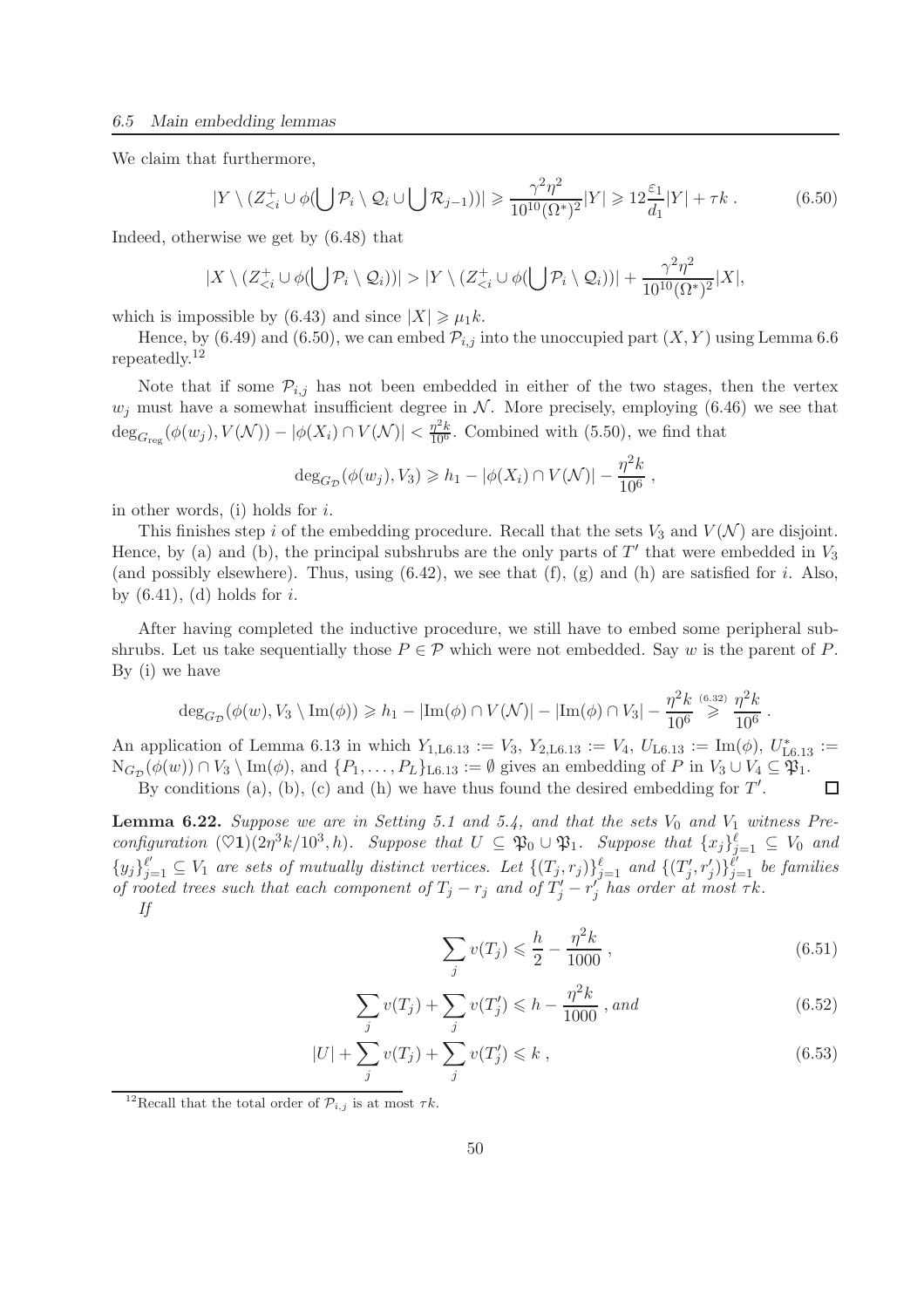$then\ there\ exist\ (r_j \hookrightarrow x_j, V(T_j) \setminus \{r_j\} \hookrightarrow V(G) \setminus U\)-embedding\ of\ T_j\ and\ (r'_j \hookrightarrow y_j, V(T'_j) \setminus \{r'_j\} \hookrightarrow$  $V(G) \setminus U$ )-embeddings of  $T_j'$  in  $G$ , all mutually disjoint.

*Proof.* The embedding has three stages. In Stage I we embed some components of  $T_i - r_j$  (for all  $j = 1, ..., \ell$  in the parts of  $(\mathcal{M}_A \cup \mathcal{M}_B)$ -edges which are "seen in a balanced way from  $x_j$ ". In Stage II we embed the remaining components of  $T_j - r_j$ . Last, in Stage III we embed all the components  $T'_j - r'_j$  (for all  $j = 1, ..., \ell'$ ).

Let us first give a bound on the total size of  $(\mathcal{M}_A \cup \mathcal{M}_B)$ -vertices  $C \in \mathcal{V}(\mathcal{M}_A \cup \mathcal{M}_B)$ ,  $C \subseteq \bigcup V$ seen from a given vertex via edges of  $G_{\mathcal{D}}$ . This bound will be used repeatedly.

*Claim* 6.22.1. Let  $v \in V(G)$ . Then for  $\mathcal{U} := \{ C \in \mathcal{V}(\mathcal{M}_A \cup \mathcal{M}_B) : C \subseteq \bigcup V, \deg_{G_D}(x, C) > 0 \}$  we have

$$
|\bigcup \mathcal{U}| \leqslant \frac{2(\Omega^*)^2 k}{\gamma^2}, \text{and} \tag{6.54}
$$

$$
|\mathcal{U}| \leqslant \frac{2(\Omega^*)^2 k}{\gamma^2 \pi \mathfrak{c}} \,. \tag{6.55}
$$

*Proof of Claim 6.22.1.* Let  $U \subseteq V$  be the set of those clusters which intersect  $N_{G_{\mathcal{D}}}(x_j)$ . Using the same argument as in the proof of Claim 6.18.1 we get that  $|\bigcup \mathbf{U}| \leqslant \frac{2(\Omega^*)^2 k}{\gamma^2}$  $\frac{\mu}{\gamma^2}$ , i.e. (6.54) holds. Also, (6.55) follows since  $\mathcal{M}_A \cup \mathcal{M}_B$  is  $(\varepsilon, d, \pi\mathfrak{c})$ -semiregular.  $\Box$ 

Stage I: We proceed inductively for  $j = 1, \ldots, \ell$ . Suppose that we embedded some components  $\mathcal{F}_1, \ldots, \mathcal{F}_{j-1}$  of the forests  $T_1 - r_1, \ldots, T_{j-1} - r_{j-1}$ . We write  $F_{j-1}$  for the partial images of this embedding. We inductively assume that

$$
F_{j-1} \text{ is } \tau k\text{-balanced w.r.t. } \mathcal{M}_A \cup \mathcal{M}_B. \tag{6.56}
$$

For each  $(A, B) \in M_A \cup M_B$  with  $\deg_{G_{\mathcal{D}}}(x_j, (A \cup B) \setminus \mathfrak{A}) > 0$  take a subpair  $(A', B')$ ,

$$
A' \subseteq (A \cap N_{G_{\mathcal{D}} \cup G_{\nabla}}(x_j))^{2} \setminus F_{j-1} \quad \text{and} \quad B' \subseteq (B \cap N_{G_{\mathcal{D}} \cup G_{\nabla}}(x_j))^{2} \setminus F_{j-1} ,
$$

such that

$$
|A'| = |B'| = \min \left\{ |(A \cap N_{G_{\mathcal{D}} \cup G_{\nabla}}(x_j))|^{2} \setminus F_{j-1}|, |(B \cap N_{G_{\mathcal{D}} \cup G_{\nabla}}(x_j))|^{2} \setminus F_{j-1}| \right\}.
$$

These pairs comprise a semiregular matching  $\mathcal{N}_j$ . (Pairs  $(A, B) \in \mathcal{M}_A \cup \mathcal{M}_B$  with  $\deg_{G_{\mathcal{D}}}(x_j, (A \cup$  $B(\setminus \mathfrak{A}) = 0$  are not considered for the construction of  $\mathcal{N}_j$ .

Let  $\mathcal{M}_j := \{ (A', B') \in \mathcal{N}_j : |A'| > \alpha |A| \},\$ for

$$
\alpha:=\frac{\eta^3\gamma^2}{10^{10}(\Omega^*)^2}.
$$

By Fact 2.1  $\mathcal{M}_j$  is a  $(2\varepsilon/\alpha, d/2, \alpha\pi\mathfrak{c})$ -semiregular matching. *Claim* 6.22.2. We have  $|V(\mathcal{M}_j)| \geq |V(\mathcal{N}_j)| - \frac{\eta^3 k}{10^9}$ .

*Proof of Claim 6.22.2.* By (6.54), and by Property 4 of Setting 5.1, we have  $|V(\mathcal{M}_j)| \geq |V(\mathcal{N}_j)|$  –  $\alpha \cdot 2 \cdot \frac{2(\Omega^*)^2 k}{\gamma^2}$  $\frac{\iota + \kappa}{\gamma^2}$ .  $\Box$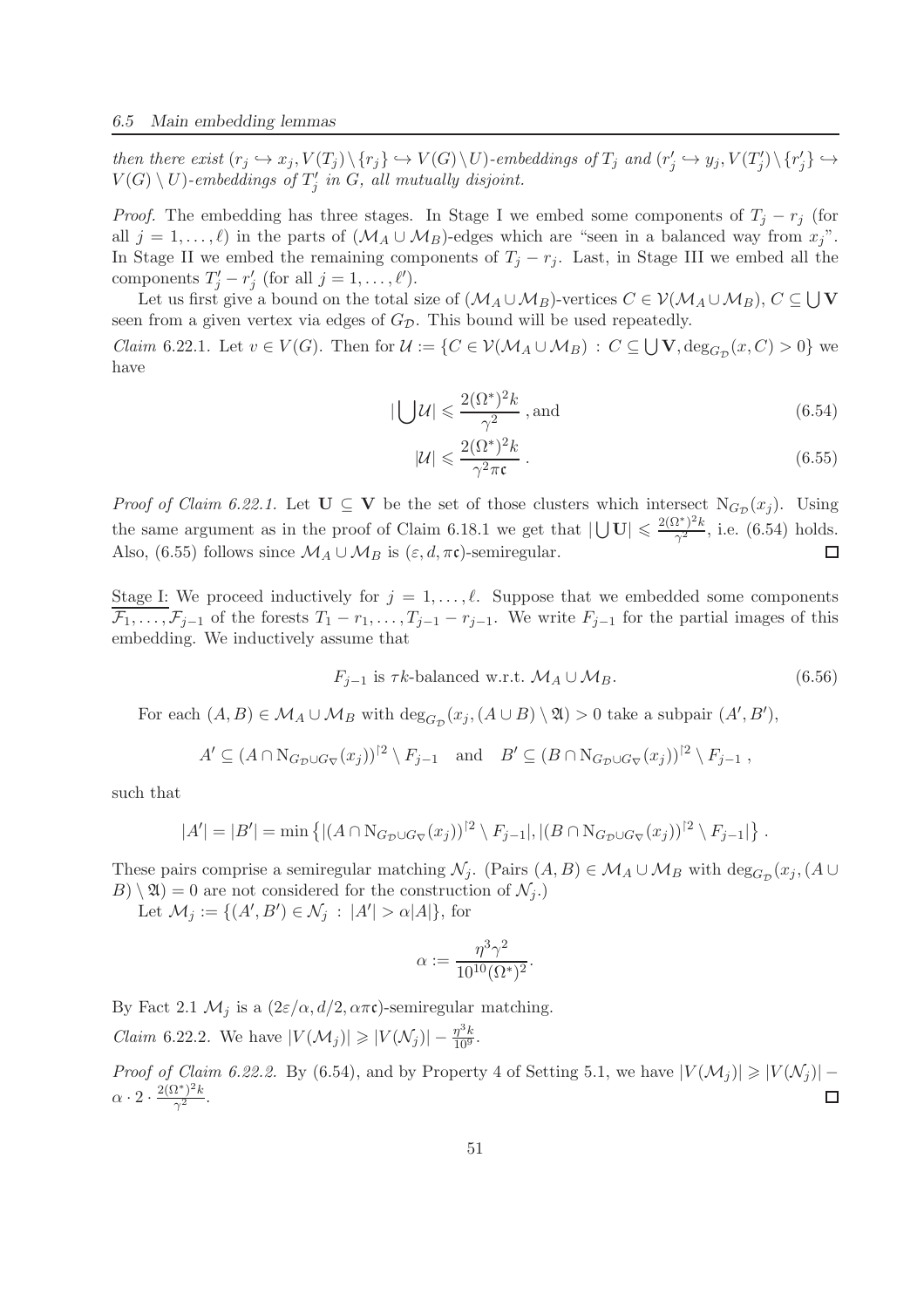Let  $\mathcal{F}_j$  be a maximal set of components of  $T_j - r_j$  such that

$$
v(\mathcal{F}_j) \leqslant |V(\mathcal{M}_j)| - \frac{\eta^3 k}{10^9} \,. \tag{6.57}
$$

Observe that if  $\mathcal{F}_j$  does not contain all the components of  $T_j - r_j$  then

$$
v(\mathcal{F}_j) \ge |V(\mathcal{M}_j)| - \frac{\eta^3 k}{10^9} - \tau k \ge |V(\mathcal{M}_j)| - \frac{2\eta^3 k}{10^9}.
$$
 (6.58)

Lemma 6.9 yields an embedding of  $\mathcal{F}_j$  in  $\mathcal{M}_j$ . Further the lemma together with the induction hypothesis (6.56) guarantees that the embedding can be chosen so that the new image set  $F_j$  is  $\tau k$ -balanced w.r.t.  $\mathcal{M}_A \cup \mathcal{M}_B$ . We fix this embedding, thus ensuring (6.56) for step *i*. If  $\mathcal{F}_j$  does not contain all the components of  $T_i - r_j$  then (6.58) gives

$$
|V(\mathcal{M}_j) \setminus F_j| \leqslant \frac{2\eta^3 k}{10^9} \,. \tag{6.59}
$$

After Stage I: Let  $\mathcal{N}^*$  be a maximal semiregular matching contained in  $(\mathcal{M}_A \cup \mathcal{M}_B)^{\upharpoonright 2}$  which avoids  $F_{\ell}$ . We need two auxiliary claims.

*Claim* 6.22.3*.* We have

$$
\deg^{max}_{\text{G}_{\mathcal{D}}}\left(V_0 \cup V_1, V(\mathcal{M}_A \cup \mathcal{M}_B)^{2} \setminus (V(\mathcal{N}^*) \cup F_{\ell} \cup \mathfrak{A})\right) < \frac{\eta^3 k}{10^9}.
$$

*Proof of Claim 6.22.3.* Let us consider an arbitrary vertex  $x \in V_0 \cup V_1$ . By (6.55) the number of  $(\mathcal{M}_A \cup \mathcal{M}_B)$ -vertices  $C \subseteq \bigcup \mathbf{V}$  such that  $\deg_{G_{\mathcal{D}}}(x, C) > 0$  is at most  $\frac{2(\Omega^*)^2 k}{\gamma^2 \pi \mathfrak{c}}$  $\frac{\Delta E}{\gamma^2 \pi c}$ .

Due to (6.56), we have for each  $(\mathcal{M}_A \cup \mathcal{M}_B)$ -edge  $(A, B)$  that

$$
\left| (A \cup B)^{\dagger 2} \setminus (V(\mathcal{N}^*) \cup F_{\ell}) \right| \leq \tau k . \tag{6.60}
$$

Thus summing (6.60) over all  $(\mathcal{M}_A \cup \mathcal{M}_B)$ -edges  $(A, B)$  with  $\deg_{G_{\mathcal{D}}}(x, (A \cup B) \setminus \mathfrak{A}) > 0$  we get

$$
\deg_{G_{\mathcal{D}}}\left(x,V(\mathcal{M}_A\cup\mathcal{M}_B)^{2}\setminus\left(V(\mathcal{N}^*)\cup F_{\ell}\cup\mathfrak{A}\right)\right)\leqslant\frac{4(\Omega^*)^2k}{\gamma^2\pi\mathfrak{c}}\cdot\tau k.
$$

The claim now follows by  $(5.1)$ .

*Claim* 6.22.4*.* Let  $j \in [\ell]$  be such that  $\mathcal{F}_j$  does not consist of all the components of  $T_j - r_j$ . Then there exists an  $\mathcal{N}^*$ -cover  $\mathcal{X}_j$  such that  $\deg_{G_{\mathcal{D}}}(x_j, \bigcup \mathcal{X}_j) \leq \frac{3\eta^3 k}{10^9}$ .

*Proof of Claim 6.22.4.* First, we define an  $(\mathcal{M}_A \cup \mathcal{M}_B)$ -cover  $\mathcal{R}_j$  as follows. For an  $(\mathcal{M}_A \cup \mathcal{M}_B)$ edge  $(A, B)$  let  $\mathcal{R}_j$  contain A if

$$
|(A \cap N_{G_{\mathcal{D}} \cup G_{\nabla}}(x_j))^{2} \setminus F_{j-1}| \leqslant |(B \cap N_{G_{\mathcal{D}} \cup G_{\nabla}}(x_j))^{2} \setminus F_{j-1}|,
$$

and B otherwise. Observe that by the definition of  $\mathcal{N}_j$ , we have

$$
\deg_{G_{\mathcal{D}}}\left(x_j,\bigcup\mathcal{R}_j\setminus V(\mathcal{N}_j)\right)=0\ .
$$
\n(6.61)

 $\Box$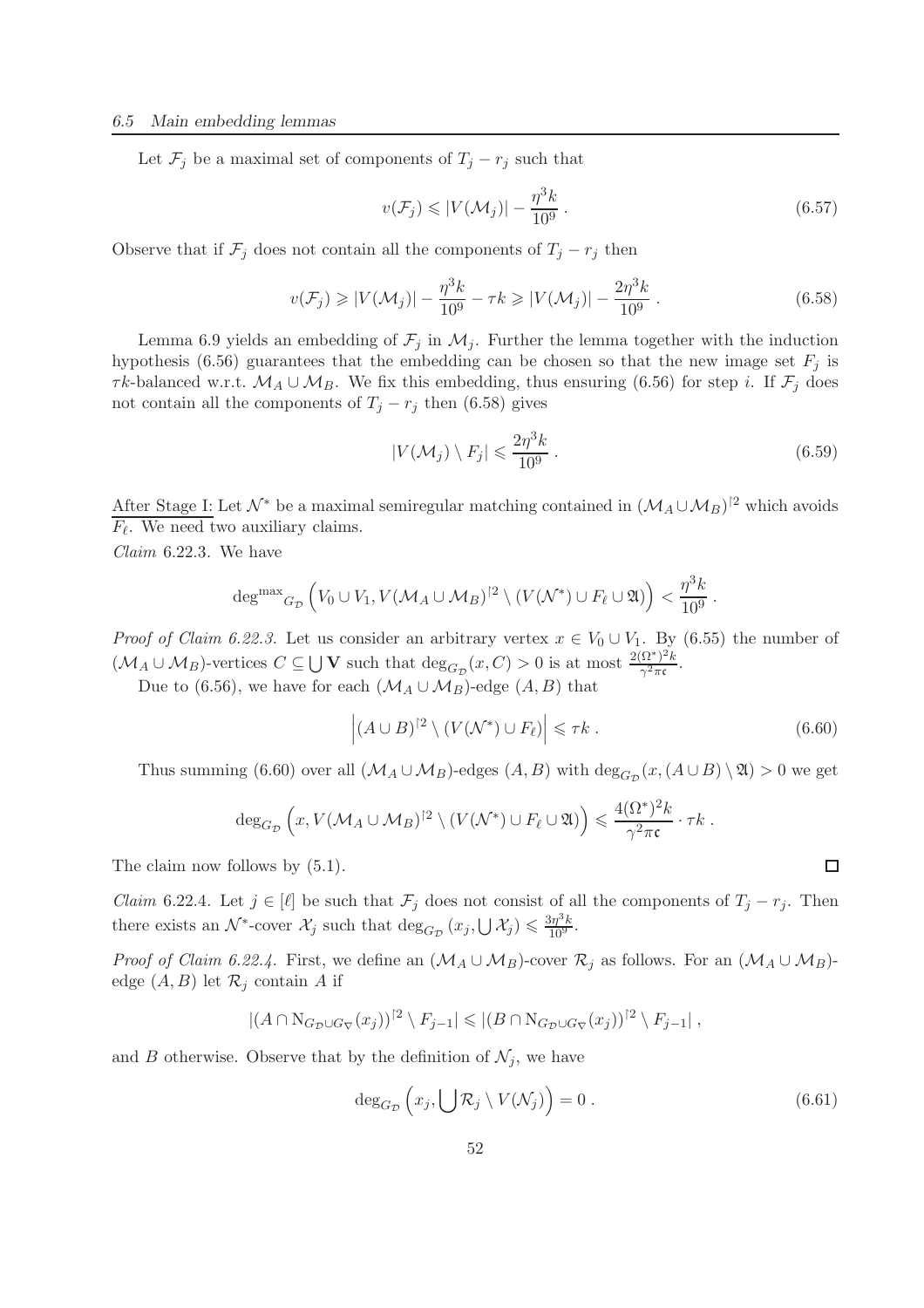Also, we have  $V(\mathcal{N}^*) \cap \bigcup \mathcal{R}_j \cap V(\mathcal{M}_j) \subseteq V(\mathcal{N}^*) \cap V(\mathcal{M}_j) \subseteq V(\mathcal{M}_j) \setminus F_j$ . In particular, (6.59) gives that

$$
\left| V(\mathcal{N}^*) \cap \bigcup \mathcal{R}_j \cap V(\mathcal{M}_j) \right| \leqslant \frac{2\eta^3 k}{10^9} \,. \tag{6.62}
$$

 $\Box$ 

Let  $\mathcal{X}_j$  be the restriction of  $\mathcal{R}_j$  to  $\mathcal{N}^*$ . We then have

$$
\deg_{G_{\mathcal{D}}}\left(x_j,\bigcup \mathcal{X}_j\right) = \deg_{G_{\mathcal{D}}}\left(x_j,V(\mathcal{N}^*)\cap \bigcup \mathcal{R}_j\right)
$$
\n
$$
\deg_{G_{\mathcal{D}}}\left(x_j,V(\mathcal{N}^*)\cap \bigcup \mathcal{R}_j\cap V(\mathcal{M}_j)\right) + \deg_{G_{\mathcal{D}}}\left(x_j,V(\mathcal{N}_j)\setminus V(\mathcal{M}_j)\right)
$$
\n
$$
\deg_{G_{\mathcal{D}}}\left(x_j,\bigcup \mathcal{N}_j\right) \leq \frac{3\eta^3 k}{10^9}.
$$

For every  $j \in [\ell]$  we define  $\mathcal{N}_{j}^{*} \subseteq \mathcal{N}^{*}$  as those  $\mathcal{N}^{*}$ -edges  $(A, B)$  for which we have

$$
((A\cup B)\setminus\bigcup\mathcal{X}_j)\cap\mathfrak{A}=\emptyset.
$$

Stage II: We shall inductively for  $j = 1, \ldots, \ell$  embed those components of  $T_j - r_j$  that are not included in  $\mathcal{F}_j$ ; let us denote the set of these components by  $\mathcal{K}_j$ . There is nothing to do when  $\mathcal{K}_i = \emptyset$ , so let us assume otherwise.

We write  $\mathbf{L} := \{C \in \mathbf{V} : C \subseteq \mathbb{L}_{\eta,k}(G)\}.$  Let  $K \in \mathcal{K}_j$  be a component that has not been embedded yet. We write  $U'$  for the total image of what has been embedded (in Stage I, and Stage II so far), combined with U. We claim that  $x_j$  has a substantial degree into one of four specific vertex sets.

*Claim* 6.22.5*.* At least one of the following four cases occurs.

$$
(\mathbf{U1}) \deg_{G_{\mathcal{D}}}\left(x_j, V(\mathcal{N}_j^*) \setminus \bigcup \mathcal{X}_j\right) - |U' \cap V(\mathcal{N}_j^*)| \geq \frac{\eta^2 k}{10^4},
$$

- (**U2**)  $\deg_{G_{\mathcal{D}}}(x_j, \mathfrak{A}\setminus U') \geq \frac{\eta^2 k}{10^4},$
- (**U3**) deg<sub>*G* $\triangledown$ </sub>  $(x_j, V(G_{exp}) \setminus U') \geq \frac{\eta^2 k}{10^4}$ ,
- (**U4**)  $\deg_{G_{\mathcal{D}}}(x_j, \bigcup \mathbf{L} \setminus (L_{\#} \cup V(G_{\exp}) \cup U')) \geq \frac{\eta^2 k}{10^4}.$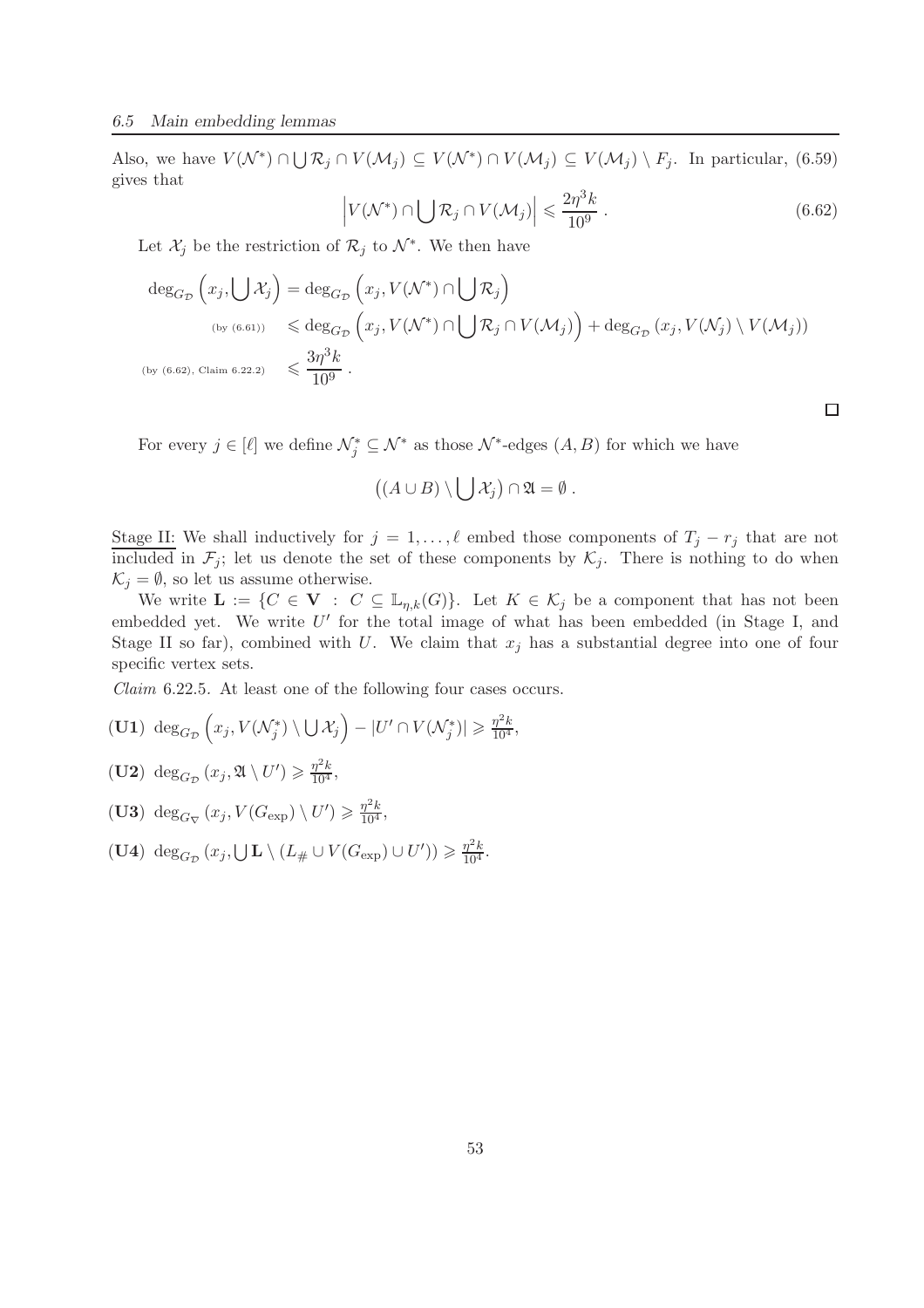*Proof.* Write  $U'' := (U')^{2} = U' \setminus U$ . By (5.29), we have

$$
\frac{h}{2} \leqslant \deg_{G_{\nabla}}(x_j, V_{\text{good}}^{\dagger 2})
$$
\n
$$
\leqslant \deg_{G_{\nabla}}(x_j, V(\mathcal{N}_j^*)^2 \setminus \bigcup \mathcal{X}_j) + \deg_{G_{\nabla}}(x_j, \mathfrak{A}^{\dagger 2} \setminus (V(\mathcal{N}_j^*) \cup V(G_{\text{exp}}) \cup \bigcup \mathcal{X}_j))
$$
\n
$$
+ \deg_{G_{\nabla}}(x_j, V(G_{\text{exp}})^{\dagger 2}) + \deg_{G_{\nabla}}(x_j, \bigcup \mathbf{L}^{\dagger 2} \setminus (L_{\#} \cup V(G_{\text{exp}}) \cup V(\mathcal{N}_j^*)) )
$$
\n
$$
+ \deg_{G_{\nabla}}(x_j, V(\mathcal{M}_A \cup \mathcal{M}_B)^{\dagger 2} \setminus (V(\mathcal{N}^*) \cup \mathfrak{A}) ) + \deg_{G_{\nabla}}(x_j, \bigcup \mathcal{X}_j )
$$
\n
$$
\leqslant \deg_{G_{\nabla}}(x_j, V(\mathcal{N}_j^*) \setminus \bigcup \mathcal{X}_j) - |U' \cap V(\mathcal{N}_j^*)|
$$
\n
$$
+ \deg_{G_{\nabla}}(x_j, \mathfrak{A}^{\dagger 2} \setminus (V(\mathcal{N}_j^*) \cup \bigcup \mathcal{X}_j \cup U'') ) + \deg_{G_{\nabla}}(x_j, V(G_{\text{exp}})^{\dagger 2} \setminus U'')
$$
\n
$$
+ \deg_{G_{\nabla}}(x_j, \bigcup \mathbf{L}^{\dagger 2} \setminus (L_{\#} \cup V(G_{\text{exp}}) \cup V(\mathcal{N}_j^*) \cup U'') )
$$
\n
$$
+ \frac{4\eta^3 k}{10^9} + |U''|.
$$

The claim follows since  $|U''| \leq \frac{h}{2} - \frac{\eta^2 k}{1000}$  by (6.51).

We now now briefly describe how to embed K in each of the cases  $(U1)–(U4)$ .

• In case (U1) recall that each  $(\mathcal{M}_A \cup \mathcal{M}_B)$ -edge contains at most one  $\mathcal{N}_j^*$ -edge. Thus by (6.54) we get that there is an  $(\mathcal{M}_A \cup \mathcal{M}_B)$ -edge  $(A, B)$  with

$$
\deg_{G_{\mathcal{D}}}\left(x_j, \left(V(\mathcal{N}_j^*) \cap (A \cup B)\right) \setminus \bigcup \mathcal{X}_j\right) - |V(\mathcal{N}_j^*) \cap U' \cap (A \cup B)| \ge \frac{\eta^2 k}{10^4} \cdot \frac{\gamma^2}{2(\Omega^*)^2 k} \cdot |A|.
$$
 (6.63)

 $\Box$ 

Let us fix this edge  $(A, B)$ , and let  $(A', B')$  be the corresponding edge in  $\mathcal{N}_{j}^{*}$ . Suppose without loss of generality that  $B \in \mathcal{X}_j$ . We can now embed K in  $(A', B')$  using Lemma 6.6 with the following input:  $C_{\text{L6.6}} := A', D_{\text{L6.6}} := B', X_{\text{L6.6}} := A' \setminus U', X_{\text{L6.6}}^* := \text{N}_{G_{\mathcal{D}}}(x_j, A')$  $(U'), Y_{\text{L6.6}} := B' \setminus U', \varepsilon_{\text{L6.6}} := \frac{8 \cdot 10^4 (\Omega^*)^2 \varepsilon}{\gamma^2 \eta^2}$  $\frac{\partial^2 \mathbf{Q}(\Omega^2)}{\partial^2 \eta^2}$ ,  $\beta_{\text{L6.6}} := d/6$ . With the help of (6.63), we calculate that  $\min\{X_{\text{L6.6}}, Y_{\text{L6.6}}\} \geqslant |X^*_{\text{L6.6}}| \geqslant \frac{\gamma^2 \eta^2 |A|}{4 \cdot 10^4 (\Omega^*)}$  $\frac{\gamma^2\eta^2|A|}{4\cdot10^4(\Omega^*)^2}\geqslant 4\frac{\varepsilon_{\rm L6.6}}{\beta_{\rm L6.6}}$  $\frac{\varepsilon_{\rm L6.6}}{\beta_{\rm L6.6}}|A'|.$ 

- In Case (U2) we embed K using Lemma 6.4 with the following input:  $\varepsilon_{\text{L6.4}} := \varepsilon', U_{\text{L6.4}} :=$  $U', U^*_{\text{L6.4}} := \text{N}_{G_{\mathcal{D}}}(x_j, \mathfrak{A} \setminus U'), \ell := 1.$
- In Case (U3) we embed K using Lemma 6.5 with the following input:  $H_{\text{L6.5}} := G_{\text{exp}}$ ,  $V_{1,\text{L6.5}} :=$  $V_{2,\text{L6.5}}:=V(G_{\text{exp}}), U_{\text{L6.5}}:=U', U_{\text{L6.5}}^*:=\mathrm{N}_{G_{\text{exp}}}(x_j,V(G_{\text{exp}})\backslash U'), Q_{\text{L6.5}}:=1, \zeta_{\text{L6.5}}:=\rho, \ell_{\text{L6.5}}:=0$ 1.
- In Case (U4) we proceed as follows. As  $\deg_{G_{\mathcal{D}}}(x_j, V_{\not\to \Psi}) < \frac{\eta^2 k}{10^5}$  (cf. Definition 5.12), we have

$$
\deg_{G_{\mathcal{D}}}\left(x_j,\bigcup \mathbf{L}\setminus (L_{\#}\cup V(G_{\exp})\cup V_{\neq \Psi}\cup U')\right) \geq \frac{2\eta^2k}{10^5}.
$$

As for (6.63), we use (6.54) to find a cluster  $A \in L$  with

$$
\deg_{G_{\mathcal{D}}}(x_j, A \setminus (L_{\#} \cup V(G_{\exp}) \cup V_{\nleftrightarrow \Psi} \cup U')) \geq \frac{2\eta^2 k}{10^5} \cdot \frac{\gamma^2}{2(\Omega^*)^2 k} \cdot |A| = \frac{\eta^2 \gamma^2}{10^5 (\Omega^*)^2} \cdot |A|.
$$
 (6.64)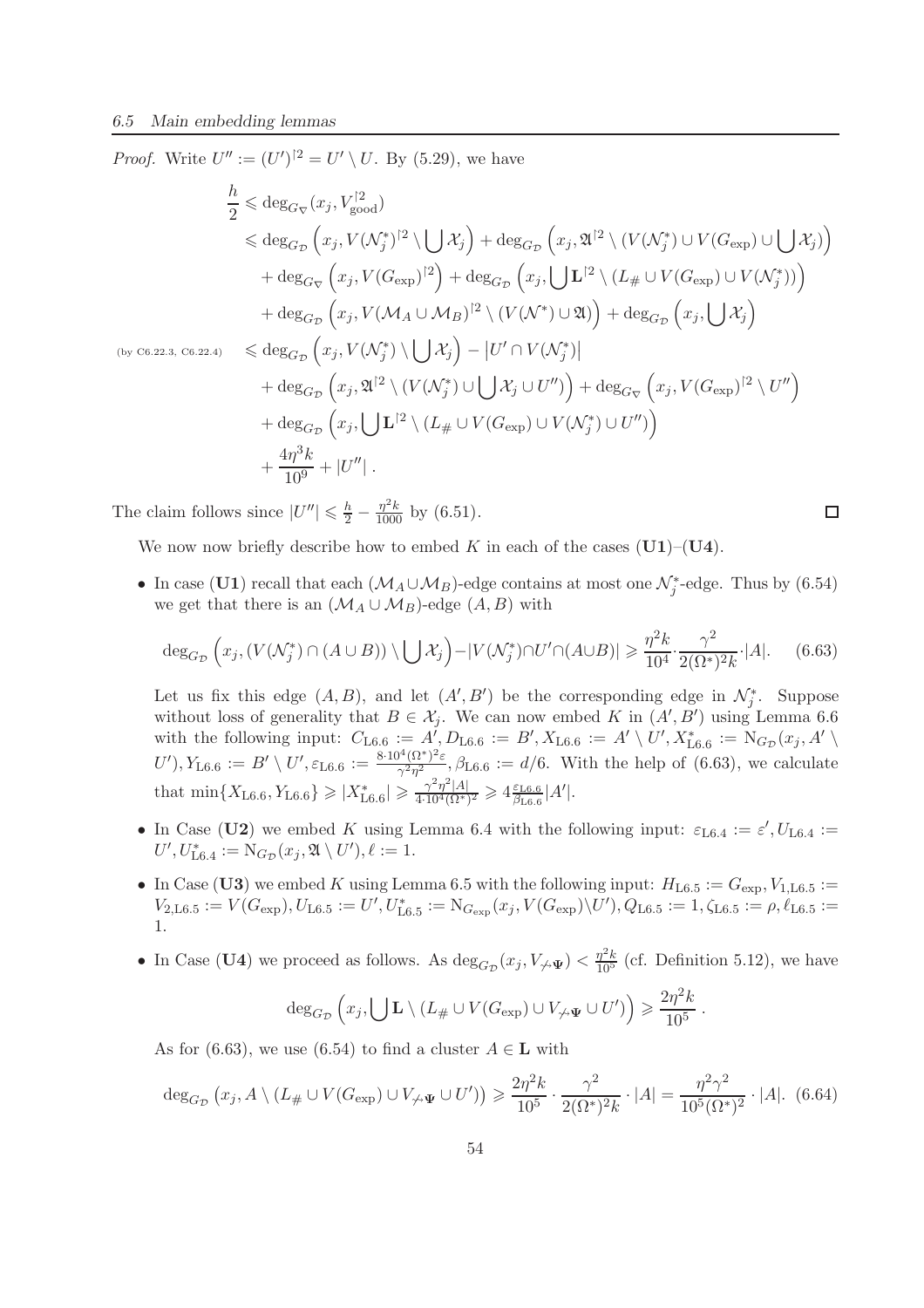Recall that by the definition of  $L_{\#}$  and  $V_{\nless \Psi}$ , we have that  $\deg^{min}_{G_{\nabla}}(A \setminus (L_{\#} \cup V_{\nless \Psi}), V(G) \setminus$  $\Psi$ )  $\geq (1 + \frac{4\eta}{5})k$ . Thus at least one of the following subcases must occur for the set  $A^* :=$  $(N_{G_{\mathcal{D}}}(x_j) \cap A) \setminus (L_{\#} \cup V(G_{\exp}) \cup V_{\nleftrightarrow \Psi} \cup U')$ :

- (U4a) For at least  $\frac{1}{2}|A^*|$  vertices  $v \in A^*$  we have  $\deg_{G_{\nabla}}(v, \mathfrak{A} \setminus U') \geq \frac{2\eta k}{5}$  $\frac{\eta\kappa}{5}$ .
- (U4b) For at least  $\frac{1}{2}|A^*|$  vertices  $v \in A^*$  we have  $\deg_{G_{reg}}(v, \bigcup V \setminus U') \geq \frac{2\eta k}{5}$  $\frac{\eta\kappa}{5}$ .

In case (U4a) we embed K using Lemma 6.4. Details are very similar to (U2). As for case (U2b), let as take an arbitrary vertex  $v \in A^*$  with  $\deg_{G_{reg}}(v, \bigcup V \setminus U') \geq \frac{2\eta k}{5}$  $\frac{\eta\kappa}{5}$ . In particular, using (6.54), we find a cluster  $B \in V$  with

$$
\deg_{G_{\text{reg}}}(v, B \setminus U') \geq \frac{\gamma^2 \eta}{10(\Omega^*)^2} |B| \tag{6.65}
$$

Map the root  $r_K$  of K to v and embed  $K - r_K$  in  $(A, B)$  using Lemma 6.6<sup>13</sup> with the  $\text{following input: } C_{\text{L6.6}} := B, D_{\text{L6.6}} := A, X_{\text{L6.6}} := B \setminus U', Y_{\text{L6.6}} := A \setminus U', X_{\text{L6.6}}^* := \text{N}_{G_{\text{reg}}}(v, B \setminus V)$  $U'$ ,  $\beta_{\text{L6.6}} := \gamma^2 \eta/(10(\Omega^*)^2)$ ,  $\varepsilon_{\text{L6.6}} := \varepsilon'$ . By (6.64) and (6.65) we see that  $X_{\text{L6.6}}$ ,  $Y_{\text{L6.6}}$  and  $X_{\text{L6.6}}^*$  are large enough.

Stage III: In this stage we embed the trees  $\{T_j'\}_{j=1}^{\ell'}$ . The embedding techniques are as in Stage II. The cover  $\mathcal{F}'$  from Definition 5.12 plays the same role as the covers  $\mathcal{X}_j$  in Stage II. Observe that  $\mathcal{F}'$ is universal whereas the covers  $\mathcal{X}_j$  are specific for each vertex  $x_j$ . A second simplification is that in Stage III we use the semiregular matching  $(M_A \cup M_B)^{2}$  for embedding (in a counterpart of (U1)) instead of  $\mathcal{N}_{j}^{*}$ .

Again we proceed inductively for  $j = 1, \ldots, \ell$  with embedding the components of  $T'_j - r'_j$ , which we denote by  $\mathcal{K}'_j$ . Let  $K \in \mathcal{K}'_j$  be a component that has not been embedded yet. We write U' for the total image of what has been embedded (in Stage I, II, and Stage III so far), combined with U and let  $U'' = U' \cap \mathfrak{P}_2$ . We claim that  $y_j$  has a substantial degree into one of four specific vertex sets.

*Claim* 6.22.6*.* At least one of the following four cases occurs.

- $(\mathbf{U1'}) \deg_{G_{\mathcal{D}}}(y_j,V((\mathcal{M}_A\cup \mathcal{M}_B)^{\upharpoonright 2})\setminus (\mathfrak{A}\cup \bigcup \mathcal{F}'))$  $-|U''\cap\left(\bigcup\mathcal{F}'\cup\left(V((\mathcal{M}_A\cup\mathcal{M}_B)^{\upharpoonright 2})\setminus\mathfrak{A}\right)|\geqslant\frac{\eta^2k}{10^4},$
- $(\mathbf{U2}') \deg_{G_{\mathcal{D}}}(y_j, \mathfrak{A}\setminus U') \geq \frac{\eta^2 k}{10^4},$

(**U3'**) deg<sub>*G* $\mathcal{L}}$ </sub>  $(y_j, V(G_{exp}) \setminus U') \geq \frac{\eta^2 k}{10^4}$ ,

 $(\mathbf{U4}') \deg_{G_{\mathcal{D}}}(y_j, \mathbf{U}\mathbf{L}\setminus (L_{\#}\cup V(G_{\exp})\cup U')) \geq \frac{\eta^2 k}{10^4}.$ 

<sup>&</sup>lt;sup>13</sup>Lemma 6.6 deals with embedding a single tree in a regular pair, whereas  $K - r_K$  has several components. We therefore apply the lemma repeatedly for each component.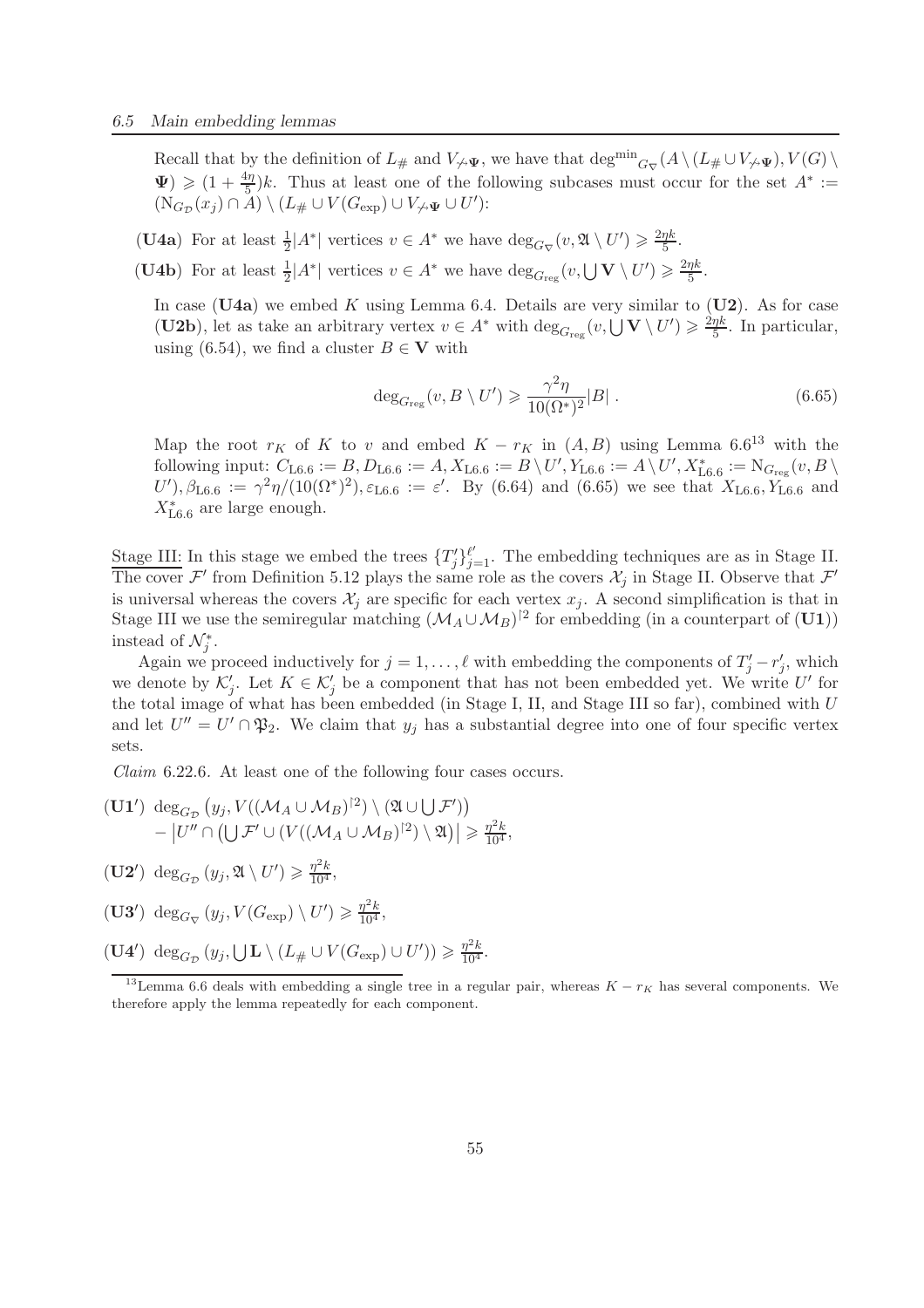*Proof.* As  $y_j \in V_1$ , we have that

$$
h \leqslant \deg_{G_{\nabla}}(y_j, V_{\text{good}}^{[2]})
$$
  
\n
$$
\leqslant \deg_{G_{\nabla}}(y_j, V((\mathcal{M}_A \cup \mathcal{M}_B)^{[2]}) \setminus (\mathfrak{A} \cup V(G_{\exp}) \cup \bigcup \mathcal{F}') + \deg_{G_{\nabla}}(y_j, \mathfrak{A}^{[2]} \setminus (V(G_{\exp}) \cup \bigcup \mathcal{F}')
$$
  
\n
$$
+ \deg_{G_{\nabla}}(y_j, \bigcup \mathcal{F}') + \deg_{G_{\nabla}}(y_j, \bigcup \mathbf{L}^{[2]} \setminus (L_{\#} \cup V(G_{\exp}) \cup V(\mathcal{M}_A \cup \mathcal{M}_B))
$$
  
\n
$$
+ \deg_{G_{\nabla}}(y_j, V(G_{\exp})^{[2]}) + \deg_{G_{\nabla}}(y_j, V(\mathcal{M}_A \cup \mathcal{M}_B)^{[2]} \setminus V((\mathcal{M}_A \cup \mathcal{M}_B)^{[2]})
$$
  
\n
$$
\leqslant \deg_{G_{\nabla}}(y_j, V((\mathcal{M}_A \cup \mathcal{M}_B)^{[2]}) \setminus (\mathfrak{A} \cup V(G_{\exp}) \cup \bigcup \mathcal{F}'))
$$
  
\n
$$
- \Big| U'' \cap \Big( \bigcup \mathcal{F}' \cup (V((\mathcal{M}_A \cup \mathcal{M}_B)^{[2]}) \setminus \mathfrak{A})\Big) \setminus V(G_{\exp}) \Big|
$$
  
\n
$$
+ \deg_{G_{\nabla}}(y_j, \mathfrak{A}^{[2]} \setminus (U'' \cup V(G_{\exp}) \cup \bigcup \mathcal{F}')\Big) + \deg_{G_{\nabla}}(y_j, V(G_{\exp})^{[2]} \setminus U'')
$$
  
\n
$$
+ \deg_{G_{\nabla}}(y_j, \bigcup \mathbf{L}^{[2]} \setminus (L_{\#} \cup V(G_{\exp}) \cup V(\mathcal{M}_A \cup \mathcal{M}_B) \cup U'')\Big) + \frac{2\eta^3 k}{10^3} + \frac{\eta^2 k}{10^5} + |U''|.
$$

The claim follows since  $|U''| \leq \sum_j T_j + \sum_j T'_j \leq h - \frac{\eta^2 k}{1000}$ .

Cases  $(U1')$ – $(U4')$  are treated analogously as Cases  $(U1)$ – $(U4)$ .

**Lemma 6.23.** Suppose we are in Setting 5.1 and 5.4, and that the sets  $V_0$  and  $V_1$  witness Precon*figuration*  $(\heartsuit 2)(h)$ *. Suppose that*  $U \subseteq \mathfrak{P}_0 \cup \mathfrak{P}_1$ *, such that*  $|U| \leq k$ *. Suppose that*  $\{x_j\}_{j=1}^{\ell} \subseteq V_0 \cup V_1$ *are distinct vertices.* Let  $\{(T_j, r_j)\}_{j=1}^{\ell}$  be a family of rooted trees such that each component of  $T_j - r_j$ *has order at most*  $\tau k$ *.* 

 $If \sum_j v(T_j) \leqslant h - \eta^2 k/1000$  and  $|U| + \sum_j v(T_j) \leqslant k$  *then there exist disjoint*  $(r_j \hookrightarrow x_j, V(T_j) \setminus T_j)$  ${r_j} \hookrightarrow V(G) \setminus U$ *)*-embeddings of  $T_j$  in G.

*Proof.* The proof is contained in the proof of Lemma 6.22. It suffices to repeat the first two stages of the embedding process in the proof. In that setting, we use  $h_{\text{L}6.22} = 2h$ . Note that the condition  $\{x_j\} \subseteq V_0$  in the setting of Lemma 6.22 gives us the same possibilities for embedding as the condition  $\{x_i\} \subseteq V_0 \cup V_1$  in the current setting (cf. (5.29) and (5.32)). condition  $\{x_i\} \subseteq V_0 \cup V_1$  in the current setting (cf. (5.29) and (5.32)).

Lemma 6.24. *Suppose we are in Setting 5.1 and 5.4, and at least one of the following configurations occurs:*

- *Configuration*  $(\diamond 6)(\frac{\eta^3 \rho^4}{10^{14} (\Omega^*)}$  $\frac{\eta^3 \rho^4}{10^{14} (\Omega^*)^4}$ ,  $4\pi$ ,  $\frac{\gamma^3 \rho}{32\Omega^*}$ ,  $\frac{\eta^2 \nu}{2 \cdot 10^4}$ ,  $\frac{3\eta^3}{2 \cdot 10^3}$ , h),
- *Configuration*  $(\diamond 7)(\frac{\eta^3 \gamma^3 \rho}{10^{12} (\Omega^*)^2})$  $\frac{\eta^3 \gamma^3 \rho}{10^{12} (\Omega^*)^4}$ ,  $\frac{\eta \gamma}{400}$ ,  $4\pi$ ,  $\frac{\gamma^3 \rho}{32\Omega^*}$ ,  $\frac{\eta^2 \nu}{2 \cdot 10^4}$ ,  $\frac{3\eta^3}{2 \cdot 10^3}$ , h), or
- *Configuration*  $(\diamond 8) (\frac{\eta^4 \gamma^4 \rho}{10^{15} (\Omega^*)})$  $\frac{\eta^4\gamma^4\rho}{10^{15}(\Omega^*)^5)}$ ,  $\frac{\eta\gamma}{400}$ ,  $\frac{4\varepsilon}{\mathfrak{p}_1}$  $\frac{4\varepsilon}{\mathfrak{p}_1}, 4\pi, \frac{d}{2}, \frac{\gamma^3 \rho}{32\Omega^*}, \frac{\mathfrak{p}_1 \pi \mathfrak{c}}{2k}$  $\frac{1}{2k}, \frac{\eta^2 \nu}{2 \cdot 10^4}, h_1, h).$

*Suppose that*  $(W_A, W_B, \mathcal{S}_A, \mathcal{S}_B)$  *is a*  $(\tau k)$ *-fine partition of a rooted tree*  $(T, r)$  *of order* k*. If the total* order of the end shrubs is at most  $h - 2\frac{\eta^2 k}{10^3}$  and the total order of the internal shrubs is at most  $h_1 - 2\frac{\eta^2 k}{10^5}$ , then  $T \subseteq G$ .

 $\Box$ 

 $\Box$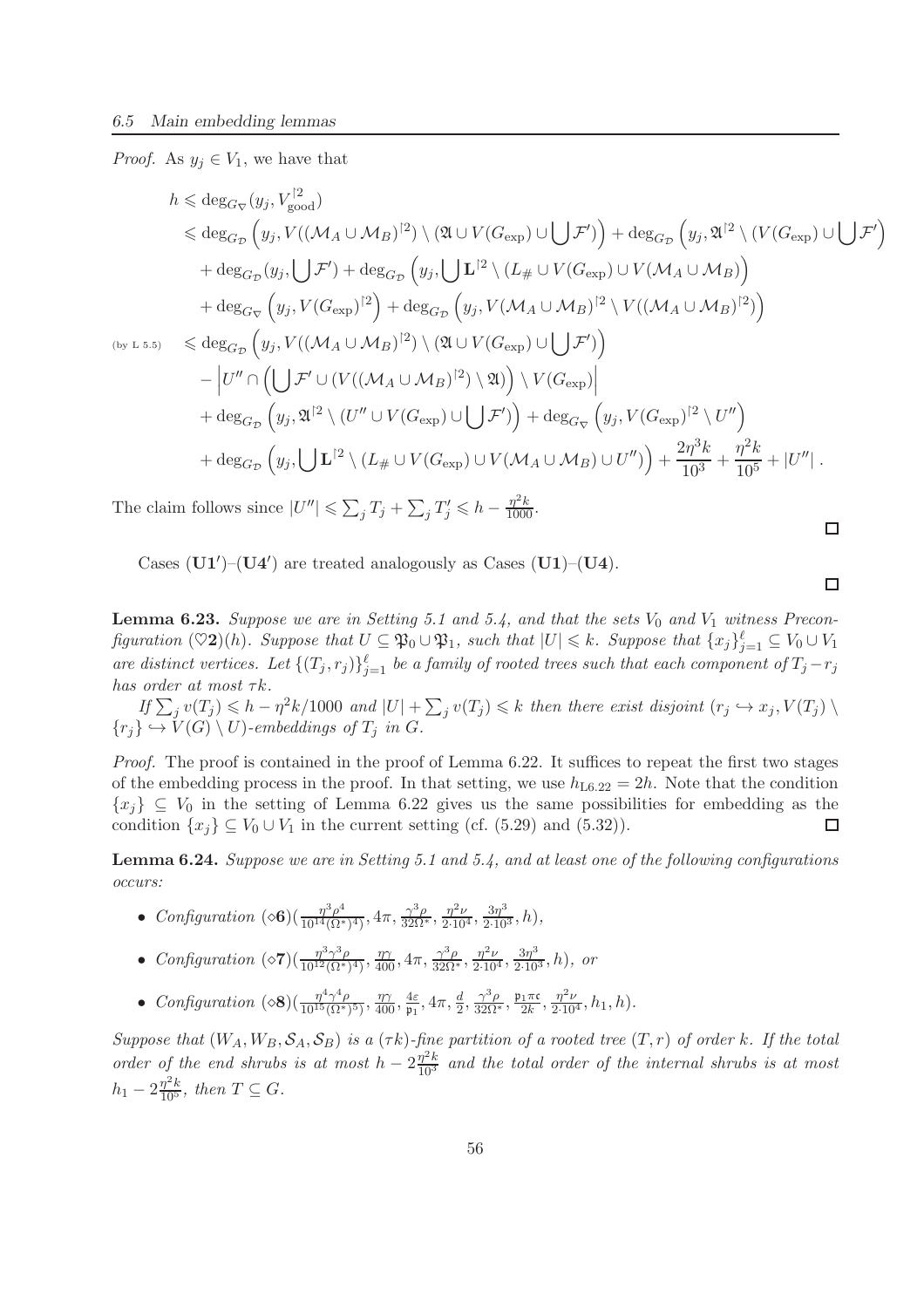*Proof.* Let T' be the tree induced by all the cut-vertices  $W_A \cup W_B$  and all the internal shrubs. Summing up the order of the internal shrub and the cut-vertices, we get that  $v(T') < h_1 - \frac{\eta^2 k}{10^5}$ . Fix an embedding of T' as in Lemma 6.20 (in configurations  $(\diamond 6)$  and  $(\diamond 7)$ ), or as in Lemma 6.21 (in configuration  $(\diamond 8)$ ). This embedding now extends to external shrubs by Lemma 6.22 (in Preconfiguration ( $\heartsuit$ 1), which can only occur in Configuration ( $\diamond$ 6) and ( $\diamond$ 7)), or by Lemma 6.23 (in Preconfiguration ( $\heartsuit$ 2)). It is important to remember here that by Definition 3.3(l), the total order of end shrubs in  $S_R$  is at most half the size of the total order of end shrubs. of end shrubs in  $S_B$  is at most half the size of the total order of end shrubs.

The next lemma completely resolves Theorem 1.2 in the presence of Configuration  $(\diamond 9)$ .

**Lemma 6.25.** Suppose we are in Setting 5.1 and 5.4, and assume we have Configuration  $(\diamond 9)(\delta, \frac{2\eta^3}{10^3},$  $h_1, h_2, \varepsilon_1, d_1, \mu_1, \varepsilon_2, d_2, \mu_2$  *with*  $d_2 > 10\varepsilon_2 > 0$ ,  $4 \cdot 10^3 \leq d_2\mu_2\tau k$ ,  $\max\{d_1, \tau/\mu_1\} \leq \gamma^2\eta^2/\tilde{(\mathfrak{4}} + \mathfrak{a})$  $10^7(\Omega^*)^2$ ,  $d_1^2/6 > \varepsilon_1 \ge \frac{\tau}{\mu_1}$  and  $\delta k > 10^3/\tau$ .

*Suppose that*  $(W_A, W_B, \mathcal{S}_A, \mathcal{S}_B)$  *is a*  $(\tau k)$ *-fine partition of a rooted tree*  $(T, r)$  *of order* k*.* If the *total order of the internal shrubs of*  $(W_A, W_B, \mathcal{S}_A, \mathcal{S}_B)$  *is at most*  $h_1 - \frac{\eta^2 k}{10^5}$ *, and the total order of the end shrubs is at most*  $h_2 - 2\frac{\eta^2 k}{10^3}$  *then*  $T \subseteq G$ *.* 

*Proof.* Let  $V_0, V_1, V_2, \mathcal{N}, \{Q_0^{(j)}\}$  $(0, \mathbb{Q}_1^{(j)}, \mathbb{Q}_1^{(j)})_{j \in \mathcal{Y}}$  and  $\mathcal{F}'$  witness  $(\diamond 9)$ . The embedding process has two stages. In the first stage we embed the knags and the internal shrubs of  $T$ . In the second stage we embed the end shrubs. The knags will be embedded in  $V_0 \cup V_1$ , and the internal shrubs will be embedded in  $V(N)$ . Lemma 6.22 will be used to embed the end shrubs.

The knags of  $(W_A, W_B, \mathcal{S}_A, \mathcal{S}_B)$  are embedded in such a way that  $W_A$  is embedded in  $V_1$  and  $W_B$ is embedded in  $V_0$ . Since no other part of T is embedded in  $V_0 \cup V_1$  in the first stage, each knag can be embedded greedily using the minimum degree condition arising from the super-regularity of the pairs  $\{Q_0^{(j)}\}$  $(0, Q_1^{(j)}, Q_1^{(j)})\}_{j\in\mathcal{Y}}$  using the bound on the total order of knags coming from Definition 3.3(c), and using Lemma 6.8 with the following input:  $\varepsilon_{\text{L6.8}} := \varepsilon_2$ ,  $d_{\text{L6.8}} := d_2$ ,  $\ell_{\text{L6.8}} := \mu_2 k$ ,  $U_A \cup U_B$  is the image of  $W_A \cup W_B$  embedded so far and  $\{A_{\text{L6.8}}, B_{\text{L6.8}}\} := \{Q_0^{(j)}\}$  $\{(\begin{aligned}\n\langle j \rangle, Q_1^{(j)}\n\end{aligned}\}$ , where  $j \in \mathcal{Y}$  is arbitrary for the first knag, and for all other knags  $P$  has the property that

$$
N_{G_{\mathcal{D}}}(\phi(\operatorname{Par}(P))) \cap Q_1^{(j)} \setminus U_A \neq \emptyset.
$$

The existence of such an index  $j$  follows from the fact that

$$
\phi(\operatorname{Par}(P)) \in V_2,\tag{6.66}
$$

together with condition (5.52). We shall ensure (6.66) during our embedding of the internal shrubs, see below.

We now describe how to embed an internal shrub  $T^* \in \mathcal{S}_A$  whose parent  $u \in W_A$  is embedded in a vertex  $x \in V_1$ . Let  $w \in V(T^*)$  be the unique neighbor of a vertex from  $W_A \setminus \{u\}$  (cf. Definition 3.3(h)). Let U be the image of the part of T embedded so far. The next claim will be useful for finding a suitable  $N$ -edge for accommodating  $T^*$ .

*Claim* 6.25.1. There exists an  $\mathcal{N}$ -edge  $(A, B)$ , or an  $\mathcal{N}$ -edge  $(B, A)$  such that

$$
\min\left\{|\mathcal{N}_{G_{\mathcal{D}}}(x)\cap V_2\cap (A\setminus U)|,|B\setminus U|\right\}\geqslant 100d_1|A|+\tau k\;.
$$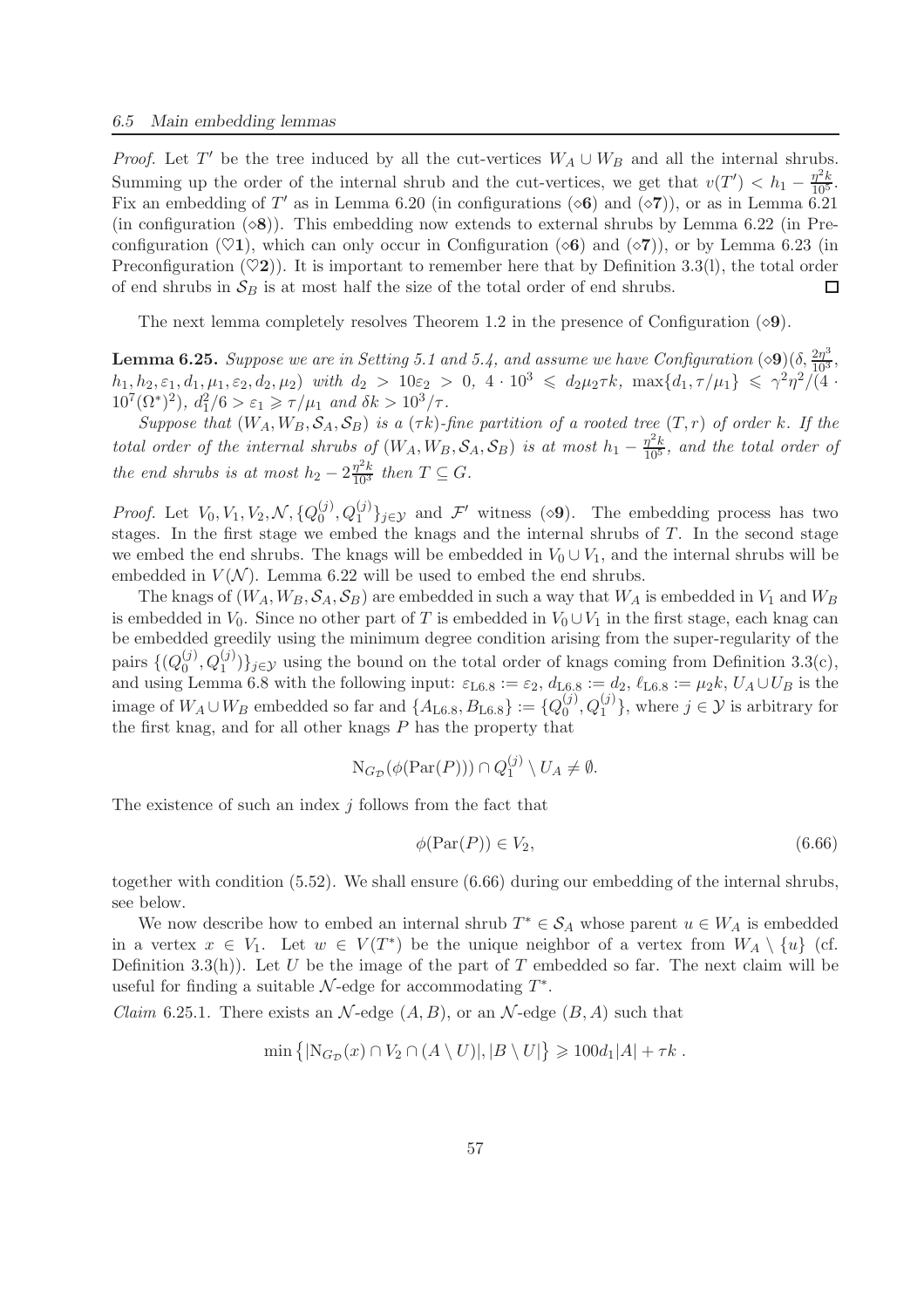*Proof of Claim 6.25.1.* For the purpose of this claim we reorient  $\mathcal N$  so that  $V_2(\mathcal N) \subseteq \bigcup \mathcal F'$ .

Suppose the claim fails to be true. Then for each  $(A, B) \in \mathcal{N}$  we have  $|N_{G_{\mathcal{D}}}(x) \cap V_2 \cap (A \setminus U)|$  $100d_1|A| + \tau k$  or  $|B \setminus U| < 100d_1|A| + \tau k$ . In either case we get

$$
|N_{G_{\mathcal{D}}}(x) \cap V_2 \cap A| - |U \cap (A \cup B)| < 100d_1|A| + \tau k. \tag{6.67}
$$

We write  $S := \bigcup \{V(D) : D \in \mathcal{D}, x \in V(D)\}$ . Combining Fact 4.3 and Fact 4.4 we get that

$$
|S| \leqslant \frac{2(\Omega^*)^2 k}{\gamma^2} \,. \tag{6.68}
$$

Let us look at the number

$$
\lambda := \sum_{(A,B)\in\mathcal{N}} \left( |N_{G_{\mathcal{D}}}(x) \cap V_2 \cap A| - |U \cap (A \cup B)| \right). \tag{6.69}
$$

For a lower bound on  $\lambda$ , we write  $\lambda = |N_{G_{\mathcal{D}}}(x) \cap V_2| - |U \cap V(\mathcal{N})|$ . (Note that  $V_2 \subseteq V(\mathcal{N})$  as we are in Configuration  $(\diamond 9)$ .) The first term is at least  $h_1$  by (5.51), while the second term is at most  $h_1 - \frac{\eta^2 k}{10^5}$  by the assumptions of the lemma. Thus  $\lambda \geq \frac{\eta^2 k}{10^5}$ .

For an upper bound on  $\lambda$  we only consider those  $\mathcal{N}$ -edges  $(A, B)$  for which  $N_{G_{\mathcal{D}}}(x) \cap A \neq \emptyset$ . In that case  $A \subseteq S$  (cf. 3 of Setting 5.1). Thus, since N is  $(\varepsilon_1, d_1, \mu_1 k)$ -semiregular we get that

$$
|\{(A,B)\in\mathcal{N}\,:\,\mathrm{N}_{G_{\mathcal{D}}}\cap A\neq\emptyset\}|\leqslant\frac{|S|}{\mu_1k}.
$$
\n
$$
(6.70)
$$

 $\Box$ 

Thus,

$$
\lambda \leqslant \sum_{\substack{(A,B)\in\mathcal{N},\mathrm{N}_{G_{\mathcal{D}}}(x)\cap A\neq\emptyset}} \left( |\mathrm{N}_{G_{\mathcal{D}}}(x)\cap V_2\cap A| - |U\cap (A\cup B)| \right)
$$
\n
$$
\text{(by (6.67), (6.70))} \leqslant 100d_1|S| + \frac{|S|}{\mu_1k}\tau k
$$
\n
$$
\text{(by (6.68))} \leqslant \frac{\eta^2 k}{10^5},
$$

a contradiction. This finishes the proof of the claim.

By symmetry we suppose that Claim 6.25.1 gives an  $\mathcal{N}$ -edge  $(A, B)$  such that min  $\{N_{G_{\mathcal{D}}}(x) \cap$  $V_2 \cap (A \setminus U)|, |B \setminus U|\} \geq 100d_1|A| + \tau k$ . We apply Lemma 6.6 with input  $C_{L6.6} := A, D_{L6.6} := B$  $X_{\text{L6.6}} = X_{\text{L6.6}}^* := \text{N}_{G_{\mathcal{D}}}(x) \cap V_2 \cap (A \setminus U), Y_{\text{L6.6}} := B \setminus U, \ \varepsilon_{\text{L6.6}} := \varepsilon_1, \ \beta_{\text{L6.6}} := d_1/3.$  Then there exists an embedding of  $T^*$  in  $V(\mathcal{N}) \setminus U$  such that w is embedded in  $V_2$ . This ensures (6.66).

We remark that there may be several internal shrubs extending from  $u \in W_A$ . However Claim 6.25.1 and the subsequent application of Lemma 6.6 allows a sequential embedding of these shrubs. This finishes the first stage of the embedding process.

For the second stage, i.e., the embedding of the end shrubs of  $(W_A, W_B, \mathcal{S}_A, \mathcal{S}_B)$ , we first recall that the total order of end shrubs in  $S_A$  is at most  $h_2 - 2\frac{\eta^2 k}{10^3}$ , and the total order of end shrubs in  $\mathcal{S}_B$  is at most  $\frac{1}{2} (h_2 - 2 \frac{\eta^2 k}{10^3})$  $\frac{\eta^2 k}{10^3}$  by Definition 3.3(1). The embedding is a straightforward application of Lemma 6.22.  $\Box$ 

The next lemma resolves Theorem 1.2 in the presence of Configuration  $(\diamond 10)$ .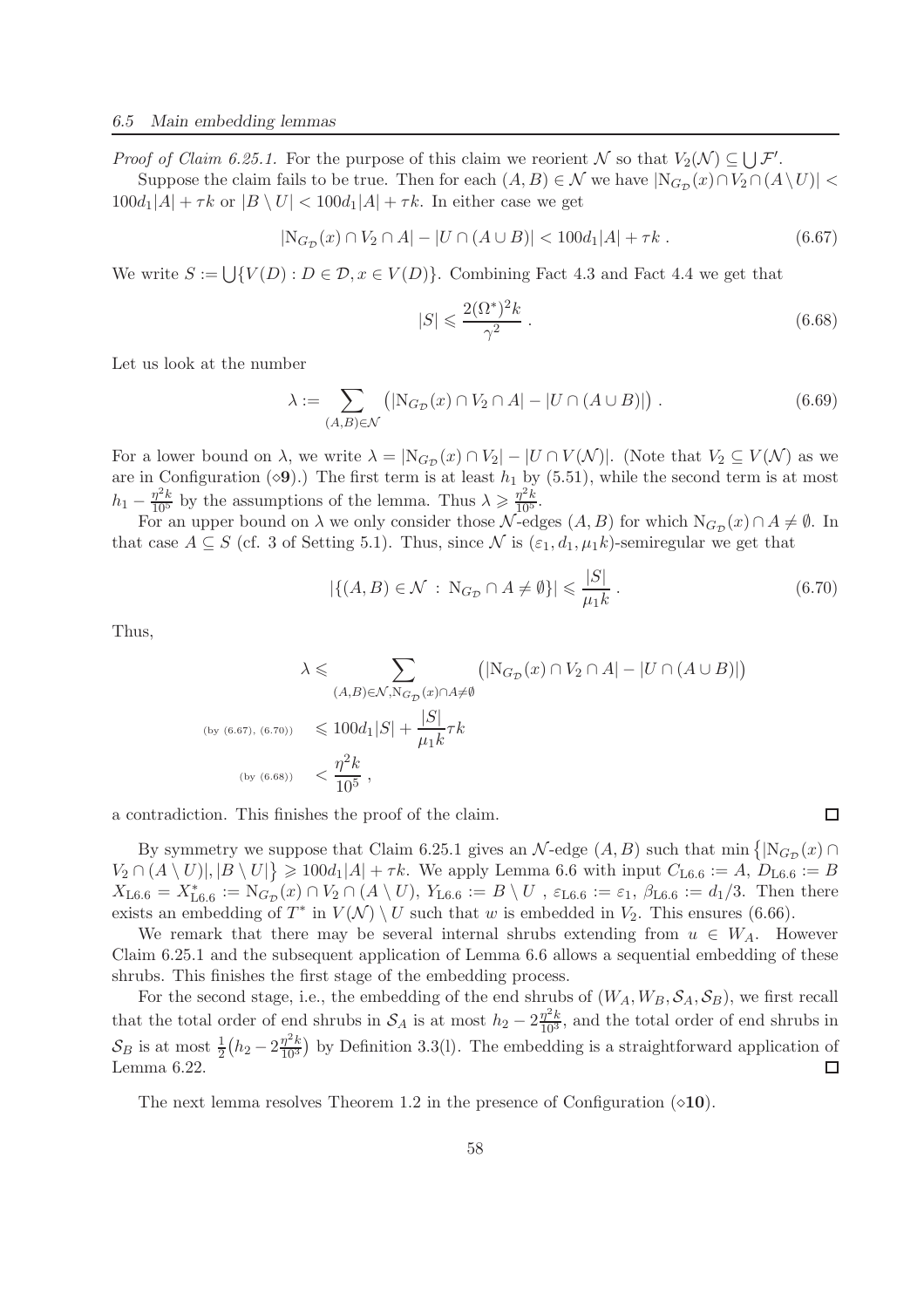**Lemma 6.26.** Suppose we are in Setting 5.1. For every  $\eta', d', \Omega > 0$  there exists  $\tilde{\varepsilon} > 0$  such that  $for\ every\ \nu' > 0\ with\ the\ property\ that$ 

$$
\frac{\eta'\nu'}{200\Omega} > \tau \tag{6.71}
$$

*there exists a number*  $k_0$  *such that the following holds for each*  $k > k_0$ *.* 

*If* G is a graph with Configuration  $(\triangle 10)(\tilde{\varepsilon}, d', \nu' k, \Omega k, \eta')$  then  $\mathbf{trees}(k) \subseteq G$ .

*Proof.* We give a sketch of a proof, following [PS12]. The main difference is indicated in Section 6.1.5.

Suppose we have Configuration  $(\infty 10)(\tilde{\varepsilon}, d', \nu' k, \Omega k, \eta')$ , and are given a rooted tree  $(T, r)$  of order k with a  $(\tau k)$ -fine partition  $(W_A, W_B, \mathcal{S}_A, \mathcal{S}_B)$  given by Lemma 3.5. By replacing  $\mathcal{L}^*$  by  $\mathcal{L}^* \setminus \mathcal{V}(\mathcal{M})$ ,<sup>14</sup> we can assume that  $\mathcal{L}^*$  and  $\mathcal{V}(\mathcal{M})$  are disjoint.

For each shrub  $F \in S_A \cup S_B$ , let  $x_F \in V(F)$  be its root, i.e., its minimal element in the topological order. If F is internal then we also define  $y_F$  as its (unique) maximal element that neighbours  $W_A$ . We can partition the semiregular matching M and the set  $\mathcal{L}^*$  into two parts:  $M_A \cup \mathcal{L}_A^*$  and  $M_B \cup \mathcal{L}_B^*$  so that the partition satisfies

$$
\deg_{\tilde{G}}\left(v, V(\mathcal{M}_A) \cup \bigcup \mathcal{L}_A^*\right) \geqslant v(\mathcal{S}_A) + \frac{\eta' k}{4} \quad \text{and} \tag{6.72}
$$

$$
\deg_{\tilde{G}}\left(w, V(\mathcal{M}_B) \cup \bigcup \mathcal{L}_B^*\right) \geqslant v(\mathcal{S}_B) + \frac{\eta' k}{4},\tag{6.73}
$$

for all but at most  $2\tilde{\varepsilon}|A|$  vertices  $v \in A$  and for all but at most  $2\tilde{\varepsilon}|B|$  vertices  $w \in B$ . To see this, observe that the nature of the regularized graph allows us to treat<sup>15</sup> conditions (6.72), (6.73), or that of Definition 5.21(b) in terms of average degrees of vertices in  $A$  and  $B$ , rather than in terms of individual degrees.<sup>16</sup> If A and B were connected to each cluster  $X \in \mathcal{L}^* \cup \mathcal{V}(\mathcal{M})$  by regular pairs of the same density, say  $d_X$ , it would suffice to split  $\mathcal{L}^*$  and  $\mathcal{M}$  in the ratio  $v(\mathcal{S}_A): v(\mathcal{S}_B)$ . In the general setting, this can also be achieved, as was done in [PS12, Lemma 9]. Let  $h_{A,\mathcal{L}^*}$ ,  $h_{B,\mathcal{L}^*}$ ,  $h_{A,\mathcal{M}}, h_{B,\mathcal{M}}$  be the average degrees of vertices of A and B into  $\mathcal{L}_A^*, \mathcal{L}_B^*, \mathcal{M}_A, \mathcal{M}_B$ .

We will now use the regularity to embed the shrubs and the seeds in  $G$ . We start with mapping r to A or B (depending whether  $r \in W_A$  or  $r \in W_B$ ), and proceed along a topological order on T. We denote the partial embedding of T at any particular stage as  $\phi$ . The vertices of  $W_A$  are mapped to  $A$ , the vertices of  $W_B$  are mapped to  $B$ . As for embedding the shrubs, initially we start with embedding the shrubs of  $S_A$  to  $\mathcal{M}_A$  (we say that A *is in the*  $\mathcal{M}\text{-}mode$ ), and embedding the shrubs of  $S_B$  to  $M_B$  (B *is in the* M-mode). By filling up the M-edges with the shrubs as balanced as possible we can guarantee that we do not run out of space in  $\mathcal{M}_A$  before embedding  $\mathcal{S}_A$ -shrubs of total order at least  $h_{A,\mathcal{M}} - \eta' k/100$ . An analogous property holds for embedding  $\mathcal{S}_B$ -shrubs. We omit details and instead refer to a very similar procedure in Lemma 6.25.<sup>17</sup>

At some moment we may run out of space in  $\mathcal{M}_A$ , or in  $\mathcal{M}_B$ . Say that this happens first with the matching  $\mathcal{M}_A$ . Let  $\mathcal{S}_A^* \subseteq \mathcal{S}_A$  be the set of shrubs not embedded so far. We now describe how to proceed when A *is in the*  $\mathcal{L}^*$ -mode. In this mode, we will not embed an upcoming shrub  $F \in \mathcal{S}_{A}^*$ , but only reserve a set  $U_F$ ,  $|U_F| \leq v(F)$  which serves a reminder that we want to accommodate F

<sup>&</sup>lt;sup>14</sup>This does not change validity of the conditions in Definition 5.21.

 $15$ up to a small error

<sup>&</sup>lt;sup>16</sup>This property is also key in the classical dense setting of the regularity lemma.

<sup>&</sup>lt;sup>17</sup>In Lemma 6.25 it was shown how to utilize (5.51) for embedding shrubs of order up to  $\approx h_1$  in regular pairs.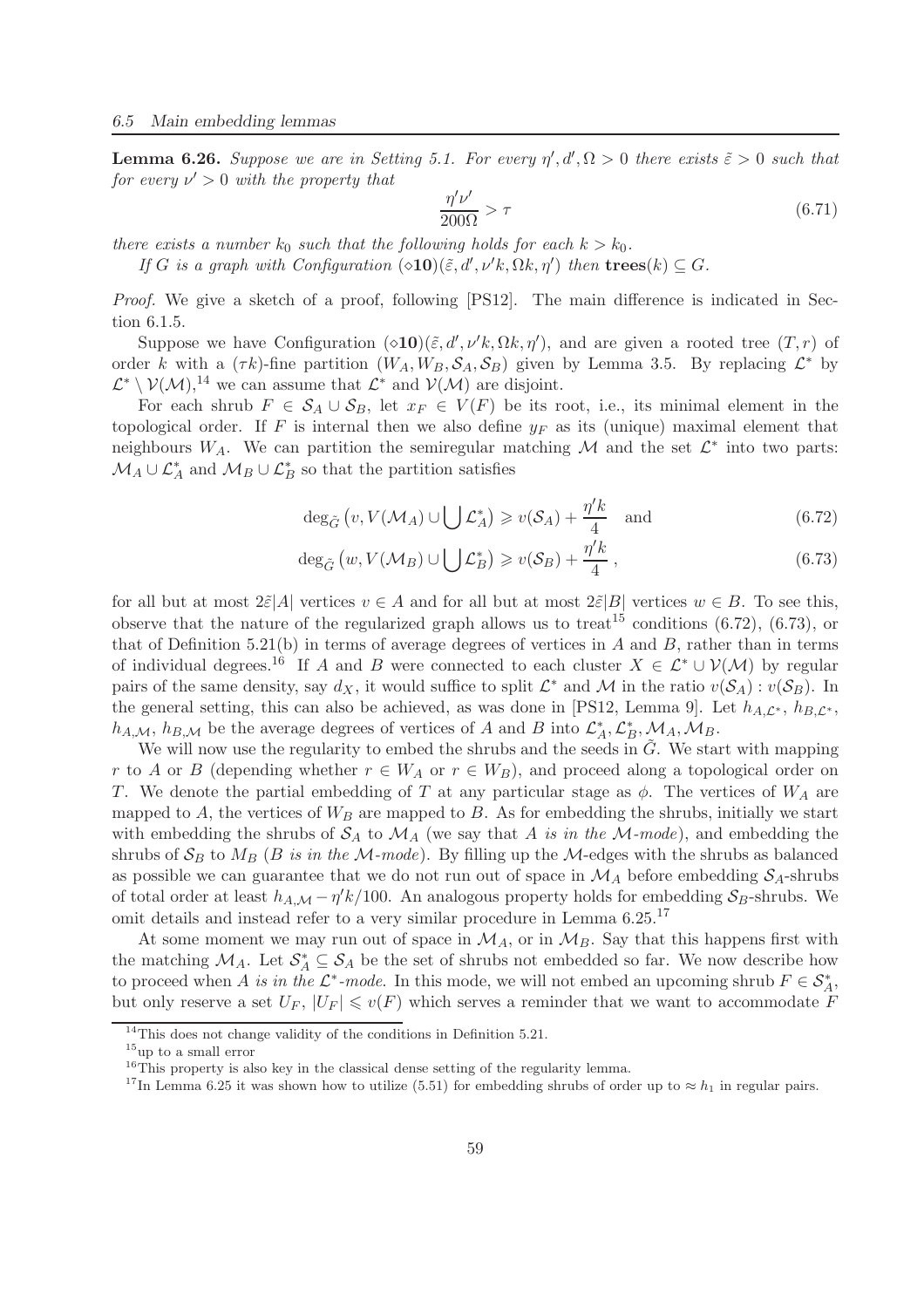later on. Suppose that the parent  $\text{Par}(F) \in W_A$  of F has been mapped to a typical<sup>18</sup> vertex  $z \in A$ already. We have

$$
\deg_{\tilde{G}}(z, \bigcup \mathcal{L}_A^*) \geq v(\mathcal{S}_A^*) + \frac{\eta'^k}{100} \geqslant \sum_{F'} |U'_F| + \frac{\eta'^k}{100},
$$

where the sum ranges over the already processed  $S_A^*$ -shrubs  $F'$ . Consequently, there is a cluster  $X \in \mathcal{V}$  such that

$$
\deg_{\tilde{G}}\left(z, X \setminus \bigcup_{F'} U_{F'}\right) > \frac{\eta'|X|}{100\Omega} \ . \tag{6.74}
$$

Let us view F as a bipartite graph, and let  $a_F$  be the size of its color class that contains  $x_F$ . Let  $U_F$  be an arbitrary set of  $(N_{\tilde{G}}(z) \cap X) \setminus \bigcup_{F'} U_{F'}$  of size  $a_F$ , and also let us fix an image  $\phi(x_F) \in U_F$ arbitrarily. If F is an internal shrub, we further define  $\phi(y_F) \in U_F \setminus {\phi(x_B)}$  arbitrarily. At this stage we consider F as processed.

Later, of course, also B can switch in the  $\mathcal{L}^*$ -mode as well. At that moment, we define  $\mathcal{S}_{B}^*$ , and start to only make reservations  $U_K$  in clusters of  $\mathcal{L}_B^*$  instead of embedding shrubs  $K \in \mathcal{S}_B^*$ .

After all shrubs of  $S_A^* \cup S_B^*$  have been processed we finalize the embedding. Consider a shrub  $F \in \mathcal{S}_{A}^{*} \cup \mathcal{S}_{B}^{*}$ . Suppose that  $U_F \subseteq X$  for some  $X \in \mathcal{V}$ . We use Definition 5.21(c) to find a cluster Y such that

$$
d(X,Y) \geqslant \frac{\left|Y \cap (\operatorname{im} \left( \phi \right) \cup \bigcup_{F' \text{ yet unembedded}} U_{F'} \right)\right|}{|Y|} + \frac{\eta'}{100\Omega} \; .
$$

As  $\phi(x_F)$  and  $\phi(y_F)$  are typical<sup>19</sup>, we can additionally require that

$$
\deg_{\tilde{G}}(\phi(x_F), Y), \deg_{\tilde{G}}(\phi(y_F), Y) \geq (d(X, Y) - \sqrt{\tilde{\varepsilon}})|Y|.
$$

Therefore, the regularity method allows us to embed  $F$  in the pair  $(X, Y)$  avoiding the already defined image of  $\phi$ , and the sets  $U_{F'}$  corresponding to yet unembedded shrubs  $F'$ . The fact that the threshold in (6.74) was taken quite high (compared to the size of the shrubs, see (6.71)) allows us to avoid atypical vertices. We also need this embedding to be compatible with the existing placements  $\phi(x_F)$  and  $\phi(y_F)$ . In particular, we need to find a path of length dist $F(x_F, y_F)$  from  $\phi(x_F)$  to  $\phi(y_F)$ . Here, it is crucial that  $dist_F(x_F, y_F) \geq 4$  (cf. Definition 3.3(i)).<sup>20</sup> We remark, that in general we cannot guarantee that  $X \cap \phi(F) = U_F$ . So the set  $U_F$  should be regarded merely as a measure of future occupation of X, rather than an indication of exact future placement. a measure of future occupation of X, rather than an indication of exact future placement.

## 7 Proof of Theorem 1.2

The proof builds on the main results from  $[HKP^+a, HKP^+b, HKP^+c]$ . We extend our subscript notation to allow referencing to parameters from  $[HKP^+a, HKP^+b, HKP^+c]$ . For example,  $\eta_{1,1,3,13}$ refers to the parameter  $\eta$  from Lemma 3.13 from the I<sup>st</sup> paper, that is, from [HKP<sup>+</sup>a].

Let  $\alpha > 0$  be given. We set

$$
\eta := \min\{\frac{1}{30}, \frac{\alpha}{2}\}.
$$

 $18$ in the sense of Definition 5.21(b)

<sup>&</sup>lt;sup>19</sup>in the sense of Definition  $5.21(c)$ 

<sup>&</sup>lt;sup>20</sup>Indeed, it could be that  $N(\phi(x_F)) \cap N(\phi(y_F)) = \emptyset$ , which would make it impossible to find a path of length 2 from  $\phi(x_F)$  to  $\phi(y_F)$ . If, on the other hand dist $_F(x_F, y_F) \ge 4$ , then we can always find such a path using a look-ahead embedding in the regular pair  $(X, Y)$ .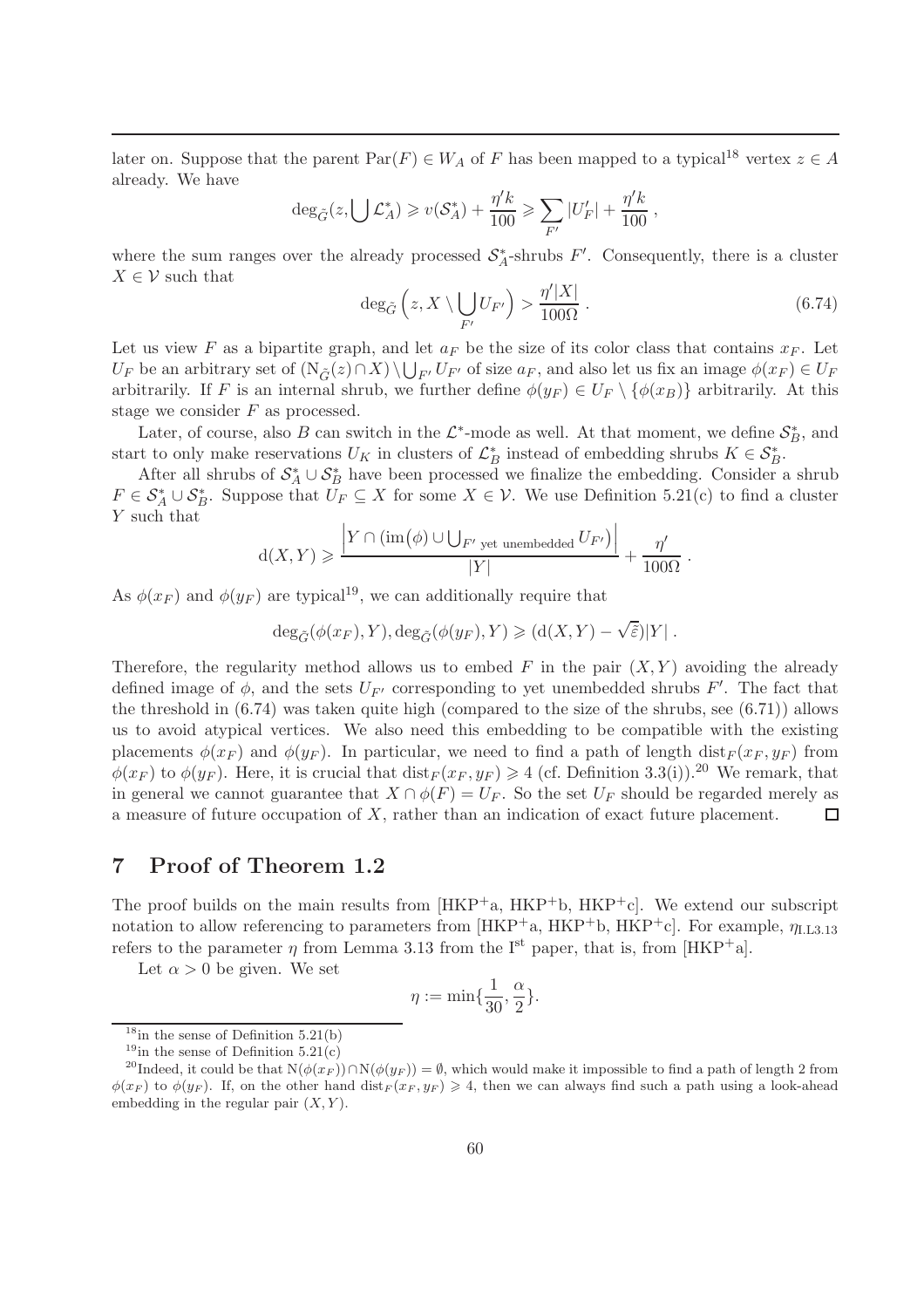We wish to fix further constants satisfying (5.1). A trouble is that we do not know the right choice of  $\Omega^*$  and  $\Omega^{**}$  yet. Therefore we take  $g := \lfloor \frac{100}{\eta^2} \rfloor$  $\frac{100}{\eta^2}$  + 1 and fix suitable constants

$$
\eta \gg \frac{1}{\Omega_1} \gg \frac{1}{\Omega_2} \gg \ldots \gg \frac{1}{\Omega_{g+1}} \gg \rho \gg \gamma \gg d \geq \frac{1}{\Lambda} \geq \varepsilon \geq \pi \geq \widehat{\alpha} \geq \varepsilon' \geq \nu \gg \tau \gg \frac{1}{k_0} > 0.
$$

where the relations between the parameters are more exactly as follows:

$$
\frac{1}{\Omega_{I}} \leq \frac{\eta^{9}}{10^{25}},
$$
\n
$$
\frac{1}{\Omega_{I}+1} \leq \frac{\eta^{27}}{10^{67} \Omega_{27}^{36}}
$$
 for each  $j = 1, ..., g$ ,  
\n
$$
\rho \leq \frac{\eta^{9}}{10^{25} \Omega_{g+1}^{5/4}},
$$
\n
$$
\gamma \leq \frac{\eta^{18} \rho^{24}}{10^{90} \Omega_{g+1}^{28}},
$$
\n
$$
d \leq \min \left\{ \frac{\gamma^{2} \eta^{2}}{10^{8} \Omega_{g+1}^{2}} , \beta_{\text{H.L.5.1}}(\eta_{\text{H.L.5.1}} := \eta, \Omega_{\text{H.L.5.1}} := \Omega_{g+1}, \gamma_{\text{H.L.5.1}} := \gamma \right\},
$$
\n
$$
\frac{1}{\Lambda} \leq \min \left\{ d, \frac{\eta^{24} \gamma^{24} \rho}{10^{96} \Omega_{g+1}^{36}} \right\},
$$
\n
$$
\varepsilon \leq \min \left\{ \frac{1}{\Lambda}, \frac{\gamma^{2} \eta^{2} d \rho}{10^{13} \Omega_{g+1}^{4}}, \delta_{\text{L6.26}}(\eta'_{\text{L6.26}} := \eta/40, d'_{\text{L6.26}} := \gamma^{2} d / 2, \Omega_{\text{L6.26}} := \frac{(\Omega_{g+1})^{2}}{\gamma^{2}} \right\},
$$
\n
$$
\pi \leq \min \left\{ \varepsilon, \pi_{\text{H.L.5.1}}(\eta_{\text{H.L.5.1}} := \Omega_{g+1}, \gamma_{\text{H.L.5.1}} := \gamma, \varepsilon_{\text{H.L.5.1}} := \varepsilon) \right\},
$$
\n
$$
\hat{\alpha} \leq \min \left\{ \pi, \alpha_{\text{H.L.4.4}} \left( \Omega_{\text{H.L.4.4}} := \Omega_{g+1}, \rho_{\text{H.L.5.1}} := \Omega_{g+1}, \gamma_{\text{H.L.5.1}} := \gamma, \varepsilon_{\text{H.L.5.1}} := \varepsilon \right) \right\},
$$
\n
$$
\varepsilon'
$$

$$
k_0^* := \max \Big\{ k_{0,\text{I.L3.13}}(\eta_{\text{I.L3.13}} := \alpha, \Lambda_{\text{I.L3.13}} := \Lambda, \gamma_{\text{I.L3.13}} := \gamma, \varepsilon_{\text{I.L3.13}} := \varepsilon', \rho_{\text{I.L3.13}} := \rho \Big),
$$
  
\n
$$
k_{0,\text{II.L4.4}}(\Omega_{\text{II.L4.4}} := \Omega_{g+1}, \rho_{\text{II.L4.4}} := \frac{\gamma^2}{4}, \varepsilon_{\text{II.L4.4}} := \pi, \tau_{\text{II.L4.4}} := 2\rho, \alpha_{\text{II.L4.4}} := \hat{\alpha}, \nu_{\text{II.L4.4}} := \frac{2\rho}{\Omega_{g+1}}),
$$
  
\n
$$
k_{0,\text{II.L5.1}}(\eta_{\text{II.L5.1}} := \eta, \Omega_{\text{II.L5.1}} := \Omega_{g+1}, \gamma_{\text{II.L5.1}} := \gamma, \varepsilon_{\text{II.L5.1}} := \varepsilon, \nu_{\text{II.L5.1}} := \nu),
$$
  
\n
$$
k_{0,\text{I.5.2}}(p_{\text{I.5.2}} := 10, \alpha_{\text{I.5.2}} := \eta/100),
$$
  
\n
$$
k_{0,\text{I.6.26}}(\eta'_{\text{I.6.26}} := \eta/40, d'_{\text{I.6.26}} := \gamma^2 d/2, \tilde{\varepsilon}_{\text{I.6.26}} := \varepsilon, \Omega_{\text{I.6.26}} := \frac{(\Omega_{g+1})^2}{\gamma^2}, \nu'_{\text{I.6.26}} := \pi \sqrt{\varepsilon'} \nu) \Big\}.
$$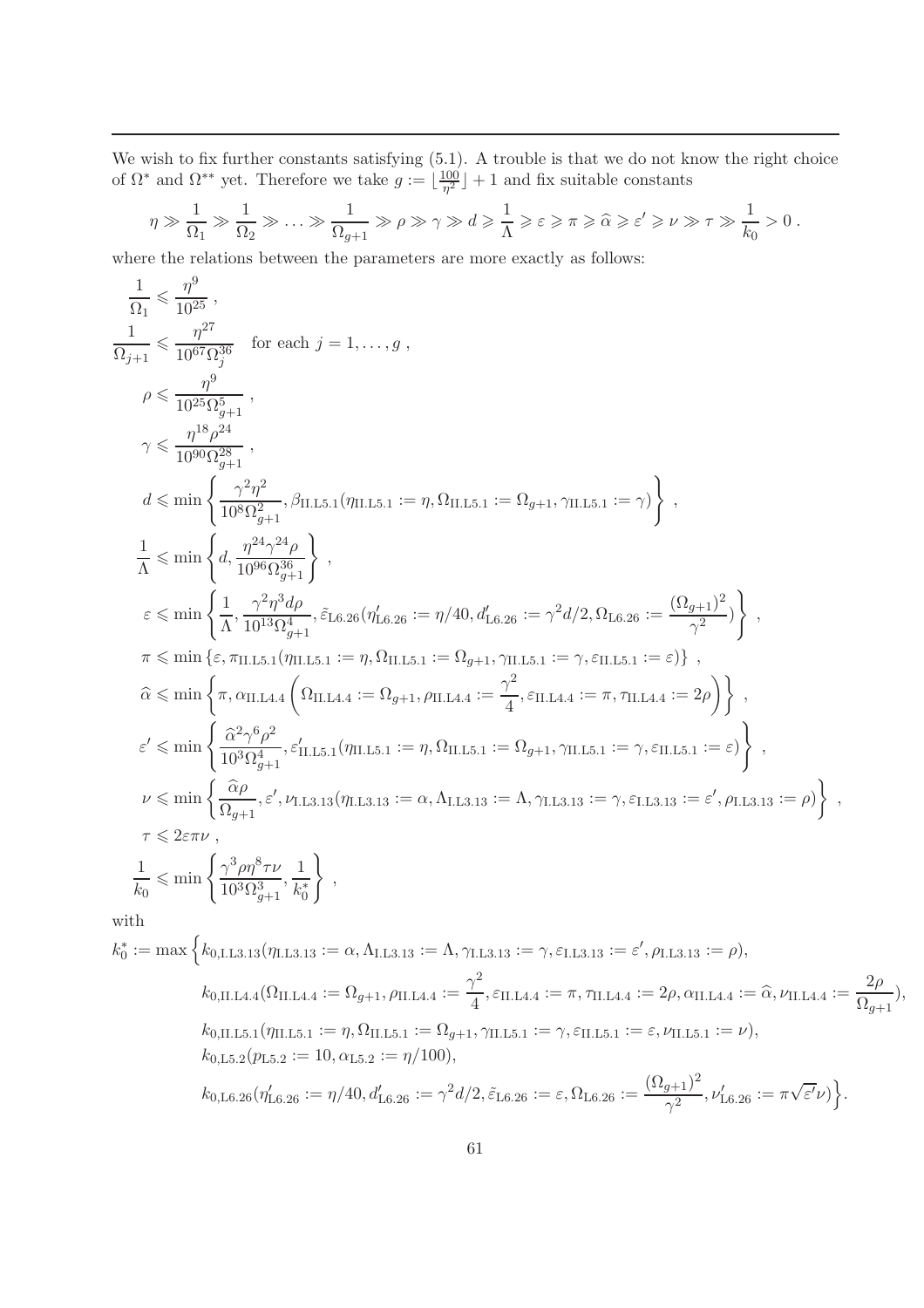In particular, this gives a relation between between  $\alpha$  and  $k_0$ .

Suppose now that  $k > k_0$ , and  $G \in \mathbf{LKS}(n, k, \alpha)$  is a graph, and  $T \in \mathbf{trees}(k)$  is a tree. It is our goal to show that  $T \subset G$ .

Let us now turn to the proof. First, we process the tree T by considering any  $(\tau k)$ -fine partition  $(W_A, W_B, \mathcal{S}_A, \mathcal{S}_B)$  of T rooted at an arbitrary root r. Such a partition exists by Lemma 3.5. Let  $m_1$  and  $m_2$  be the total order of internal shrubs and the end shrubs, respectively. Set

$$
\mathfrak{p}_0 := \frac{\eta}{100}
$$
 and  $\mathfrak{p}_i := \frac{\eta}{100} + \frac{m_i}{(1 + \frac{\eta}{30})k}$ , for  $i = 1, 2$ .

In particular we have  $\mathfrak{p}_i \in \left[\frac{\eta}{100}, 1\right]$  for  $i = 1, 2, 3$ .

To find a suitable structure in the graph  $G$  we proceed as follows. We apply  $[HKP^+a, Lemma 3.13]$ with input graph  $G_{\text{I.L3.13}} := G$  and parameters  $\eta_{\text{I.L3.13}} := \alpha, \Lambda_{\text{I.L3.13}} := \Lambda, \gamma_{\text{I.L3.13}} := \gamma, \varepsilon_{\text{I.L3.13}} := \varepsilon',$  $\rho_{\text{I.L3.13}} := \rho$ , the sequence  $(\Omega_j)_{j=1}^{g+1}$ ,  $k_{\text{I.L3.13}} := k$  and  $b_{\text{I.L3.13}} := \frac{\rho k}{100\Omega^*}$ . The lemma gives a graph  $G'_{1,1,3,13} \in \mathbf{LKSsmall}(n,k,\eta)$ , and an index  $i \in [g]$ . Slightly abusing notation, we call this graph still G. Set  $\Omega^* := \Omega_i$  and  $\Omega^{**} := \Omega_{i+1}$ . Now, [HKP<sup>+</sup>a, Lemma 3.13(c)] yields a  $(k, \Omega^{**}, \Omega^*, \Lambda, \gamma, \varepsilon', \nu, \rho)$ -sparse decomposition  $\nabla = (\Psi, \mathbf{V}, \mathcal{D}, G_{\text{reg}}, G_{\text{exp}}, \mathfrak{A})$ . Let c be the size of any cluster in V.

We now apply [HKP<sup>+</sup>b, Lemma 5.1] with parameters  $\eta_{\text{II},\text{L5},1} := \eta$ ,  $\Omega_{\text{II},\text{L5},1} := \Omega_{q+1}$ ,  $\gamma_{\text{II},\text{L5},1} := \gamma$ ,  $\varepsilon_{\text{II},\text{L5.1}} := \varepsilon, k_{\text{II},\text{L5.1}} := k$ , and  $\Omega^*_{\text{II},\text{L5.1}} := \Omega^*$ . Given the graph G with its sparse decomposition  $\nabla$ the lemma gives three  $(\varepsilon, d, \pi\mathfrak{c})$ -semiregular matchings  $\mathcal{M}_A$ ,  $\mathcal{M}_B$ , and  $\mathcal{M}_{\text{good}} \subseteq \mathcal{M}_A$  which fulfill the assertion either of case (K1), or of (K2). The matchings  $\mathcal{M}_A$  and  $\mathcal{M}_B$  also define the sets XA and XB.

The additional features provided by  $[HKP^+a, \text{ Lemma } 3.13]$  and  $[HKP^+b, \text{ Lemma } 5.1]$  guarantee that we are in the situation described in Setting 5.1. We apply Lemma 5.2 as described in Definition 5.3; the numbers  $\mathfrak{p}_0, \mathfrak{p}_1, \mathfrak{p}_2$  are as defined above. This puts us in the setting described in Setting 5.4. We now use  $[HKP^+c, \text{ Lemma } 4.17]$  to obtain one of the following configurations.

 $\bullet$  ( $\diamond$ 1),

• 
$$
(\diamond 2) \left( \frac{\eta^{27} \Omega^{**}}{4 \cdot 10^{66} (\Omega^*)^{11}}, \frac{\sqrt[4]{\Omega^{**}}}{2}, \frac{\eta^9 \rho^2}{128 \cdot 10^{22} \cdot (\Omega^*)^5} \right)
$$

- $\bullet$  (◇3)  $\left(\frac{\eta^{27}Ω^{**}}{4 \cdot 10^{66} (Ω^{*}}\right)$  $\frac{\eta^{27}\Omega^{**}}{4\cdot10^{66}(\Omega^{*})^{11}}, \frac{\sqrt[4]{\Omega^{**}}}{2}$  $\frac{\Omega^{**}}{2}, \frac{\gamma}{2}$  $\frac{\gamma}{2}, \frac{\eta^9 \gamma^2}{128 \cdot 10^{22} \cdot 0}$  $\frac{\eta^9 \gamma^2}{128 \cdot 10^{22} \cdot (\Omega^*)^5},$
- $\bullet$  (◇4)  $\left(\frac{\eta^{27}Ω^{**}}{4 \cdot 10^{66} (Ω^{*})}\right)$  $\frac{\eta^{27}\Omega^{**}}{4\cdot10^{66}(\Omega^{*})^{11}}, \frac{\sqrt[4]{\Omega^{**}}}{2}$  $\frac{\Omega^{**}}{2}, \frac{\gamma}{2}$  $\frac{\gamma}{2}, \frac{\eta^9 \gamma^3}{384 \cdot 10^{22}}$  $\frac{\eta^9 \gamma^3}{384 \cdot 10^{22} (\Omega^*)^5},$
- $\bullet$  (◇5)  $\left(\frac{\eta^{27}Ω^{**}}{4 \cdot 10^{66} (Ω^{*})}\right)$  $\frac{\eta^{27}\Omega^{**}}{4\cdot10^{66}(\Omega^{*})^{11}}, \frac{\sqrt[4]{\Omega^{**}}}{2}$  $\frac{\overline{\Omega^{**}}}{2}, \frac{\eta^9}{128 \cdot 10^{22}}$  $\frac{\eta^9}{128\cdot 10^{22}\cdot (\Omega^*)^3}, \frac{\eta}{2}$  $\frac{\eta}{2}, \frac{\eta^9}{128 \cdot 10^{22}}$  $\frac{\eta^9}{128 \cdot 10^{22} \cdot (\Omega^*)^4}$ ,
- $\bullet \ \ (\diamond \mathbf{6}) \left( \frac{\eta^3 \rho^4}{10^{14} (\Omega^2)} \right.$  $\frac{\eta^3\rho^4}{10^{14}(\Omega^*)^4}, 4\pi, \frac{\gamma^3\rho}{32\Omega^*}, \frac{\eta^2\nu}{2\cdot 10^4}, \frac{3\eta^3}{2000}, \mathfrak{p}_2(1+\frac{\eta}{20})k),$
- $\bullet \ \ (\diamond 7) \left( \frac{\eta^3 \gamma^3 \rho}{10^{12} (\Omega^*} \right.$  $\frac{\eta^3 \gamma^3 \rho}{10^{12} (\Omega^*)^4}, \frac{\eta \gamma}{400}, 4\pi, \frac{\gamma^3 \rho}{32\Omega^*}, \frac{\eta^2 \nu}{2 \cdot 10^4}, \frac{3\eta^3}{2 \cdot 10^3}, \mathfrak{p}_2(1+\frac{\eta}{20}) k),$
- $\bullet \ \ (\diamond 8) \left( \frac{\eta^4 \gamma^4 \rho}{10^{15} (\Omega^*} \right.$  $\frac{\eta^4\gamma^4\rho}{10^{15}(\Omega^*)^5}$ ,  $\frac{\eta\gamma}{400}$ ,  $\frac{400\varepsilon}{\eta}$  $\frac{100\varepsilon}{\eta}, 4\pi, \frac{d}{2}, \frac{\gamma^3 \rho}{32\Omega^*}, \frac{\eta \pi \mathfrak{c}}{200h}$  $\frac{\eta \pi \mathfrak{c}}{200 k}, \frac{\eta^2 \nu}{2 \cdot 10^4}, \mathfrak{p}_1(1+\frac{\eta}{20}) k, \mathfrak{p}_2(1+\frac{\eta}{20}) k),$
- $\bullet \ \ (\diamond 9) \bigl( \frac{\rho \eta^8}{10^{27} (\Omega)}$  $\frac{\rho\eta^{8}}{10^{27}(\Omega^{*})^3},\frac{2\eta^{3}}{10^3},\mathfrak{p}_{1}(1+\frac{\eta}{40})k,\mathfrak{p}_{2}(1+\frac{\eta}{20})k,\frac{400\varepsilon}{\eta},\frac{d}{2}$  $\frac{d}{2}, \frac{\eta \pi \mathfrak{c}}{200k}$  $\frac{\eta \pi \mathfrak{c}}{200k}, 4\pi, \frac{\gamma^3 \rho}{32 \Omega^*}, \frac{\eta^2 \nu}{2 \cdot 10}$  $2·10<sup>4</sup>$  $),$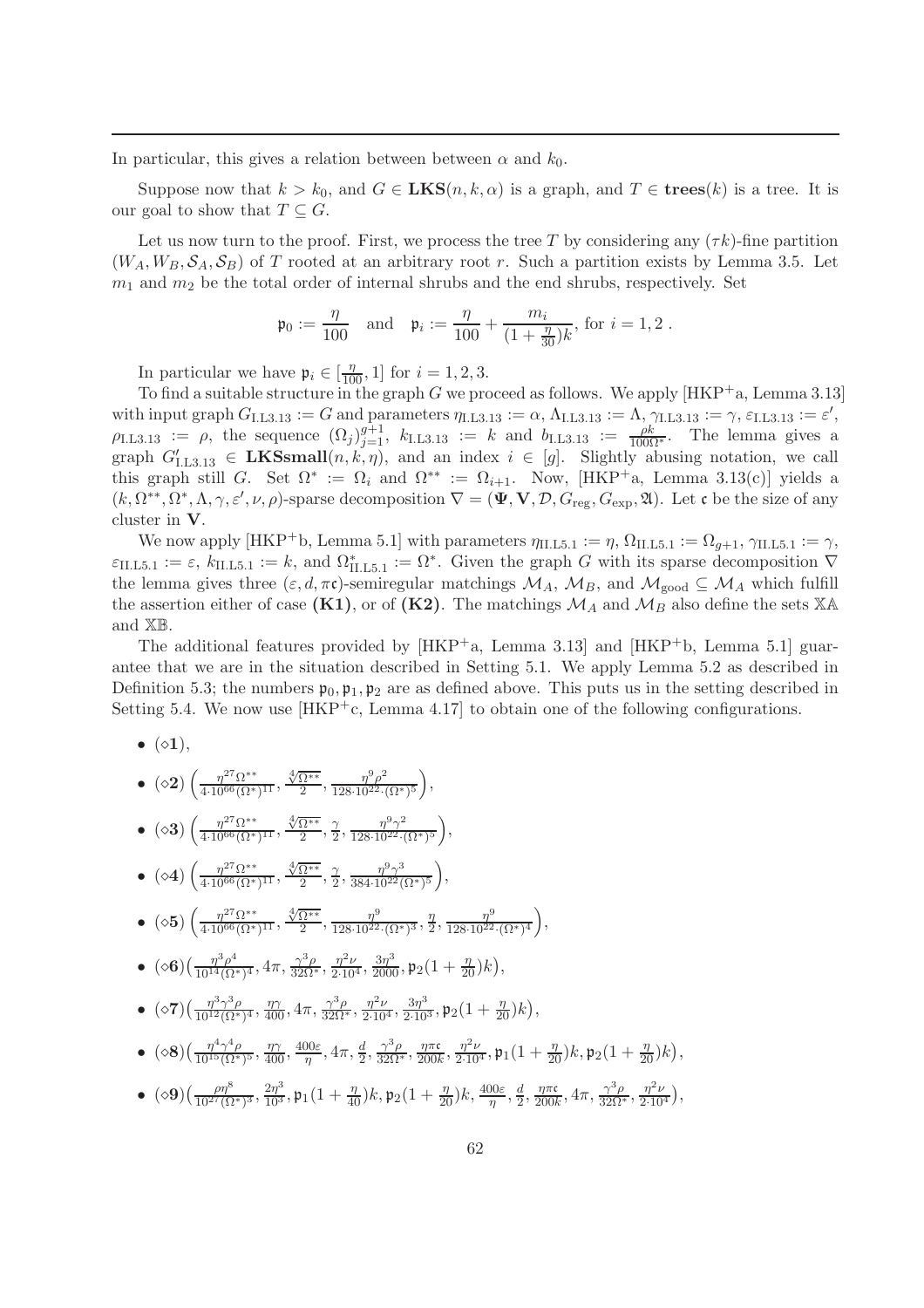$\bullet \ \ (\diamond{10})\left(\varepsilon,\frac{\gamma^2d}{2}\right)$  $\frac{2d}{2}, \pi\sqrt{\varepsilon'}\nu k, \frac{(\Omega^*)^2 k}{\gamma^2}$  $\frac{(n^*)^2 k}{\gamma^2}, \frac{\eta}{40}$ 

Depending on the actual configuration Lemma 6.16, Lemma 6.19, Lemma 6.24, Lemma 6.25, or Lemma 6.26 guarantees that  $T \subseteq G$ . This finishes the proof of the theorem.

## 8 Theorem 1.2 algorithmically

We now discuss the algorithmic aspects of our proof of Theorem 1.2, covering also its parts developed in  $[HKP^+a, HKP^+b, HKP^+c].$ 

That is, we would like to find an algorithm which finds a copy of a given tree  $T \in \mathbf{trees}(k)$  in any given graph  $G \in \mathbf{LKS}(n, k, \alpha)$  in time  $O(n^C)$ . Here the degree C of the polynomial is allowed to depend on  $\alpha$ , but not on k. It can be verified that each of the steps of our proof — except the extraction of dense spots (cf.  $[HKP^+a, Section 3.8])$  — can be turned into a polynomial time algorithm. The two randomized steps — random splitting in  $[HKP^+c, Section 3.2]$ , and the use of the stochastic process Duplicate in Section 6 — can be also efficiently derandomized using a standard technique for derandomizing the Chernoff bound. Let us sketch how to deal with extracting dense spots.

The idea is as follows. Initially, we pretend that  $G_{\text{exp}}$  consists of the entire bounded-degree part  $G - \Psi$  (cleaned for minimum degree  $\rho k$  as in [HKP<sup>+</sup>a, (3.7)]). With such a supposed sparse decomposition  $\nabla_1$  we go through [HKP<sup>+</sup>b, Lemma 5.1] and [HKP<sup>+</sup>c, Lemma 4.17] to obtain a configuration. We now start embedding T as in Section 6. Note that at this moment  $G_{\text{reg}}$  and  $\mathfrak A$ are absent, and so, the only embedding techniques are those involving  $\Psi$  and  $G_{\text{exp}}$ . Now, either we embed  $T$ , or we fail. The only possible reason for failure is that we were unable to perform the one-step look-ahead strategy described in [HKP<sup>+</sup>a, Section 3.6], because  $G_{\text{exp}}$  was not really nowhere-dense. But then we actually localized a dense spot  $D_1$ . We get an updated supposed sparse decomposition  $\nabla_2$  in which  $D_1$  is removed from  $G_{\text{exp}}$  and added to  $\mathcal{D}$  (and modify  $G_{\text{reg}}$  or  $\mathfrak A$ accordingly). We keep iterating. Since in each step we extract at least  $O(k^2)$  edges we iterate the above at most  $e(G)/\Theta(k^2) = O(\frac{nk}{k})$  $\frac{n}{k}$ ) times. We are certain to succeed eventually, since after  $\Theta(\frac{n}{k})$ iterations we get an honest sparse decomposition.

It seems that this iterative method is generally applicable for problems which employ a sparse decomposition.

## 9 Acknowledgments

The work on this project lasted from the beginning of 2008 until 2014 and we are very grateful to the following institutions and funding bodies for their support.

During the work on this paper JH was also affiliated with Zentrum Mathematik, TU Munich and Department of Computer Science, University of Warwick. JH was funded by a BAYHOST fellowship, a DAAD fellowship, Charles University grant GAUK 202-10/258009, EPSRC award EP/D063191/1, and by an EPSRC Postdoctoral Fellowship during the work on the project. The work leading to this invention has received funding from the European Research Council under the European Union's Seventh Framework Programme (FP7/2007-2013)/ERC grant agreement no. 259385, and was supported by the European Regional Development Fund (ERDF), project "NTIS - New Technologies for Information Society", European Centre of Excellence, CZ.1.05/1.1.00/02.0090. JK and ESz acknowledge the support of NSF grant DMS-0902241.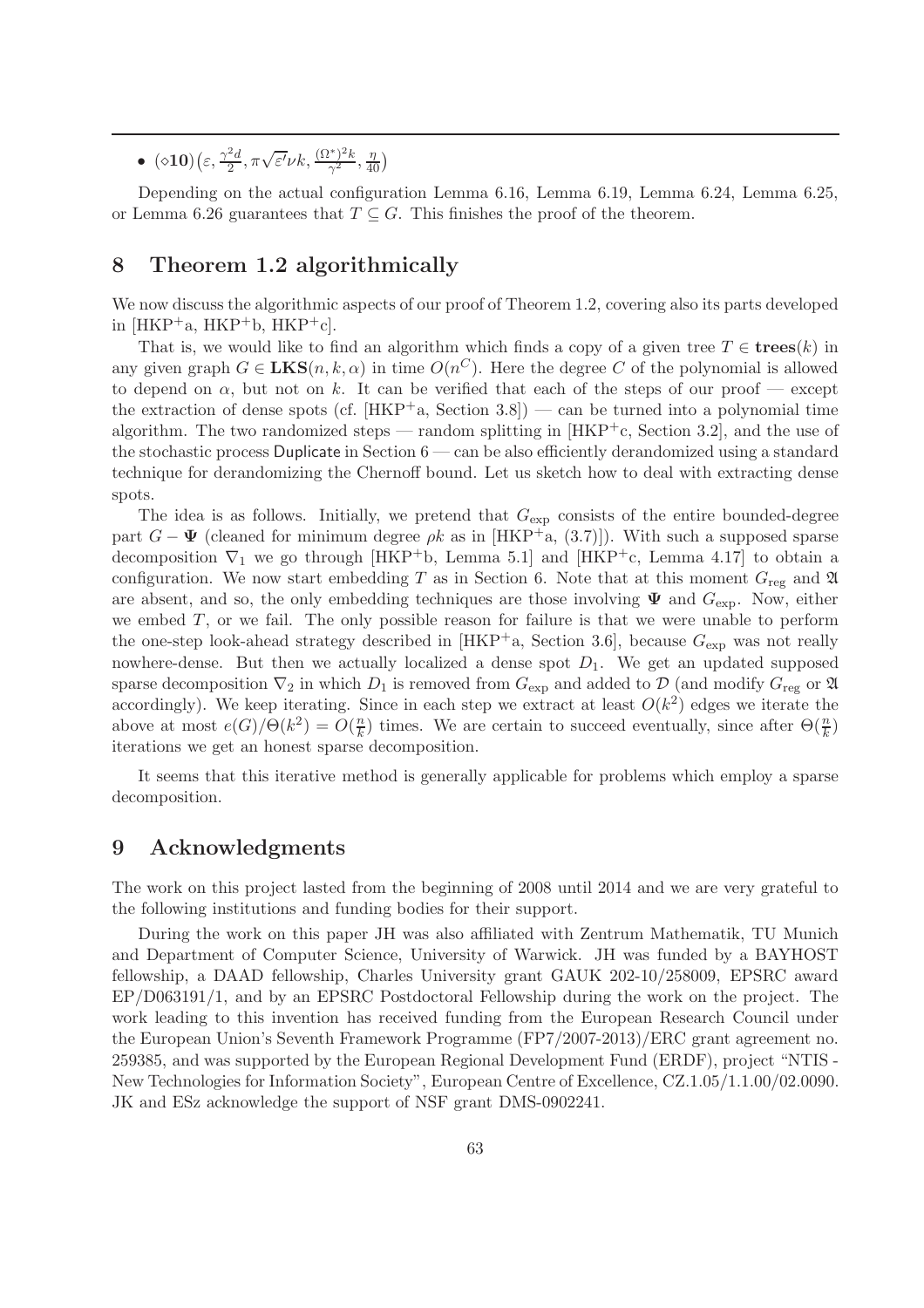DP has been also affiliated with the Institute of Theoretical Computer Science, Charles University in Prague, Zentrum Mathematik, TU Munich, the Department of Computer Science and DIMAP, University of Warwick, and the school of mathematics, University of Birmingham. DP acknowledges the support of the Marie Curie fellowship FIST, DFG grant TA 309/2-1, a DAAD fellowship, Czech Ministry of Education project 1M0545, EPSRC award EP/D063191/1, and the support of the EPSRC Additional Sponsorship, with a grant reference of EP/J501414/1 which facilitated her to travel with her young child and so she could continue to collaborate closely with her coauthors on this project. This grant was also used to host MS in Birmingham.

MS was affiliated with the Institute of Mathematics and Statistics, University of São Paulo, and the Centre for Mathematical Modeling, University of Chile. She was supported by a FAPESP fellowship, and by FAPESP travel grant PQ-EX 2008/50338-0, also CMM-Basal, and FONDECYT grant 11090141. She also received funding by EPSRC Additional Sponsorship EP/J501414/1.

We enjoyed the hospitality of the School of Mathematics of University of Birmingham, Center for Mathematical Modeling, University of Chile, Alfréd Rényi Institute of Mathematics of the Hungarian Academy of Sciences and Charles University, Prague, during our long term visits.

We are very grateful to Miklós Ajtai, János Komlós, Miklós Simonovits, and Endre Szemerédi. Their yet unpublished work on the Erdős-Sós Conjecture was the starting point for our project, and our solution crucially relies on the methods developed for the Erdős-Sós Conjecture.

JH would like to thank Maxim Sviridenko for discussion on the algorithmic aspects of the problem.

A doctoral thesis entitled *Structural graph theory* submitted by Jan Hladký in September 2012 under the supervision of Daniel Král at Charles University in Prague is based on the series of the papers  $[HKP^+a, HKP^+b, HKP^+c, HKP^+d]$ . The texts of the two works overlap greatly. We are grateful to PhD committee members Peter Keevash and Michael Krivelevich. Their valuable comments are reflected in the series.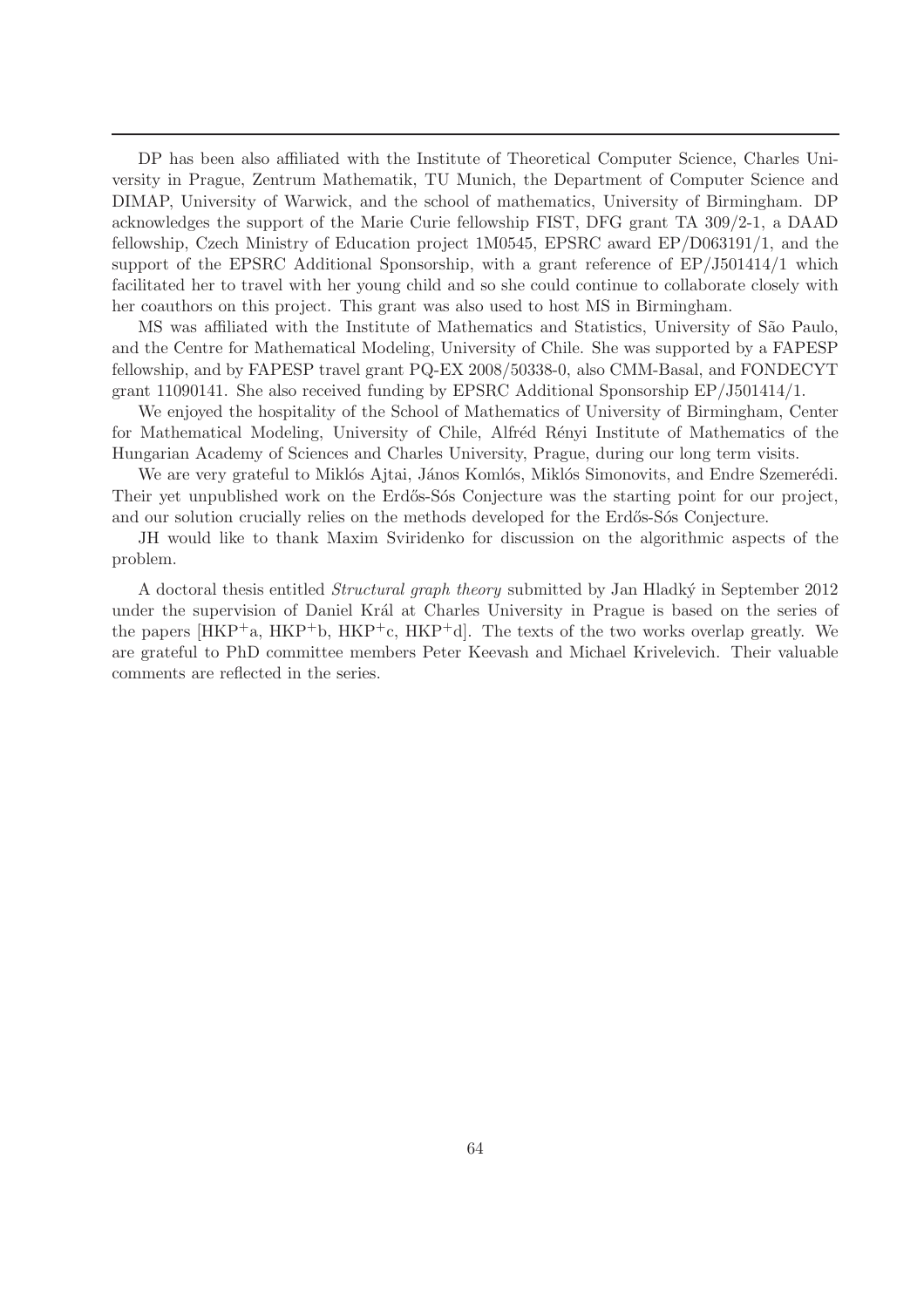# Symbol index

| [n], 1                                                                            | $N(v)$ , 2                               |
|-----------------------------------------------------------------------------------|------------------------------------------|
| $\preceq$ , 3                                                                     | $\mathcal{N}_{\mathfrak{A}}, 10$         |
| $(\clubsuit), 13$                                                                 | $\mathfrak{P}_i$ , 12                    |
| $(\diamond 1), 13$                                                                | P, 11                                    |
| $(\heartsuit 1), 14$                                                              | $P_1$ , 11                               |
| $(\diamond 10), 16$                                                               | $P_2$ , 11                               |
| $({\diamond}2), 13$                                                               | $P_{\mathfrak{A}}, 11$                   |
| $(\heartsuit 2), 15$                                                              | $\mathfrak{p}_i$ , 12                    |
| $(\diamond 3)$ , 13                                                               | Par(U), 3                                |
| $(\diamond 4), 13$                                                                | Par(v), 3                                |
| $({\diamond 5}), 14$                                                              | shadow, 9                                |
| $({\diamond}6), 15$                                                               | Seed, 4                                  |
| $({\diamond}7), 15$                                                               | $T(r, \uparrow x), 4$                    |
| $(\diamond 8)$ , 15                                                               | $U^{\dagger i}$ , 12                     |
| $(\diamond 9), 16$                                                                | $V_{\gamma \rightarrow \Psi}$ , 11       |
| $(X_1 \hookrightarrow V_1, \ldots, X_\ell \hookrightarrow V_\ell)$ -embedding, 24 | V, 12                                    |
| (exp), 15                                                                         | $\bar{\mathcal{V}}$ , 12                 |
| $(\text{reg})$ , 15                                                               | $\bar{\mathcal{V}}^*, 12$                |
| $\mathfrak{c}, 10$                                                                | V, 12                                    |
| $M$ -cover, 14                                                                    | $\mathbf{V}_{\leadsto \mathfrak{A}}, 10$ |
| Ch(U), 3                                                                          | $V_{\leadsto \mathfrak{A}}$ , 10         |
| $\mathrm{Ch}(v)$ , 3                                                              | $V(G)$ , 1                               |
| d(G), 2                                                                           | v(G), 1                                  |
| $d(U, W)$ , 2                                                                     | $V_{+}$ , 11                             |
| $\deg$ , 2                                                                        | $V_{\text{even}}(T,r)$ , 3               |
| $\mathrm{deg}^{\max},\,2$                                                         | $V_{\text{good}}$ , 11                   |
| $\deg^{\min},\,2$                                                                 | $V_{odd}(T,r),$ 3                        |
| $dist(v_1, v_2), 3$                                                               | YA, 11                                   |
| Duplicate $(\ell)$ , 23                                                           | $Y\mathbb{B}$ , 11                       |
| E(G), 1                                                                           |                                          |
| e(G), 1                                                                           |                                          |
| e(X), 2                                                                           |                                          |
| $e(X,Y)$ , 2                                                                      |                                          |
| $\mathbb{F}$ , 12                                                                 |                                          |
| $G_{\nabla}$ , 10                                                                 |                                          |
| ghost, 30                                                                         |                                          |
| $G_{reg}$ , 8, 10                                                                 |                                          |
| $G_{\nabla}$ , 8                                                                  |                                          |
| $L_{\#}, 11$                                                                      |                                          |
| $LKS(n, k, \eta), 2$                                                              |                                          |
| <b>LKSsmall</b> $(n, k, \eta)$ , 2                                                |                                          |
| $\mathcal{N}^{\dagger i}$ , 12                                                    |                                          |

 $3\,$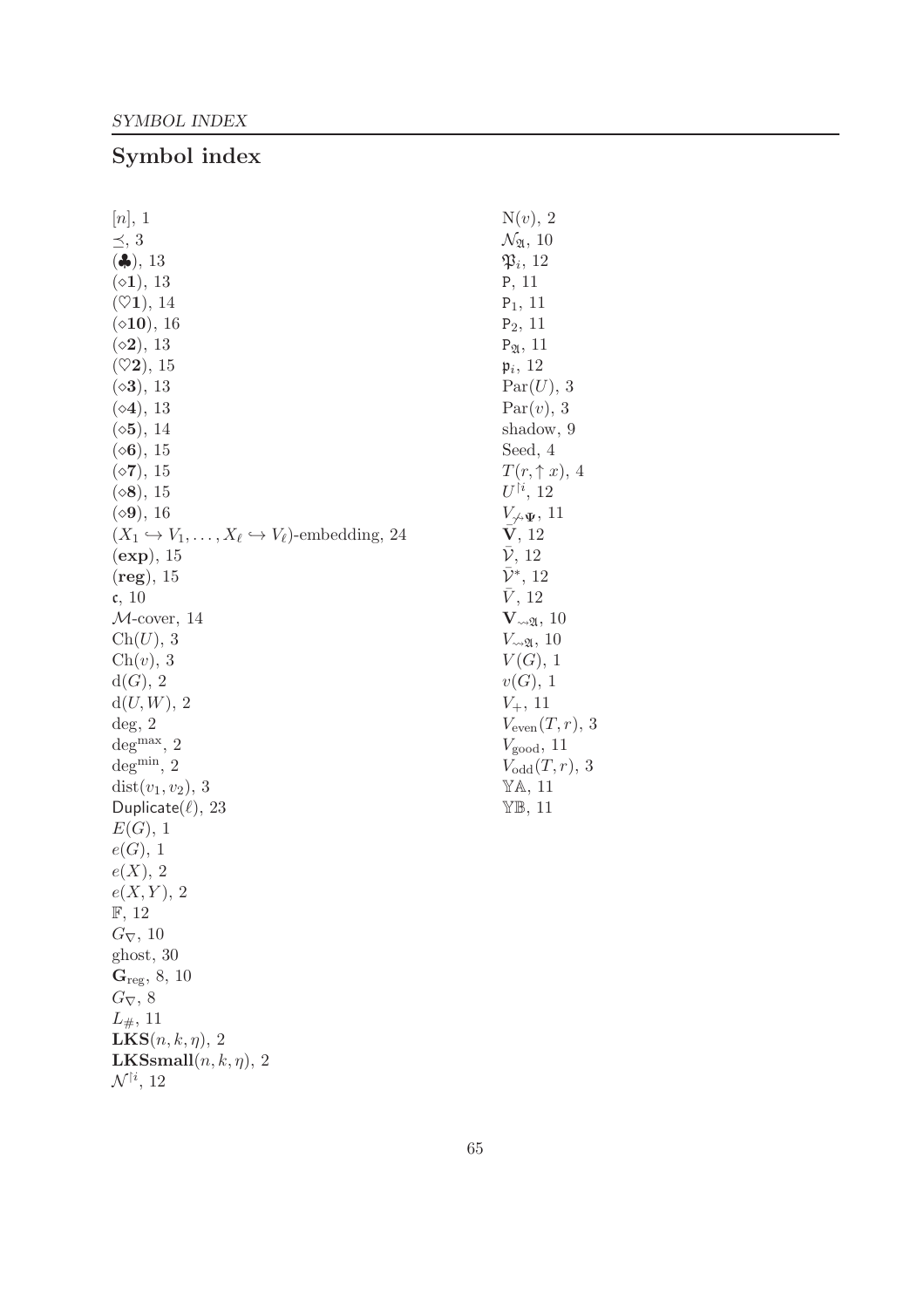## General index

 $(X_1 \hookrightarrow V_1, \ldots, X_\ell \hookrightarrow V_\ell)$ -embedding, 24 avoiding, 7 avoiding threshold, 8 balanced set, 26 balanced way of embedding, 25 bipartite density, 2 bounded decomposition, 7 captured edges, 8 child, 3 cluster, 8 consistent matching, 16 cover, 14 dense cover, 7 dense spot, 7 density, 2 discrepancy, 26 end subtree, 4 fine partition, 4 fruit, 4 ghost, 30 induced tree, 4 internal subtree, 4 irregular, 2 knag, 6 matching involution, 30 nowhere-dense, 7 ordered skeleton, 7 parent, 3 peripheral subshrub, 6 principal subshrub, 6 proportional splitting, 12 regular pair, 2 regularized graph, 16 rooted tree, 3 seed, 4 semiregular matching, 9 shrub, 6 sparse decomposition, 8 subshrub, 6 super-regular pair, 2 unbalanced way of embedding, 25